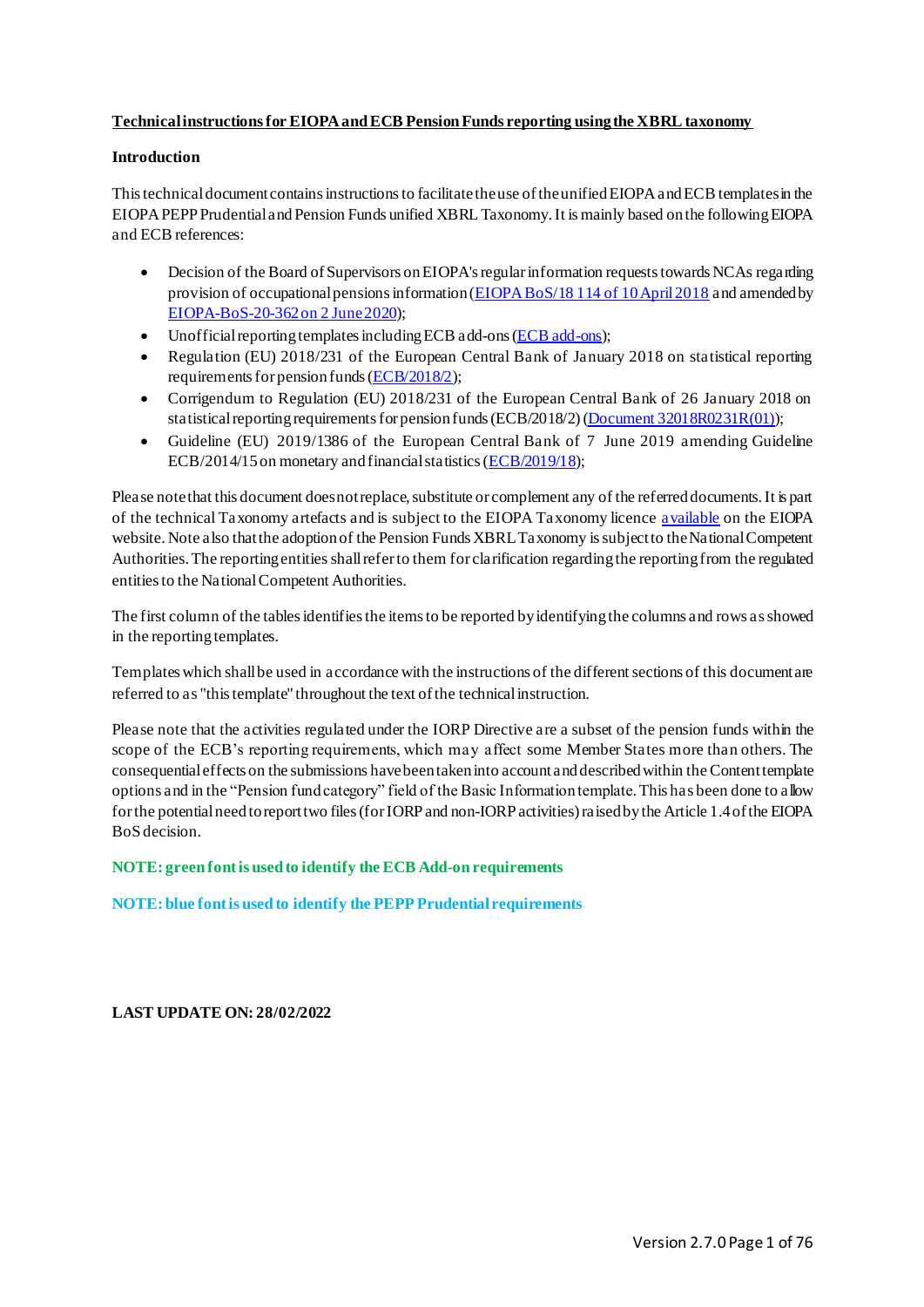# **Contents**

| PF.01.01 – Content of the submission; PFE.01.01 – Content of the submission [Pension funds with ECB |    |
|-----------------------------------------------------------------------------------------------------|----|
| add-ons]                                                                                            | 3  |
| PF.01.02 – Basic information; PFE.01.02 – Basic Information [Pension funds with ECB add-ons]        | 7  |
| PF.02.01 - Balance sheet; PFE.02.01 - Balance sheet [Pension funds with ECB add-ons]                | 15 |
| PF.04.03 - Cross-border                                                                             | 21 |
| PF.05.03 - Expenses                                                                                 | 23 |
| PF.06.02 - List of assets; PFE.06.02 - List of assets [Pension funds with ECB add-ons]              | 24 |
| PF.06.03 - Collective investment undertakings - look-through approach                               | 34 |
| PF.08.01 – Open derivatives                                                                         | 36 |
| PF.09.02 - Investment income                                                                        | 45 |
| PF.29.05 - Changes in technical provisions                                                          | 47 |
| PF.50.01 – Member data; PFE.50.01 - Member data [Pension funds with ECB add-ons]                    | 48 |
| PF.51.01 - Contributions, benefits paid and transfers by scheme                                     | 49 |
| EP.02.01 – Pension fund reserves (assets)                                                           | 49 |
| EP.03.01 – Liabilities for statistical purposes                                                     | 63 |
| EP.04.01 - Liabilities - Pension entitlements - country split                                       | 70 |
| PT 99.01 - Technical table                                                                          | 76 |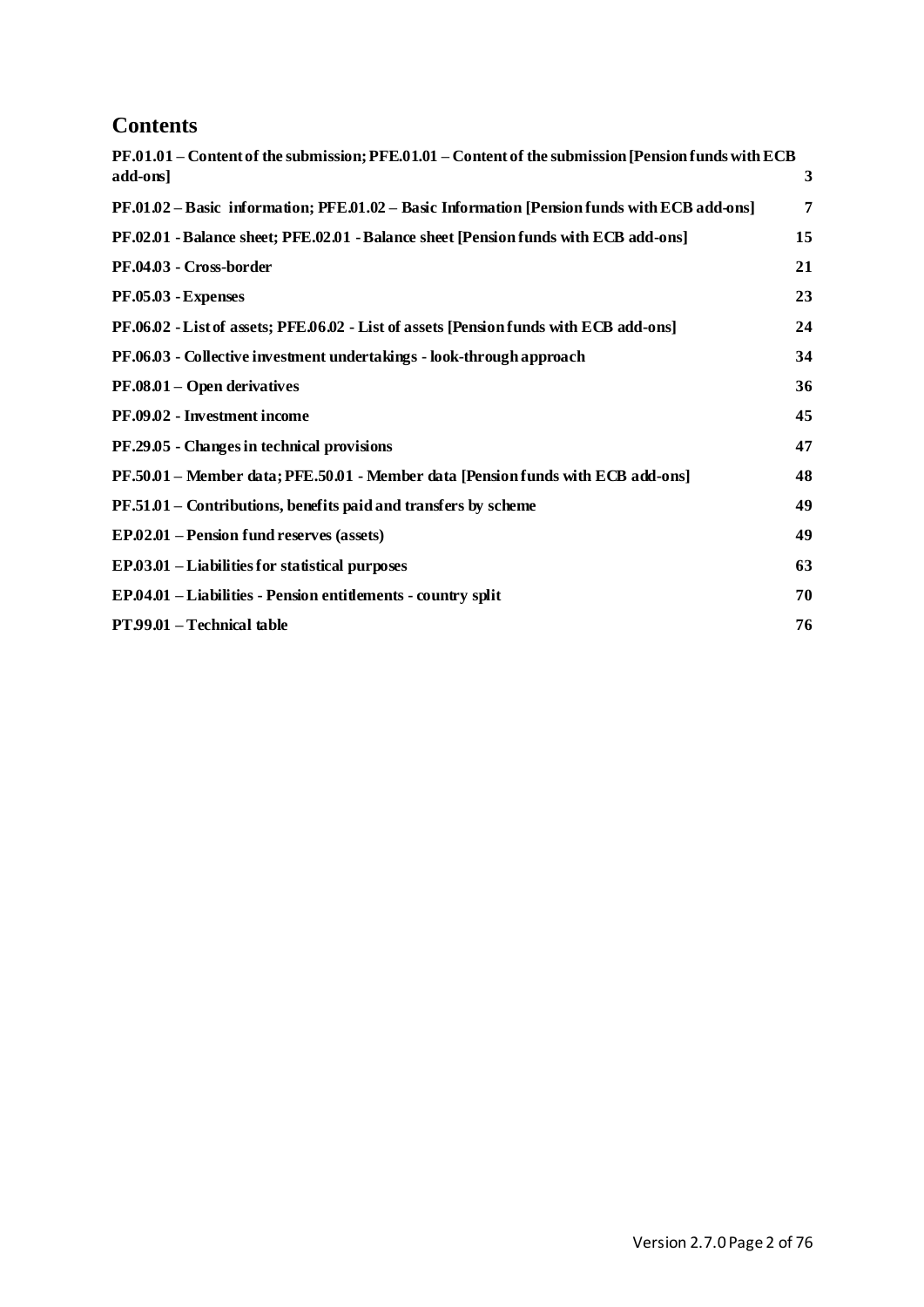# <span id="page-2-0"></span>**PF.01.01 – Content of the submission; PFE.01.01 – Content of the submission [Pension funds with ECB add-ons]**

## **General comments:**

This section relates to quarterly and annual submission of both individual and aggregated information.

It sets out the content of the submitted reporting package.

If a special justification is needed, such information should not be submitted as part of the reporting template itself. Instead, the justification should be discussed with the National Competent Authorities(including national central banks for templates with ECB add-ons) and EIOPA.

|              | <b>ITEM</b>                                    | <b>INSTRUCTIONS</b>                                               |
|--------------|------------------------------------------------|-------------------------------------------------------------------|
| C0010/R0010  | $PF.01.02 - Basic$                             | This template shall always be reported. The only option possible  |
|              |                                                | is:                                                               |
|              | <b>Information - General</b>                   | $1 -$ Reported                                                    |
|              |                                                | Templates: PF.01.01.24; PF.01.01.25:                              |
|              |                                                | Please select one option from the following closed list.          |
|              |                                                | 1 - Reported                                                      |
|              |                                                | 20 - Not reported, as not mandatory for non-IORP                  |
| C0010/R0020  |                                                | 0 - Not reported (in this case special justification is needed)   |
|              | PF.02.01 - Balance sheet                       |                                                                   |
|              |                                                | Templates: PF.01.01.26; PF.01.01.27; PF.01.01.28;<br>PF.01.01.29: |
|              |                                                | Please select one option from the following closed list.          |
|              |                                                | 1 - Reported                                                      |
|              |                                                | 0 - Not reported (in this case special justification is needed)   |
|              | $PFE.02.01 - B$ alance<br>sheet [Pension funds | Please select one option from the following closed list.          |
| C0010/ER0020 |                                                | 1 - Reported                                                      |
|              | with ECB add-ons]                              | 0 - Not reported (in this case special justification is needed)   |
| C0010/R0030  | PF.04.03 - Cross-border                        | <b>Templates: PF.01.01.24:</b>                                    |
|              |                                                | Please select one option from the following closed list.          |
|              |                                                | 1 - Reported                                                      |
|              |                                                | 20 - Not reported, as not mandatory for non-IORP                  |
|              |                                                | 26 - Not reported, as no cross-border business                    |
|              |                                                | 0 - Not reported (in this case special justification is needed)   |
|              |                                                |                                                                   |
|              |                                                | <b>Templates: PF.01.01.26:</b>                                    |
|              |                                                | Please select one option from the following closed list.          |
|              |                                                | 1 - Reported                                                      |
|              |                                                | 26 - Not reported, as no cross-border business                    |
|              |                                                | 0 - Not reported (in this case special justification is needed)   |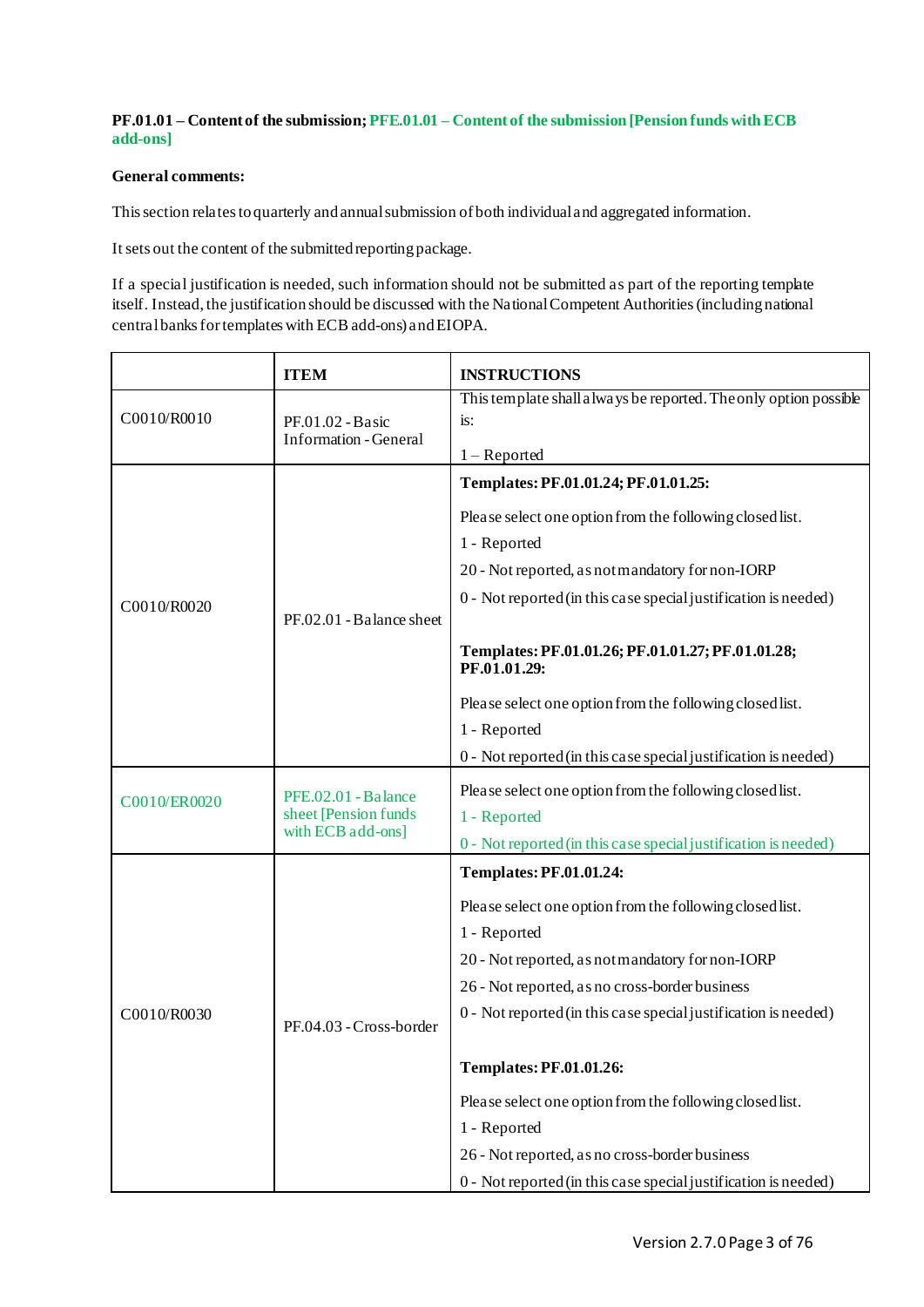|             |                           | <b>Templates: PF.01.01.24:</b>                                                                       |
|-------------|---------------------------|------------------------------------------------------------------------------------------------------|
|             |                           | Please select one option from the following closed list.                                             |
|             |                           | 1 - Reported                                                                                         |
|             |                           | 20 - Not reported, as not mandatory for non-IORP                                                     |
| C0010/R0040 | $PF.05.03 - Expenses$     | 0 - Not reported (in this case special justification is needed)                                      |
|             |                           |                                                                                                      |
|             |                           | <b>Templates: PF.01.01.26:</b>                                                                       |
|             |                           | Please select one option from the following closed list.                                             |
|             |                           | 1 - Reported                                                                                         |
|             |                           | 0 - Not reported (in this case special justification is needed)                                      |
|             |                           | <b>Templates: PF.01.01.24:</b>                                                                       |
|             |                           | Please select one option from the following closed list.                                             |
|             |                           | 1 - Reported                                                                                         |
|             | PF.06.02 - List of assets | 20 - Not reported, as not mandatory for non-IORP                                                     |
|             |                           | 24 - Not reported, exempted by EIOPA Article 1.7 of Decision<br>EIOPA-BOS/18-114 until 31/12/2019    |
|             |                           | 25 - Not reported, exempted by EIOPA Article 1.14 of Decision<br>EIOPA-BOS/18-114                    |
|             |                           | 0 - Not reported (in this case special justification is needed)                                      |
|             |                           | <b>Templates: PF.01.01.25:</b>                                                                       |
| C0010/R0050 |                           | Please select one option from the following closed list.                                             |
|             |                           | 1 - Reported                                                                                         |
|             |                           | 20 - Not reported, as not mandatory for non-IORP                                                     |
|             |                           | 24 - Not reported, exempted by EIOPA Article 1.7 of Decision<br>EIOPA-BOS/18-114 until 31/12/2019    |
|             |                           | 0 - Not reported (in this case special justification is needed)                                      |
|             |                           | Templates: PF.01.01.26; PF.01.01.27:                                                                 |
|             |                           | Please select one option from the following closed list.                                             |
|             |                           | 1 - Reported                                                                                         |
|             |                           | 24 - Not reported, as exempted by EIOPA Article 1.7 of<br>Decision EIOPA-BOS/18-114 until 31/12/2019 |
|             |                           | 0 - Not reported (in this case special justification is needed)                                      |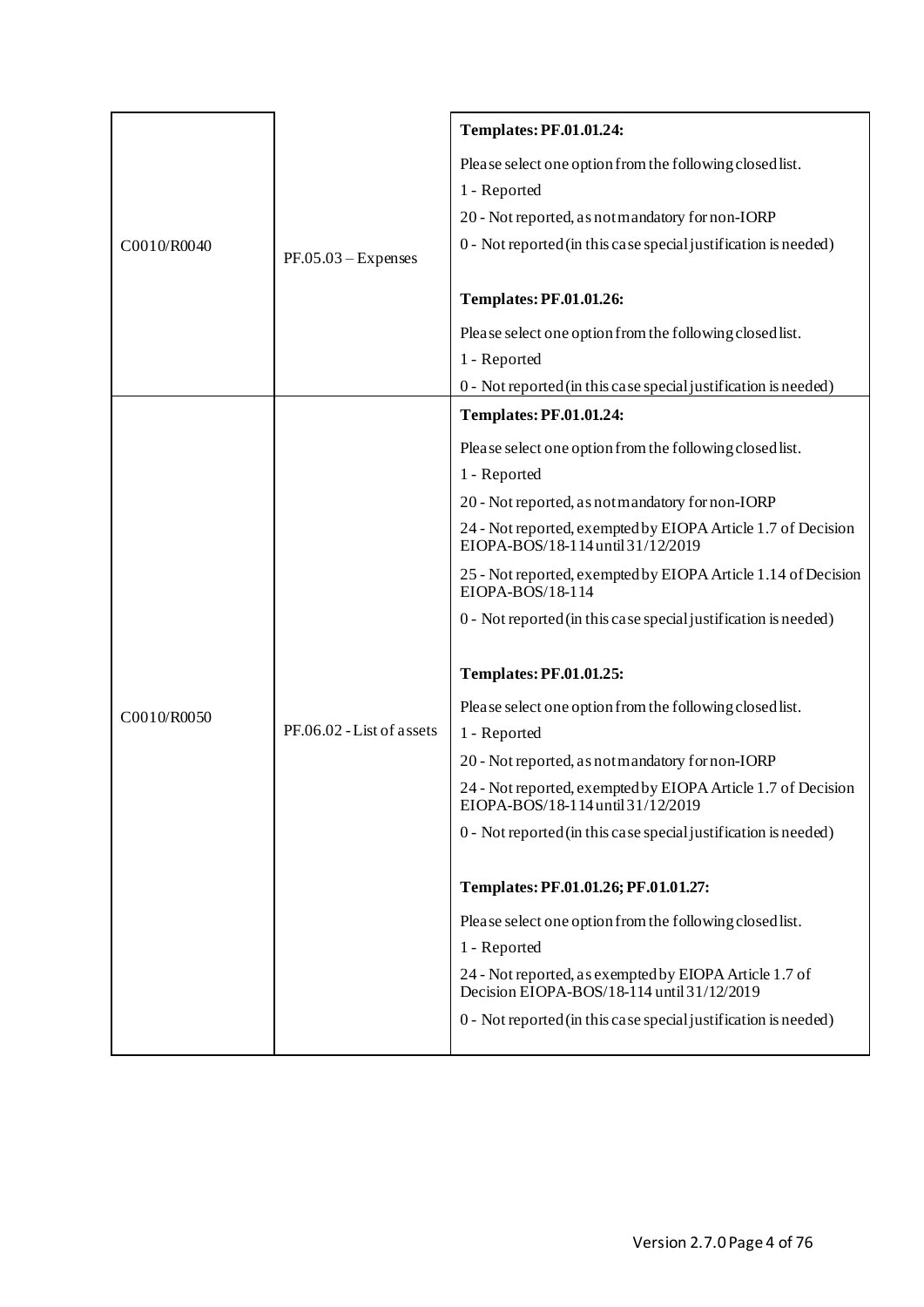|              |                                                                             | <b>Templates: PFE.01.01.30:</b>                                                                                                                                              |
|--------------|-----------------------------------------------------------------------------|------------------------------------------------------------------------------------------------------------------------------------------------------------------------------|
|              |                                                                             | Please select one option from the following closed list.                                                                                                                     |
|              |                                                                             | 1 - Reported                                                                                                                                                                 |
|              |                                                                             | 20 - Not reported, as not mandatory for non-IORP                                                                                                                             |
|              | PFE.06.02 - List of<br>assets [Pension funds]<br>with ECB add-ons]          | 33 - Not reported, as exempted under ECB derogation in Article<br>7(1)(d) of Regulation (EU) 2018/231and EIOPA Article 1.14 of<br>Decision EIOPA-BoS/18-114                  |
| C0010/ER0050 |                                                                             | 34 - Not reported, as exempted under ECB derogation in Article<br>7(1)(d) of Regulation (EU) 2018/231 and EIOPA Article 1.7 of<br>Decision EIOPA-BOS/18-114 until 31/12/2019 |
|              |                                                                             | 0 - Not reported (in this case special justification is needed)                                                                                                              |
|              |                                                                             | <b>Templates: PFE.01.01.31:</b>                                                                                                                                              |
|              |                                                                             | Please select one option from the following closed list:                                                                                                                     |
|              |                                                                             | 1 - Reported                                                                                                                                                                 |
|              |                                                                             | 0 - Not reported (in this case special justification is needed)                                                                                                              |
|              |                                                                             | Please select one option from the following closed list.                                                                                                                     |
|              | PF.06.03 - Collective<br>investment undertakings<br>- look-through approach | 1 - Reported                                                                                                                                                                 |
| C0010/R0060  |                                                                             | 20 - Not reported, as not mandatory for non-IORP                                                                                                                             |
|              |                                                                             | 24 - Not reported, as exempted under EIOPA derogation in<br>Article 1.7 of Decision EIOPA-BOS/18-114 until 31/12/2019                                                        |
|              |                                                                             | 27 - Not reported, as exempted by EIOPA Article 1.14 of<br>Decision EIOPA-BOS/18-114                                                                                         |
|              |                                                                             | 0 - Not reported (in this case special justification is needed)                                                                                                              |
| C0010/R0065  | PF.08.01 - Open<br>derivatives                                              | Please select one option from the following closed list.                                                                                                                     |
|              |                                                                             | $1 -$ Reported                                                                                                                                                               |
|              |                                                                             | 2 - Not reported as o/a no derivative transactions<br>0 - Not reported (as not requested by the NCA)                                                                         |
|              |                                                                             | <b>Templates: PF.01.01.24:</b>                                                                                                                                               |
|              | PF.09.02 - Investment<br>income                                             |                                                                                                                                                                              |
|              |                                                                             | Please select one option from the following closed list.                                                                                                                     |
| C0010/R0070  |                                                                             | 1 - Reported<br>20 - Not reported, as not mandatory for non-IORP                                                                                                             |
|              |                                                                             | 0 - Not reported (in this case special justification is needed)                                                                                                              |
|              |                                                                             |                                                                                                                                                                              |
|              |                                                                             | <b>Templates: PF.01.01.26:</b>                                                                                                                                               |
|              |                                                                             | Please select one option from the following closed list.                                                                                                                     |
|              |                                                                             | 1 - Reported                                                                                                                                                                 |
|              |                                                                             | 0 - Not reported (in this case special justification is needed)                                                                                                              |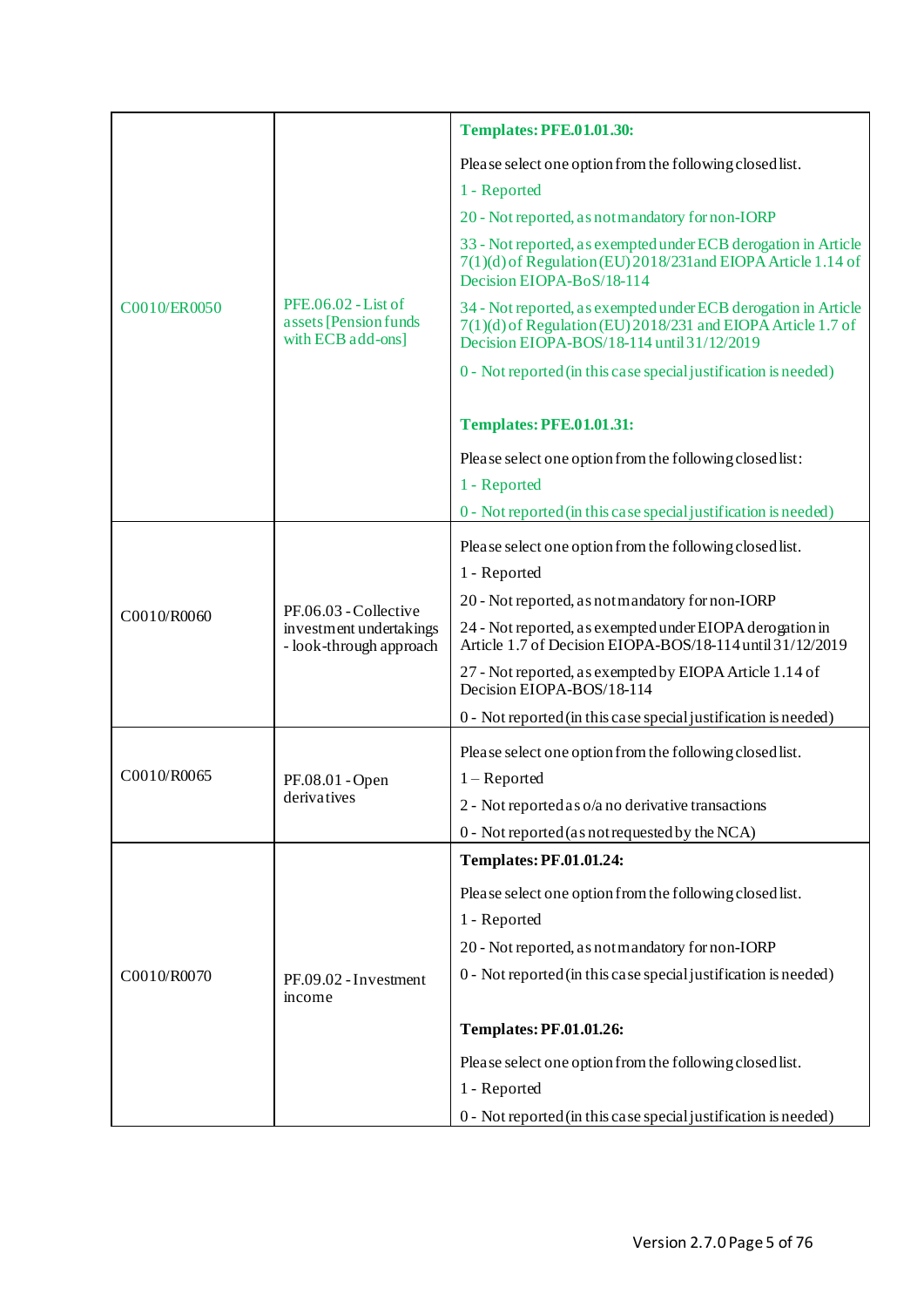|              |                                                                | <b>Templates: PF.01.01.24:</b>                                                  |
|--------------|----------------------------------------------------------------|---------------------------------------------------------------------------------|
|              |                                                                | Please select one option from the following closed list.                        |
|              |                                                                | 1 - Reported                                                                    |
|              |                                                                | 20 - Not reported, as not mandatory for non-IORP                                |
| C0010/R0080  | PF.29.05 - Changes in<br>technical provisions                  | 0 - Not reported (in this case special justification is needed)                 |
|              |                                                                | <b>Templates: PF.01.01.26:</b>                                                  |
|              |                                                                | Please select one option from the following closed list.                        |
|              |                                                                | 1 - Reported                                                                    |
|              |                                                                | 0 - Not reported (in this case special justification is needed)                 |
|              |                                                                | <b>Templates: PF.01.01.24:</b>                                                  |
|              |                                                                | Please select one option from the following closed list.                        |
|              |                                                                | 1 - Reported                                                                    |
|              |                                                                | 20 - Not reported, as not mandatory for non-IORP                                |
| C0010/R0090  | PF.50.01 - Member data                                         | 0 - Not reported (in this case special justification is needed)                 |
|              |                                                                |                                                                                 |
|              |                                                                | Templates: PF.01.01.26; PF.01.01.28; PF.01.01.29:                               |
|              |                                                                | Please select one option from the following closed list.                        |
|              |                                                                | 1 - Reported                                                                    |
|              |                                                                | 0 - Not reported (in this case special justification is needed)                 |
| C0010/ER0090 | PFE.50.01 - Member<br>data [Pension funds with<br>ECB add-ons] | Please select one option from the following closed list.                        |
|              |                                                                | 1 - Reported                                                                    |
|              |                                                                | 0 - Not reported (in this case special justification is needed)                 |
|              |                                                                | <b>Templates: PF.01.01.24:</b>                                                  |
|              |                                                                | Please select one option from the following closed list.                        |
|              |                                                                | 1 - Reported                                                                    |
|              | PF.51.01 - Contributions,                                      | 20 - Not reported, as not mandatory for non-IORP                                |
| C0010/R0100  | benefits paid and<br>transfers                                 | 0 - Not reported (in this case special justification is needed)                 |
|              |                                                                | Templates: PF.01.01.26; PF.01.01.28; PF.01.01.29:                               |
|              |                                                                | Please select one option from the following closed list.                        |
|              |                                                                | 1 - Reported                                                                    |
|              |                                                                | 0 - Not reported (in this case special justification is needed)                 |
|              |                                                                | One of the options in the following closed list shall be used:                  |
| C0010/R0950  | PF.52.01 - PEPP and                                            | 1 <sub>-</sub> Reported                                                         |
|              | <b>PEPP</b> saver information                                  | 2 - Not reported as no PEPP                                                     |
|              |                                                                | 0 - Not reported other reason (in this case special justification is<br>needed) |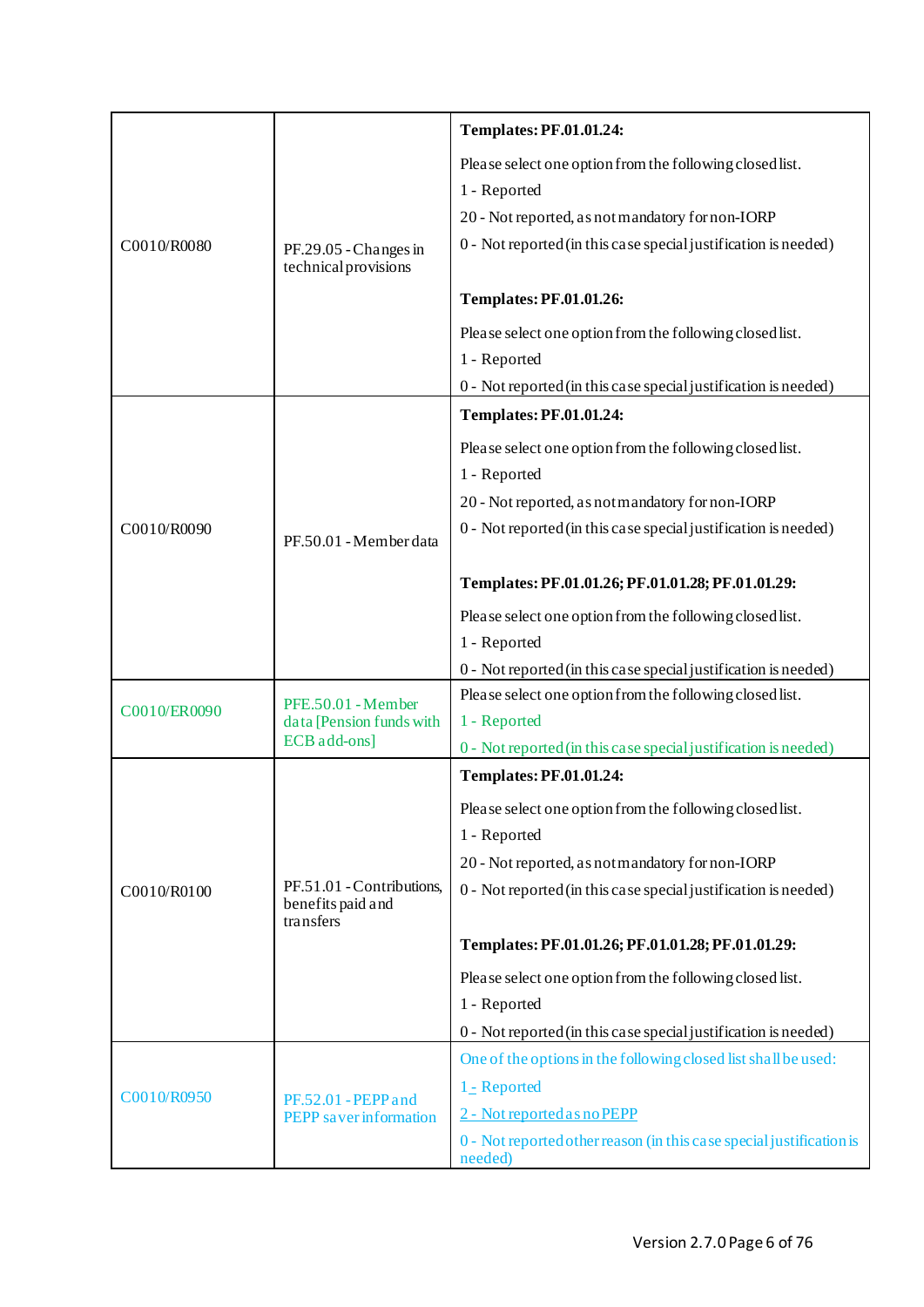|              |                                                                     | <b>Templates: PFE.01.01.30:</b>                                                                         |
|--------------|---------------------------------------------------------------------|---------------------------------------------------------------------------------------------------------|
|              | EP.02.01 - Pension fund                                             | Please select one option from the following closed list.                                                |
|              |                                                                     | 1 - Reported                                                                                            |
| C0010/ER1100 |                                                                     | 31 - Not reported, as exempted under ECB derogation in Article<br>$7(1)(d)$ of Regulation (EU)          |
|              | reserves                                                            | 0 - Not reported (in this case special justification is needed)                                         |
|              |                                                                     | <b>Templates: PFE.01.01.31:</b>                                                                         |
|              |                                                                     | Please select one option from the following closed list.                                                |
|              |                                                                     | 1 - Reported                                                                                            |
|              |                                                                     | 0 - Not reported (in this case special justification is needed)                                         |
|              |                                                                     | Please select one option from the following closed list.                                                |
|              | EP.03.01 - Liabilities for<br>statistical purposes                  | 1 - Reported                                                                                            |
| C0010/ER1200 |                                                                     | 32 - Not reported, as exempted under ECB derogation in Article<br>7(1)(c) of Regulation (EU) 2018/231   |
|              |                                                                     | 31 - Not reported, as exempted under ECB derogation in Article<br>7(1)(d) of Regulation (EU) 2018/231   |
|              |                                                                     | 0 - Not reported (in this case special justification is needed)                                         |
|              |                                                                     | Please select one option from the following closed list.                                                |
|              | EP.04.01 - Liabilities -<br>Pension entitlements -<br>country split | 1 - Reported                                                                                            |
| C0010/ER1300 |                                                                     | 32 - Not reported, as exempted under ECB derogation in Article<br>$7(1)(c)$ of Regulation (EU) 2018/231 |
|              |                                                                     | 31 - Not reported, as exempted under ECB derogation in Article<br>7(1)(d) of Regulation (EU) 2018/231   |
|              |                                                                     | 35 - Not reported as no pension entitlements outside the home<br>country                                |
|              |                                                                     | 0 - Not reported (in this case special justification is needed)                                         |

# <span id="page-6-0"></span>**PF.01.02 – Basic information; PFE.01.02 – Basic Information [Pension funds with ECB add-ons]**

# **General comments:**

For the purposes of providing aggregate information at Member State level, NCAs shall submit the following template on an annual basis.

|                   | <b>ITEM</b>                 | <b>INSTRUCTIONS</b>                                                                                                   |
|-------------------|-----------------------------|-----------------------------------------------------------------------------------------------------------------------|
|                   |                             |                                                                                                                       |
| Z0010             | PEPP registration<br>number | Registration number for the PEPP, which is a tributed by the<br>EIOPA.                                                |
| C <sub>0020</sub> | DB                          | Information reported for defined benefit schemes only.                                                                |
| C <sub>0030</sub> | DC                          | Information reported for defined contribution schemes only.                                                           |
| C <sub>0050</sub> | Mixed                       | Information reported for Mixed funds, i.e. defined benefit and<br>defined contribution schemes are reported together. |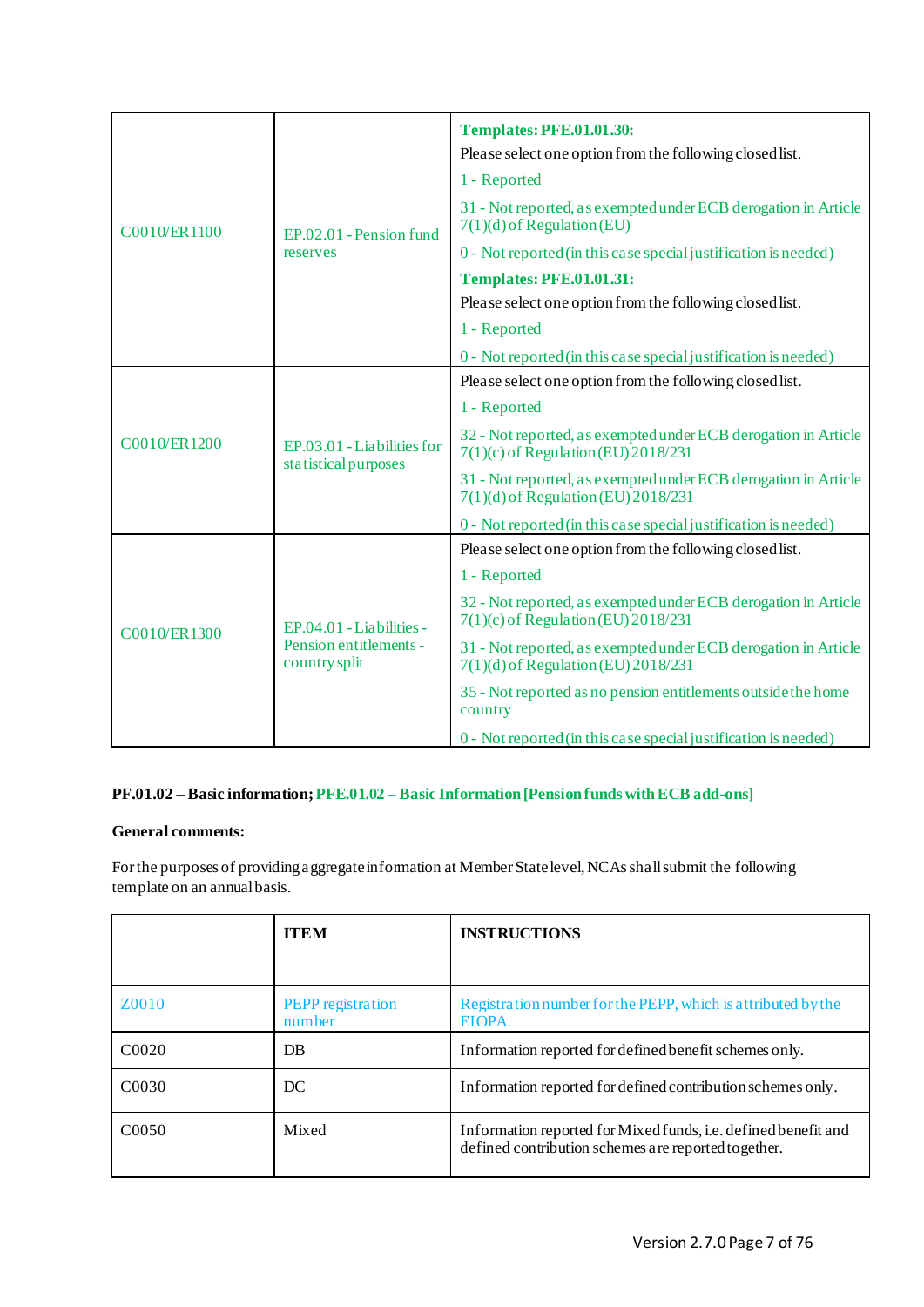| C0060 | Total                                                   | Sum of information reported for (i) Defined benefit schemes,<br>(ii) Defined contribution schemes and (iii) Mixed funds.                                                                                                                                                                                                                                                                                                                                                                                                                                                                                                                                                                                                                                                                                                                                                                                                                                                                                                                                                                                                                                                                                          |
|-------|---------------------------------------------------------|-------------------------------------------------------------------------------------------------------------------------------------------------------------------------------------------------------------------------------------------------------------------------------------------------------------------------------------------------------------------------------------------------------------------------------------------------------------------------------------------------------------------------------------------------------------------------------------------------------------------------------------------------------------------------------------------------------------------------------------------------------------------------------------------------------------------------------------------------------------------------------------------------------------------------------------------------------------------------------------------------------------------------------------------------------------------------------------------------------------------------------------------------------------------------------------------------------------------|
| C0100 | Pension fund<br>identification code and<br>type of code | Identification code of the pension fund:<br>$-$ Legal Entity Identifier ("LEI")<br>Only if the pension fund does not have a LEI code:<br>identification codeused in the local market, attributed by<br>supervisory authority. This code should be the code used to<br>identify codes in EIOPA register on IORPs.<br>And type of ID Code used:<br>$1 - LEI$<br>$2 -$ Specific code                                                                                                                                                                                                                                                                                                                                                                                                                                                                                                                                                                                                                                                                                                                                                                                                                                 |
| C0110 | Pension fund name                                       | Legalname                                                                                                                                                                                                                                                                                                                                                                                                                                                                                                                                                                                                                                                                                                                                                                                                                                                                                                                                                                                                                                                                                                                                                                                                         |
| C0120 | Pension fund category                                   | Type $1 - IORP$ providing protection in line with Art. $15(1)$ of<br>IORP Directive [select one of the cases below]<br>Type $1.1$ - IORP providing protection in line with Art. $15(1)$ of<br><b>IORP</b> Directive (all activities under the Directive)<br>To be used when the IORP reporting entity is providing all<br>the pension funds activities under the Directive [Art.<br>15(1)]. Here, only one XBRL file has been reported for the<br>corresponding reporting period.<br>Type 1.2 - IORP part of an IORP providing protection in line<br>with Art. $15(1)$ of IORP Directive<br>To be used when the IORP reporting entity is providing<br>part of the pension fund's activities under the Directive<br>[Art. $15(1)$ ] and the other part of its activities relating to<br>pensions outside the scope of the Directive. Selecting this<br>option indicates that the current XBRL file correspond to<br>the IORP activities for the corresponding reporting period.<br>In addition, another XBRL file, the non-IORP activities<br>SHALL or COULD be reported with the label '1.3' on the<br>basis of the implementation by the National Competent<br>Authority of the EIOPA BoS decision, Article 1.4. |
|       |                                                         | Type 1.3 - Non-IORP part of an IORP providing protection in<br>line with Art. $15(1)$ of IORP Directive<br>To be used when the IORP reporting entity is providing<br>part of the pension funds activities under the Directive [Art.<br>$15(1)$ ] and the other part of its activities relating to<br>pensions outside the scope of the Directive. Selecting this<br>option indicates that the current XBRL file correspond to<br>the pension fund's Non-IORP regulated activities for the<br>corresponding reporting period. Note that this also implies<br>that other file is been reported with the label '1.2'.<br>Type $2$ – IORP not providing protection in line with Art. 15(1)<br>of IORP Directive [select one of the cases below]<br>Type 2.1 - IORP not providing protection in line with Art. $15(1)$<br>of IORP Directive (all activities under the Directive)                                                                                                                                                                                                                                                                                                                                       |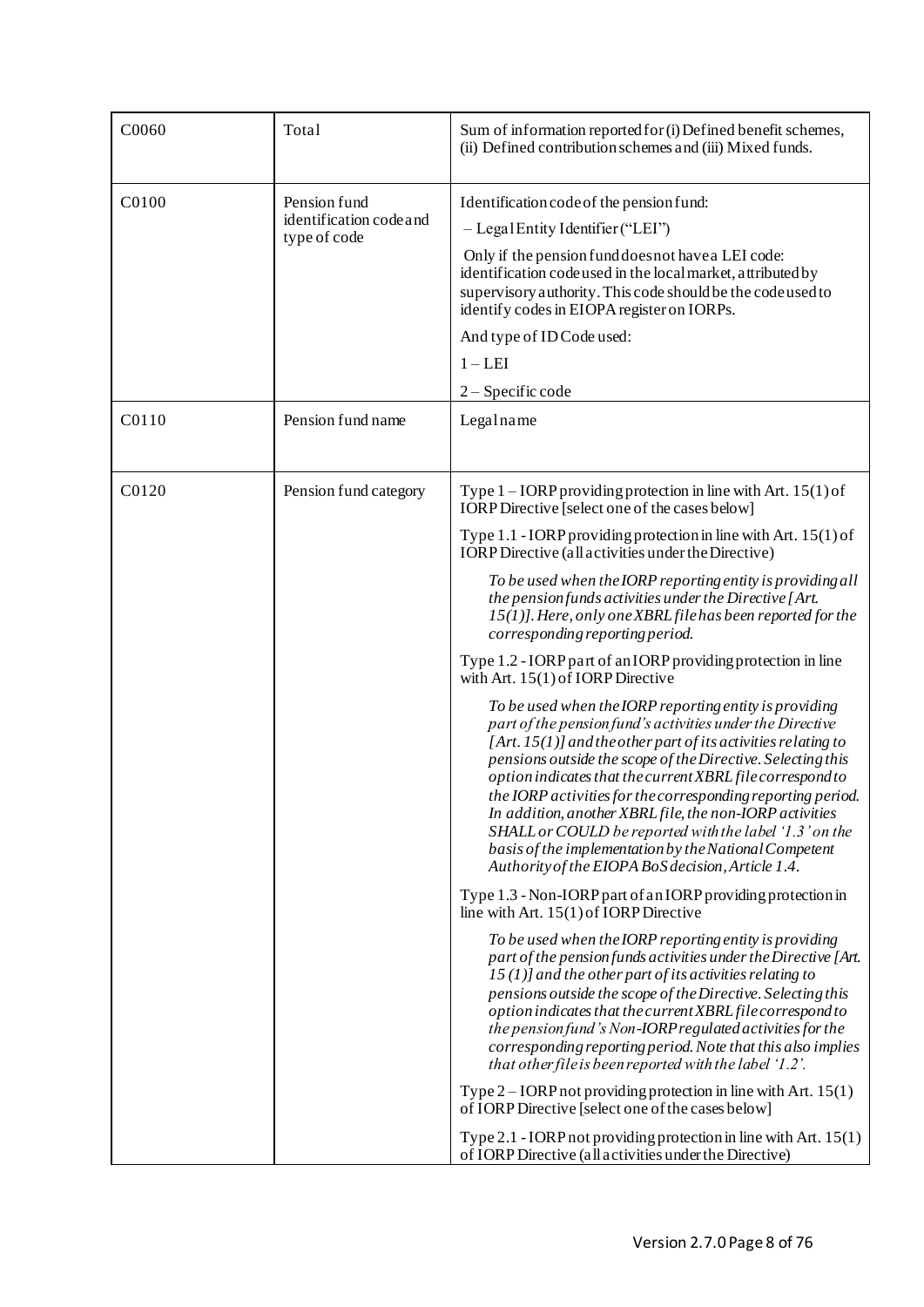|       |                          | To be used when the IORP reporting entity is providing all<br>the activities under the Directive but not providing<br>protection under Art. 15(1). Here, only one XBRL file has<br>been reported for the corresponding reporting period.<br>Type 2.2 - IORP part of an IORP not providing protection in<br>line with Art. $15(1)$ of IORP Directive                                                                                                                                                                                                                                                                                                              |
|-------|--------------------------|------------------------------------------------------------------------------------------------------------------------------------------------------------------------------------------------------------------------------------------------------------------------------------------------------------------------------------------------------------------------------------------------------------------------------------------------------------------------------------------------------------------------------------------------------------------------------------------------------------------------------------------------------------------|
|       |                          | To be used when the IORP reporting entity is providing<br>part of the pension funds activities under the Directive but<br>not providing protection in line with the Art. $15(1)$ and the<br>other part of its activities relating to pensions outside the<br>scope of the Directive. Selecting this option indicates that<br>the current XBRL file correspond to the IORP activities for<br>the corresponding reporting period. And that in another<br>XBRL file, the non-IORP activities SHALL or COULD be<br>reported with the label '2.3' on the basis of the<br>implementation by the National Competent Authority of the<br>EIOPA BoS decision Article 1.4. |
|       |                          | Type 2.3 - Non-IORP part of an IORP not providing protection<br>in line with Art. $15(1)$ of IORP Directive                                                                                                                                                                                                                                                                                                                                                                                                                                                                                                                                                      |
|       |                          | To be used when the IORP reporting entity is providing<br>part of the pension funds activities under the Directive in<br>line with the Art. $15(1)$ and the other part of its activities<br>relating to pensions outside the scope of the Directive.<br>Selecting this option indicates that the current XBRL file<br>correspond to the pension funds Non-IORP regulated<br>activities for the corresponding reporting period. Note that<br>this also implies that other file is been reported with the<br>label $2.2$ '.                                                                                                                                        |
|       |                          | Type 3 - Occupational retirement business as referred to in Art<br>4. of <b>IORP</b> Directive                                                                                                                                                                                                                                                                                                                                                                                                                                                                                                                                                                   |
|       |                          | Type 4 - Nationally regulated occupational pension fund not<br>regulated by IORP Directive ('non-IORP')                                                                                                                                                                                                                                                                                                                                                                                                                                                                                                                                                          |
| C0130 | Pension fund type        | Pension fund type:                                                                                                                                                                                                                                                                                                                                                                                                                                                                                                                                                                                                                                               |
|       |                          | 1 – Pension fund provides DB schemes only                                                                                                                                                                                                                                                                                                                                                                                                                                                                                                                                                                                                                        |
|       |                          | 2 – Pension fund provides DC schemes only                                                                                                                                                                                                                                                                                                                                                                                                                                                                                                                                                                                                                        |
|       |                          | $3$ – mixed pension fund                                                                                                                                                                                                                                                                                                                                                                                                                                                                                                                                                                                                                                         |
| C0140 | Reporting reference date | ISO 8601 (yyyy-mm-dd) code of the date identifying the last<br>day of the reporting period                                                                                                                                                                                                                                                                                                                                                                                                                                                                                                                                                                       |
| C0150 | Financial year end       | Identify the ISO 8601 (yyyy-mm-dd) code of the financial year<br>end of the undertaking, e.g. 2017-12-31                                                                                                                                                                                                                                                                                                                                                                                                                                                                                                                                                         |
|       |                          |                                                                                                                                                                                                                                                                                                                                                                                                                                                                                                                                                                                                                                                                  |

| <b>INETDITATIONE</b><br>------<br><b>IILM</b><br><b>CLIONS</b><br><b>WIND</b><br>-- |
|-------------------------------------------------------------------------------------|
|-------------------------------------------------------------------------------------|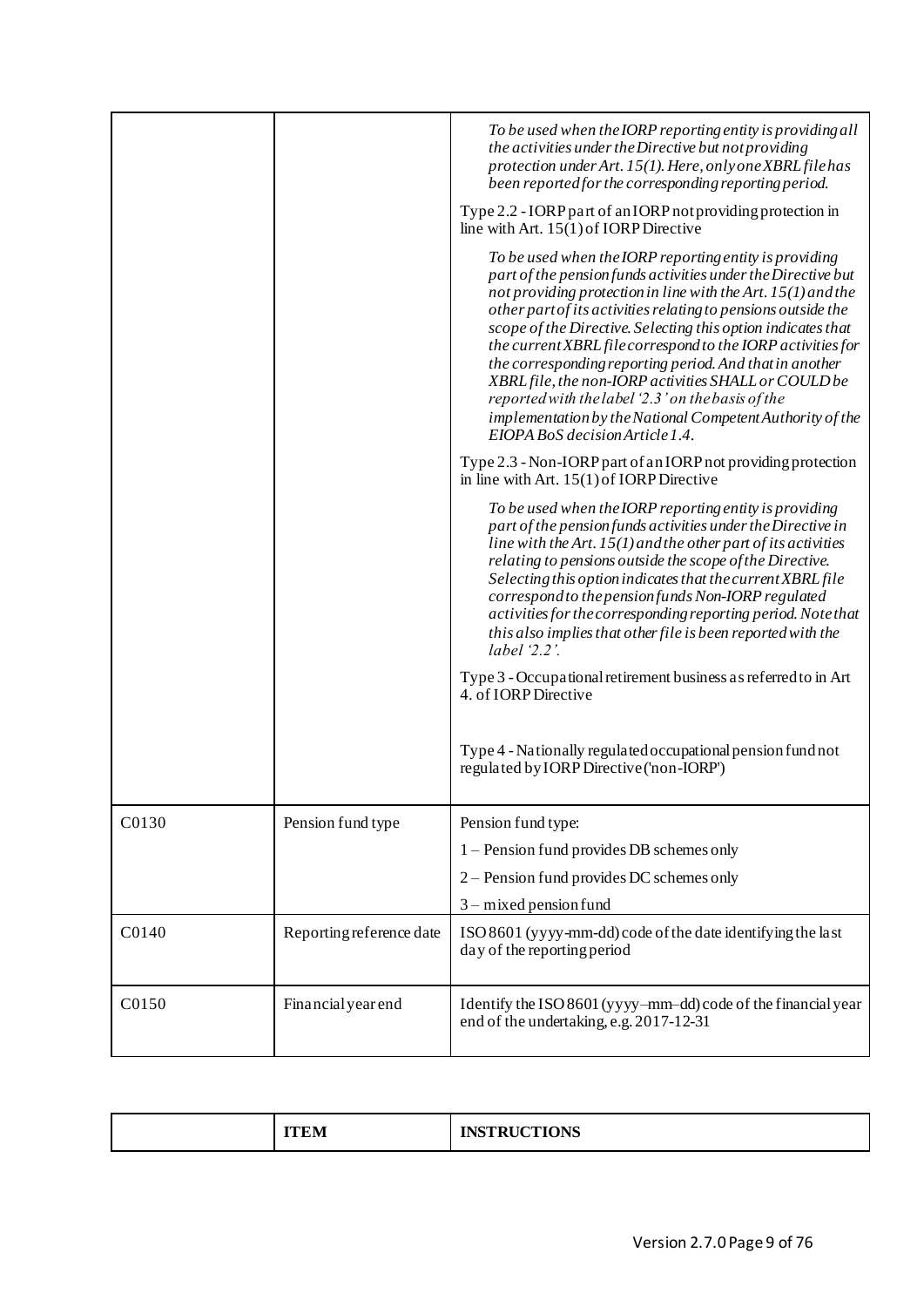| R0010             | Country of authorisation                | ISO 3166 code of the country where authorisation was granted<br>(home country)                                                                                                                                                 |
|-------------------|-----------------------------------------|--------------------------------------------------------------------------------------------------------------------------------------------------------------------------------------------------------------------------------|
| R0015             | Language of reporting                   | Identify the 2-letter code of ISO 639-1 code of the language<br>used in the submission of information.                                                                                                                         |
| R0020             | Reporting submission<br>date            | ISO 8601 (yyyy-mm-dd) code of the date when the report to the<br>supervisory authority was submitted                                                                                                                           |
| R0030             | Reporting reference date                | ISO 8601 (yyyy-mm-dd) code of the date identifying the last<br>day of the reporting period                                                                                                                                     |
| R0040             | <b>Financial</b> year end               | Identify the ISO 8601 (yyyy-mm-dd) code of the financial year<br>end of the undertaking, e.g. 2017-12-31                                                                                                                       |
| R <sub>0050</sub> | Currency used for<br>reporting          | ISO 4217 alphabetic code of the currency of the monetary<br>amounts used in each report                                                                                                                                        |
| R0060             | Initial submission or re-<br>submission | Identify if it is an initial submission of information or a re-<br>submission of information in relation to a reporting reference<br>date already reported. The following closed list of options shall<br>be used:             |
|                   |                                         | $1$ – Initial submission                                                                                                                                                                                                       |
|                   |                                         | $2 - Re-submission$                                                                                                                                                                                                            |
| R0070             | Pension fund name                       | Legalname                                                                                                                                                                                                                      |
|                   |                                         |                                                                                                                                                                                                                                |
| R0080             | Pension fund                            | Identification code of the pension fund:                                                                                                                                                                                       |
|                   | identification code and<br>type of code | $-$ Legal Entity Identifier ("LEI")                                                                                                                                                                                            |
|                   |                                         | Only if the pension fund does not have a LEI code:<br>identification code used in the local market, attributed by<br>supervisory authority. This code should be the code used to<br>identify codes in EIOPA register on IORPs. |
|                   |                                         | And type of ID Code used:                                                                                                                                                                                                      |
|                   |                                         | $1 - LEI$                                                                                                                                                                                                                      |
|                   |                                         | 2 - Specific code                                                                                                                                                                                                              |
| R0090             | Pension fund category                   | Type $1 - IORP$ providing protection in line with Art. $15(1)$ of<br><b>IORP</b> Directive [select one of the cases below]                                                                                                     |
|                   |                                         | Type $1.1$ - IORP providing protection in line with Art. $15(1)$ of<br><b>IORP</b> Directive (all activities under the Directive)                                                                                              |
|                   |                                         | Type 1.2 - IORP part of an IORP providing protection in line<br>with Art. $15(1)$ of IORP Directive                                                                                                                            |
|                   |                                         | Type 1.3 - Non-IORP part of an IORP providing protection in<br>line with Art. 15(1) of IORP Directive                                                                                                                          |
|                   |                                         | Type $2$ – IORP not providing protection in line with Art. 15(1)<br>of IORP Directive [select one of the cases below]                                                                                                          |
|                   |                                         | Type 2.1 - IORP not providing protection in line with Art. $15(1)$<br>of IORP Directive (all activities under the Directive)                                                                                                   |
|                   |                                         | Type 2.2 - IORP part of an IORP not providing protection in<br>line with Art. 15(1) of IORP Directive                                                                                                                          |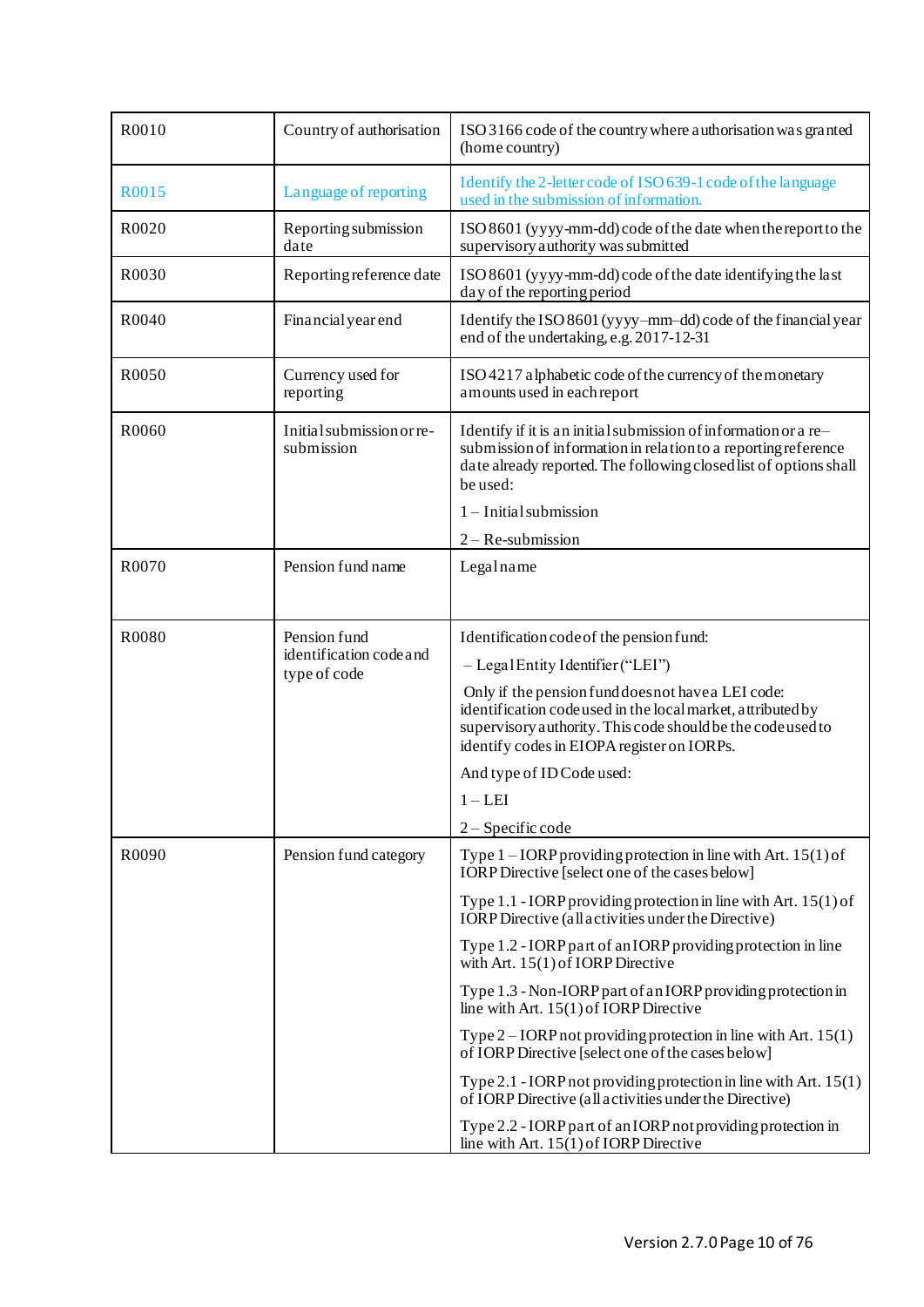|       |                                          | Type 2.3 - Non-IORP part of an IORP not providing protection<br>in line with Art. $15(1)$ of IORP Directive |
|-------|------------------------------------------|-------------------------------------------------------------------------------------------------------------|
|       |                                          | Type 3 - Occupational retirement business as referred to in Art<br>4. of <b>IORP</b> Directive              |
|       |                                          | Type 4 - Nationally regulated occupational pension fund not<br>regulated by IORP Directive ('non-IORP')     |
| R0100 | Pension fund type                        | Pension fund type:                                                                                          |
|       |                                          | 1 – Pension fund provides DB schemes only                                                                   |
|       |                                          | $2$ – Pension fund provides DC schemes only                                                                 |
|       |                                          | $3$ – mixed pension fund                                                                                    |
| R0110 | Type of sponsor<br>arrangement           | Please select one option from the following closed list.                                                    |
|       |                                          | $1 -$ Single-employer                                                                                       |
|       |                                          | $2 - Multi$ -employer                                                                                       |
| R0120 | Number of schemes                        | The number of pension schemes (code $11610$ according to<br>Annex I of Regulation 250/2009).                |
| R0130 | Number of sponsoring<br>undertakings     | The number of sponsoring undertakings.                                                                      |
| R0140 | Increases in<br>contributions-employer   | Support received from the employer in the form of increased<br>contributions:                               |
|       |                                          | 1 – Support from the employer in the form of increased<br>contributions                                     |
|       |                                          | 2 – No support from the employer in the form of increased<br>contributions                                  |
| R0150 | Increases in<br>contributions - employee | Support received from the employees in the form of increased<br>contributions:                              |
|       |                                          | 1 – Support from the employees in the form of increased<br>contributions                                    |
|       |                                          | 2 – No support from the employees in the form of increased<br>contributions                                 |
| R0160 | Subsidiary liability of the              | Subsidiary liability of the sponsor:                                                                        |
|       | sponsor                                  | $1 -$ Subsidiary liability of the sponsor                                                                   |
|       |                                          | $2 -$ No subsidiary liability of the sponsor                                                                |
| R0170 | Other claims on the                      | Support received in the form of other claims on the sponsor:                                                |
|       | sponsor                                  | 1 – Support in the form of other claims on the sponsor                                                      |
|       |                                          | 2 – No support in the form of other claims on the sponsor                                                   |
| R0180 | Other additional support                 | Any other additional support not elsewhere mentioned:                                                       |
|       |                                          | $1 -$ Other forms of support                                                                                |
|       |                                          | $2 - No$ other forms of support                                                                             |
| R0190 | Benefit reduction due to                 | Benefit reductions due to sponsor default were applied:                                                     |
|       | sponsor default                          | 1 - Benefit reductions due to sponsor default were applied                                                  |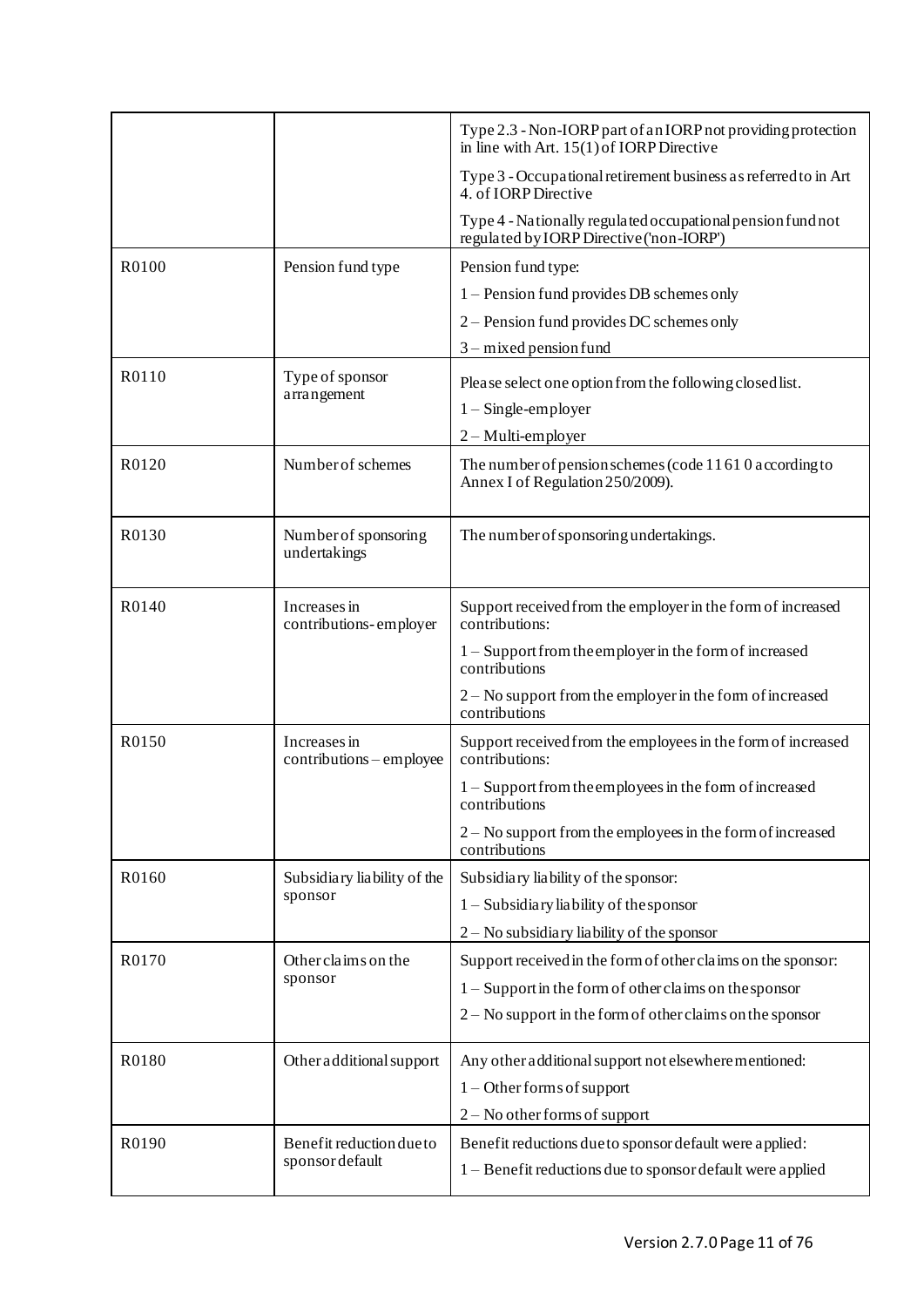|               |                                                                              | 2 – No benefit reductions due to sponsor default were applied                             |
|---------------|------------------------------------------------------------------------------|-------------------------------------------------------------------------------------------|
| R0200         | Ex-post benefit reduction                                                    | Ex-post benefit reductions were applied:                                                  |
|               |                                                                              | $1 - Ex$ -post benefit reductions were applied                                            |
|               |                                                                              | 2 – No ex-post benefit reductions were applied                                            |
| R0210         | Ex-ante benefit reduction                                                    | Ex-ante benefit reductions were applied:                                                  |
|               |                                                                              | $1 - Ex$ -ante benefit reductions were applied                                            |
|               |                                                                              | $2 - No$ ex-ante benefit reductions were applied                                          |
| R0220         | Other benefit reductions                                                     | Any other benefit reductions not mentioned elsewhere:                                     |
|               |                                                                              | $1 -$ Other benefit reductions were applied                                               |
|               |                                                                              | $2 - No$ other benefit reductions were applied                                            |
| R0230         | Pension protection<br>scheme                                                 | Support from a pension protection scheme was used:                                        |
|               |                                                                              | 1 – Support from a pension protection scheme was used                                     |
|               |                                                                              | 2 – Support from a pension protection scheme was not used                                 |
| R0240         | Remaining obligation in<br>sponsor's BS                                      | The value of to the remaining pension obligation in the balance<br>sheet of the sponsor.  |
| R0250         | Sponsor's right to<br>reclaim funds                                          | The value of assets that could be reclaimed by the sponsor.                               |
| <b>ER0255</b> | <b>Exemptions from EIOPA</b><br>BoS/18114 applied to<br>the reporting entity | Please select one option from the following closed list.                                  |
|               |                                                                              | 1 - No exemptions                                                                         |
|               |                                                                              | 2 - Exemption based on Section 1.14 of Decision EIOPA-<br>BOS/18-114                      |
|               |                                                                              | 3 - Exemption based on Article 1.15 of Decision EIOPA-<br><b>BOS/18-114</b>               |
|               |                                                                              | 4 - Exemption based on Article 1.7 of Decision EIOPA-<br>BOS/18-114 until 31/12/2019      |
|               | <b>Exemptions from ECB</b>                                                   | Please select one option from the following closed list.                                  |
| <b>ER0256</b> | regulation (ECB/2018/2)<br>applied to the reporting<br>entity                | 1 - No exemptions                                                                         |
|               |                                                                              | 5 - Exemption based on ECB derogation in Article $7(1)(c)$ of<br>Regulation (EU) 2018/231 |
|               |                                                                              | 6 – Exemption based on ECB derogation in Article $7(1)(d)$ of<br>Regulation (EU) 2018/231 |
| C0010/R0270   | <b>PEPP</b> reporting                                                        | One of the options in the following closed list shall be used:                            |
|               |                                                                              | 1 - Reported                                                                              |
|               |                                                                              | 2 - Not reported due to submission in dedicated report                                    |
|               |                                                                              | 0 - Not reported as no PEPP                                                               |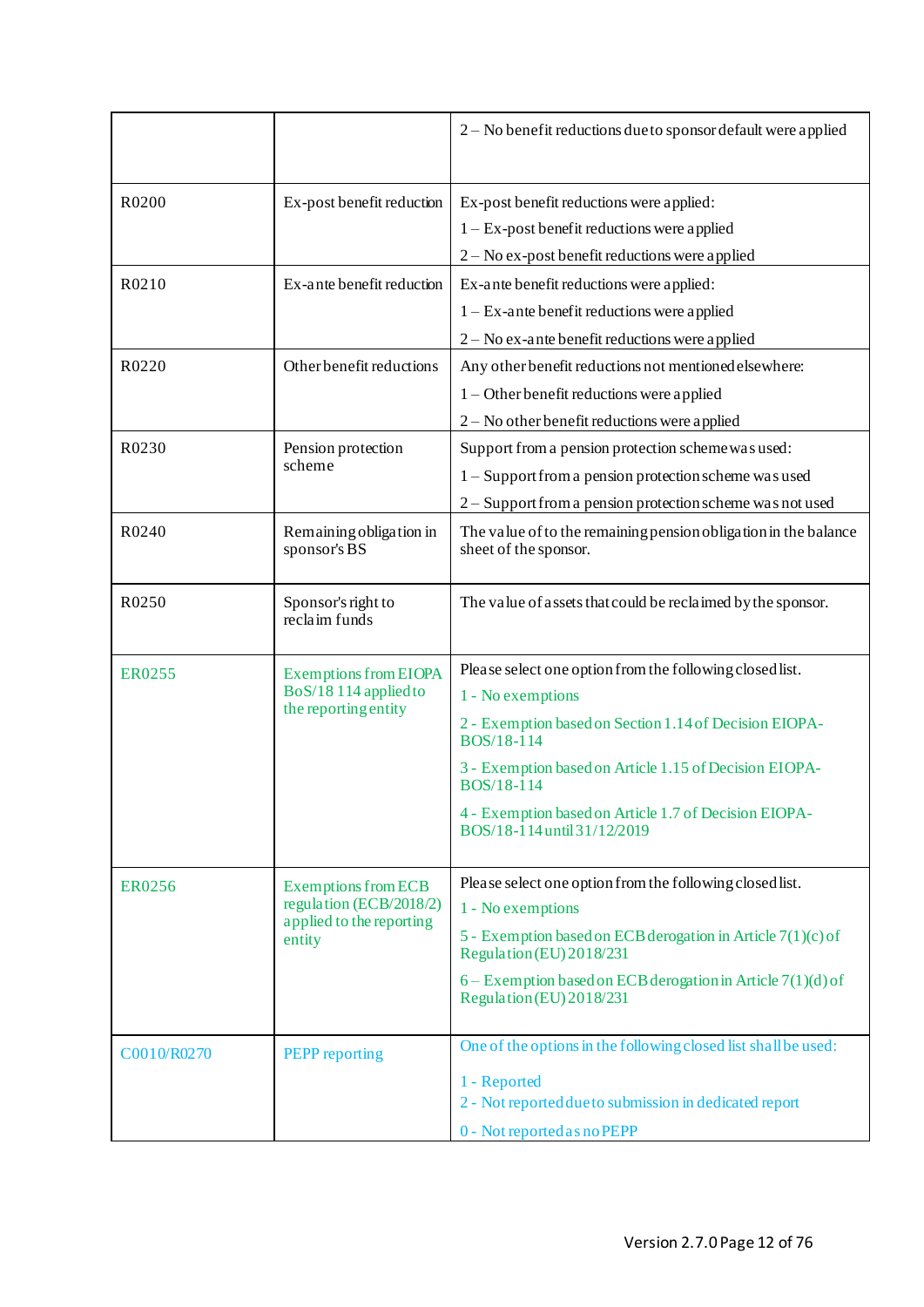| R0300 | Number of single-<br>sponsor IORPs                                                                                              | The number of single-employer IORPs. A single-employer<br>IORP is an IORP open to only one employer (can be from the<br>same group).                                                                                                                                                                                                |
|-------|---------------------------------------------------------------------------------------------------------------------------------|-------------------------------------------------------------------------------------------------------------------------------------------------------------------------------------------------------------------------------------------------------------------------------------------------------------------------------------|
| R0310 | Number of multi-sponsor<br><b>IORPs</b>                                                                                         | The number of multi-employer IORPs. A multi-employer IORP<br>is an IORP open to two or more unrelated employers (not from<br>the same group).                                                                                                                                                                                       |
| R0320 | Total number of IORPs                                                                                                           | The total number of IORPs in a certain Member State.                                                                                                                                                                                                                                                                                |
| R0330 | Total number of schemes                                                                                                         | The total number of IORPs' schemes in a certain Member State.                                                                                                                                                                                                                                                                       |
| R0340 | Number of reported non-<br><b>IORP</b> pension funds                                                                            | The total number of reported, nationally regulated occupational<br>pension fund not regulated by IORP Directive ('non-IORP').                                                                                                                                                                                                       |
| R0350 | Total assets of reported<br>non-IORP pension funds                                                                              | The total value of assets of reported, nationally regulated<br>occupational pension fund not regulated by IORP Directive<br>('non-IORP').                                                                                                                                                                                           |
| R0360 | Total liabilities of<br>reported non-IORP<br>pension funds                                                                      | The total value of liabilities of reported, nationally regulated<br>occupational pension fund not regulated by IORP Directive<br>('non-IORP').                                                                                                                                                                                      |
| R0370 | Number of IORPs<br>providing protection in<br>line with Art. $15(1)$ of<br><b>IORP</b> Directive                                | The number of IORPs providing protection in line with Art. 15<br>(1) of the IORP Directive and therewith the IORP itself, and not<br>the sponsoring undertaking, underwrites the liability to cover<br>against biometric risk, or guarantees a given investment<br>performance or a given level of benefits.                        |
| R0380 | Total assets of <b>IORPs</b><br>providing protection in<br>line with Art. $15(1)$ of<br><b>IORP</b> Directive                   | The total value of assets of IORPs providing protection in line<br>with Art. $15(2)$ of the IORP Directive and therewith the IORP<br>itself, and not the sponsoring undertaking, underwrites the<br>liability to cover a gainst biometric risk, or guarantees a given<br>investment performance or a given level of benefits.       |
| R0390 | Total liabilities of IORPs<br>providing protection in<br>line with Art. $15(1)$ of<br><b>IORP</b> Directive                     | The total value of liabilities of IORPs providing protection in<br>line with Art. $15(1)$ of the IORP Directive and there with the<br>IORP itself, and not the sponsoring undertaking, underwrites the<br>liability to cover a gainst biometric risk, or guarantees a given<br>investment performance or a given level of benefits. |
| R0400 | Number of funds relating<br>to occupational<br>retirement business as<br>referred to in Art 4 of<br><b>IORP</b> Directive       | The number of funds relating to occupational retirement<br>business as referred to in Art 4 of IORP Directive                                                                                                                                                                                                                       |
| R0410 | Total assets of funds<br>relating to occupational<br>retirement business as<br>referred to in Art 4 of<br><b>IORP</b> Directive | The total value of assets of funds relating to occupational<br>retirement business as referred to in Art 4 of IORP Directive                                                                                                                                                                                                        |
| R0420 | Total liabilities of funds<br>relating to occupational<br>retirement business as                                                | The total value of liabilities relating to occupational retirement<br>business as referred to in Art 4 of IORP Directive                                                                                                                                                                                                            |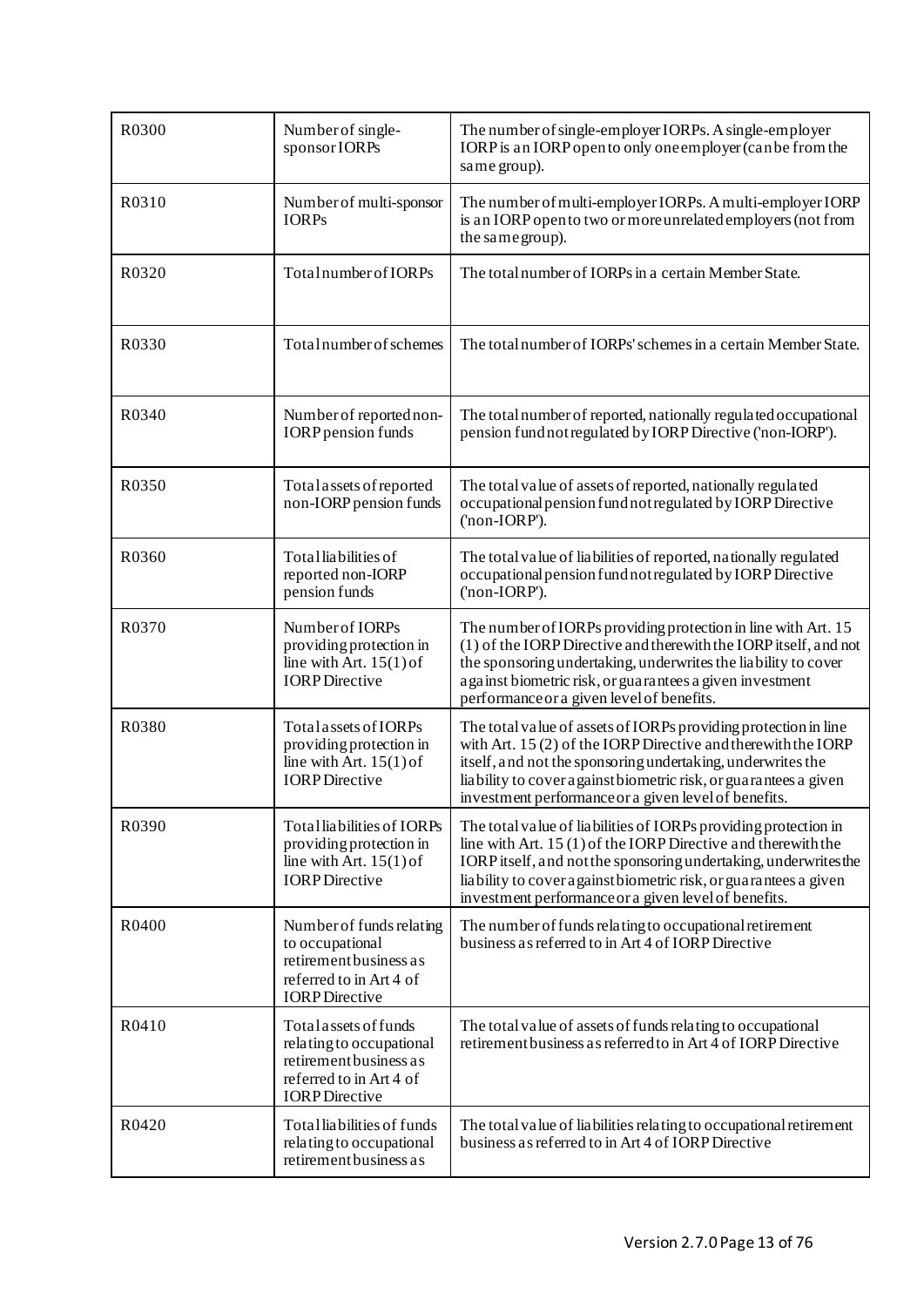|                   | referred to in Art 4 of<br><b>IORP</b> Directive |                                                                                                                                               |
|-------------------|--------------------------------------------------|-----------------------------------------------------------------------------------------------------------------------------------------------|
| R0430             | CR <sub>3</sub>                                  | Total assets held by the largest 3 pension funds as a % of total<br>assets of the pension fund sector (in %)                                  |
| R0440             | CR5                                              | Total assets held by the largest 5 pension funds as a % of total<br>assets of the pension fund sector (in %)                                  |
| R0450             | CR10                                             | Total assets held by the largest 10 pension funds as a % of total<br>assets of the pension fund sector (in %)                                 |
| R0460             | less than 25 million                             | The number of IORPs with less than 25 million euro assets<br>under management.                                                                |
| R0470             | more than 25 million,<br>less than 100 million   | The number of IORPs with between 25 million euro and 100<br>million euro assets under management.                                             |
| R0480             | more than 100 million,<br>less than 500 million  | The number of IORPs with between 100 million euro and 500<br>million euro assets under management.                                            |
| R0490             | more than 500 million,<br>less than 1000 million | The number of IORPs with between 500 million euro and 1000<br>million euro assets under management.                                           |
| R0500             | more than 1000 million                           | The number of IORPs with more than 1000 million euro assets<br>under management.                                                              |
| R0990             | Ad hoc XBRL technical<br>field 1                 | First technical container. To be used only on the EIOPA's<br>request and in the manner specified in the "List of known<br>issues" document.   |
| R0991             | Ad hoc XBRL technical<br>field 2                 | Second technical container. To be used only on the EIOPA's<br>request and in the manner specified in the "List of known"<br>issues" document. |
| R0992             | Ad hoc XBRL technical<br>field 3                 | Third technical container. To be used only on the EIOPA's<br>request and in the manner specified in the "List of known"<br>issues" document.  |
| R <sub>1000</sub> | PEPP name                                        | Commercial name of PEPP (undertaking-specific).                                                                                               |
|                   |                                                  | Specify if product is still for sale or if it is just in runoff.                                                                              |
|                   | <b>PEPP</b> still                                | The following closed list shall be used:                                                                                                      |
| R <sub>1010</sub> | commercialised?                                  | 1 - Still commercialised                                                                                                                      |
|                   |                                                  | 2 - In run-off                                                                                                                                |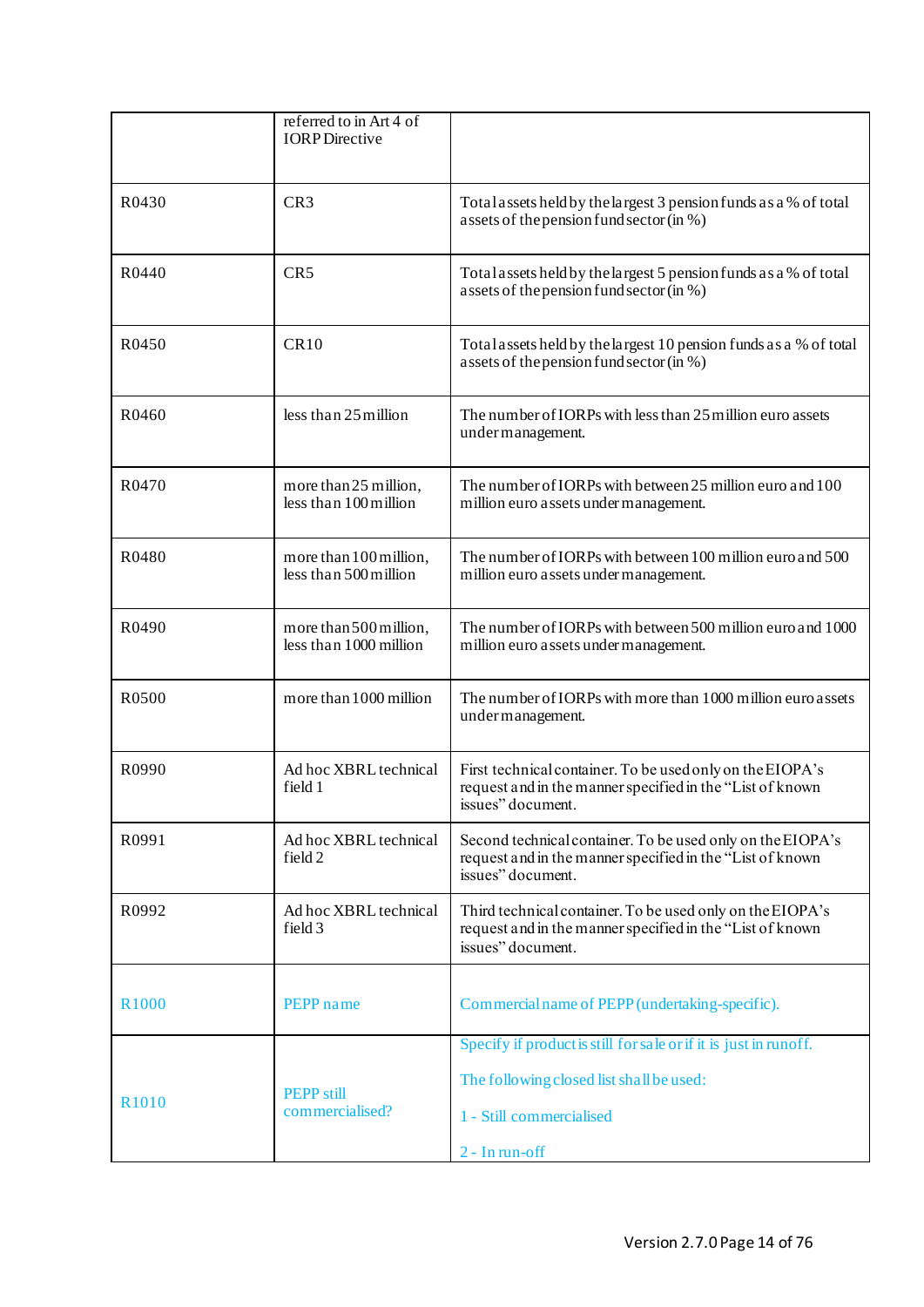| Use of common pool of<br>R <sub>1020</sub><br>assets for all investments<br>options | Specify if the common pool of assets for all investment options<br>is used.<br>The following closed list shall be used:<br>$1 - Yes$<br>$2 - No$ |
|-------------------------------------------------------------------------------------|--------------------------------------------------------------------------------------------------------------------------------------------------|
|-------------------------------------------------------------------------------------|--------------------------------------------------------------------------------------------------------------------------------------------------|

## <span id="page-14-0"></span>**PF.02.01 -Balance sheet; PFE.02.01 -Balance sheet [Pension funds with ECB add-ons]**

# **General comments:**

For the purposes of providing individual and aggregate information at Member State level, NCAs shall submit the following information on a quarterly and annual basis. Exemptions apply and the basis for the exemption (reference to EIOPA BoS decision) has to be provided.

|        | <b>ITEM</b>                     | <b>INSTRUCTIONS</b>                                                                                                                                                                                                                                                                                                                                                                                                                                                                                                                                                                                                               |       |                            |  |
|--------|---------------------------------|-----------------------------------------------------------------------------------------------------------------------------------------------------------------------------------------------------------------------------------------------------------------------------------------------------------------------------------------------------------------------------------------------------------------------------------------------------------------------------------------------------------------------------------------------------------------------------------------------------------------------------------|-------|----------------------------|--|
| C0010  | <b>DB</b>                       | Information reported for Defined benefit schemes.                                                                                                                                                                                                                                                                                                                                                                                                                                                                                                                                                                                 |       |                            |  |
| C0020  | DC                              | Information reported for Defined contribution schemes.                                                                                                                                                                                                                                                                                                                                                                                                                                                                                                                                                                            |       |                            |  |
| C0030  | Total                           | Information reported for (i) Defined benefit schemes and (ii) Defined contribution<br>schemes and mixed funds.                                                                                                                                                                                                                                                                                                                                                                                                                                                                                                                    |       |                            |  |
| EC0041 | Reclassification<br>adjustments | Ideally, corrections of erroneous data (resubmissions) should be submitted; if this is<br>not possible, reclassification adjustments can be submitted instead.                                                                                                                                                                                                                                                                                                                                                                                                                                                                    |       |                            |  |
|        |                                 | The "reclassification adjustments" column (EC0041) should include any change in<br>value (compared with the previous period) as a result of reporting errors. If there<br>are no reporting errors the cells will remain empty.                                                                                                                                                                                                                                                                                                                                                                                                    |       |                            |  |
|        |                                 | Every reclassification adjustment must be recorded at least twice in PFE.02.01.                                                                                                                                                                                                                                                                                                                                                                                                                                                                                                                                                   |       |                            |  |
|        |                                 | There are two types of reclassification adjustment: (i) those where the financial<br>instrument has been wrongly classified leaving total a ssets/liabilities unchanged;<br>and (ii) those where the value of a certain balance sheet item changes.                                                                                                                                                                                                                                                                                                                                                                               |       |                            |  |
|        |                                 | In the first case, a financial instrument has been wrongly allocated to a certain<br>balance sheet item. Total assets/liabilities do not change, but reclassification<br>adjustments are required either on the assets side or on the liabilities side. A<br>negative value corrects an amount that was incorrectly attributed to a certain<br>balance sheet item, while a positive value corrects the value of the balance sheet<br>item to which the amount should actually have been attributed.                                                                                                                               |       |                            |  |
|        |                                 | Example, case 1: A listed share at a value of 100 is misclassified as a financial<br>corporate bond which can be corrected by means of a reclassification. In this case,<br>on the assets side a negative entry for "financial corporate bonds"<br>(R0090/EC0041) (also to be reported in "corporate bonds" (R0080/EC0041) and<br>"bonds" (R0060/EC0041)) and a positive entry for "equity-listed"<br>(R0040/EC0041) (also to be reported in "equity" (R0030/EC0041)), with the same<br>absolute amounts but with opposite signs, should be reported.<br>The following entries should therefore be reported in <b>PFE.02.01</b> . |       |                            |  |
|        |                                 |                                                                                                                                                                                                                                                                                                                                                                                                                                                                                                                                                                                                                                   |       |                            |  |
|        |                                 |                                                                                                                                                                                                                                                                                                                                                                                                                                                                                                                                                                                                                                   |       | Reclassification<br>EC0041 |  |
|        |                                 | <b>Equities</b>                                                                                                                                                                                                                                                                                                                                                                                                                                                                                                                                                                                                                   | R0030 | $+100$                     |  |
|        |                                 | <b>Equities</b> - listed                                                                                                                                                                                                                                                                                                                                                                                                                                                                                                                                                                                                          | R0040 | $+100$                     |  |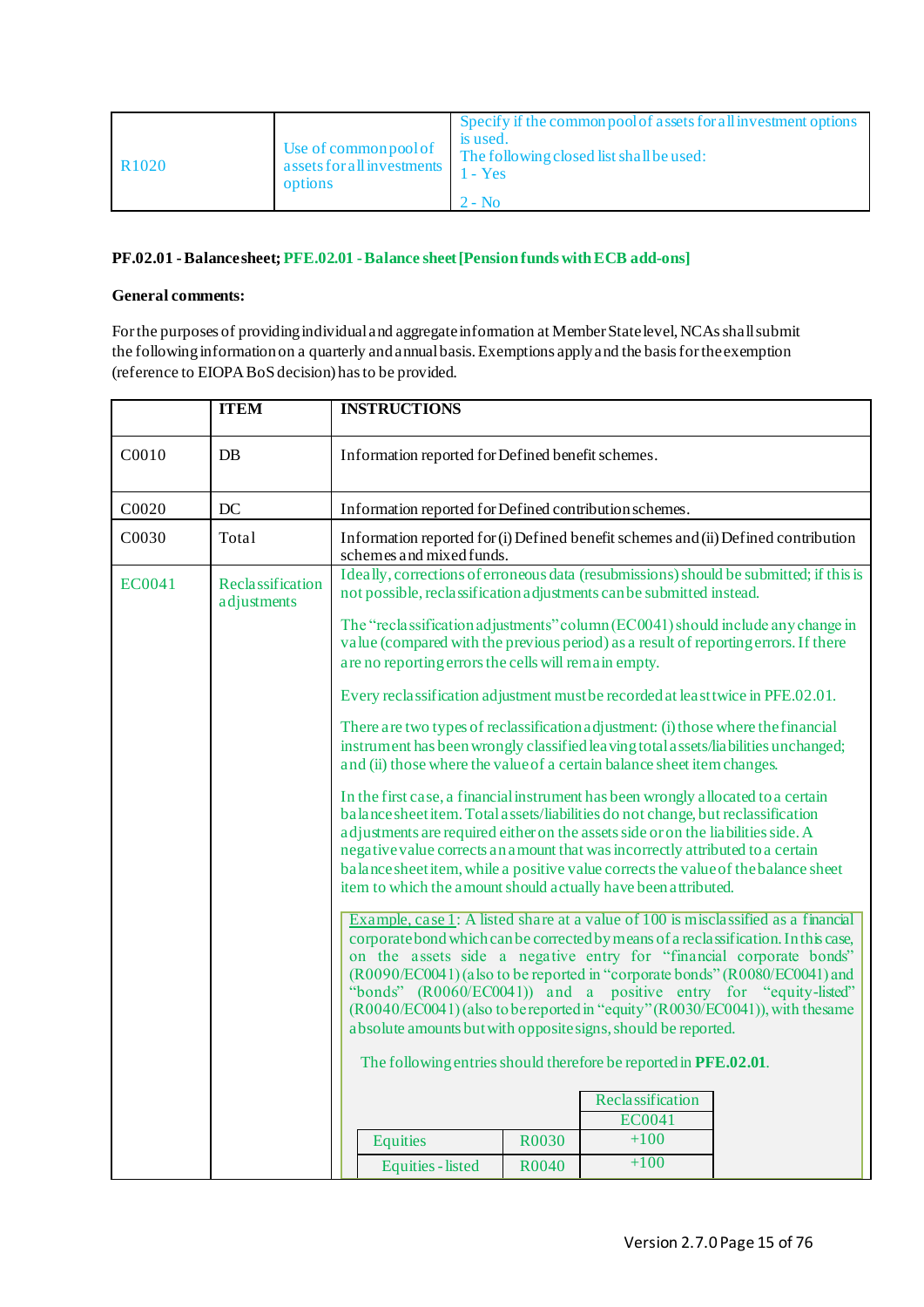| $-100$<br><b>R0080</b><br><b>Corporate Bonds</b><br>$-100$<br>Financial<br>R0090<br>In the second case, stocks of total assets/liabilities change as a result of<br>reclassification adjustments meaning that reclassification adjustments need to be<br>reported for both assets and liabilities. This type of reclassification may be<br>submitted, for instance, when the value of a financial instrument has been<br>erroneously reported as being lower than it actually is, as a result of, for example,<br>miscalculation or misreporting (e.g. the value has been reported as being 15 instead<br>of 150).<br>Example, case 2: A change from 15 to 150 in listed equity may affect, for example,<br>a defined contribution scheme pension entitlement on the sector "domestic<br>household or non-profit institution serving households", which is part of<br>"technical provisions" PFE.02.01 (R0280). The category of the balance sheet item<br>stays the same. This type of reclassification, which changes total assets and<br>liabilities, would involve a positive entry of 135 for "equity-listed"<br>(R0040/EC0041) (also to be reported in "equity" (R0030/EC0041) and "total<br>assets" (R0270/EC0041)) and a positive entry of 135 on the liabilities side for<br>"technical provisions" (R0280/EC0041) and "total liabilities" (R0320/EC0041).<br>The higher market value in this example impacts on technical provisions, resulting<br>in a positive reclassification also being reported for this item. Hence, a positive<br>entry of 135 on the liabilities side for "technical provisions" (R0280/EC0041) and<br>"total liabilities" (R0320/EC0041).<br>The following entries should therefore be reported in PFE.02.01.<br>Reclassification<br><b>EC0041</b><br>$+135$<br><b>Equities</b><br>R0030 |  |
|-----------------------------------------------------------------------------------------------------------------------------------------------------------------------------------------------------------------------------------------------------------------------------------------------------------------------------------------------------------------------------------------------------------------------------------------------------------------------------------------------------------------------------------------------------------------------------------------------------------------------------------------------------------------------------------------------------------------------------------------------------------------------------------------------------------------------------------------------------------------------------------------------------------------------------------------------------------------------------------------------------------------------------------------------------------------------------------------------------------------------------------------------------------------------------------------------------------------------------------------------------------------------------------------------------------------------------------------------------------------------------------------------------------------------------------------------------------------------------------------------------------------------------------------------------------------------------------------------------------------------------------------------------------------------------------------------------------------------------------------------------------------------------------------------------------------------------|--|
|                                                                                                                                                                                                                                                                                                                                                                                                                                                                                                                                                                                                                                                                                                                                                                                                                                                                                                                                                                                                                                                                                                                                                                                                                                                                                                                                                                                                                                                                                                                                                                                                                                                                                                                                                                                                                             |  |
|                                                                                                                                                                                                                                                                                                                                                                                                                                                                                                                                                                                                                                                                                                                                                                                                                                                                                                                                                                                                                                                                                                                                                                                                                                                                                                                                                                                                                                                                                                                                                                                                                                                                                                                                                                                                                             |  |
|                                                                                                                                                                                                                                                                                                                                                                                                                                                                                                                                                                                                                                                                                                                                                                                                                                                                                                                                                                                                                                                                                                                                                                                                                                                                                                                                                                                                                                                                                                                                                                                                                                                                                                                                                                                                                             |  |
|                                                                                                                                                                                                                                                                                                                                                                                                                                                                                                                                                                                                                                                                                                                                                                                                                                                                                                                                                                                                                                                                                                                                                                                                                                                                                                                                                                                                                                                                                                                                                                                                                                                                                                                                                                                                                             |  |
|                                                                                                                                                                                                                                                                                                                                                                                                                                                                                                                                                                                                                                                                                                                                                                                                                                                                                                                                                                                                                                                                                                                                                                                                                                                                                                                                                                                                                                                                                                                                                                                                                                                                                                                                                                                                                             |  |
|                                                                                                                                                                                                                                                                                                                                                                                                                                                                                                                                                                                                                                                                                                                                                                                                                                                                                                                                                                                                                                                                                                                                                                                                                                                                                                                                                                                                                                                                                                                                                                                                                                                                                                                                                                                                                             |  |
|                                                                                                                                                                                                                                                                                                                                                                                                                                                                                                                                                                                                                                                                                                                                                                                                                                                                                                                                                                                                                                                                                                                                                                                                                                                                                                                                                                                                                                                                                                                                                                                                                                                                                                                                                                                                                             |  |
|                                                                                                                                                                                                                                                                                                                                                                                                                                                                                                                                                                                                                                                                                                                                                                                                                                                                                                                                                                                                                                                                                                                                                                                                                                                                                                                                                                                                                                                                                                                                                                                                                                                                                                                                                                                                                             |  |
|                                                                                                                                                                                                                                                                                                                                                                                                                                                                                                                                                                                                                                                                                                                                                                                                                                                                                                                                                                                                                                                                                                                                                                                                                                                                                                                                                                                                                                                                                                                                                                                                                                                                                                                                                                                                                             |  |
|                                                                                                                                                                                                                                                                                                                                                                                                                                                                                                                                                                                                                                                                                                                                                                                                                                                                                                                                                                                                                                                                                                                                                                                                                                                                                                                                                                                                                                                                                                                                                                                                                                                                                                                                                                                                                             |  |
|                                                                                                                                                                                                                                                                                                                                                                                                                                                                                                                                                                                                                                                                                                                                                                                                                                                                                                                                                                                                                                                                                                                                                                                                                                                                                                                                                                                                                                                                                                                                                                                                                                                                                                                                                                                                                             |  |
|                                                                                                                                                                                                                                                                                                                                                                                                                                                                                                                                                                                                                                                                                                                                                                                                                                                                                                                                                                                                                                                                                                                                                                                                                                                                                                                                                                                                                                                                                                                                                                                                                                                                                                                                                                                                                             |  |
|                                                                                                                                                                                                                                                                                                                                                                                                                                                                                                                                                                                                                                                                                                                                                                                                                                                                                                                                                                                                                                                                                                                                                                                                                                                                                                                                                                                                                                                                                                                                                                                                                                                                                                                                                                                                                             |  |
|                                                                                                                                                                                                                                                                                                                                                                                                                                                                                                                                                                                                                                                                                                                                                                                                                                                                                                                                                                                                                                                                                                                                                                                                                                                                                                                                                                                                                                                                                                                                                                                                                                                                                                                                                                                                                             |  |
|                                                                                                                                                                                                                                                                                                                                                                                                                                                                                                                                                                                                                                                                                                                                                                                                                                                                                                                                                                                                                                                                                                                                                                                                                                                                                                                                                                                                                                                                                                                                                                                                                                                                                                                                                                                                                             |  |
|                                                                                                                                                                                                                                                                                                                                                                                                                                                                                                                                                                                                                                                                                                                                                                                                                                                                                                                                                                                                                                                                                                                                                                                                                                                                                                                                                                                                                                                                                                                                                                                                                                                                                                                                                                                                                             |  |
|                                                                                                                                                                                                                                                                                                                                                                                                                                                                                                                                                                                                                                                                                                                                                                                                                                                                                                                                                                                                                                                                                                                                                                                                                                                                                                                                                                                                                                                                                                                                                                                                                                                                                                                                                                                                                             |  |
|                                                                                                                                                                                                                                                                                                                                                                                                                                                                                                                                                                                                                                                                                                                                                                                                                                                                                                                                                                                                                                                                                                                                                                                                                                                                                                                                                                                                                                                                                                                                                                                                                                                                                                                                                                                                                             |  |
|                                                                                                                                                                                                                                                                                                                                                                                                                                                                                                                                                                                                                                                                                                                                                                                                                                                                                                                                                                                                                                                                                                                                                                                                                                                                                                                                                                                                                                                                                                                                                                                                                                                                                                                                                                                                                             |  |
|                                                                                                                                                                                                                                                                                                                                                                                                                                                                                                                                                                                                                                                                                                                                                                                                                                                                                                                                                                                                                                                                                                                                                                                                                                                                                                                                                                                                                                                                                                                                                                                                                                                                                                                                                                                                                             |  |
|                                                                                                                                                                                                                                                                                                                                                                                                                                                                                                                                                                                                                                                                                                                                                                                                                                                                                                                                                                                                                                                                                                                                                                                                                                                                                                                                                                                                                                                                                                                                                                                                                                                                                                                                                                                                                             |  |
|                                                                                                                                                                                                                                                                                                                                                                                                                                                                                                                                                                                                                                                                                                                                                                                                                                                                                                                                                                                                                                                                                                                                                                                                                                                                                                                                                                                                                                                                                                                                                                                                                                                                                                                                                                                                                             |  |
|                                                                                                                                                                                                                                                                                                                                                                                                                                                                                                                                                                                                                                                                                                                                                                                                                                                                                                                                                                                                                                                                                                                                                                                                                                                                                                                                                                                                                                                                                                                                                                                                                                                                                                                                                                                                                             |  |
|                                                                                                                                                                                                                                                                                                                                                                                                                                                                                                                                                                                                                                                                                                                                                                                                                                                                                                                                                                                                                                                                                                                                                                                                                                                                                                                                                                                                                                                                                                                                                                                                                                                                                                                                                                                                                             |  |
|                                                                                                                                                                                                                                                                                                                                                                                                                                                                                                                                                                                                                                                                                                                                                                                                                                                                                                                                                                                                                                                                                                                                                                                                                                                                                                                                                                                                                                                                                                                                                                                                                                                                                                                                                                                                                             |  |
| $+135$<br><b>Equities</b> - listed<br>R0040                                                                                                                                                                                                                                                                                                                                                                                                                                                                                                                                                                                                                                                                                                                                                                                                                                                                                                                                                                                                                                                                                                                                                                                                                                                                                                                                                                                                                                                                                                                                                                                                                                                                                                                                                                                 |  |
| $+135$<br>Totalassets<br>R0270                                                                                                                                                                                                                                                                                                                                                                                                                                                                                                                                                                                                                                                                                                                                                                                                                                                                                                                                                                                                                                                                                                                                                                                                                                                                                                                                                                                                                                                                                                                                                                                                                                                                                                                                                                                              |  |
| R0280<br>$+135$<br><b>Technical provisions</b>                                                                                                                                                                                                                                                                                                                                                                                                                                                                                                                                                                                                                                                                                                                                                                                                                                                                                                                                                                                                                                                                                                                                                                                                                                                                                                                                                                                                                                                                                                                                                                                                                                                                                                                                                                              |  |
| $+135$<br><b>Totalliabilities</b><br>R0320                                                                                                                                                                                                                                                                                                                                                                                                                                                                                                                                                                                                                                                                                                                                                                                                                                                                                                                                                                                                                                                                                                                                                                                                                                                                                                                                                                                                                                                                                                                                                                                                                                                                                                                                                                                  |  |
| In this case, reclassification adjustments are also required for template EP.03.01.<br>Since technical provisions PFE.02.01 (R0280) are part of "technical reserves"<br>EP.03.01 (ER0080) a reclassification should also be reported in EP.03.01<br>$(EZ0010$ "5 – reclassification adjustment"). In this example, the change in the<br>value in listed equity affects a defined contribution scheme pension entitlement in<br>the sector "domestic household or non-profit institution serving households"<br>(EP.03.01.30 ER0100/EC0120) (also to be reported in EP.03.01.30<br>(ER0080/EC0010, EC0020) and (ER0090, ER0100/EC010, EC020, EC0120)) by<br>$+135.$<br>The following entries should also be reported in EP.03.01 (EZ0010 "5<br>reclassification adjustment").<br><b>Total</b><br>Domestic                                                                                                                                                                                                                                                                                                                                                                                                                                                                                                                                                                                                                                                                                                                                                                                                                                                                                                                                                                                                                    |  |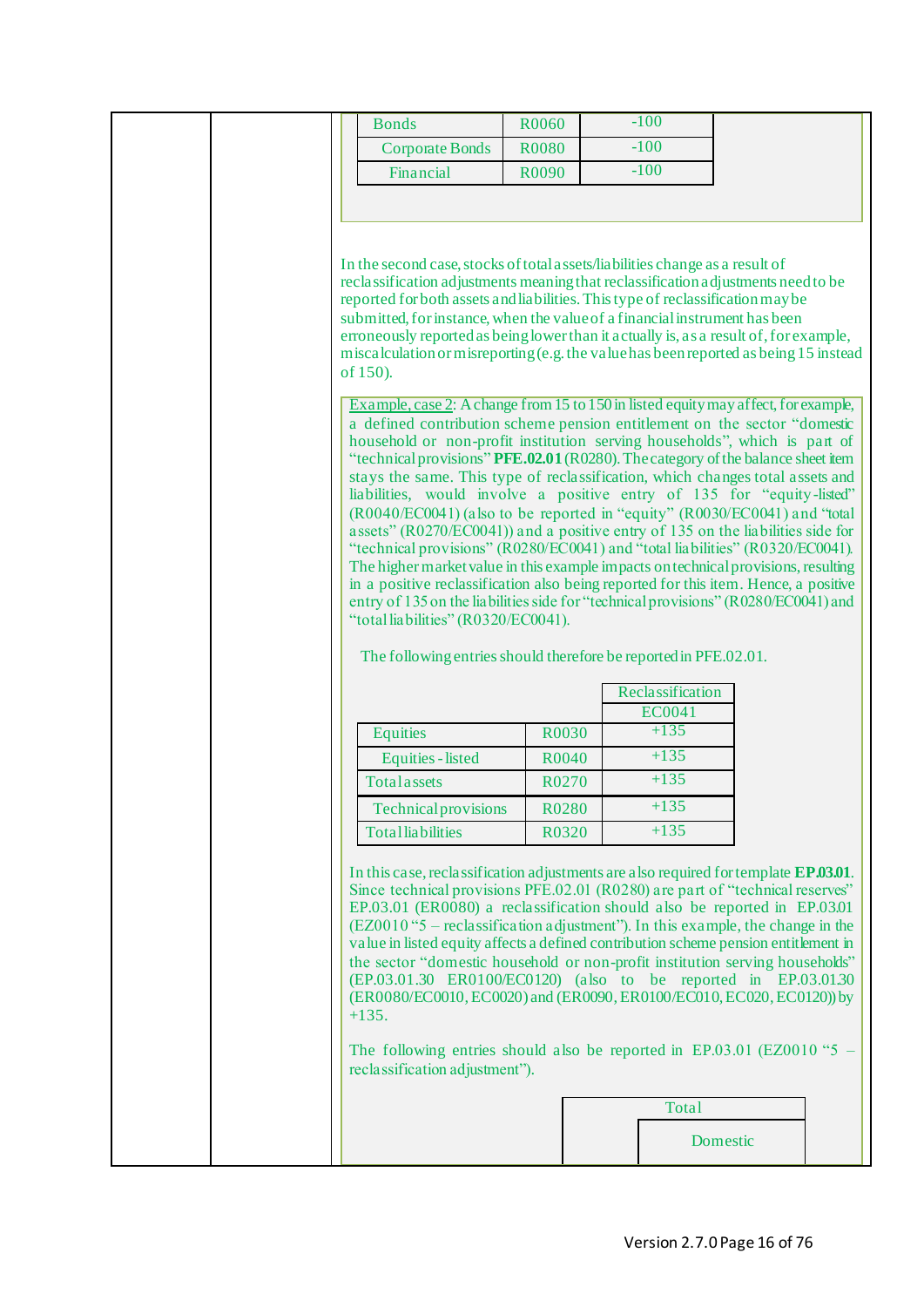|  |                                                                                                                                                                                                                                                                                                         |               | <b>EC0010</b> | <b>EC0020</b> | Households<br>$+$ non-<br>profit<br>institutions<br>serving<br>households<br><b>EC0120</b> |  |
|--|---------------------------------------------------------------------------------------------------------------------------------------------------------------------------------------------------------------------------------------------------------------------------------------------------------|---------------|---------------|---------------|--------------------------------------------------------------------------------------------|--|
|  | 13. Technical<br>reserves (ESA<br>2010: F.6                                                                                                                                                                                                                                                             | <b>ER0080</b> | $+135$        | $+135$        |                                                                                            |  |
|  | 13.1 Pension<br>entitlements<br>(ESA 2010:<br>F.63)                                                                                                                                                                                                                                                     | <b>ER0090</b> | $+135$        | $+135$        | $+135$                                                                                     |  |
|  | $o/w$ defined<br>contribution<br>schemes                                                                                                                                                                                                                                                                | ER0100        | $+135$        | $+135$        | $+135$                                                                                     |  |
|  | EP.03.01 will be explained in more detail in section "EP.03.01 - Liabilities for<br>statistical purposes"<br>In the event that a reclassification adjustment is reported, additional information<br>(such as the sectoral or maturity breakdown) may be requested by the national<br>centralbank (NCB). |               |               |               |                                                                                            |  |

|                    | <b>ITEM</b>                                                                                  | <b>INSTRUCTIONS</b>                                                                                                                                                                                                                                        |  |
|--------------------|----------------------------------------------------------------------------------------------|------------------------------------------------------------------------------------------------------------------------------------------------------------------------------------------------------------------------------------------------------------|--|
| R0010              | Investments                                                                                  | Total value of investments.                                                                                                                                                                                                                                |  |
| R <sub>0</sub> 020 | Property (other than for<br>own use)                                                         | Non-financial assets (classification AN.1 and AN.2 of annex 7.1)<br>of ESA 2010) owned by the pension fund (code 48 110<br>according to Annex I of Regulation 250/2009), held as<br>investments.                                                           |  |
| R0030              | Equities                                                                                     | Total value of equities (classification AF.51 of annex 7.1 of<br>ESA 2010), (code 48 130 according to Annex I of Regulation<br>250/2009).                                                                                                                  |  |
| R <sub>0040</sub>  | Equities - listed                                                                            | Listed equity instruments (classification AF.511 of annex 7.1 of<br>ESA 2010), (code 48 131 according to Annex I of Regulation<br>250/2009).                                                                                                               |  |
| R0050              | Equities - unlisted                                                                          | Unlisted equity instruments (classification AF.512 and AF.519<br>of annex 7.1 of ESA 2010), (code 48133 and code 48134<br>according to Annex I of Regulation 250/2009).                                                                                    |  |
| R0060              | <b>Bonds</b>                                                                                 | Total value of debt securities (classification AF.3 of annex 7.1<br>of ESA 2010), (code 48150 according to Annex I of<br>Regulation 250/2009).                                                                                                             |  |
|                    |                                                                                              | This also includes borrower's notes, non-negotiable debt<br>securities and money market securities and registered bonds<br>issued by monetary and non-monetary financial institutions.                                                                     |  |
| ER0061             | o/wborrower's notes,<br>non-negotiable debt<br>securities and money<br>market securities and | These consist of borrower's notes (Schuldscheindarlehen), non-<br>negotiable debt securities and money market securities (nicht<br>handelbare Schuldverschreibungen and Geldmarktpapiere) and<br>registered bonds (Namensschuldverschreibungen) "N-bonds", |  |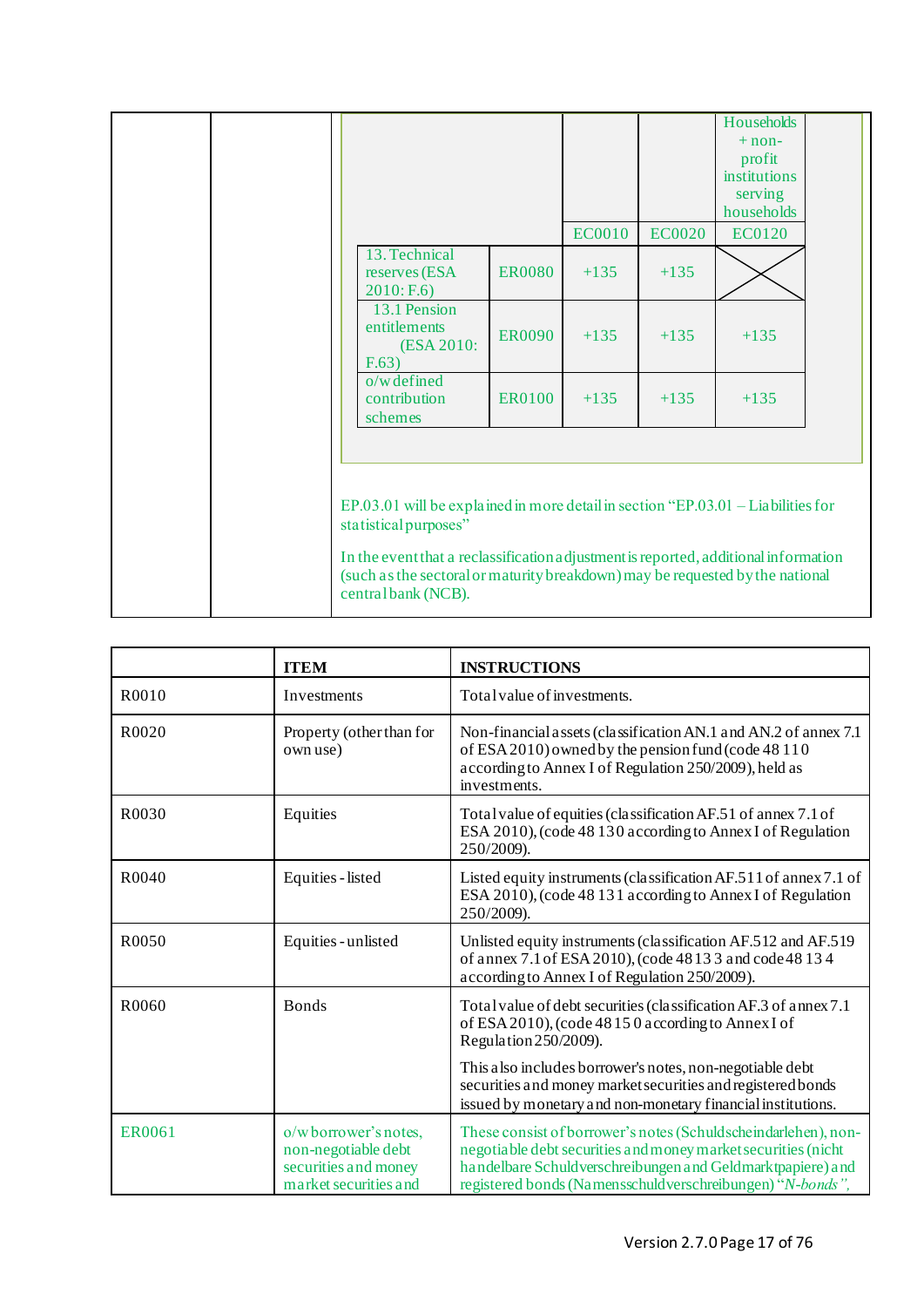|               | registered bonds issued<br>by MFIs                                                                                                     | or equivalent instruments that are not negotiable) issued by<br>MFI <sub>s</sub> .                                                                                                                                                                                                                                                                                                                                                                                                                                                                                                                           |
|---------------|----------------------------------------------------------------------------------------------------------------------------------------|--------------------------------------------------------------------------------------------------------------------------------------------------------------------------------------------------------------------------------------------------------------------------------------------------------------------------------------------------------------------------------------------------------------------------------------------------------------------------------------------------------------------------------------------------------------------------------------------------------------|
|               |                                                                                                                                        | MFIs are defined in Article 1 of Regulation (EU) No 1071/2013<br>(ECB/2013/33). This sector consists of NCBs (S.121), credit<br>institutions as defined in Union law, MMFs (S.123), other<br>financial institutions whose business is to receive deposits<br>and/or close substitutes for deposits from entities other than<br>MFIs and, for their own account, at least in economic terms, to<br>grant loans and/or make investments in securities, and<br>electronic money institutions that are principally engaged in<br>financial intermediation in the form of issuing electronic money<br>$(S.122)$ . |
| <b>ER0062</b> | o/wborrower's notes,<br>non-negotiable debt<br>securities and money<br>market securities and<br>registered bonds issued<br>by non-MFIs | These consist of borrower's notes (Schuldscheindarlehen), non-<br>negotiable debt securities and money market securities (nicht<br>handelbare Schuldverschreibungen and Geldmarktpapiere) and<br>registered bonds (Namensschuldverschreibungen) "N-bonds",<br>or equivalent instruments that are not negotiable) issued by<br>non-MFIs.                                                                                                                                                                                                                                                                      |
|               |                                                                                                                                        | Non-MFIs include all issuers other than MFIs.                                                                                                                                                                                                                                                                                                                                                                                                                                                                                                                                                                |
| R0070         | <b>Government Bonds</b>                                                                                                                | Debt securities issued or guaranteed by central and local<br>governments and public administrations (code 48 15 1<br>according to Annex I of Regulation 250/2009)                                                                                                                                                                                                                                                                                                                                                                                                                                            |
| R0080         | Corporate Bonds                                                                                                                        | Total value of bonds issued by corporations.                                                                                                                                                                                                                                                                                                                                                                                                                                                                                                                                                                 |
| R0090         | (Corporate Bonds)<br>Financial                                                                                                         | Bonds issued by financial corporations. Financial corporations<br>are defined by NACE code sector 'K-Financial and insurance<br>activities'.                                                                                                                                                                                                                                                                                                                                                                                                                                                                 |
| R0100         | (Corporate Bonds) Non-<br>financial                                                                                                    | Bonds issued by non-financial corporations.                                                                                                                                                                                                                                                                                                                                                                                                                                                                                                                                                                  |
| R0110         | Bonds other than<br>Government Bonds and<br>Corporate Bonds                                                                            | Other debt securities, not included in the categories R0070-<br>R0100.                                                                                                                                                                                                                                                                                                                                                                                                                                                                                                                                       |
| R0120         | Investment funds/shares                                                                                                                | Total value of investment funds/shares in investment funds<br>(classification AF.52 of annex 7.1 of ESA 2010).                                                                                                                                                                                                                                                                                                                                                                                                                                                                                               |
| R0130         | <b>Bonds</b>                                                                                                                           | Collective investment undertakings investing mainly in bonds                                                                                                                                                                                                                                                                                                                                                                                                                                                                                                                                                 |
| R0140         | Equity                                                                                                                                 | Collective investment undertakings investing mainly in equity                                                                                                                                                                                                                                                                                                                                                                                                                                                                                                                                                |
| R0150         | Mixed                                                                                                                                  | Collective investment undertakings investing mainly in bonds<br>and equity                                                                                                                                                                                                                                                                                                                                                                                                                                                                                                                                   |
| R0160         | RealEstate                                                                                                                             | Collective investment undertakings investing mainly in real<br>estate                                                                                                                                                                                                                                                                                                                                                                                                                                                                                                                                        |
| R0170         | Alternative funds                                                                                                                      | Collective investment undertakings whose investment strategies<br>include such a shedging, event driven, fixed income directional<br>and relative value, managed futures, commodities etc.                                                                                                                                                                                                                                                                                                                                                                                                                   |
| R0180         | Other investment<br>funds/shares                                                                                                       | Collective investment undertakings investing mainly in other<br>categories than mentioned in R0130-R0170.                                                                                                                                                                                                                                                                                                                                                                                                                                                                                                    |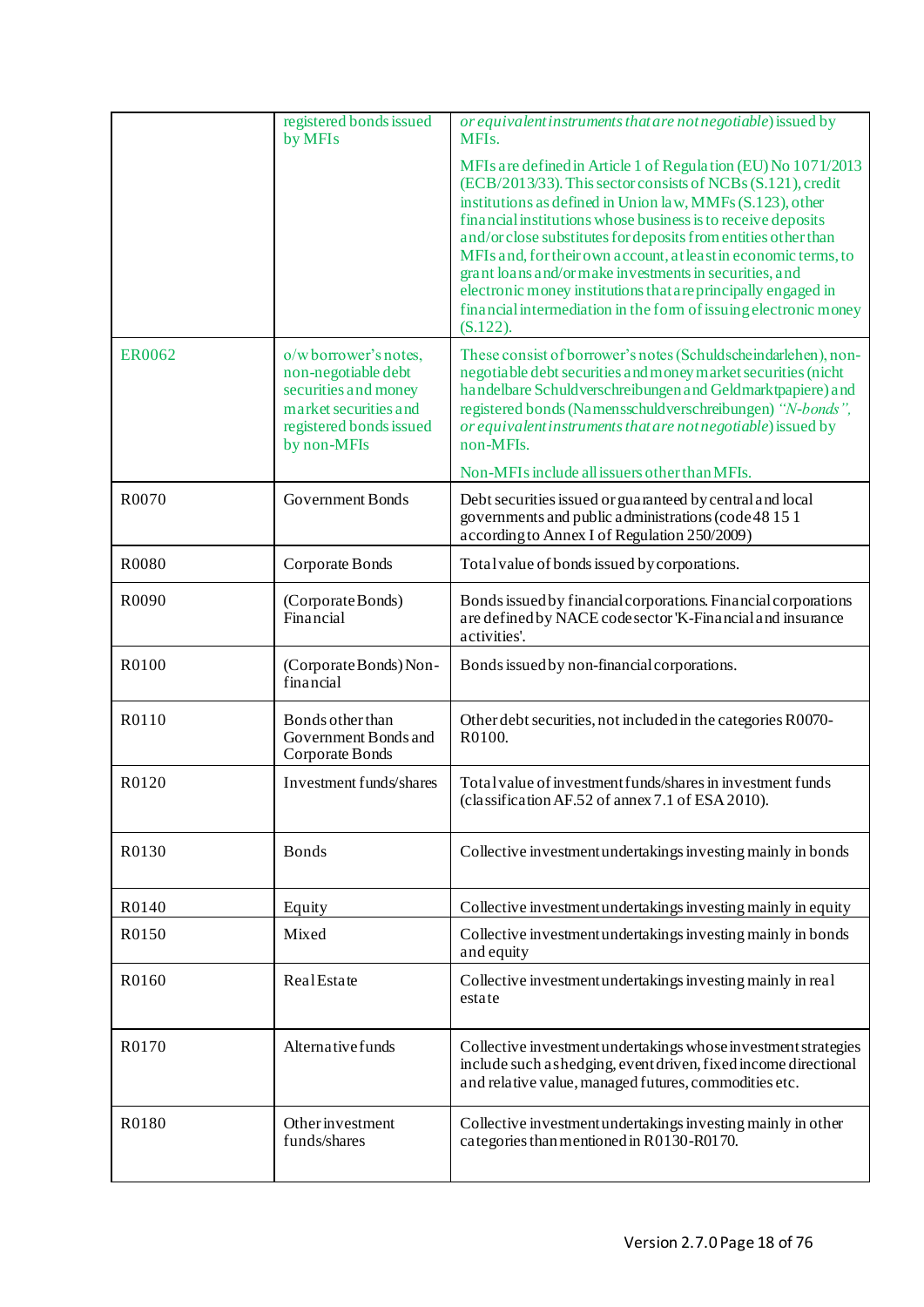| R0190             | Derivatives                                           | Financial derivatives (Classification AF.71 of annex 7.1 of ESA<br>2010), financial instruments or other contracts with all three of<br>the following characteristics:                                                                                                                                                                                                                           |
|-------------------|-------------------------------------------------------|--------------------------------------------------------------------------------------------------------------------------------------------------------------------------------------------------------------------------------------------------------------------------------------------------------------------------------------------------------------------------------------------------|
|                   |                                                       | (a) Its value changes in response to the change in a specified<br>interest rate, financial instrument price, commodity price,<br>foreign exchange rate, index of prices or rates, credit rating or<br>credit index, or other variable, provided in the case of a non-<br>financial variable that the variable is not specific to a party to<br>the contract (sometimes called the 'underlying'). |
|                   |                                                       | (b) It requires no initial net investment or an initial net<br>investment that is smaller than would be required for other types<br>of contracts that would be expected to have a similar response<br>to changes in market factors.                                                                                                                                                              |
|                   |                                                       | (c) It is settled at a future date.                                                                                                                                                                                                                                                                                                                                                              |
| R0200             | Other investments                                     | All other investments which are not covered by R0020-R0190.                                                                                                                                                                                                                                                                                                                                      |
| R0210             | Loans and mortgages                                   | Total value of loans and mortgages issued (classification AF.4)<br>of annex 7.1 of ESA 2010), (code 48170 according to Annex I<br>of Regulation 250/2009).                                                                                                                                                                                                                                       |
| R0220             | Mortgages                                             | Mortgages issued.                                                                                                                                                                                                                                                                                                                                                                                |
| R <sub>0230</sub> | Loans                                                 | This variable shall comprise all kinds of loans of pension funds<br>not guaranteed by mortgages.                                                                                                                                                                                                                                                                                                 |
| R0240             | Reinsurance recoverables                              | Recoverables from insurance or reinsurance undertakings in<br>relation to technical provisions.                                                                                                                                                                                                                                                                                                  |
| R0250             | Cash and cash<br>equivalents                          | Cash and highly liquid instruments (classification AF.2 of<br>annex 7.1 of ESA 2010)                                                                                                                                                                                                                                                                                                             |
| R0260             | Any other assets, not<br>elsewhere shown              | All other asset not included in R0010-R0250.                                                                                                                                                                                                                                                                                                                                                     |
| <b>ER0261</b>     | o/w claims of pension<br>funds on pension<br>managers | This category includes pension funds' claims on pension<br>managers as defined in ESA 2010, paragraphs 5.186 and 17.78                                                                                                                                                                                                                                                                           |
| R0270             | Totalassets                                           | Total value of all assets.                                                                                                                                                                                                                                                                                                                                                                       |
| R0280             | <b>Technical provisions</b>                           | Total value of technical provisions.                                                                                                                                                                                                                                                                                                                                                             |
| R0290             | Margin for adverse<br>deviation                       | The value of the margin for adverse deviation.                                                                                                                                                                                                                                                                                                                                                   |
| R0300             | Reinsurance payables                                  | Payments due to insurance or reinsurance undertakings in<br>relation to technical provisions.                                                                                                                                                                                                                                                                                                    |
| R0310             | Any other liabilities, not<br>elsewhere shown         | Liabilities not elsewhere shown.                                                                                                                                                                                                                                                                                                                                                                 |
| R0320             | Totalliabilities                                      | Total value of the liabilities.                                                                                                                                                                                                                                                                                                                                                                  |
| ER0321            | Excess of assets over<br>lia bilities                 | This item is the total of the undertaking's excess of assets over<br>liabilities. Value of the assets minus liabilities. Excess of assets<br>over liabilities should include the following items reported in<br>EP.03.01.                                                                                                                                                                        |
|                   |                                                       | Equity (ESA 2010: F.5, F.519) (ER0070)                                                                                                                                                                                                                                                                                                                                                           |
|                   |                                                       | Net worth (ESA 2010: B90) (ER0160)                                                                                                                                                                                                                                                                                                                                                               |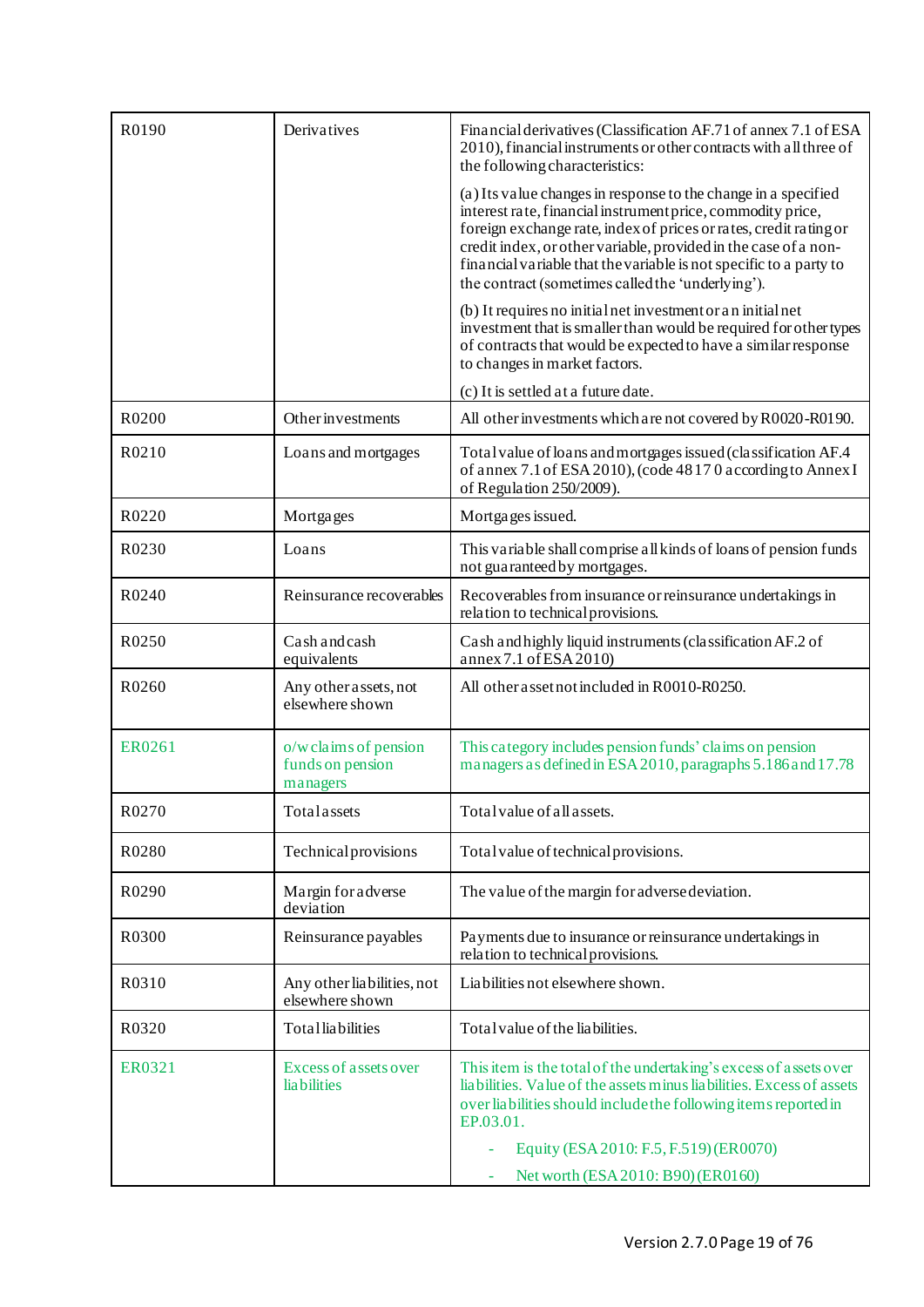<span id="page-19-0"></span>

| R0330              | Regulatory own funds                       | Regulatory own funds as referred to in Art. 15 of IORP<br>Directive.                                                                                                                                                                             |
|--------------------|--------------------------------------------|--------------------------------------------------------------------------------------------------------------------------------------------------------------------------------------------------------------------------------------------------|
| R <sub>0</sub> 340 | Reserves                                   | Total of Statutory and Free reserves                                                                                                                                                                                                             |
| R0350              | Statutory reserves                         | Statutory reserves as referred to in Art. $16(2)(b)$ of IORP<br>Directive.                                                                                                                                                                       |
| R0360              | Free reserves                              | Free reserves as referred to in Art. $16(2)(b)$ of IORP Directive.                                                                                                                                                                               |
| R <sub>0</sub> 370 | Profit reserves                            | Additional profit reserves.                                                                                                                                                                                                                      |
| R0380              | Other assets (not<br>elsewhere shown)      | All other asset not included in R0020, R0030, R0060 and<br>R <sub>0</sub> 12 <sub>0</sub>                                                                                                                                                        |
| <b>ER0381</b>      | $o/w$ other accounts<br>receivable/payable | This is the residual item on the asset side of the balance sheet,<br>defined as "assets not included elsewhere". NCBs may require<br>the reporting of specific sub-positions included in this category,<br>such as:<br>$-$ dividends receivable; |
|                    |                                            | - amounts receivable which do not relate to the pension funds'<br>main business.                                                                                                                                                                 |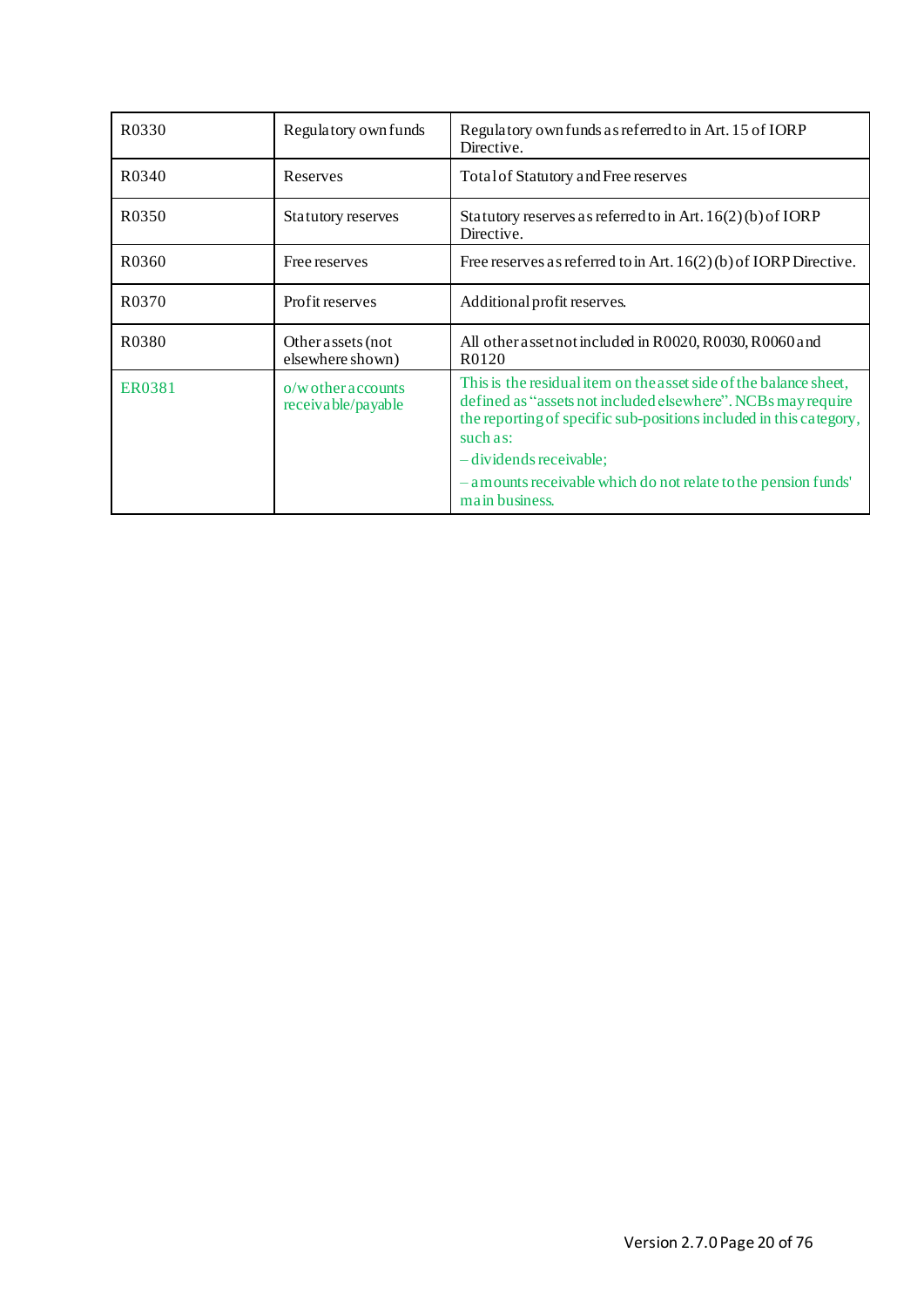# **PF.04.03 -Cross-border**

#### **General comments:**

For the purposes of providing individual and aggregate information at Member State level about cross-border activities, NCAs shall submit the following information on an annual basis.

|       | <b>ITEM</b>                                                                | <b>INSTRUCTIONS</b>                                                                                                                                                                                                                                                                                                                                                                                                            |
|-------|----------------------------------------------------------------------------|--------------------------------------------------------------------------------------------------------------------------------------------------------------------------------------------------------------------------------------------------------------------------------------------------------------------------------------------------------------------------------------------------------------------------------|
| C0010 | DB                                                                         | Information reported for defined benefit schemes                                                                                                                                                                                                                                                                                                                                                                               |
| C0020 | DC                                                                         | Information reported for defined contribution schemes                                                                                                                                                                                                                                                                                                                                                                          |
| C0040 | Total                                                                      | Information reported for (i) Defined benefit schemes and (ii)<br>Defined contribution schemes and (iii) mixed funds                                                                                                                                                                                                                                                                                                            |
| C0100 | <b>Identification</b> code and<br>type of code of the<br>cross Border IORP | Identification code of the cross-border pension fund:<br>- Legal Entity Identifier ("LEI")<br>Only if the pension fund does not have a LEI code: identification<br>code used in the local market, attributed by supervisory authority.<br>This code should be the code used to identify codes in EIOPA<br>register on IORPs.<br>And type of IDCode used:<br>$1 - LEI$<br>2 – Specific code                                     |
| C0110 | Active host country                                                        | ISO 3166 code(s) of the country(ies) where the IORP is active<br>outside its home country. Active means that the IORP is<br>authorised, has finalised the notification procedure with that host<br>country and holds assets and liabilities relating to this cross-<br>border activity in that host country.<br>In case the IORP is active in more than one host country, please<br>split between the ISO 3166 codes using",". |
| C0120 | Pension fund type                                                          | Pension fund type:<br>1 - cross-border IORP provides DB schemes only<br>2 - cross-border provides DC schemes only<br>3-mixed cross-border IORP                                                                                                                                                                                                                                                                                 |
| C0200 | $DB$                                                                       | Information reported for defined benefit schemes                                                                                                                                                                                                                                                                                                                                                                               |
| C0210 | DC                                                                         | Information reported for defined contribution schemes                                                                                                                                                                                                                                                                                                                                                                          |
| C0220 | Total                                                                      | Information reported for (i) Defined benefit schemes and (ii)<br>Defined contribution schemes and (iii) mixed funds                                                                                                                                                                                                                                                                                                            |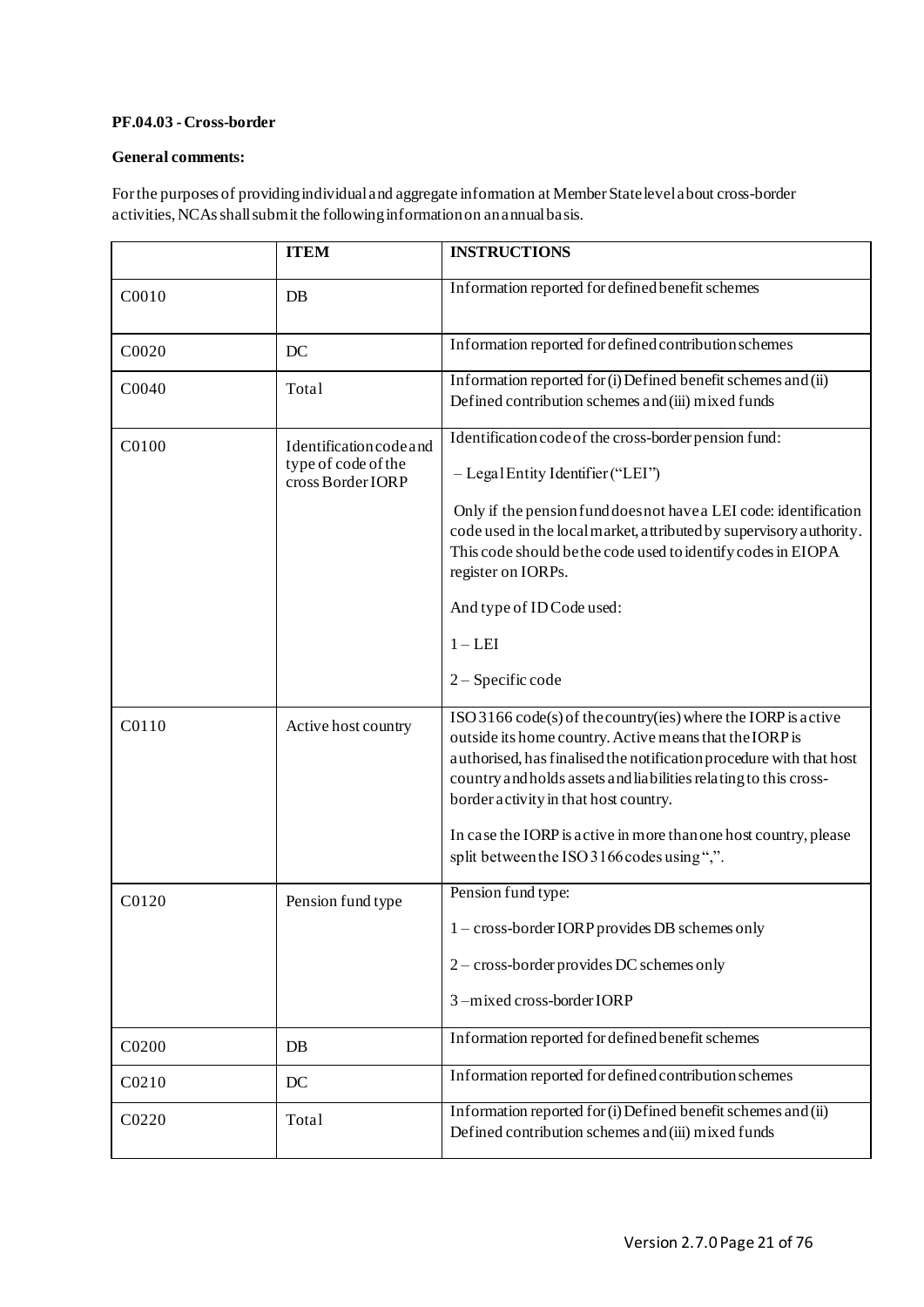| C0230              | DB    | In relation to Art. 15(1) IORPs, information reported for Defined<br>benefit schemes                                                                                |
|--------------------|-------|---------------------------------------------------------------------------------------------------------------------------------------------------------------------|
| C <sub>0240</sub>  | DC    | In relation to Art. $15(1)$ IORPs, information reported for defined<br>contribution schemes                                                                         |
| C <sub>0</sub> 250 | Total | In relation to Art. $15(1)$ IORPs, information reported for (i)<br>Defined benefit schemes and (ii) Defined contribution schemes<br>and 9iii) mixed funds           |
| C <sub>0260</sub>  | DB    | In relation to Article 4 ring-fenced funds, information reported for<br>Defined benefit schemes                                                                     |
| C <sub>0270</sub>  | DC    | In relation to Article 4 ring-fenced funds, information reported for<br>Defined contribution schemes                                                                |
| C <sub>0280</sub>  | Total | In relation to Article 4 ring-fenced funds, information reported for<br>(i) Defined benefit schemes and (ii) defined contribution schemes<br>and (iii) mixed funds. |

|                   | <b>ITEM</b>                                                  | <b>INSTRUCTIONS</b>                                                                                                                                                                                                                                                                                                                                                                                                                      |
|-------------------|--------------------------------------------------------------|------------------------------------------------------------------------------------------------------------------------------------------------------------------------------------------------------------------------------------------------------------------------------------------------------------------------------------------------------------------------------------------------------------------------------------------|
| R0010             | Active host countries                                        | $ISO3166 \text{ code}(s)$ of the country (ies) where the IORP is active<br>outside its home country. Active means that the IORP is<br>authorised, has finalised the notification procedure with that host<br>country and holds assets and liabilities relating to this cross-<br>border activity in that host country.<br>In case the IORP is active in more than one host country, please<br>split between the ISO 3166 codes using",". |
| R0015             | Number of active XB<br><b>IORPs</b>                          | Number of active cross-border IORPs                                                                                                                                                                                                                                                                                                                                                                                                      |
| R0020             | Number of sponsoring<br>undertakings                         | Sponsoring undertakings contributing to cross-border schemes.                                                                                                                                                                                                                                                                                                                                                                            |
| R0030             | Number of multiple-<br>employer cross-border<br><b>IORPs</b> | The number of multiple employer cross-border IORPs. A multi-<br>employer cross-border IORP is a cross-border IORP open to two<br>or more unrelated employers (not from the same group).                                                                                                                                                                                                                                                  |
| R0040             | Totalassets                                                  | Total value of assets held in relation to cross-border activities.                                                                                                                                                                                                                                                                                                                                                                       |
| R <sub>0050</sub> | Technical provisions                                         | Total value of technical provisions relating to cross-border<br>activities.                                                                                                                                                                                                                                                                                                                                                              |
| R0060             | Active members                                               | Active members (code 48 70 4 according to Annex I of<br>Regulation 250/2009) relating to cross-border activities.                                                                                                                                                                                                                                                                                                                        |
| R0070             | Deferred members                                             | Deferred members (code 48 70 5 according to Annex I of<br>Regulation 250/2009) relating to cross-border activities.                                                                                                                                                                                                                                                                                                                      |
| R0080             | <b>Beneficiaries</b>                                         | Beneficiaries relating to cross-border activities.                                                                                                                                                                                                                                                                                                                                                                                       |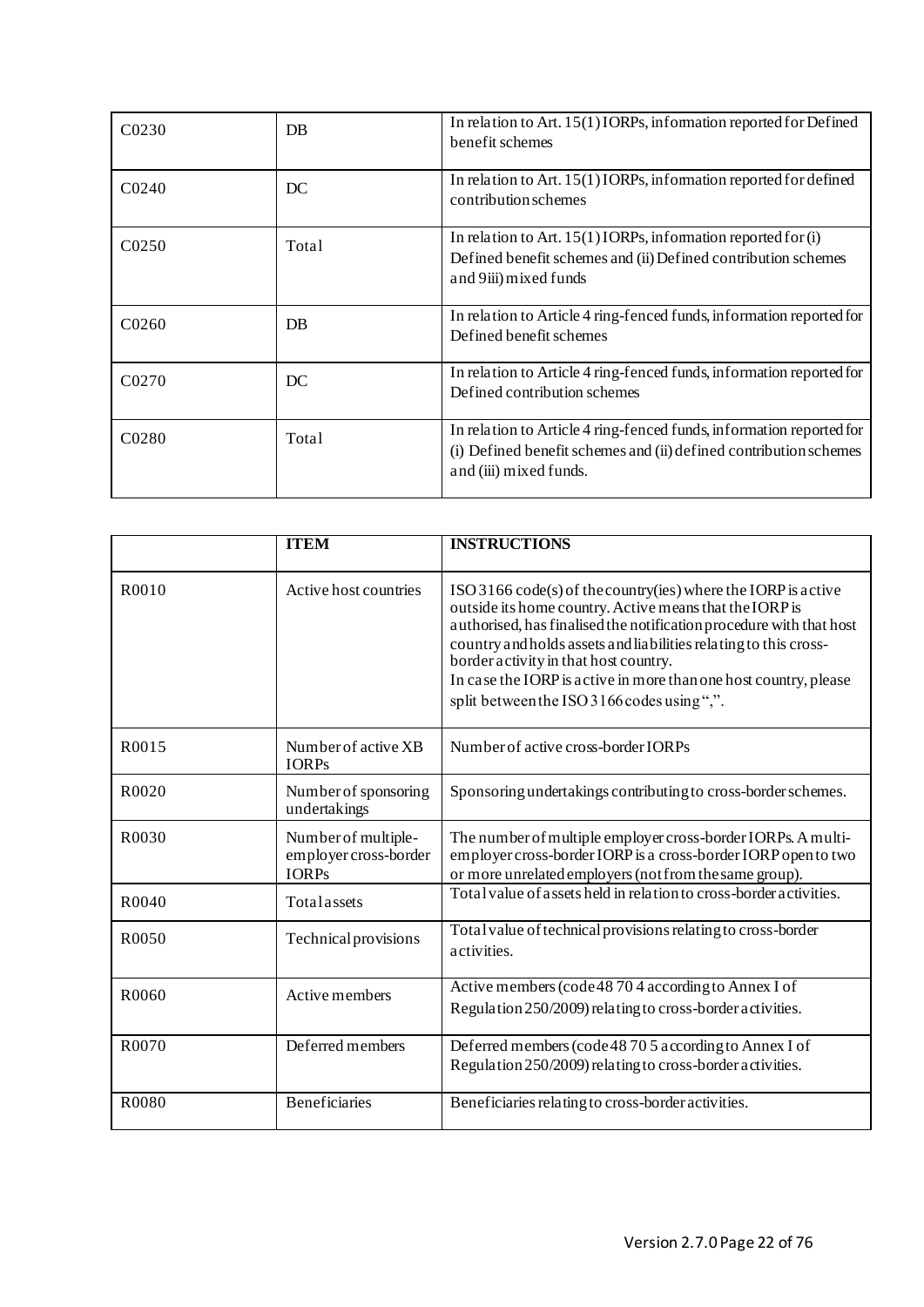# <span id="page-22-0"></span>**PF.05.03 -Expenses**

# **General comments:**

For the purposes of providing individual and aggregate information at Member State level, NCAs shall submit the following information on an annual basis. Exemptions apply and the basis for the exemption (reference to EIOPA BoS decision) has to be provided. The values shall be reported as positive amounts unless they would be reimbursements.

|                   | <b>ITEM</b>                | <b>INSTRUCTIONS</b>                                                                            |
|-------------------|----------------------------|------------------------------------------------------------------------------------------------|
| C0010-C0040/R0010 | Administrative<br>expenses | Expenses related the administration of the pension scheme<br>arrangement.                      |
| C0010-C0040/R0020 | Investment expenses        | Expenses related to the asset management of the pension scheme<br>arrangement.                 |
| C0010-C0040/R0030 | Tax expenses               | Tax expenses incurred in relation to the pension scheme<br>arrangement.                        |
| C0010-C0040/R0040 | Other expenses             | Other expenses incurred in relation to the pension scheme<br>arrangement, not elsewhere shown. |
| C0010-C0040/R0050 | Total expenses             | Total value of expenses incurred during the reporting period.                                  |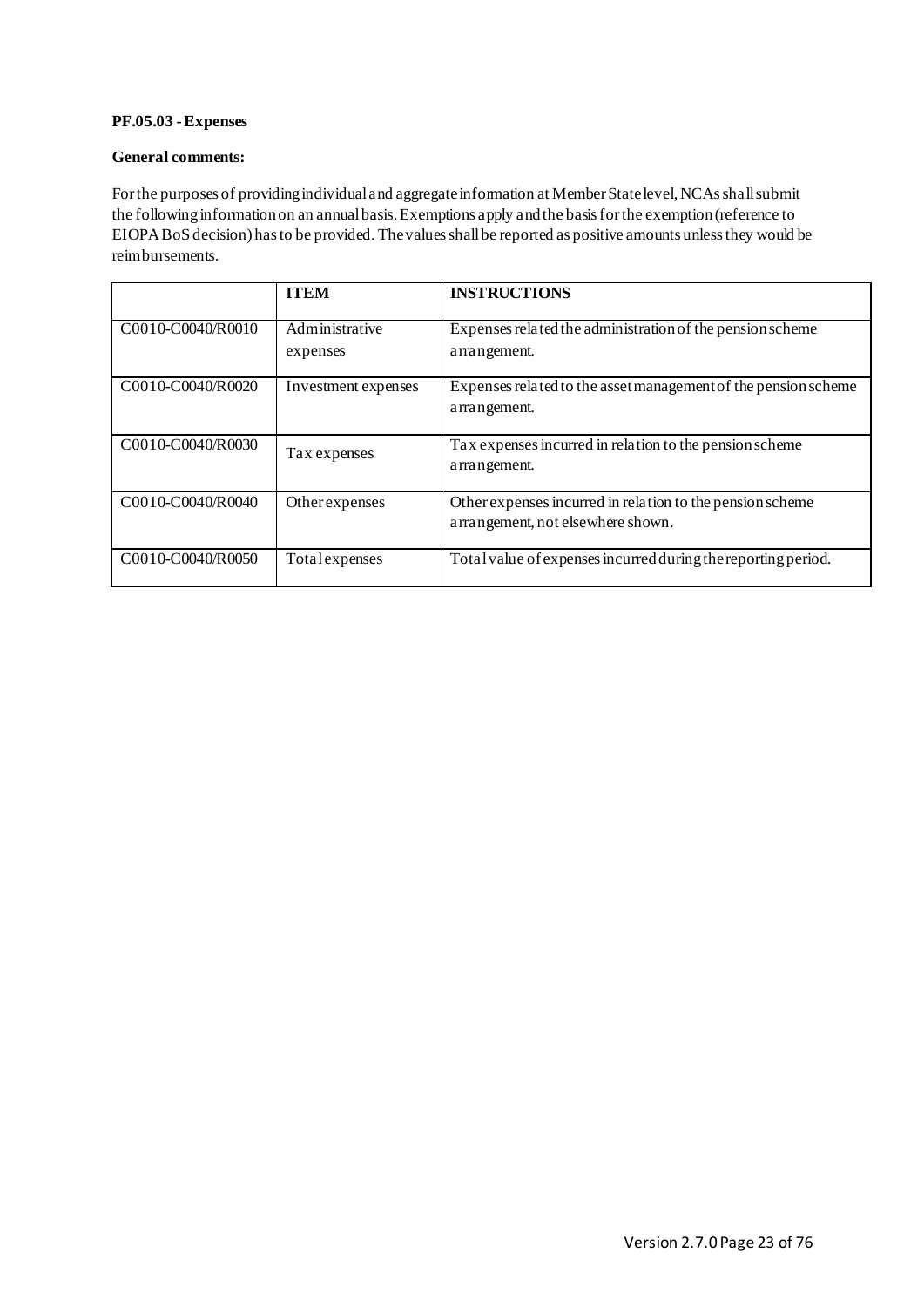# <span id="page-23-0"></span>**PF.06.02 -List of assets; PFE.06.02 -List of assets [Pension funds with ECB add-ons]**

# **General comments:**

For the purposes of providing individual and aggregate information at Member State level, NCAs shall submit the following information on a quarterly and annual basis. Exemptions apply and the basis for the exemption (reference to EIOPA BoS decision) has to be provided.

|       | <b>ITEM</b>                         | <b>INSTRUCTIONS</b>                                                                                                                                                                                                                                                                                              |
|-------|-------------------------------------|------------------------------------------------------------------------------------------------------------------------------------------------------------------------------------------------------------------------------------------------------------------------------------------------------------------|
| C0001 | Line identification                 | Artificial column code assuring uniqueness of a row                                                                                                                                                                                                                                                              |
| C0002 | Pension fund<br>identification code | Identification code of the pension fund:<br>$-$ Legal Entity Identifier ("LEI")<br>Only if the pension fund does not have a LEI code:<br>identification codeused in the local market, attributed by<br>supervisory authority. This code should be the code used to<br>identify codes in EIOPA register on IORPs. |
| C0010 | Asset ID Code and Type<br>of code   | This information combines data a bout Asset ID Code (columns)<br>C0010 and C0110 from BoS decision) and Asset ID Code Type<br>(columns C0020 and C0120 from BoS decision)                                                                                                                                        |
|       |                                     | Asset ID code using:                                                                                                                                                                                                                                                                                             |
|       |                                     | - ISO 6166 code of ISIN                                                                                                                                                                                                                                                                                          |
|       |                                     | Only if ISIN code is not available:                                                                                                                                                                                                                                                                              |
|       |                                     | - Other recognised codes (e.g.: CUSIP, Bloomberg Ticker,<br>Reuters RIC)                                                                                                                                                                                                                                         |
|       |                                     | - Code attributed, when other recognised codes are not<br>available. This codemust be unique and kept consistent over<br>time.                                                                                                                                                                                   |
|       |                                     | When the same Asset ID Code needs to be reported for one<br>asset that is issued in two or more different currencies, it is<br>necessary to specify the Asset ID code and the ISO 4217<br>alphabetic code of the currency, as in the following example:<br>"code+EUR".                                           |
|       |                                     | Type of ID Code used for the "Asset ID Code" item:                                                                                                                                                                                                                                                               |
|       |                                     | 1 - ISO 6166 for ISIN code                                                                                                                                                                                                                                                                                       |
|       |                                     | 2 - CUSIP (The Committee on Uniform Securities Identification<br>Procedures number assigned by the CUSIP Service Bureau for<br>U.S. and Canadian companies)                                                                                                                                                      |
|       |                                     | 3 - SEDOL (Stock Exchange Daily Official List for the London<br>Stock Exchange)                                                                                                                                                                                                                                  |
|       |                                     | 4 - WKN (Wertpapier Kenn-Nummer, the alphanumeric<br>German identification number)                                                                                                                                                                                                                               |
|       |                                     | 5 - Bloomberg Ticker (Bloomberg letters code that identify a<br>company's securities)                                                                                                                                                                                                                            |
|       |                                     | 6 - BBGID (The Bloomberg Global ID)                                                                                                                                                                                                                                                                              |
|       |                                     | 7 - Reuters RIC (Reuters instrument code)                                                                                                                                                                                                                                                                        |

Information on position held.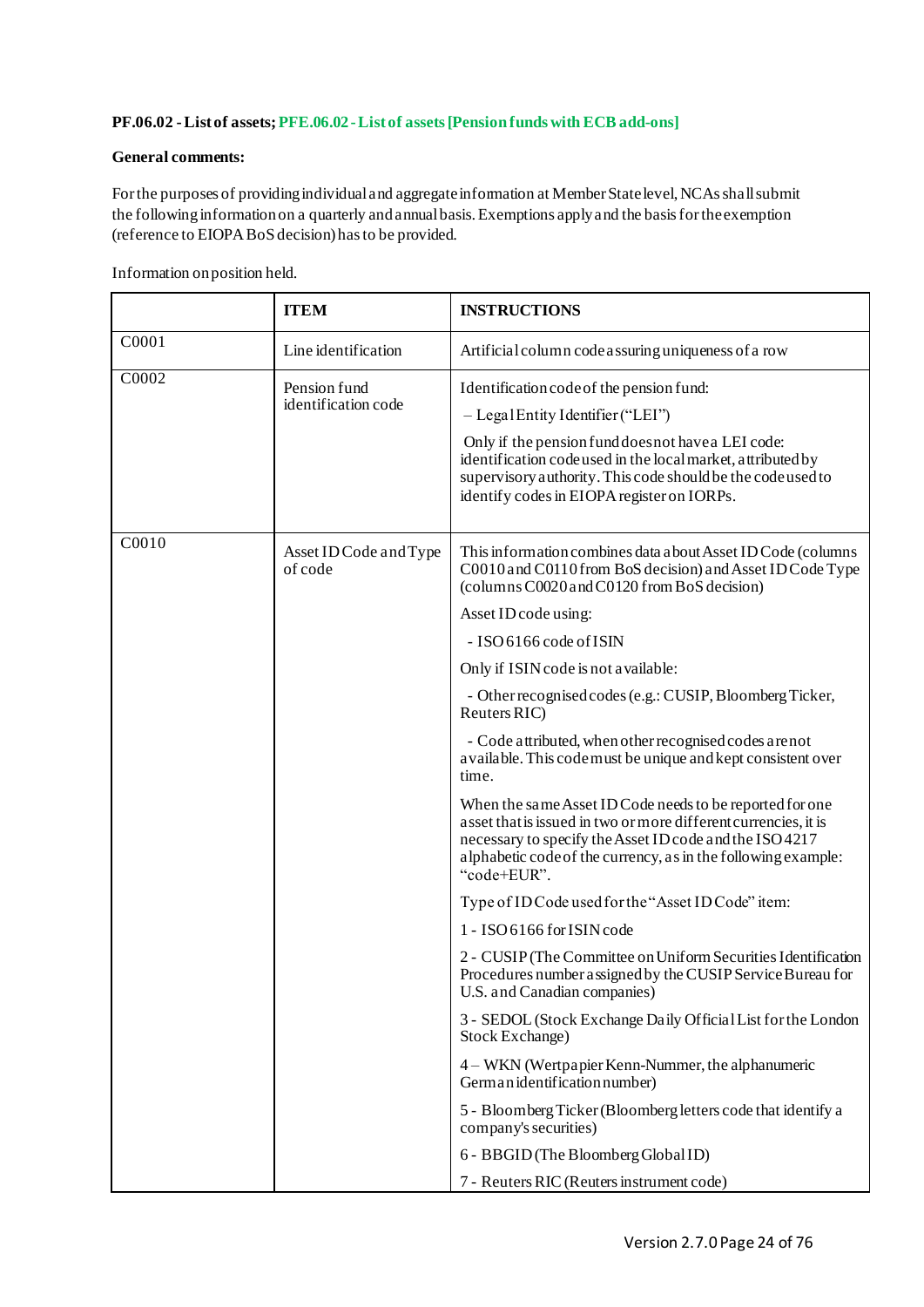|              |                                                     | 8 - FIGI (Financial Instrument Global Identifier)                                                                                                                                                                                                                                                                                                                                                                                                                              |
|--------------|-----------------------------------------------------|--------------------------------------------------------------------------------------------------------------------------------------------------------------------------------------------------------------------------------------------------------------------------------------------------------------------------------------------------------------------------------------------------------------------------------------------------------------------------------|
|              |                                                     | 9 - Other code by members of the Association of National<br>Numbering Agencies                                                                                                                                                                                                                                                                                                                                                                                                 |
|              |                                                     | 99 - Code attributed                                                                                                                                                                                                                                                                                                                                                                                                                                                           |
|              |                                                     | When the same Asset ID Code needs to be reported for one<br>asset that is issued in two or more different currencies, it is<br>necessary to specify the Asset ID code and the ISO 4217<br>alphabetic code of the currency, as in the following example:<br>"code+EUR". In this case Asset ID Code Type shall refer to<br>option 99 and the option of the original Asset ID Code, as in the<br>following example for which the code reported was ISIN<br>code+currency: "99/1". |
| C0015        | <b>PEPP</b> registration<br>number                  | Registration number for the PEPP, which is attributed by the<br>EIOPA.                                                                                                                                                                                                                                                                                                                                                                                                         |
| <b>C0020</b> | <b>Basic PEPP/alternative</b><br>investment options | Type of PEPP investment option. The differentiation used in<br>this field, is between the basic PEPP and an alternative<br>investment options.                                                                                                                                                                                                                                                                                                                                 |
|              |                                                     | Option 3, PEPP assets shall be used in case all PEPP investment<br>options share in the same pool of assets.                                                                                                                                                                                                                                                                                                                                                                   |
|              |                                                     | The following closed list shall be used:                                                                                                                                                                                                                                                                                                                                                                                                                                       |
|              |                                                     | 1 - Basic PEPP                                                                                                                                                                                                                                                                                                                                                                                                                                                                 |
|              |                                                     | 2 - Alternative investment options                                                                                                                                                                                                                                                                                                                                                                                                                                             |
|              |                                                     | 3 - PEPP common assets                                                                                                                                                                                                                                                                                                                                                                                                                                                         |
| C0030        | Portfolio/pension<br>scheme type                    | Financial instrument is linked to a specific portfolio, which ID<br>is to be reported here; - or if not attributable to a specific<br>portfolio, it is linked to a scheme type:                                                                                                                                                                                                                                                                                                |
|              |                                                     | $1 - DB$ scheme                                                                                                                                                                                                                                                                                                                                                                                                                                                                |
|              |                                                     | $2 - DC$ scheme                                                                                                                                                                                                                                                                                                                                                                                                                                                                |
|              |                                                     | 3-cannot be allocated to a schemetype or specific portfolio                                                                                                                                                                                                                                                                                                                                                                                                                    |
|              |                                                     | 4 - cannot be a llocated to occupational or personal pension<br>portfolio                                                                                                                                                                                                                                                                                                                                                                                                      |
| C0040        | Country of custody                                  | ISO 3166-1 alpha-2 code of the country where a ssets are held in<br>custody. For identifying international custodians, such as<br>Euroclear, the country of custody will be the one corresponding<br>to the legal establishment where the custody service was<br>contractually defined.                                                                                                                                                                                        |
|              |                                                     | In case the same type of asset is held in custody in more than<br>one country, each asset shall be reported separately in as many<br>lines as needed in order to properly identify all countries of<br>custody.                                                                                                                                                                                                                                                                |
|              |                                                     | This item is not applicable for CIC category $8$ —Mortgages<br>and Loans, CIC 71, CIC 75 and for CIC 95 - Plant and<br>equipment.                                                                                                                                                                                                                                                                                                                                              |
|              |                                                     | Regarding CIC Category 9, excluding CIC 95 - Plant and<br>equipment (for own use), the country of custody is assessed by<br>the address of the property.                                                                                                                                                                                                                                                                                                                       |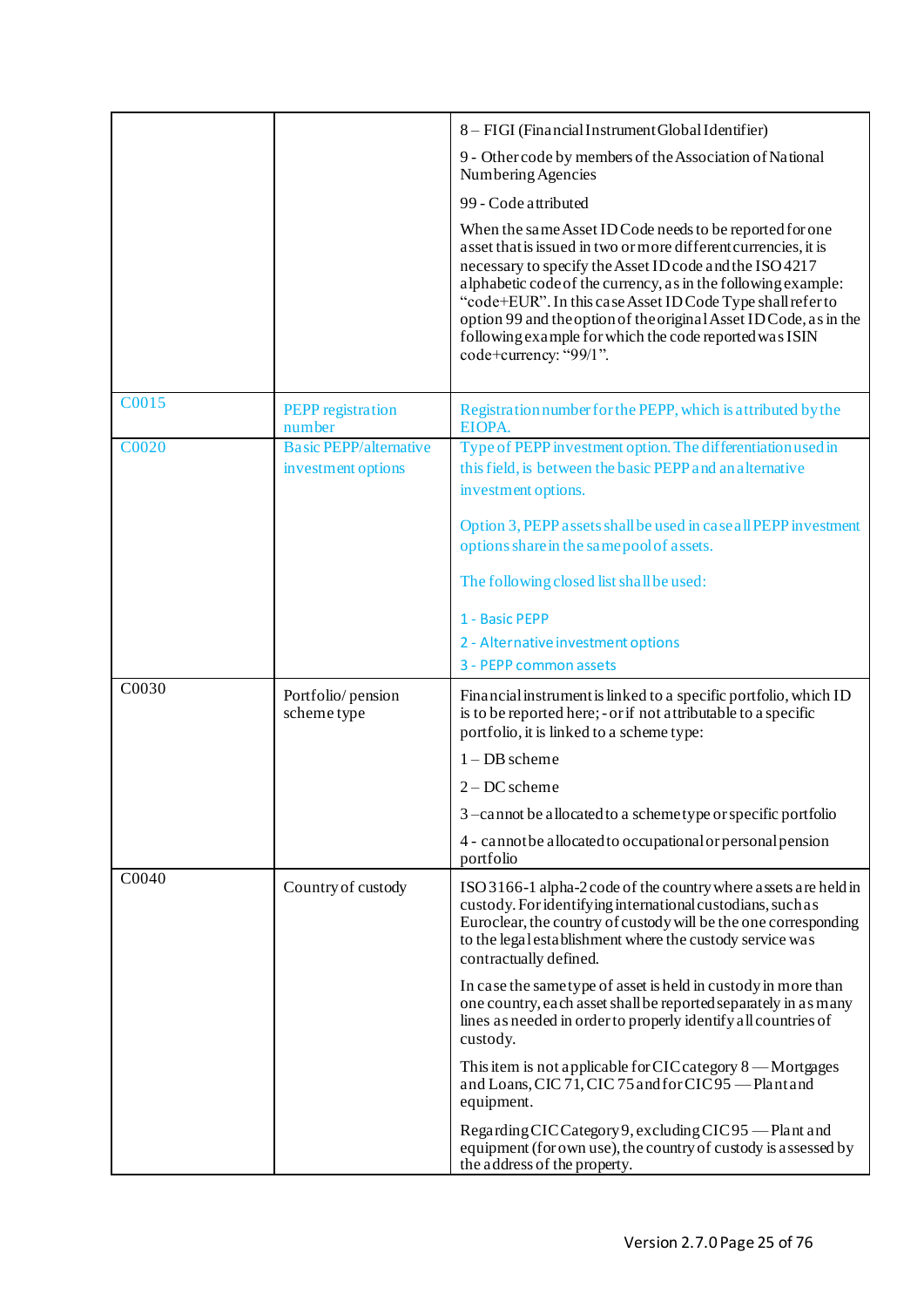| C0050              | Custodian          | LEI code or, if LEI code is not a vailable, name of the financial<br>institution that is the custodian.                                                                                                                        |
|--------------------|--------------------|--------------------------------------------------------------------------------------------------------------------------------------------------------------------------------------------------------------------------------|
|                    |                    | In case the same type of asset is held in custody in more than<br>one custodian, each asset shall be reported separately in as<br>many lines as needed in order to properly identify all<br>custodians.                        |
|                    |                    | This item is not applicable for CIC category $8$ — Mortgages<br>and Loans, CIC 71, CIC 75 and for CIC category 9 - Property.                                                                                                   |
| C0060              | Quantity           | Number of assets, for relevant assets.                                                                                                                                                                                         |
|                    |                    | This item shall not be reported if item Par amount (C0070) is<br>reported.                                                                                                                                                     |
|                    |                    | This item is not applicable for CIC category 71 and 9.                                                                                                                                                                         |
| $\overline{C0070}$ | Paramount          | Principle a mount outstanding measured at par a mount, for all<br>assets where this item is relevant, and at nominal amount for<br>$CIC = 72, 73, 74, 75, 79$ and 8. This item is not applicable for<br>CIC category 71 and 9. |
|                    |                    | This item shall not be reported if item Quantity (C0060) is<br>reported.                                                                                                                                                       |
| C0075              | Valuation method   | Financial instrument is valued by:                                                                                                                                                                                             |
|                    |                    | 1 - market prices for that instrument                                                                                                                                                                                          |
|                    |                    | 2 - marked-to-market                                                                                                                                                                                                           |
|                    |                    | 3 - market-consistent valuation not applicable.                                                                                                                                                                                |
| C0080              | Acquisition value  | Total acquisition value for assets held, clean value without<br>accrued interest.                                                                                                                                              |
|                    |                    | Not applicable to CIC categories 7 and 8.                                                                                                                                                                                      |
| C0090              | Accrued interest   | Quantify the amount of accrued interest after the last coupon<br>date for interest bearing securities.                                                                                                                         |
| C0100              | Market Asset Value | Market value of the assets                                                                                                                                                                                                     |

Information on assets

|                   | <b>ITEM</b>                          | <b>INSTRUCTION</b>                                                                                                                                                                                                            |
|-------------------|--------------------------------------|-------------------------------------------------------------------------------------------------------------------------------------------------------------------------------------------------------------------------------|
| C <sub>0002</sub> | Pension funds<br>identification code | Identification code of the pension fund: Legal Entity Identifier<br>("LEI")                                                                                                                                                   |
|                   |                                      | Only if the pension fund does not have a LEI code:<br>identification code used in the local market, attributed by<br>supervisory authority. This code should be the codeused to<br>identify codes in EIOPA register on IORPs. |
| C <sub>0010</sub> | Asset ID Code and Type<br>of code    | Asset ID code using:<br>$-$ ISO 6166 code of ISIN<br>Only if ISIN code is not a vailable:<br>- Other recognised codes (e.g.: CUSIP, Bloomberg Ticker,<br>Reuters RIC)                                                         |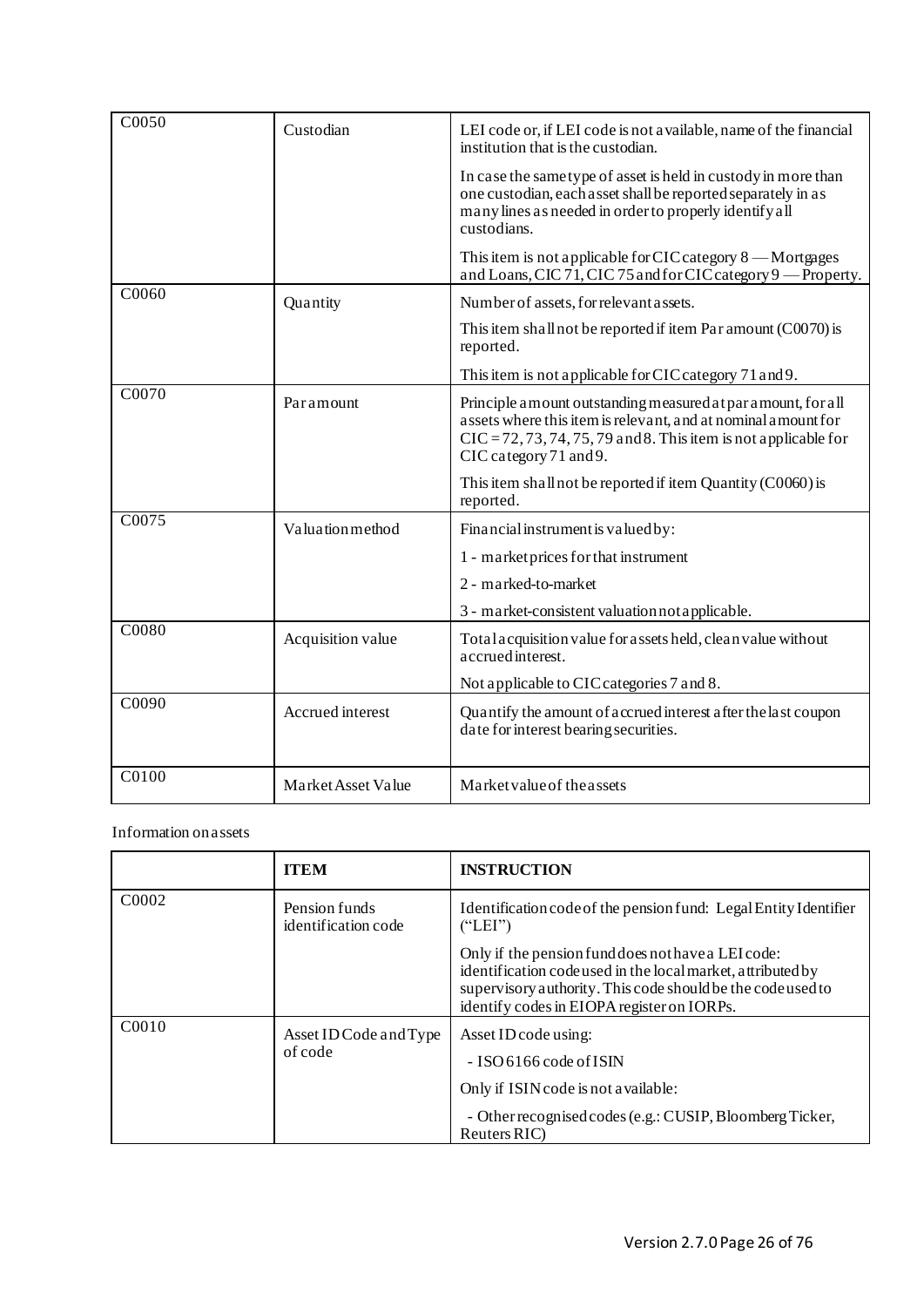|       |            | - Code attributed, when other recognised codes are not<br>a vailable. This codemust be unique and kept consistent over<br>time.                                                                                                                                                                                                                                                                                                                 |
|-------|------------|-------------------------------------------------------------------------------------------------------------------------------------------------------------------------------------------------------------------------------------------------------------------------------------------------------------------------------------------------------------------------------------------------------------------------------------------------|
|       |            | When the same Asset ID Code needs to be reported for one<br>asset that is issued in 2 or more different currencies, it is<br>necessary to specify the Asset ID code and the ISO 4217<br>alphabetic code of the currency, as in the following example:<br>"code+EUR".                                                                                                                                                                            |
|       |            | The asset ID code should be a ligned with the asset code used in<br>C <sub>00</sub> 10.                                                                                                                                                                                                                                                                                                                                                         |
|       |            | Type of ID Code used for the "Asset ID Code" item. One of the<br>options in the following closed list shall be used:                                                                                                                                                                                                                                                                                                                            |
|       |            | 1 - ISO 6166 for ISIN code                                                                                                                                                                                                                                                                                                                                                                                                                      |
|       |            | 2 - CUSIP (The Committee on Uniform Securities Identification<br>Procedures number assigned by the CUSIP Service Bureau for<br>U.S. and Canadian companies)                                                                                                                                                                                                                                                                                     |
|       |            | 3 - SEDOL (Stock Exchange Daily Official List for the London<br>Stock Exchange)                                                                                                                                                                                                                                                                                                                                                                 |
|       |            | 4 - WKN (Wertpapier Kenn-Nummer, the alphanumeric<br>German identification number)                                                                                                                                                                                                                                                                                                                                                              |
|       |            | 5 - Bloomberg Ticker (Bloomberg letters code that identify a<br>company's securities)                                                                                                                                                                                                                                                                                                                                                           |
|       |            | 6 - BBGID (The Bloomberg Global ID)                                                                                                                                                                                                                                                                                                                                                                                                             |
|       |            | 7 - Reuters RIC (Reuters instrument code)+                                                                                                                                                                                                                                                                                                                                                                                                      |
|       |            | 8 - FIGI (Financial Instrument Global Identifier)                                                                                                                                                                                                                                                                                                                                                                                               |
|       |            | 9 - Other code by members of the Association of National<br>Numbering Agencies                                                                                                                                                                                                                                                                                                                                                                  |
|       |            | 99 - Code attributed                                                                                                                                                                                                                                                                                                                                                                                                                            |
|       |            | When the same Asset ID Code needs to be reported for one<br>asset that is issued in 2 or more different currencies and the<br>code in C0040 is defined by Asset ID code and the ISO 4217<br>alphabetic code of the currency, the Asset ID Code Type shall<br>refer to option 9 and the option of the original Asset ID Code, as<br>in the following example for which the code reported was ISIN<br>code+currency: "9/1"                        |
|       |            | The asset ID code should be a ligned with the asset code used in<br>C0020.                                                                                                                                                                                                                                                                                                                                                                      |
| C0130 | Item Title | Name of the asset (or the address in case of property).                                                                                                                                                                                                                                                                                                                                                                                         |
|       |            | The following shall be considered:                                                                                                                                                                                                                                                                                                                                                                                                              |
|       |            | - Regarding CIC category 8 – Mortgages and Loans, when<br>relating to mortgage and loans to natural persons, this item shall<br>contain "Loans to AMSB members" i.e. loans to the<br>Administrative, Management and Supervisory Body ("AMSB")<br>or "Loans to other natural persons", according to its nature, as<br>those assets are not required to be individualised. Loans to other<br>than natural persons shall be reported line-by-line. |
|       |            | - This item is not applicable for CIC 95 – Plant and equipment<br>(for own use) as those assets are not required to be<br>individualised, CIC71 and CIC75.                                                                                                                                                                                                                                                                                      |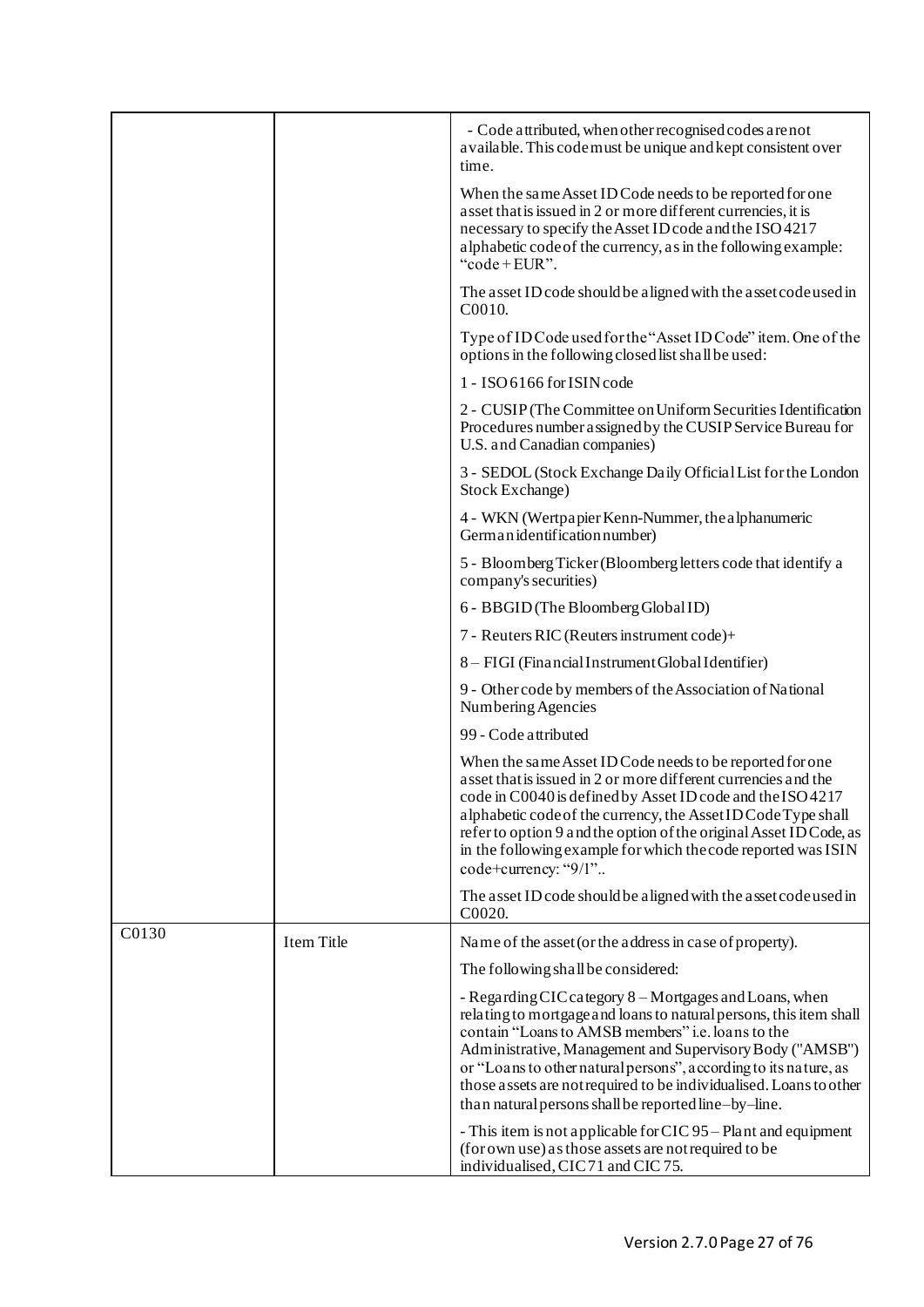| C0140         | Issuer Name                           | Name of the issuer, defined as the entity that issues assets to<br>investors.                                                                                                                                                                                                                                                                                            |
|---------------|---------------------------------------|--------------------------------------------------------------------------------------------------------------------------------------------------------------------------------------------------------------------------------------------------------------------------------------------------------------------------------------------------------------------------|
|               |                                       | When a vailable, this item corresponds to the entity name in the<br>LEI database. When this is not a vailable corresponds to the<br>legalname.                                                                                                                                                                                                                           |
|               |                                       | Regarding Investment fund/shares/undertakings, the issuer<br>name is the name of the fund manager.                                                                                                                                                                                                                                                                       |
|               |                                       | The following shall be considered:                                                                                                                                                                                                                                                                                                                                       |
|               |                                       | - Regarding CIC category 4 - Collective Investments<br>Undertakings, the issuer name is the name of the fund manager;                                                                                                                                                                                                                                                    |
|               |                                       | - Regarding CIC category 7 – Cash and deposits (excluding CIC<br>71 and CIC 75), the issuer name is the name of the depositary<br>entity;                                                                                                                                                                                                                                |
|               |                                       | - Regarding CIC category 8 – Mortgages and Loans, when<br>relating to mortgage and loans to natural persons, this item shall<br>contain "Loans to AMSB members" or "Loans to other natural<br>persons", according to its nature, as those assets are not required<br>to be individualised;                                                                               |
|               |                                       | - Regarding CIC8 - Mortgages and Loans, other than mortgage<br>and loans to natural persons the information shall relate to the<br>borrower;                                                                                                                                                                                                                             |
|               |                                       | - This item is not applicable for CIC 71, CIC 75 and CIC<br>$category 9 - Property.$                                                                                                                                                                                                                                                                                     |
|               |                                       |                                                                                                                                                                                                                                                                                                                                                                          |
| <b>EC0141</b> | Write-offs/write-downs                | NCBs may decide that the collection of information on write-<br>offs/write-downs is not required if the total volume of loans (CIC<br>8#) of resident pension funds at the national level is deemed<br>insignificant.                                                                                                                                                    |
|               |                                       | Reduction in the "par amount" (C0070) of a loan due to its<br>impairment. This refers to the reduction which has occurred<br>since the last reporting took place (i.e. the previous quarterly<br>report in the case of quarterly reporting and the previous annual<br>report in the case of annual reporting). The reduction should be<br>expressed as a positive value. |
|               |                                       | A reverse write-off (write-up) should be expressed as a negative<br>value. Write-offs should be reported net of reverse write-offs<br>(write-ups).                                                                                                                                                                                                                       |
|               |                                       | The loan should be reported in this template for the period when<br>the write-off occurs, even if the undertaking no longer records<br>the loan as an asset.                                                                                                                                                                                                             |
|               |                                       |                                                                                                                                                                                                                                                                                                                                                                          |
|               |                                       | This item is applicable to CIC category 8 and all instruments for<br>which the value in column $EC0232 - Instrument classification$<br>according to ESA 2010 is reported as "1" or "2".                                                                                                                                                                                  |
| C0150         | Issuer code and Type of<br>issuercode | This information combines data a bout Issuer Code (column<br>C0150 from BoS decision) and Type of issuer code (column<br>C0160 from BoS decision).                                                                                                                                                                                                                       |
|               |                                       | Issuer code is using the LEI. If LEI code is not a vailable this<br>item shall not be reported.                                                                                                                                                                                                                                                                          |
|               |                                       | The following shall be considered:                                                                                                                                                                                                                                                                                                                                       |
|               |                                       | - Regarding CIC category 4 – Collective Investments<br>Undertakings, the issuer code is the code of the fund manager;                                                                                                                                                                                                                                                    |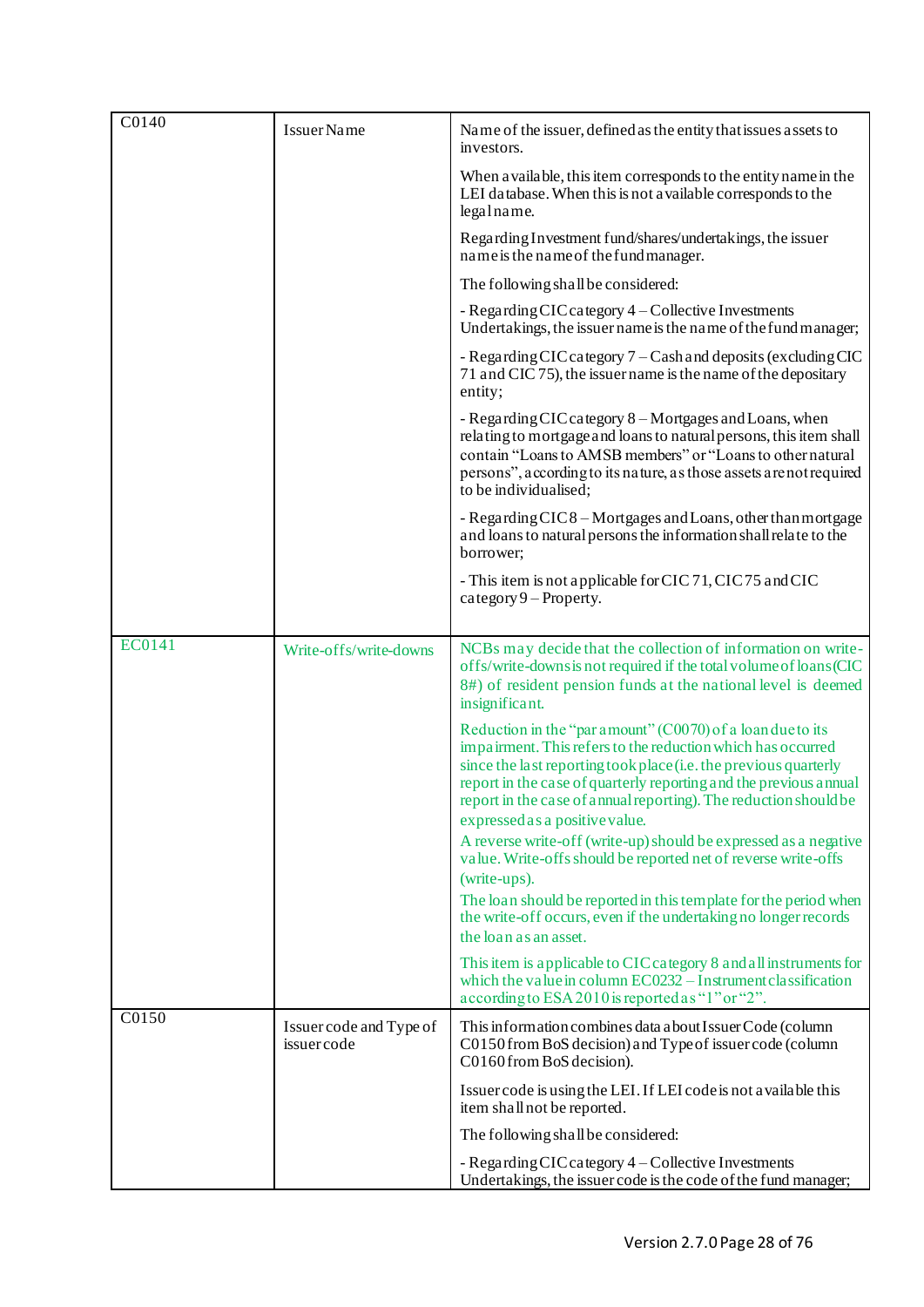|        |                                              | - Regarding CIC category 7 – Cash and deposits (excluding CIC<br>71 and CIC 75), the issuer code is the code of the depositary<br>entity                                                                                                                                                                                                                                                                                                                                                                                |
|--------|----------------------------------------------|-------------------------------------------------------------------------------------------------------------------------------------------------------------------------------------------------------------------------------------------------------------------------------------------------------------------------------------------------------------------------------------------------------------------------------------------------------------------------------------------------------------------------|
|        |                                              | - Regarding CIC8 – Mortgages and Loans, other than mortgage<br>and loans to natural persons the information shall relate to the<br>borrower;                                                                                                                                                                                                                                                                                                                                                                            |
|        |                                              | - This item is not applicable for CIC 71, CIC 75 and CIC<br>$category 9 - Property;$                                                                                                                                                                                                                                                                                                                                                                                                                                    |
|        |                                              | This item is not applicable to CIC category $8 -$ Mortgages and<br>Loans, when relating to mortgage and loans to natural persons.                                                                                                                                                                                                                                                                                                                                                                                       |
|        |                                              | Identification of the type of code used for the "Issuer Code"<br>item. One of the options in the following closed list shall be<br>used:                                                                                                                                                                                                                                                                                                                                                                                |
|        |                                              | $1 - LEI$                                                                                                                                                                                                                                                                                                                                                                                                                                                                                                               |
|        |                                              | $9 - None$                                                                                                                                                                                                                                                                                                                                                                                                                                                                                                              |
|        |                                              | This item is not applicable to CIC category $8 -$ Mortgages and<br>Loans, when relating to mortgage and loans to natural persons.                                                                                                                                                                                                                                                                                                                                                                                       |
|        |                                              | This item is not applicable for CIC71, CIC75 and CIC<br>category $9$ – Property.                                                                                                                                                                                                                                                                                                                                                                                                                                        |
| C0170  |                                              |                                                                                                                                                                                                                                                                                                                                                                                                                                                                                                                         |
|        | Issuer Sector                                | Economic sector of issuer based on the latest version of NACE<br>code (as published in annex 1 of Regulation (EC) No<br>1893/2006). The letter reference of the NACE code identifying<br>the Section shall be used as a minimum for identifying sectors<br>(e.g. 'A' or 'A0111' would be acceptable) except for the NACE<br>relating to Financial and Insurance activities, for which the<br>letter identifying the Section followed by the 4 digits code for<br>the class shall be used (e.g. 'K6411').                |
|        |                                              | The following shall be considered:                                                                                                                                                                                                                                                                                                                                                                                                                                                                                      |
|        |                                              | - Regarding CIC category 4 – Collective Investments<br>Undertakings, the issuer sector is the sector of the fund<br>manager;                                                                                                                                                                                                                                                                                                                                                                                            |
|        |                                              | - Regarding CIC category 7 – Cash and deposits (excluding CIC<br>71 and CIC 75), the issuer sector is the sector of the depositary<br>entity                                                                                                                                                                                                                                                                                                                                                                            |
|        |                                              | - Regarding CIC8 - Mortgages and Loans, other than mortgage<br>and loans to natural persons the information shall relate to the<br>borrower;                                                                                                                                                                                                                                                                                                                                                                            |
|        |                                              | - This item is not applicable for CIC 71, CIC 75 and CIC<br>$category 9 - Property;$                                                                                                                                                                                                                                                                                                                                                                                                                                    |
|        |                                              | - This item is not applicable to CIC category 8 - Mortgages and<br>Loans, when relating to mortgage and loans to natural persons.                                                                                                                                                                                                                                                                                                                                                                                       |
| EC0172 | Counterparty sector<br>according to ESA 2010 | Identify the economic sector of the reporting undertaking's<br>counterparty according to the classification set out in the ESA<br>2010. One of the options in the following closed list should be<br>used for CIC category 8, as well as for the following CIC<br>categories if the instrument does not have an ISIN code (i.e. if<br>Asset ID Code and Type of code C0010 does not start with<br>either "ISIN/" or "CAU/ISIN/"): CIC category 1, CIC category<br>2, CIC category 3, CIC category 5 and CIC category 6: |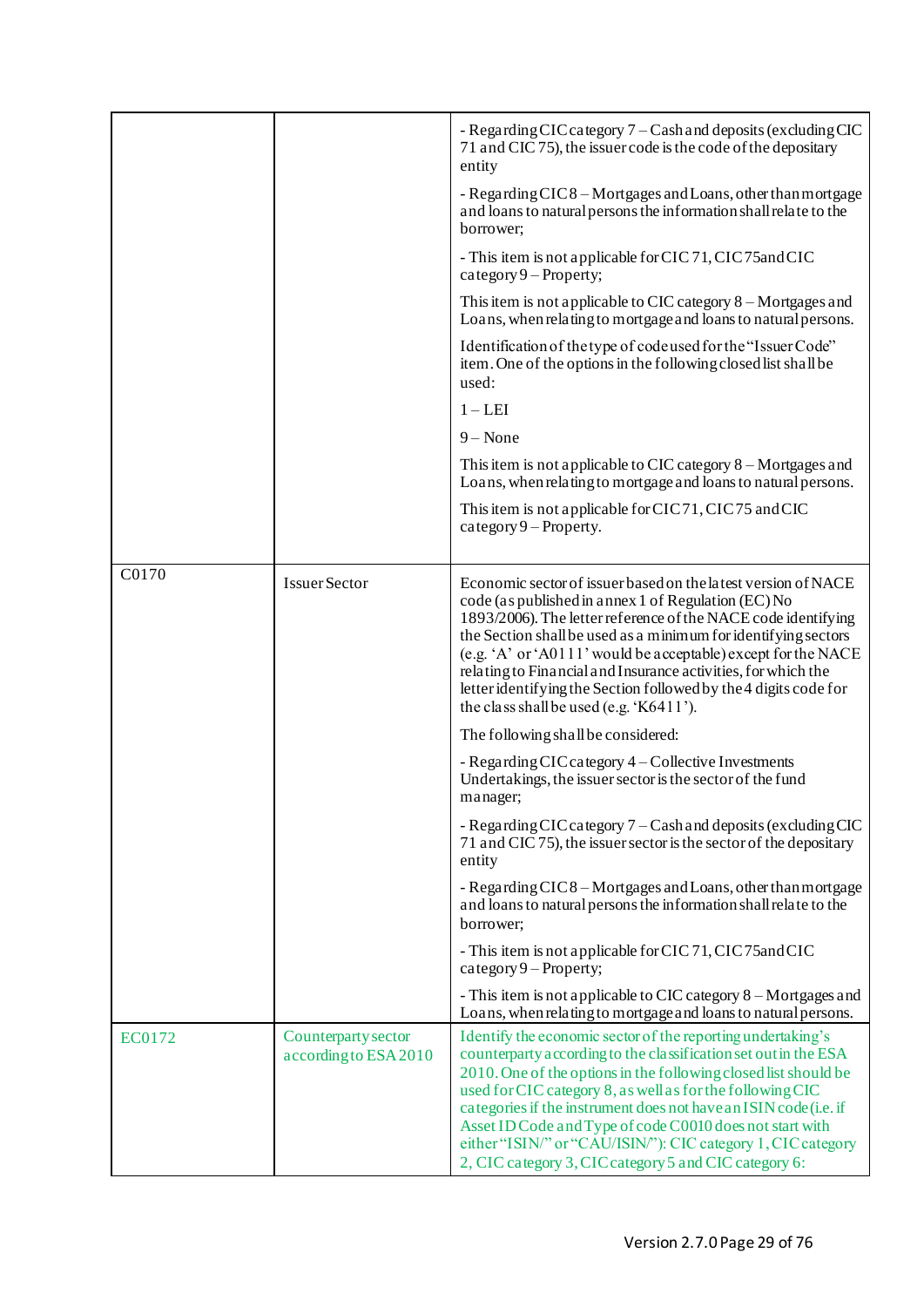|       |                                                       | $1$ – central bank (ESA 2010 sector S.121)                                                                                                                                                                         |
|-------|-------------------------------------------------------|--------------------------------------------------------------------------------------------------------------------------------------------------------------------------------------------------------------------|
|       |                                                       | 2 – deposit-taking corporations except the central bank (ESA<br>2010 sector S.122)                                                                                                                                 |
|       |                                                       | 3 - money market funds (ESA 2010 sector S.123)                                                                                                                                                                     |
|       |                                                       | 4 – investment funds other than money market funds (ESA 2010)                                                                                                                                                      |
|       |                                                       | sector $S.124$ )                                                                                                                                                                                                   |
|       |                                                       | 5 – other financial intermediaries, except insurance corporations<br>and pension funds (excluding financial vehicle corporations                                                                                   |
|       |                                                       | engaged in securitisation transactions) + financial auxiliaries +<br>captive financial institutions and money lenders (ESA 2010<br>sector S.125 excluding FVCs + ESA 2010 sector S.126 + ESA<br>2010 sector S.127) |
|       |                                                       | 6 – financial vehicle corporations engaged in securitisation<br>transactions (a subdivision of ESA 2010 sector S.125)<br>7 – insurance corporations (ESA 2010 sector S.128)                                        |
|       |                                                       | $8$ – pension funds (ESA 2010 sector S.129)                                                                                                                                                                        |
|       |                                                       | 9 - non-financial corporations (ESA 2010 sector S.11)                                                                                                                                                              |
|       |                                                       | $10$ – general government (ESA 2010 sector S.13)                                                                                                                                                                   |
|       |                                                       | 11 – households and non-profit institutions serving households                                                                                                                                                     |
|       |                                                       | $(ESA 2010 sector S.14 + ESA 2010 sector S.15)$                                                                                                                                                                    |
|       |                                                       | For CIC category 7, one of the options in the following closed<br>list should be selected:                                                                                                                         |
|       |                                                       | 12 – central bank (ESA 2010 sector S.121), deposit-taking                                                                                                                                                          |
|       |                                                       | corporations except the central bank (ESA 2010 sector S.122)                                                                                                                                                       |
|       |                                                       | and money market funds (ESA 2010 sector S.123)                                                                                                                                                                     |
|       |                                                       | 13 - non-MFIs, not included under 12                                                                                                                                                                               |
|       |                                                       |                                                                                                                                                                                                                    |
| C0180 | Issuer Group                                          | Name of issuer's ultimate parent entity. For investment funds<br>the group relation relates to the fund manager.                                                                                                   |
|       |                                                       | When a vailable, this item corresponds to the entity name in the<br>LEI database. When this is not a vailable corresponds to the<br>legalname.                                                                     |
|       |                                                       | The following shall be considered:                                                                                                                                                                                 |
|       |                                                       | - Regarding CIC category 4 – Collective Investments<br>Undertakings, the group relation relates to the fund manager;                                                                                               |
|       |                                                       | - Regarding CIC category 7 – Cash and deposits (excluding CIC<br>71 and CIC 75), the group relation relates to the depositary<br>entity                                                                            |
|       |                                                       | - Regarding CIC8 - Mortgages and Loans, other than mortgage<br>and loans to natural persons the group relation relates to the<br>borrower;                                                                         |
|       |                                                       | - This item is not applicable for CIC category 8 – Mortgages<br>and Loans (for mortgages and loans to natural persons)                                                                                             |
|       |                                                       | - This item is not applicable for CIC 71, CIC 75 and CIC<br>$category 9 - Property.$                                                                                                                               |
| C0190 | Issuer Group Code and<br>Type of issuer group<br>code | This information combines data a bout Issuer Group Code<br>(column C0190 from BoS decision) and Type of issuer group<br>code (column C0200 from BoS decision).                                                     |
|       |                                                       | Issuer group's identification using the Legal Entity Identifier<br>(LEI).<br>If LEI code is not a vailable, this item shall not be reported.                                                                       |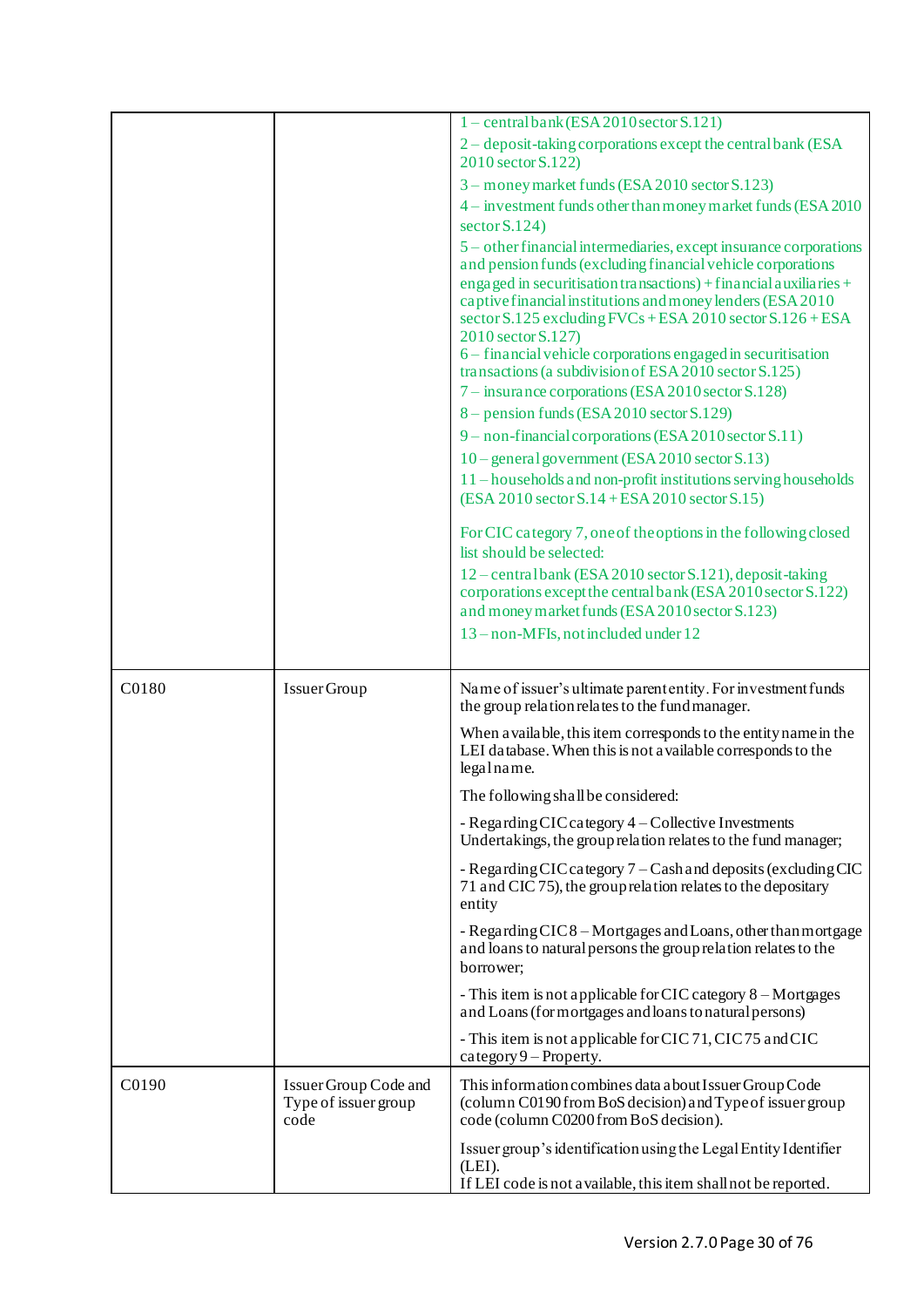|        |                                                   | The following shall be considered:                                                                                                                                                                                          |
|--------|---------------------------------------------------|-----------------------------------------------------------------------------------------------------------------------------------------------------------------------------------------------------------------------------|
|        |                                                   | - Regarding CIC category 4 - Collective Investments<br>Undertakings, the group relation relates to the fund manager;                                                                                                        |
|        |                                                   | - Regarding CIC category 7 – Cash and deposits (excluding CIC<br>71 and CIC 75), the group relation relates to the depositary<br>entity                                                                                     |
|        |                                                   | - Regarding CIC8 – Mortgages and Loans, other than mortgage<br>and loans to natural persons the group relation relates to the<br>borrower;                                                                                  |
|        |                                                   | - This item is not applicable for CIC category 8 - Mortgages<br>and Loans (for mortgages and loans to natural persons)                                                                                                      |
|        |                                                   | - This item is not applicable for CIC 71, CIC 75 and CIC<br>$category 9 - Property.$                                                                                                                                        |
|        |                                                   | Code used for the "Issuer Group Code" item:<br>$1 - LEI$                                                                                                                                                                    |
|        |                                                   | $9 - None$                                                                                                                                                                                                                  |
|        |                                                   | This item is not applicable to CIC category $8 -$ Mortgages and<br>Loans, when relating to mortgage and loans to natural persons.                                                                                           |
|        |                                                   | This item is not applicable for CIC71, CIC75 and CIC<br>$category 9 - Property.$                                                                                                                                            |
| C0210  | <b>IssuerCountry</b>                              | ISO 3166-1 alpha-2 code of the country of localisation of the<br>issuer.                                                                                                                                                    |
|        |                                                   | The localisation of the issuer is assessed by the address of the<br>entity issuing the asset.                                                                                                                               |
|        |                                                   | The following shall be considered:                                                                                                                                                                                          |
|        |                                                   | - Regarding CIC category 4 – Collective Investments<br>Undertakings, the issuer country is the country relative to the<br>fund manager;                                                                                     |
|        |                                                   | - Regarding CIC category 7 – Cash and deposits (excluding CIC<br>71 and CIC 75), the issuer country is the country of the<br>depositary entity                                                                              |
|        |                                                   | - Regarding CIC8 – Mortgages and Loans, other than mortgage<br>and loans to natural persons the information shall relate to the<br>borrower;                                                                                |
|        |                                                   | - This item is not applicable for CIC 71, CIC 75 and CIC<br>category $9$ – Property;                                                                                                                                        |
|        |                                                   | - This item is not applicable to CIC category 8 – Mortgages and<br>Loans, when relating to mortgage and loans to natural persons.                                                                                           |
|        |                                                   | One of the options shall be used:<br>$-$ ISO 3166-1 alpha-2 code<br>- XA: Supranational issuers<br>- EU: European Union Institutions                                                                                        |
| EC0211 | Country of residence for<br>collective investment | The country of residence of the collective investment<br>undertaking, i.e. the country where the collective investment                                                                                                      |
|        | undertakings                                      | undertaking is legally authorised/licensed.                                                                                                                                                                                 |
|        |                                                   | This item is only applicable to CIC category 4 and only in cases<br>where the instrument does not have an ISIN code (i.e. if Asset<br>ID Code and Type of code C0010 does not start with either<br>"ISIN/" or "CAU/ISIN/"). |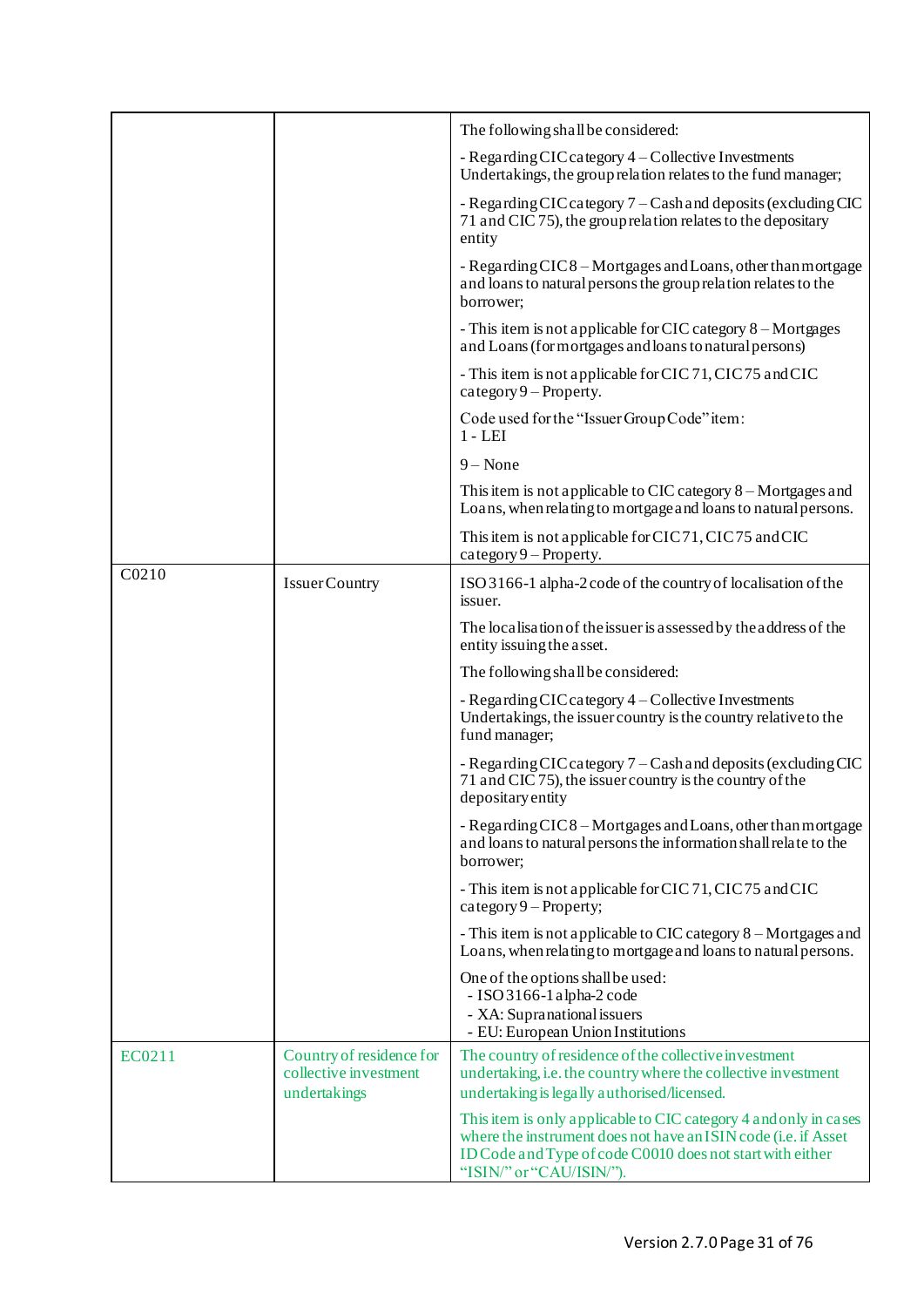| EC0212            | <b>Issuer Institution</b>                          | The institution issuing the asset.                                                                                                                                                                                                                                                                                                                                                                                                                                                                                                                                                                                                                                                                                                                                                                                                                                                                                                                                                                                                                                                                                                                                                                                                                                                                                                                                                                                                       |
|-------------------|----------------------------------------------------|------------------------------------------------------------------------------------------------------------------------------------------------------------------------------------------------------------------------------------------------------------------------------------------------------------------------------------------------------------------------------------------------------------------------------------------------------------------------------------------------------------------------------------------------------------------------------------------------------------------------------------------------------------------------------------------------------------------------------------------------------------------------------------------------------------------------------------------------------------------------------------------------------------------------------------------------------------------------------------------------------------------------------------------------------------------------------------------------------------------------------------------------------------------------------------------------------------------------------------------------------------------------------------------------------------------------------------------------------------------------------------------------------------------------------------------|
|                   |                                                    | The following breakdowns shall be reported:                                                                                                                                                                                                                                                                                                                                                                                                                                                                                                                                                                                                                                                                                                                                                                                                                                                                                                                                                                                                                                                                                                                                                                                                                                                                                                                                                                                              |
|                   |                                                    | - EU institutions [ECB code: 4A]                                                                                                                                                                                                                                                                                                                                                                                                                                                                                                                                                                                                                                                                                                                                                                                                                                                                                                                                                                                                                                                                                                                                                                                                                                                                                                                                                                                                         |
|                   |                                                    | - Other international organisations [ECB code: 9A]                                                                                                                                                                                                                                                                                                                                                                                                                                                                                                                                                                                                                                                                                                                                                                                                                                                                                                                                                                                                                                                                                                                                                                                                                                                                                                                                                                                       |
|                   |                                                    | - ECB [ECB code: 4F]                                                                                                                                                                                                                                                                                                                                                                                                                                                                                                                                                                                                                                                                                                                                                                                                                                                                                                                                                                                                                                                                                                                                                                                                                                                                                                                                                                                                                     |
|                   |                                                    | - ESM [ECB code: 4S]                                                                                                                                                                                                                                                                                                                                                                                                                                                                                                                                                                                                                                                                                                                                                                                                                                                                                                                                                                                                                                                                                                                                                                                                                                                                                                                                                                                                                     |
|                   |                                                    | - EFSF [ECB code: 4W]                                                                                                                                                                                                                                                                                                                                                                                                                                                                                                                                                                                                                                                                                                                                                                                                                                                                                                                                                                                                                                                                                                                                                                                                                                                                                                                                                                                                                    |
|                   |                                                    | - Other institution                                                                                                                                                                                                                                                                                                                                                                                                                                                                                                                                                                                                                                                                                                                                                                                                                                                                                                                                                                                                                                                                                                                                                                                                                                                                                                                                                                                                                      |
|                   |                                                    | - Not an institution                                                                                                                                                                                                                                                                                                                                                                                                                                                                                                                                                                                                                                                                                                                                                                                                                                                                                                                                                                                                                                                                                                                                                                                                                                                                                                                                                                                                                     |
|                   |                                                    | This item is applicable to all CIC categories only in cases where<br>the instrument does not have an ISIN code (i.e. if Asset ID Code<br>and Type of code C0010 does not start with either "ISIN/" or<br>"CAU/ISIN")                                                                                                                                                                                                                                                                                                                                                                                                                                                                                                                                                                                                                                                                                                                                                                                                                                                                                                                                                                                                                                                                                                                                                                                                                     |
| C <sub>0220</sub> | Currency                                           | ISO 4217 alphabetic code of the currency of the issue.                                                                                                                                                                                                                                                                                                                                                                                                                                                                                                                                                                                                                                                                                                                                                                                                                                                                                                                                                                                                                                                                                                                                                                                                                                                                                                                                                                                   |
|                   |                                                    | The following shall be considered:                                                                                                                                                                                                                                                                                                                                                                                                                                                                                                                                                                                                                                                                                                                                                                                                                                                                                                                                                                                                                                                                                                                                                                                                                                                                                                                                                                                                       |
|                   |                                                    | - This item is not applicable for CIC category 8 – Mortgages<br>and Loans (for mortgages and loans to natural persons, as those<br>assets are not required to be individualised), CIC 75 and for CIC<br>95 Plant and equipment (for own use) for the same reason;                                                                                                                                                                                                                                                                                                                                                                                                                                                                                                                                                                                                                                                                                                                                                                                                                                                                                                                                                                                                                                                                                                                                                                        |
|                   |                                                    | Regarding CIC Category 9, excluding CIC 95 Plant and<br>equipment (for own use), the currency corresponds to the<br>currency in which the investment was made.                                                                                                                                                                                                                                                                                                                                                                                                                                                                                                                                                                                                                                                                                                                                                                                                                                                                                                                                                                                                                                                                                                                                                                                                                                                                           |
| C0230             | <b>CIC</b>                                         | Complementary Identification Code used to classify assets.                                                                                                                                                                                                                                                                                                                                                                                                                                                                                                                                                                                                                                                                                                                                                                                                                                                                                                                                                                                                                                                                                                                                                                                                                                                                                                                                                                               |
| EC0232            | Instrument classification<br>according to ESA 2010 | Identification of instruments which are classified as debt<br>securities or equity for supervisory reporting purposes, but<br>which may be classified differently for statistical reporting<br>purposes. These consist of: (i) borrower's notes<br>("Schuldscheindarlehen"); (ii) non-negotiable debt securities;<br>(iii) non-negotiable money market securities; (iv) registered<br>bonds (i.e. "Namensschuldverschreibungen", "N-bonds", or<br>equivalent instruments); (v) registered participation certificates<br>(i.e. "Namensgenussscheine" or equivalent instruments that are<br>not negotiable) and (vi) subscription rights.<br>Items (i), (ii) and (iii) are classified as loans/deposits for<br>statistical reporting purposes in line with Regulation (EU)<br>2018/231.<br>Negotiable debt securities are treated as securities, even if they<br>are registered. In these cases option "9 – any other instrument"<br>shall be used.<br>The classification of item (iv) for statistical purposes depends<br>on the specific features of the instrument.<br>Items (v) and (vi) are classified as equity for the purpose of<br>Regulation (EU) 2018/231. Their identification, as reported in<br>this column, may be used for the purpose of Regulation (EU)<br>No 1011/2012 (ECB/2012/24).<br>Please select one option from the following closed list.<br>$1 -$ instrument is (i), (ii) or (iii)<br>$2 -$ instrument is (iv) |
|                   |                                                    |                                                                                                                                                                                                                                                                                                                                                                                                                                                                                                                                                                                                                                                                                                                                                                                                                                                                                                                                                                                                                                                                                                                                                                                                                                                                                                                                                                                                                                          |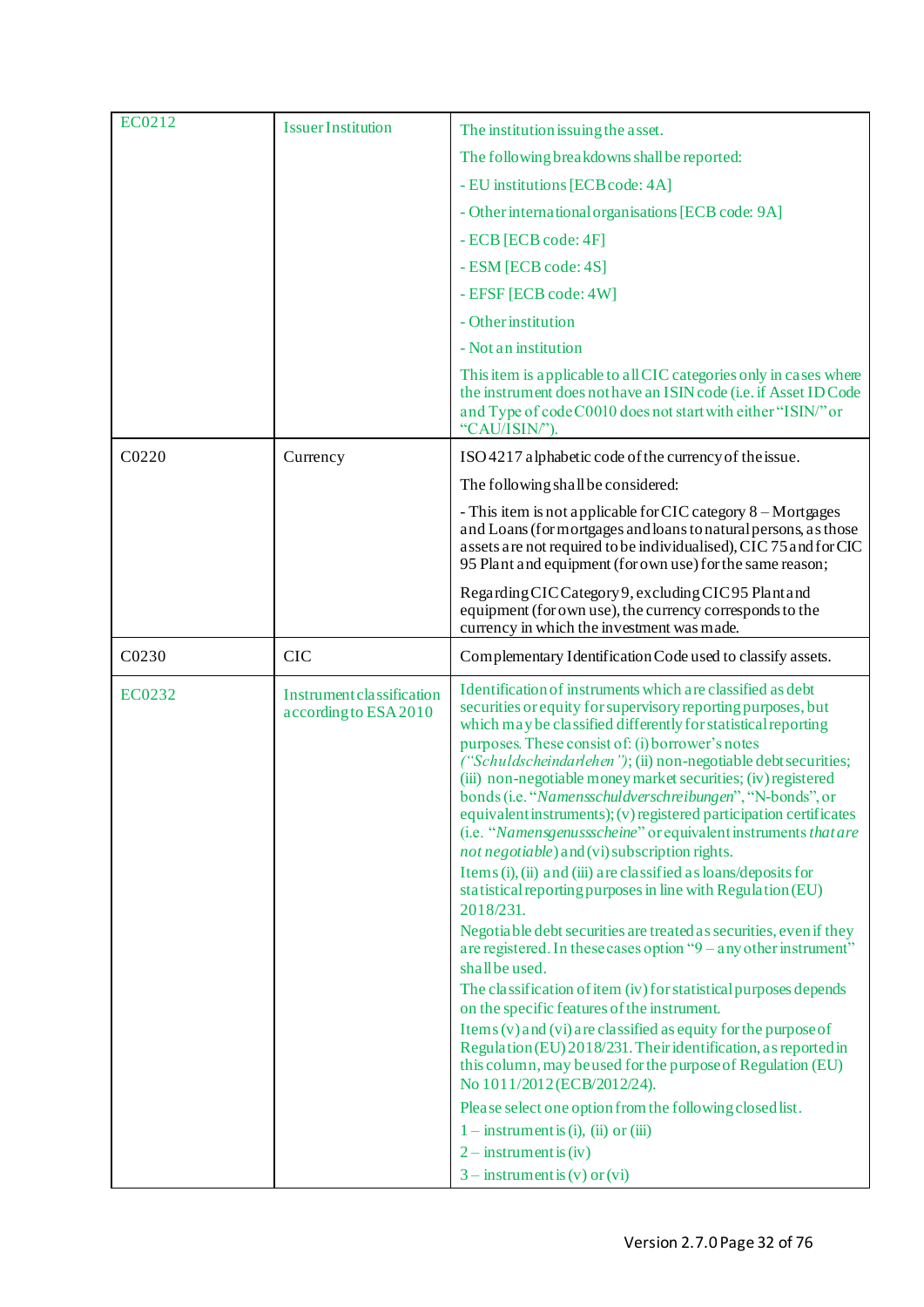|        |                        | $9 - any other instrument$                                                                                                                                                                                                                                                                                                                                                                                                                                                                      |
|--------|------------------------|-------------------------------------------------------------------------------------------------------------------------------------------------------------------------------------------------------------------------------------------------------------------------------------------------------------------------------------------------------------------------------------------------------------------------------------------------------------------------------------------------|
|        |                        | This field applies to CIC categories 1, 2, 3, 5 and 6.                                                                                                                                                                                                                                                                                                                                                                                                                                          |
| C0240  | Alternative investment | Alternative investment (Art. 4 (1) of Directive 2011/61/EU<br>$(AIFMD)$ :                                                                                                                                                                                                                                                                                                                                                                                                                       |
|        |                        | 1 - Alternative investment                                                                                                                                                                                                                                                                                                                                                                                                                                                                      |
|        |                        | 2 - No alternative investment                                                                                                                                                                                                                                                                                                                                                                                                                                                                   |
| C0250  | External rating        | Rating of the asset at the reporting reference date issued by the<br>nominated credit assessment institution (ECAI).                                                                                                                                                                                                                                                                                                                                                                            |
|        |                        | Applicable at least to CIC categories 1, 2, 5, and 6 and 8<br>(Mortgages and Loans, other than mortgages and loans to<br>natural persons), where a vailable.                                                                                                                                                                                                                                                                                                                                    |
|        |                        | If an issue rating is not a vailable, the item should be left blank.                                                                                                                                                                                                                                                                                                                                                                                                                            |
| C0260  | Nominated ECAI         | Identify the credit assessment institution (ECAI) giving the<br>external rating in C0250, by using the name of the ECAI as<br>published on ESMA's website. In case of ratings issued by<br>subsidiaries of the ECAI please report the parent ECAI (the<br>reference is to ESMA list of credit rating a gencies registered or<br>certified in accordance with Regulation (EC) No 1060/2009 of<br>the European Parliament and of the Council of 16 September<br>2009 on credit rating a gencies). |
|        |                        | This item shall be reported when External rating $(C0250)$ is<br>reported.                                                                                                                                                                                                                                                                                                                                                                                                                      |
|        |                        | Applicable at least to CIC categories 1, 2, 5, 6 and 8 (Mortgages<br>and Loans, other than mortgages and loans to natural persons),<br>where a vailable.                                                                                                                                                                                                                                                                                                                                        |
| C0270  | Duration               | Asset duration, defined as the 'residual modified duration'<br>(modified duration calculated based on the remaining time for<br>maturity of the security, counted from the reporting reference<br>date). For assets without fixed maturity the first call date shall<br>be used. The duration shall be calculated based on economic<br>value.                                                                                                                                                   |
|        |                        | Only applies to CIC categories 1, 2, 4 (when applicable, e.g. for<br>collective investment undertaking mainly invested in bonds), 5<br>and 6.                                                                                                                                                                                                                                                                                                                                                   |
| EC0271 | Issue date             | The date on which the instrument was issued.                                                                                                                                                                                                                                                                                                                                                                                                                                                    |
|        |                        | This item should be reported for CIC category 8, as well as for<br>the following CIC categories if the instruments do not have an<br>ISIN code (i.e. if Asset ID Code and Type of code C0010 does<br>not start with either "ISIN/" or "CAU/ISIN/"): CIC category 1,<br>CIC category 2, CIC category 5 and CIC category 6.                                                                                                                                                                       |
|        |                        | For loans and mortgages to individuals, included within CIC<br>category 8, the weighted issue date (based on the loan amount)<br>is to be reported.                                                                                                                                                                                                                                                                                                                                             |
| C0280  | Maturity date          | ISO 8601 (yyyy-mm-dd) code of the maturity date.                                                                                                                                                                                                                                                                                                                                                                                                                                                |
|        |                        | For perpetual securities use "9999-12-31"                                                                                                                                                                                                                                                                                                                                                                                                                                                       |
|        |                        | Only applicable for CIC categories 1, 2, 5, 6, and 8, CIC 74 and<br>CIC 79.                                                                                                                                                                                                                                                                                                                                                                                                                     |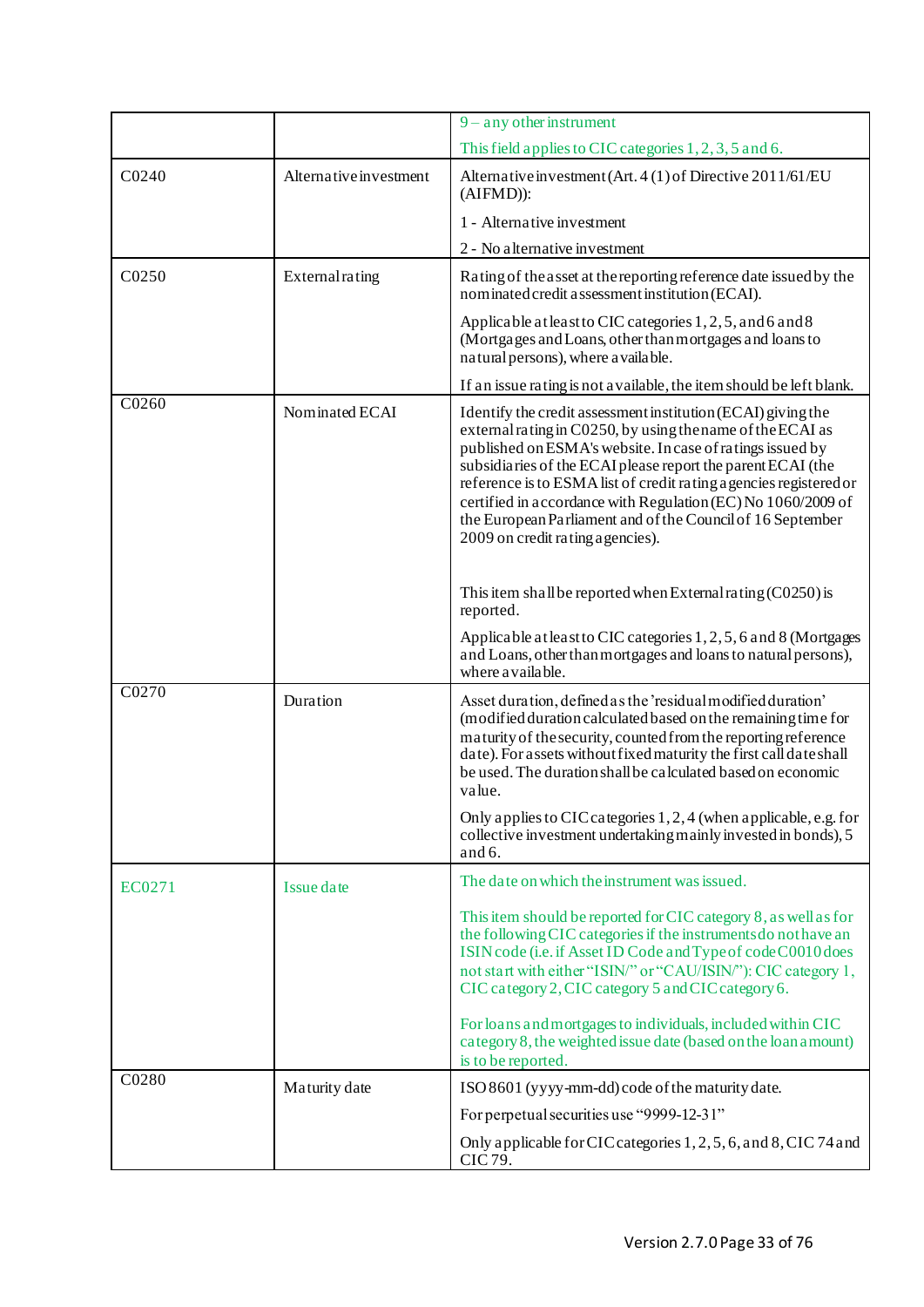|               |                                         | It corresponds a lways to the maturity date, even for callable<br>securities.<br>For CIC category 8, regarding loans and mortgages to<br>individuals, the weighted (based on the loan amount) remaining<br>maturity is to be reported.                     |
|---------------|-----------------------------------------|------------------------------------------------------------------------------------------------------------------------------------------------------------------------------------------------------------------------------------------------------------|
| EC0290        | Split date                              | The date on which the last stock split or reverse split took place.<br>Stock splits are operations that split existing shares, thereby<br>reducing the share price and increasing the number of shares<br>a vailable on the market in the same proportion. |
|               |                                         | This field applies to CIC categories 3 and 4 and only in cases<br>where the instrument does not have an ISIN code (i.e. if Asset<br>ID Code and Type of code C0010 does not start with either<br>"ISIN/" or "CAU/ISIN/").                                  |
| <b>EC0300</b> | Split factor                            | The split factor is calculated as the number of shares after the<br>split divided by the number of shares before the split.                                                                                                                                |
|               |                                         | This field applies to CIC categories 3 and 4 and only in cases<br>where the instrument does not have an ISIN code (i.e. if Asset<br>ID Code and Type of code C0010 does not start with either<br>"ISIN/" or "CAU/ISIN/").                                  |
| C0370         | Unit price                              | Market price per unit.                                                                                                                                                                                                                                     |
| C0380         | Unit percentage of par<br>a mount price | Percentage of the aggregated nominal amount.                                                                                                                                                                                                               |

# <span id="page-33-0"></span>**PF.06.03 -Collective investment undertakings -look-through approach**

# **General comments:**

For the purposes of providing individual information, NCAs shall submit the following information on an annual basis.

The template 'investment funds - look through approach' (PF.06.03.24) shall be reported, if the total value of shares in investment funds(other than shares in Undertakings for Collective Investment in Transferable Securities (UCITs)) exceed 10% of the total value of investments. The required information may cover 90% of the value of the investment funds/shares. In that case, the remaining 10% (non-material residual values) shall be reported as 'CIC-4' and country 'AA'. For a transitional period, which shall be reviewed by EIOPA, the look through item-by item reporting only applies to investment funds/shares other than UCITs, if those are identifiable as UCITs and are reported item-by-item in 'list of assets' (PF.06.02.24).

|                   | <b>ITEM</b>                                                       | <b>INSTRUCTIONS</b>                                                                                                                                                                                                                                                                                                                                                      |
|-------------------|-------------------------------------------------------------------|--------------------------------------------------------------------------------------------------------------------------------------------------------------------------------------------------------------------------------------------------------------------------------------------------------------------------------------------------------------------------|
| C <sub>0001</sub> | Line identification                                               | Artificial column code assuring uniqueness of a row                                                                                                                                                                                                                                                                                                                      |
| C0010             | Collective Investments<br>Undertaking ID Code<br>and Type of code | This information combines data a bout Collective Investments<br>Undertaking ID Code (column C0010 from BoS decision) and<br>Collective Investments Undertaking ID Codetype (column<br>C0020 from BoS decision).<br>Asset ID code using:<br>$-$ ISO 6166 code of ISIN<br>Only if ISIN code is not a vailable:<br>- Other recognised codes (e.g.: CUSIP, Bloomberg Ticker, |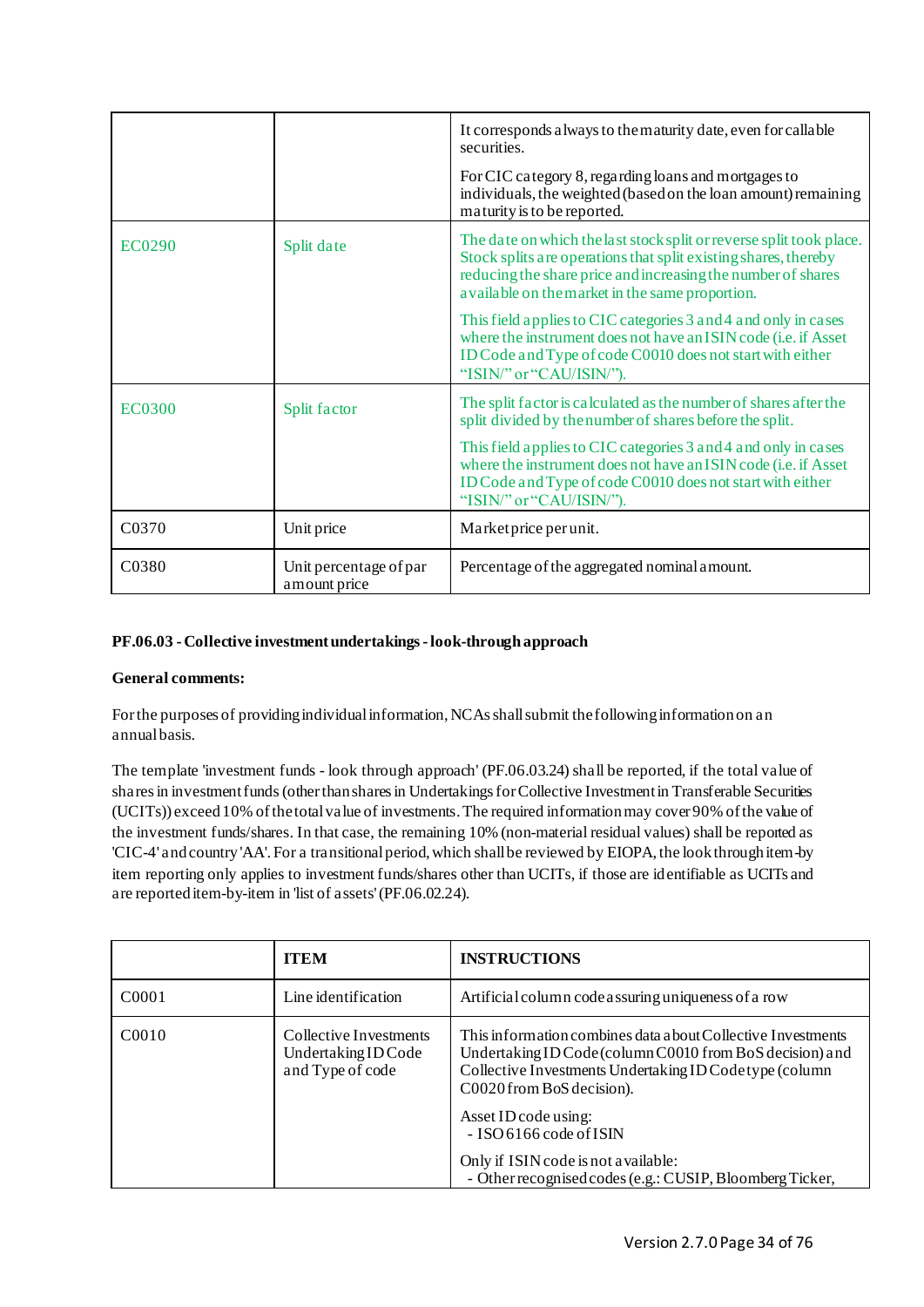|                   |                              | Reuters RIC)<br>- Code attributed, when other recognised codes are not<br>a vailable, and must be consistent over time                                      |
|-------------------|------------------------------|-------------------------------------------------------------------------------------------------------------------------------------------------------------|
|                   |                              | Type of ID Code used for the "Asset ID Code" item:                                                                                                          |
|                   |                              | 1 - ISO/6166for ISIN                                                                                                                                        |
|                   |                              | 2 – CUSIP (The Committee on Uniform Securities<br>Identification Procedures number assigned by the CUSIP<br>Service Bureau for U.S. and Canadian companies) |
|                   |                              | 3 - SEDOL (Stock Exchange Daily Official List for the London<br>Stock Exchange)                                                                             |
|                   |                              | 4 – WKN (Wertpapier Kenn-Nummer, the alphanumeric<br>German identification number)                                                                          |
|                   |                              | 5 - Bloomberg Ticker (Bloomberg letters code that identify a<br>company's securities)                                                                       |
|                   |                              | 6 - BBGID (The Bloomberg Global ID)                                                                                                                         |
|                   |                              | 7 - Reuters RIC (Reuters instrument code)                                                                                                                   |
|                   |                              | 8 - FIGI (Financial Instrument Global Identifier)                                                                                                           |
|                   |                              | 9 - Other code by members of the Association of National<br>Numbering Agencies                                                                              |
|                   |                              | 99 - Code attributed by Pension fund                                                                                                                        |
| C <sub>0030</sub> | Underlying asset<br>category | Asset categories, receivables and derivatives within the<br>investment fund:<br>1 - Government bonds                                                        |
|                   |                              | 2 - Corporate bonds                                                                                                                                         |
|                   |                              | 3L - Listed equity                                                                                                                                          |
|                   |                              | 3X - Unlisted equity                                                                                                                                        |
|                   |                              | 4 - Investment funds                                                                                                                                        |
|                   |                              | 5 - Structured notes                                                                                                                                        |
|                   |                              | 6 - Collateralised securities                                                                                                                               |
|                   |                              | 7 - Cash and deposits                                                                                                                                       |
|                   |                              | 8 - Mortgages and loans                                                                                                                                     |
|                   |                              | 9 - Properties                                                                                                                                              |
|                   |                              | 0 - Other investments (including receivables)                                                                                                               |
|                   |                              | $A - Futures$                                                                                                                                               |
|                   |                              | $B - Cal$ Options                                                                                                                                           |
|                   |                              | $C - Put$ Options                                                                                                                                           |
|                   |                              | $D-Swaps$                                                                                                                                                   |
|                   |                              | $E$ – Forwards                                                                                                                                              |
|                   |                              | $F - C$ redit derivatives                                                                                                                                   |
|                   |                              | L - Liabilities                                                                                                                                             |
|                   |                              | When the look-through applies to a fund of funds, category "4 -<br>Investment fund/share Units" shall be used only for non-<br>material residual values.    |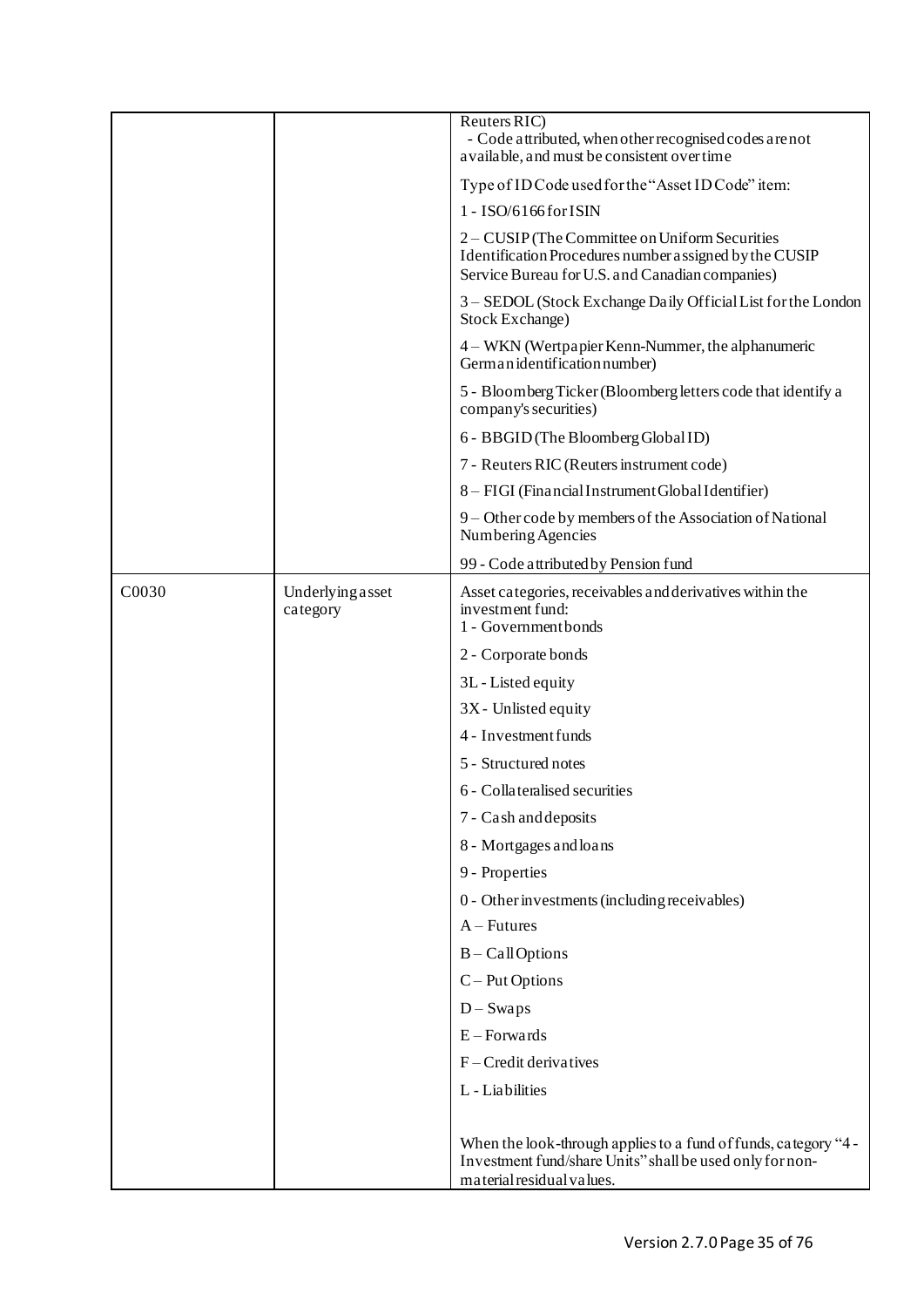| C0040             | Country of issue | Country of localisation of the issuer, assessed by the address of<br>the entity issuing the asset.                                                                                                                                                                                                                              |
|-------------------|------------------|---------------------------------------------------------------------------------------------------------------------------------------------------------------------------------------------------------------------------------------------------------------------------------------------------------------------------------|
|                   |                  | One of the options shall be used:                                                                                                                                                                                                                                                                                               |
|                   |                  | $-$ ISO 3166-1 alpha-2 code                                                                                                                                                                                                                                                                                                     |
|                   |                  | $-$ XA: Supranational issuers                                                                                                                                                                                                                                                                                                   |
|                   |                  | $-$ EU: European Union Institutions                                                                                                                                                                                                                                                                                             |
|                   |                  | - AA: a ggregated countries due to a pplication of threshold                                                                                                                                                                                                                                                                    |
|                   |                  | This item is not applicable to Categories 8 and 9 as reported in<br>C <sub>0030</sub>                                                                                                                                                                                                                                           |
| C <sub>0050</sub> | Currency         | Currency of the asset category is the reporting currency or a<br>foreign currency. All other currencies than the reporting<br>currency are referred to as foreign currencies:<br>1 - Reporting currency<br>2 - Foreign currency                                                                                                 |
|                   |                  | 3 - Aggregated currencies due to application of threshold                                                                                                                                                                                                                                                                       |
| C0060             | Totalamount      | Total amount invested by asset category, country and currency<br>through investment funds.                                                                                                                                                                                                                                      |
|                   |                  | For liabilities (L) a positive amount shall be reported. However,<br>when reporting derivatives $(A \text{ to } F)$ if the amount corresponds<br>to a liability, it shall be reported as a negative amount.<br>Therefore, for derivatives (A-F) the total amount can be positive<br>(if an asset) or negative (if a liability). |

# <span id="page-35-0"></span>**PF.08.01 – Open derivatives**

# **General comments:**

The submission of derivatives on an item-by-item basis is not mandatory as part of the EIOPA's BoS decision requirements. However, this information is frequently requested by some NCAs. In such a case, EIOPA strongly recommends using this template (derivatives PF.08) to report the information in a harmonised approach<sup>1</sup>.

This section relates to quarterly and annual submission of information for individual entities and aggregate reporting.

The derivatives categories referred to in this template are the ones defined in Annex IV – Assets Categories of this Regulation and references to CIC codes refer to Annex VI – CIC table of this Regulation. This template contains an item–by–item list of derivatives held directly by the undertaking (i.e. not on a look–through basis), classifiable as asset categories A to F.

Derivatives are considered assets if their Solvency II value is positive or zero. They are considered liabilities if their Solvency II va lue is negative. Both derivatives considered as assets or considered as liabilities shall be included.

Information shall include all derivatives contracts that existed during the reporting period and were not closed prior to the reporting reference date.

<sup>&</sup>lt;sup>1</sup> Note in particular that EIOPA system will - as of taxonomy 2.7.0 - no longer allow to receive this information within the list of assets (PF.06) template as it is not deigned to properly capture all the information.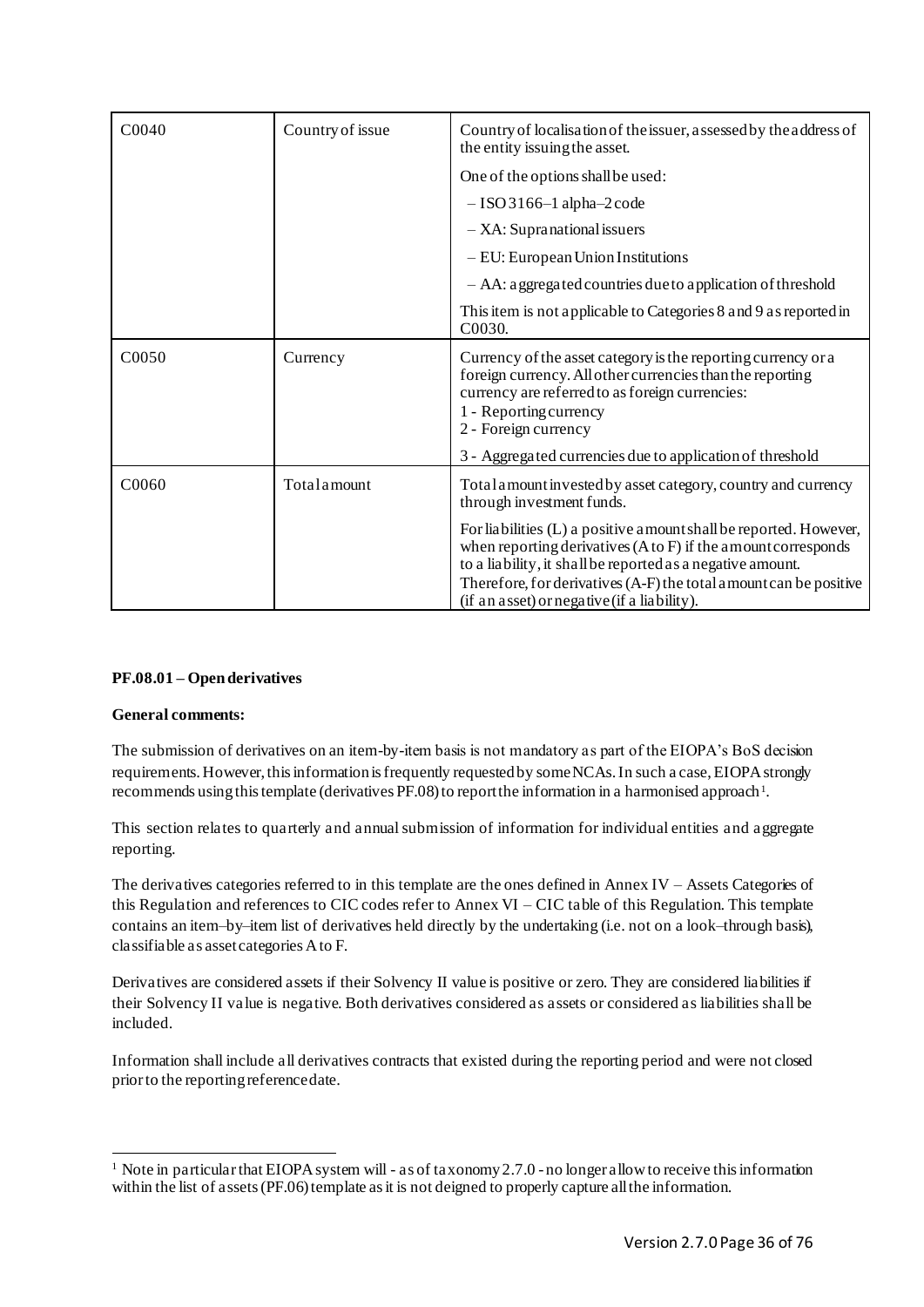If there are frequent trades on the same derivative, resulting in multiple open positions, the derivative can be reported on an aggregated or net basis, as long as all the relevant characteristics are common and following the specific instruction for each relevant item.

Items shall be reported with positive values unless otherwise stated in the respective instructions.

A derivative is a financial instrument or other contract with all three of the following characteristics:

- a) Its value changes in response to the change in a specified interest rate, financial instrument price, commodity price, foreign exchange rate, index of prices or rates, credit rating or credit index, or other variable, provided in the case of a non–financial variable that the variable is not specific to a party to the contract (sometimes called the 'underlying').
- b) It requires no initial net investment or an initial net investment that is smaller than would be required for other types of contracts that would be expected to have a similar response to changes in market factors.
- c) It is settled at a future date.

This template comprises two tables: Information on positions held and Information on derivatives.

On the table Information on positions held, each derivative shall be reported separately in a s many rows as needed in order to properly fill in all non-monetary variables, requested in that table. If for the same derivative two values can be attributed to one variable, then this derivative needs to be reported in more than one line.

In particular, for derivatives that have more than a pair of currencies, it shall be split into the pair components and reported in different rows.

On the table Information on derivative, each derivative shall be reported separately, with one row for each derivative, filling in all variables requested in that table.

The information regarding the External rating (C0290) and Nominated ECAI (C0300) may be limited (not reported) in the following circumstances:

- a) through a decision of the national supervisory authority under Article 35 (6) and (7) of the Directive 2009/138/EC; or
- b) through a decision of the national supervisory authority in the cases where the insurance and reinsurance undertakings have in place outsourcing arrangements in the area of investments that lead to this specific information not being available directly to the undertaking.

| Information on positions held |                                        |                                                                                                                                                                                                                                                                                                                 |
|-------------------------------|----------------------------------------|-----------------------------------------------------------------------------------------------------------------------------------------------------------------------------------------------------------------------------------------------------------------------------------------------------------------|
|                               | <b>ITEM</b>                            | <b>INSTRUCTIONS</b>                                                                                                                                                                                                                                                                                             |
| C <sub>0001</sub>             | Line identification                    | Artificial column code assuring uniqueness of a row                                                                                                                                                                                                                                                             |
| C <sub>0002</sub>             | Pension fund identification<br>code    | Identification code of the pension fund:<br>$-$ Legal Entity I dentifier ("LEI")<br>Only if the pension fund does not have a LEI code: identification code<br>used in the local market, attributed by supervisory authority. This code<br>should be the code used to identify codes in EIOPA register on IORPs. |
| C0010                         | Derivative ID Code and<br>Type of code | This information combines data a bout Derivative ID Code (columns)<br>C0010 and C0110 from BoS decision) and Derivative ID Code Type<br>(columns C0020 and C0120 from BoS decision)<br>Derivative ID code using:                                                                                                |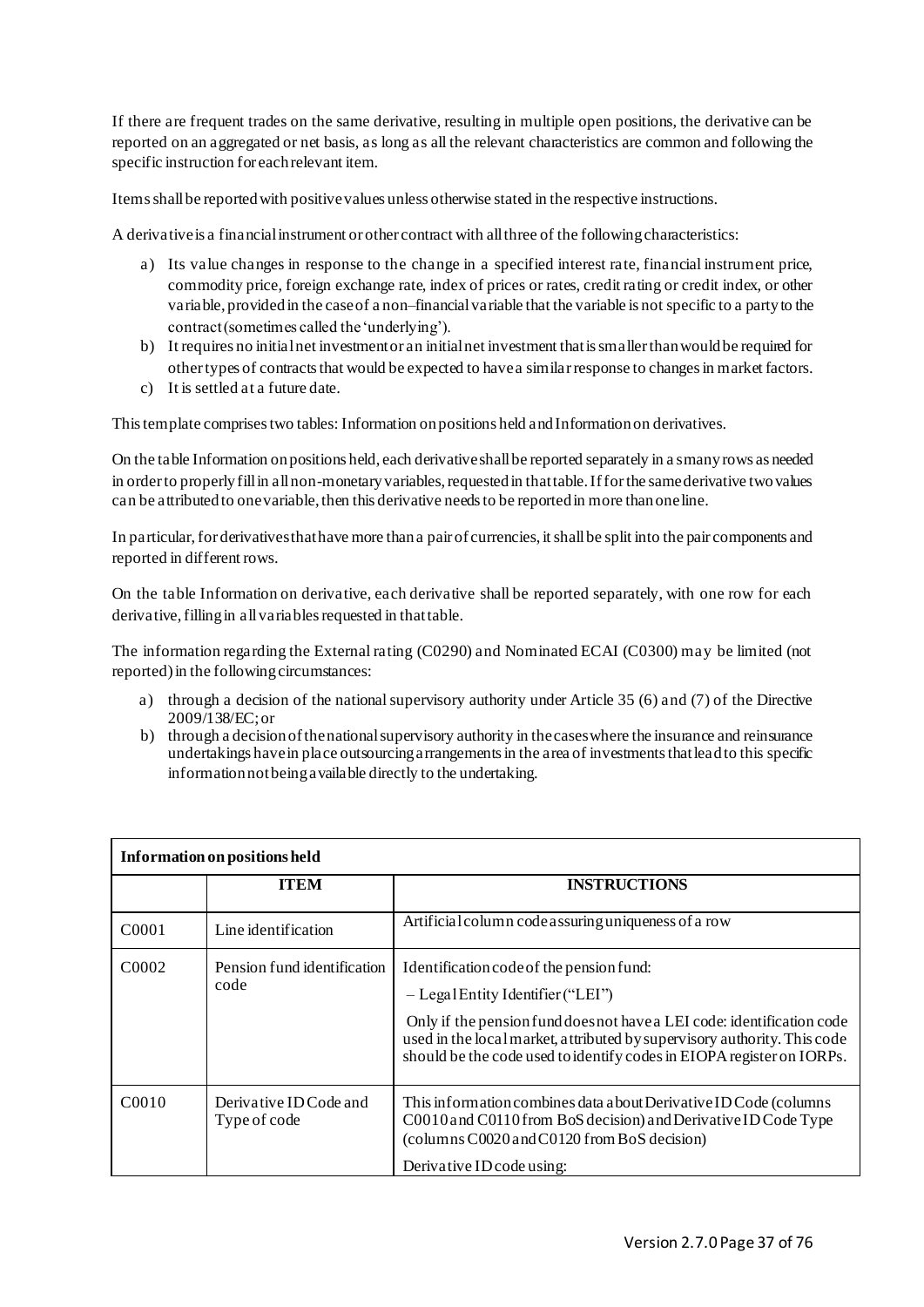|       |                                                     | - ISO 6166 code of ISIN                                                                                                                                                                                                                                                                                                                                                                                                                                                                                 |
|-------|-----------------------------------------------------|---------------------------------------------------------------------------------------------------------------------------------------------------------------------------------------------------------------------------------------------------------------------------------------------------------------------------------------------------------------------------------------------------------------------------------------------------------------------------------------------------------|
|       |                                                     | Only if ISIN code is not a vailable:                                                                                                                                                                                                                                                                                                                                                                                                                                                                    |
|       |                                                     | - Other recognised codes (e.g.: CUSIP, Bloomberg Ticker, Reuters<br>RIC)                                                                                                                                                                                                                                                                                                                                                                                                                                |
|       |                                                     | - Code attributed, when other recognised codes are not available. This<br>code must be unique and kept consistent over time.                                                                                                                                                                                                                                                                                                                                                                            |
|       |                                                     | When the same Derivative ID Code needs to be reported for one<br>derivative that is issued in two or more different currencies, it is<br>necessary to specify the Derivative ID code and the ISO 4217<br>alphabetic code of the currency, as in the following example:<br>"code+EUR".                                                                                                                                                                                                                   |
|       |                                                     | Type of ID Code used for the "Derivative ID Code" item:                                                                                                                                                                                                                                                                                                                                                                                                                                                 |
|       |                                                     | 1 - ISO 6166 for ISIN code                                                                                                                                                                                                                                                                                                                                                                                                                                                                              |
|       |                                                     | 2 - CUSIP (The Committee on Uniform Securities Identification<br>Procedures number assigned by the CUSIP Service Bureau for U.S. and<br>Canadian companies)                                                                                                                                                                                                                                                                                                                                             |
|       |                                                     | 3 - SEDOL (Stock Exchange Daily Official List for the London Stock<br>Exchange)                                                                                                                                                                                                                                                                                                                                                                                                                         |
|       |                                                     | 4 – WKN (Wertpapier Kenn-Nummer, the alphanumeric German<br>identification number)                                                                                                                                                                                                                                                                                                                                                                                                                      |
|       |                                                     | 5 - Bloomberg Ticker (Bloomberg letters code that identify a company's<br>securities)                                                                                                                                                                                                                                                                                                                                                                                                                   |
|       |                                                     | 6 - BBGID (The Bloomberg Global ID)                                                                                                                                                                                                                                                                                                                                                                                                                                                                     |
|       |                                                     | 7 - Reuters RIC (Reuters instrument code)                                                                                                                                                                                                                                                                                                                                                                                                                                                               |
|       |                                                     | 8 - FIGI (Financial Instrument Global Identifier)                                                                                                                                                                                                                                                                                                                                                                                                                                                       |
|       |                                                     | 9 - Other code by members of the Association of National Numbering<br>Agencies                                                                                                                                                                                                                                                                                                                                                                                                                          |
|       |                                                     | 99 - Code attributed                                                                                                                                                                                                                                                                                                                                                                                                                                                                                    |
|       |                                                     | When the same Derivative ID Code needs to be reported for one<br>derivative that is issued in two or more different currencies, it is<br>necessary to specify the Derivative ID code and the ISO 4217<br>alphabetic code of the currency, as in the following example:<br>"code+EUR". In this case Derivative ID Code Type shall refer to option<br>99 and the option of the original Derivative ID Code, as in the<br>following example for which the code reported was ISIN<br>code+currency: "99/1". |
| C0015 | PEPP registration number                            | Registration number for the PEPP, which is attributed by the EIOPA.                                                                                                                                                                                                                                                                                                                                                                                                                                     |
|       |                                                     |                                                                                                                                                                                                                                                                                                                                                                                                                                                                                                         |
| C0020 | <b>Basic PEPP/alternative</b><br>investment options | Type of PEPP investment option. The differentiation used in this field,<br>is between the basic PEPP and an alternative investment options.                                                                                                                                                                                                                                                                                                                                                             |
|       |                                                     | Option 3, PEPP assets shall be used in case all PEPP investment options<br>share in the same pool of assets.                                                                                                                                                                                                                                                                                                                                                                                            |
|       |                                                     | The following closed list shall be used:<br>1 - Basic PEPP                                                                                                                                                                                                                                                                                                                                                                                                                                              |
|       |                                                     | 2 - Alternative investment options                                                                                                                                                                                                                                                                                                                                                                                                                                                                      |
|       |                                                     | 3 - PEPP common a ssets                                                                                                                                                                                                                                                                                                                                                                                                                                                                                 |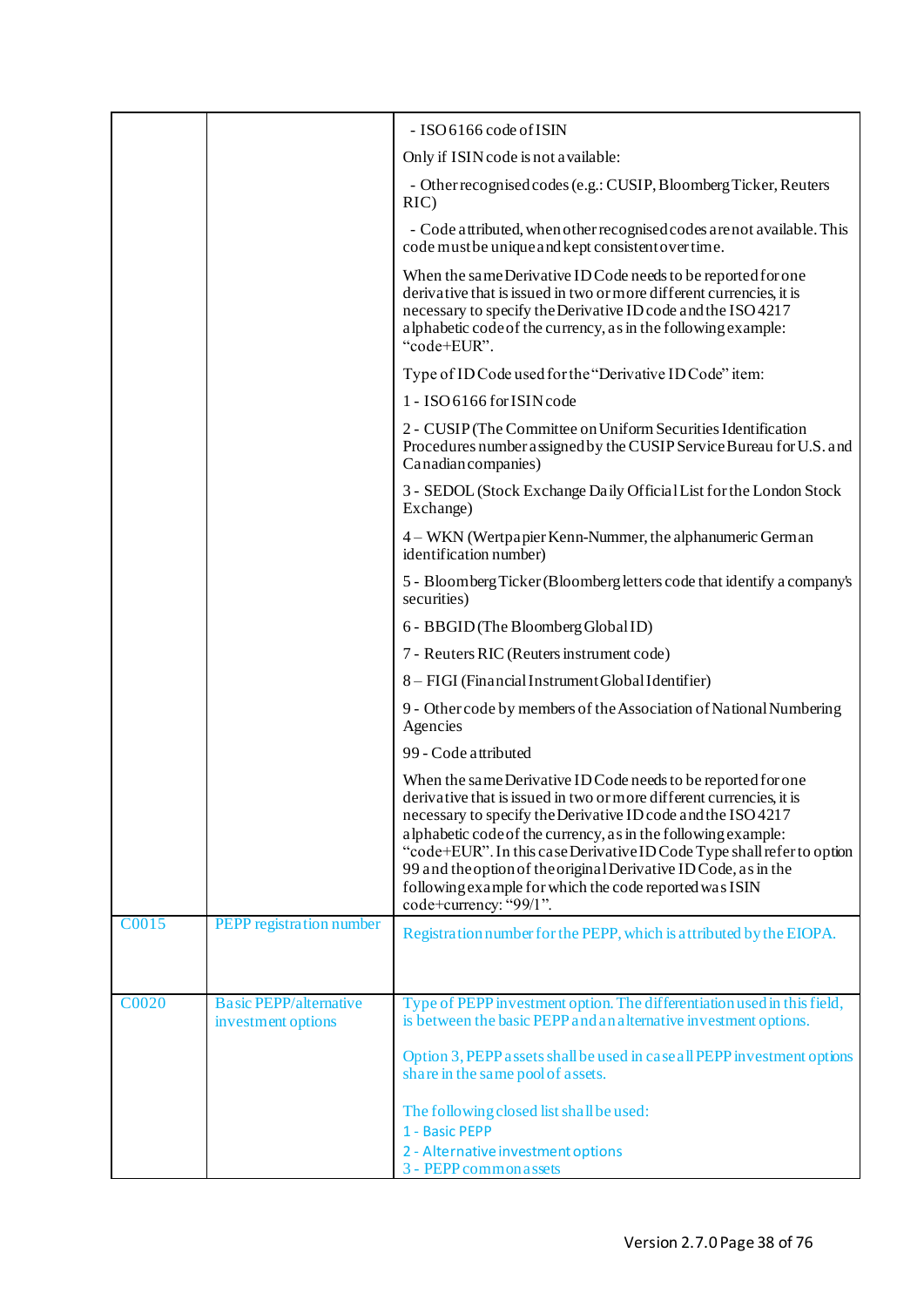| C0030 | Portfolio/pension scheme<br>type        | Financial instrument is linked to a specific portfolio, which ID is to be<br>reported here; - or if not attributable to a specific portfolio, it is linked<br>to a scheme type:                                                                                                                                                                                                                                 |
|-------|-----------------------------------------|-----------------------------------------------------------------------------------------------------------------------------------------------------------------------------------------------------------------------------------------------------------------------------------------------------------------------------------------------------------------------------------------------------------------|
|       |                                         | $1 - DB$ scheme                                                                                                                                                                                                                                                                                                                                                                                                 |
|       |                                         | $2 - DC$ scheme                                                                                                                                                                                                                                                                                                                                                                                                 |
|       |                                         | 3-cannot be allocated to a schemetype or specific portfolio<br>4 - cannot be a llocated to occupational or personal pension portfolio                                                                                                                                                                                                                                                                           |
| C0090 | Instrument underlying the<br>derivative | ID Code of the instrument (asset or liability) underlying the derivative<br>contract. This item is to be provided only for derivatives that have a<br>single or multiple underlying instruments in the undertakings' portfolio.<br>An index is considered a single instrument and shall be reported.                                                                                                            |
|       |                                         | Identification code of the instrument underlying the derivative using the<br>following priority:<br>$-$ ISO 6166 code of ISIN when available<br>- Other recognised codes (e.g.: CUSIP, Bloomberg Ticker, Reuters<br>RIC<br>- Code attributed by the undertaking for the underlying instrument<br>when the options above are not a vailable, and must be unique and<br>consistent over time for that instrument; |
|       |                                         | - "Multiple assets/liabilities", if the underlying assets or liabilities are<br>more than one.                                                                                                                                                                                                                                                                                                                  |
|       |                                         | If the underlying is an index, then the code of the index shall be<br>reported.                                                                                                                                                                                                                                                                                                                                 |
| C0110 | Use of derivative                       | Describe the use of the derivative (micro/macrohedge, efficient<br>portfolio management).                                                                                                                                                                                                                                                                                                                       |
|       |                                         | Micro hedge refers to derivatives covering a single financial instrument<br>(asset or liability), forecasted transaction or other liability.                                                                                                                                                                                                                                                                    |
|       |                                         | Macro hedge refers to derivatives covering a set of financial<br>instruments (assets or liabilities), forecasted transactions or other<br>lia bilities.                                                                                                                                                                                                                                                         |
|       |                                         | Efficient portfolio management refers usually to operations where the<br>manager wishes to improve a portfolio' income by exchanging a<br>(lower) cash-flow pattern by another with a higher value, using a<br>derivative or set of derivatives, without changing the asset' portfolio<br>composition, having a lower investment amount and less transaction<br>costs.                                          |
|       |                                         | One of the options in the following closed list shall be used:<br>$1 -$ Micro hedge<br>$2 - Macro hedge$<br>3 - Matching assets and liabilities cash-flows used in the context of<br>matching adjustment portfolios<br>4 - Efficient portfolio management, other than "Matching assets and<br>liabilities cash-flows used in the context of matching adjustment<br>portfolios"                                  |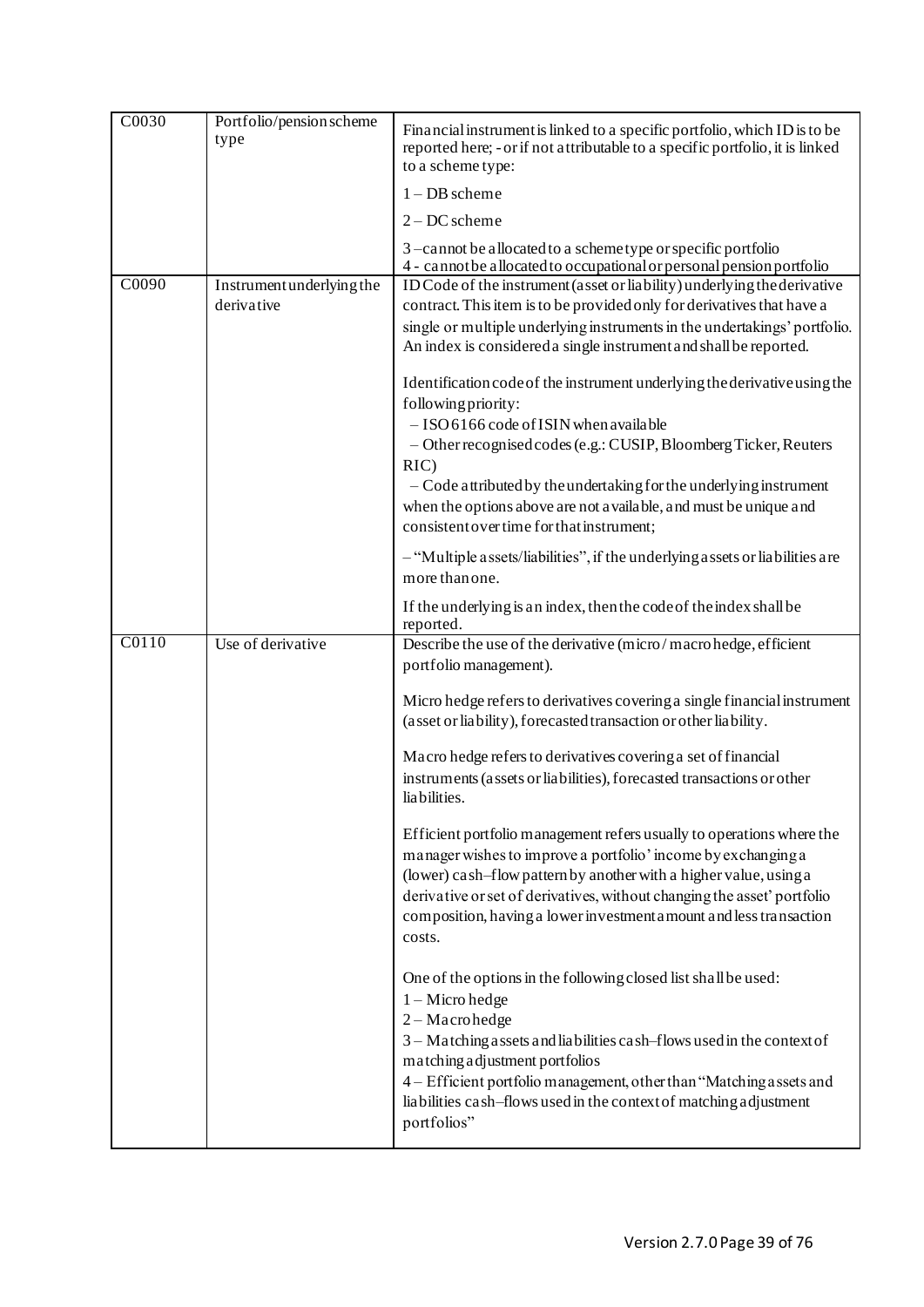| C0120<br>Delta |                          | Only applicable to CIC categories B and C (Call and put options), with<br>reference to the reporting date.                                                                                                                                                                                                                                                                                                                                                                                                                                      |  |
|----------------|--------------------------|-------------------------------------------------------------------------------------------------------------------------------------------------------------------------------------------------------------------------------------------------------------------------------------------------------------------------------------------------------------------------------------------------------------------------------------------------------------------------------------------------------------------------------------------------|--|
|                |                          | Measures therate of change of option value with respect to changes in<br>the underlying asset's price.<br>This shall be reported as a decimal.                                                                                                                                                                                                                                                                                                                                                                                                  |  |
| C0130          | Notional amount of the   | The amount covered or exposed to the derivative.                                                                                                                                                                                                                                                                                                                                                                                                                                                                                                |  |
|                | derivative               | For futures and options corresponds to contract size multiplied by the<br>trigger value and by the number of contracts reported in that line. For<br>swaps and forwards it corresponds to the contract amount of the<br>contracts reported in that line. When the trigger value corresponds to a<br>range, the average value of the range shall be used.<br>The notional amount refers to the amount that is being hedged/<br>invested (when not covering risks). If several trades occur, it shall be<br>the net amount at the reporting date. |  |
| C0140          | Buyer/Seller             | Only for futures and options, swaps and credit derivatives contracts.                                                                                                                                                                                                                                                                                                                                                                                                                                                                           |  |
|                |                          | Identify whether the derivative contract was bought or sold.                                                                                                                                                                                                                                                                                                                                                                                                                                                                                    |  |
|                |                          | The buyer and seller position for swaps is defined relatively to the<br>security or notional a mount and the swap flows.                                                                                                                                                                                                                                                                                                                                                                                                                        |  |
|                |                          | A seller of a swap owns the security or notional amount at the contract<br>inception and agrees to deliver during the contract term that security or<br>notional amount, including any other outflows related to the contract,<br>when applicable.                                                                                                                                                                                                                                                                                              |  |
|                |                          | A buyer of a swap will own the security or the notional amount at the<br>end of the derivatives contract and will receive during the contract term<br>that security or notional amount, including any other inflows related to<br>the contract, when a pplicable.                                                                                                                                                                                                                                                                               |  |
|                |                          | One of the options in the following closed list shall be used, with the<br>exception of Interest Rate Swaps:<br>$1 - Buyer$<br>$2 - Seller$                                                                                                                                                                                                                                                                                                                                                                                                     |  |
|                |                          | For interest rate swaps one of the options in the following closed list<br>shall be use:<br>3 - FX-FL: Deliver fixed-for-floating<br>4 - FX-FX: Deliver fixed-for-fixed<br>5 - FL-FX: Deliver floating-for-fixed<br>6 - FL-FL: Deliver floating-for-floating                                                                                                                                                                                                                                                                                    |  |
| C0150          | Premium paid to date     | The payment made (if bought), for options and also up-front and<br>periodical premium a mounts paid for swaps, since the moment the<br>undertaking entered in the derivative.                                                                                                                                                                                                                                                                                                                                                                   |  |
| C0160          | Premium received to date | The payment received (if sold), for options and also up-front and<br>periodical premium a mounts received for swaps, since the moment the<br>undertaking entered in the derivative.                                                                                                                                                                                                                                                                                                                                                             |  |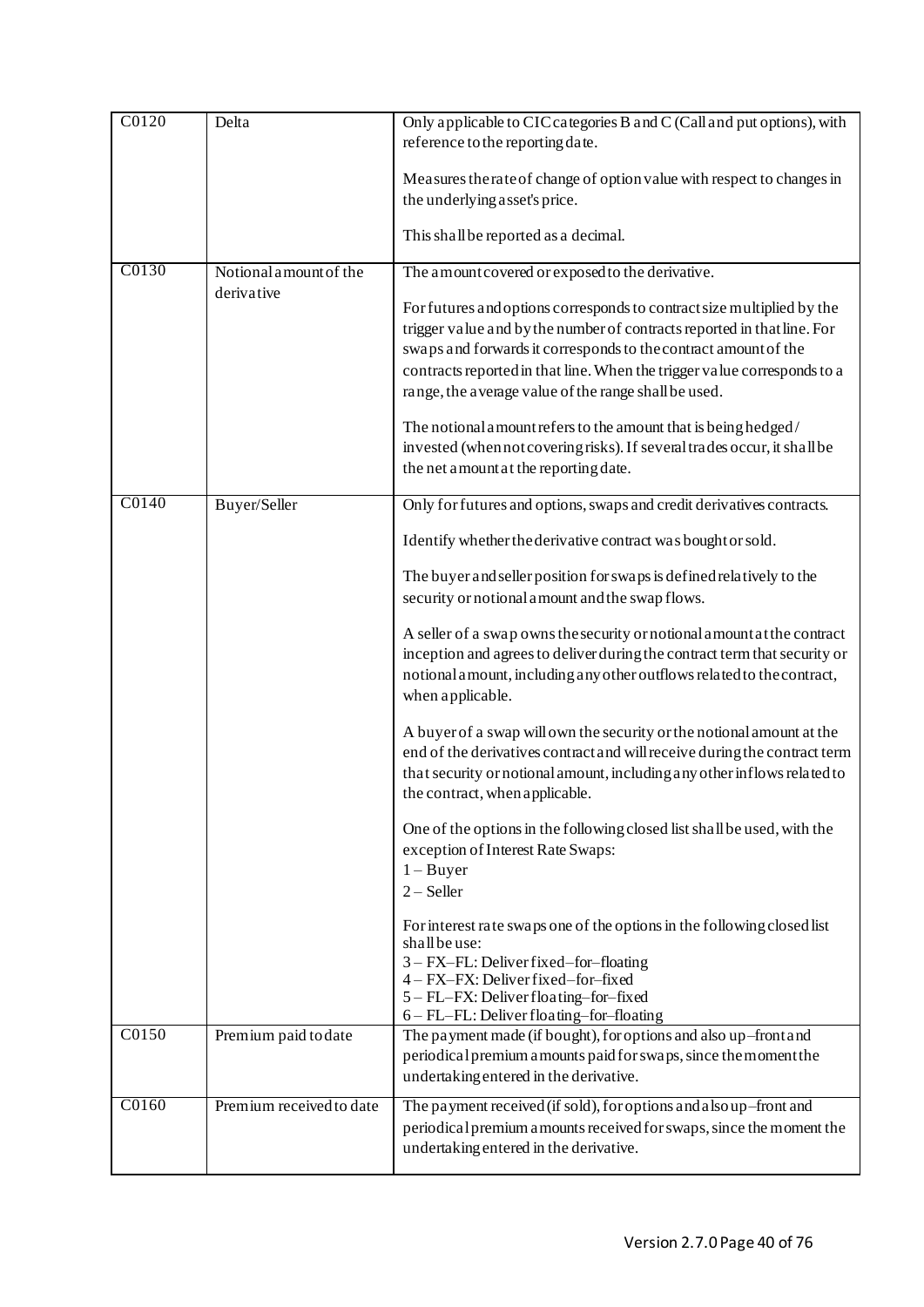| C0170              | Number of contracts                   | Number of similar derivative contracts reported in the line. It shall be<br>the number of contracts entered into. For Over-The-Counter<br>derivatives, e.g., one swap contract, "1" shall be reported, if ten swaps<br>with the same characteristics, "10" shall be reported.<br>The number of contracts shall be the ones outstanding at the reporting<br>date.                                                                                                                                                                                                                                        |
|--------------------|---------------------------------------|---------------------------------------------------------------------------------------------------------------------------------------------------------------------------------------------------------------------------------------------------------------------------------------------------------------------------------------------------------------------------------------------------------------------------------------------------------------------------------------------------------------------------------------------------------------------------------------------------------|
| C0180              | Contractsize                          | Number of underlying assets in the contract (e.g. for equity futures it is<br>the number of equities to be delivered per derivative contract at<br>maturity, for bond futures it is the reference amount underlying each<br>contract).<br>The way the contract size is defined varies according with the type of<br>instrument. For futures on equities it is common to find the contract size<br>defined as a function of the number of shares underlying the contract.<br>For futures on bonds, it is the bond nominal amount underlying the<br>contract.<br>Only applicable for futures and options. |
| C0190              | Maximum loss under<br>unwinding event | Maximum amount of loss if an unwinding event occurs. Applicable to<br>CIC category F.<br>Where a credit derivative is 100% collateralised, the maximum loss<br>under an unwinding event is zero.                                                                                                                                                                                                                                                                                                                                                                                                        |
| $\overline{C0200}$ | Swap outflow amount                   | Amount delivered under the swap contract (other than premiums),<br>during the reporting period. Corresponds to interest paid for interest rate<br>swaps and amounts delivered for currency swaps, credit swaps, total<br>return swaps and other swaps.<br>In the cases where the settlement is made on a net basis then only one<br>of the items C0200 and C0210 shall be reported.                                                                                                                                                                                                                     |
| C <sub>0210</sub>  | Swap inflow amount                    | Amount received under the swap contract (other than premiums),<br>during the reporting period. Corresponds to interest received for interest<br>rate swaps and amounts received for currency swaps, credit swaps, total<br>return swaps and other swaps.<br>In the cases where the settlement is made on a net basis then only one<br>of the items C0200 and C0210 shall be reported.                                                                                                                                                                                                                   |
| C0220              | Initialdate                           | Identify the ISO 8601 (yyyy-mm-dd) code of the date when obligations<br>under the contract come into effect.<br>When various dates occur for the same derivative, report only the one<br>regarding the first trade date of the derivative and only one row for each<br>derivative (no different rows for each trade) reflecting the total amount<br>invested in that derivative considering the different dates of trade.<br>In case of novation, the novation date becomes the tradedate for that<br>derivative.                                                                                       |
| C0230              | Duration                              | Derivative duration, defined as the residual modified duration, for<br>derivatives for which a duration measure is applicable.<br>Calculated as the net duration between in and out flows from the<br>derivative, when applicable.                                                                                                                                                                                                                                                                                                                                                                      |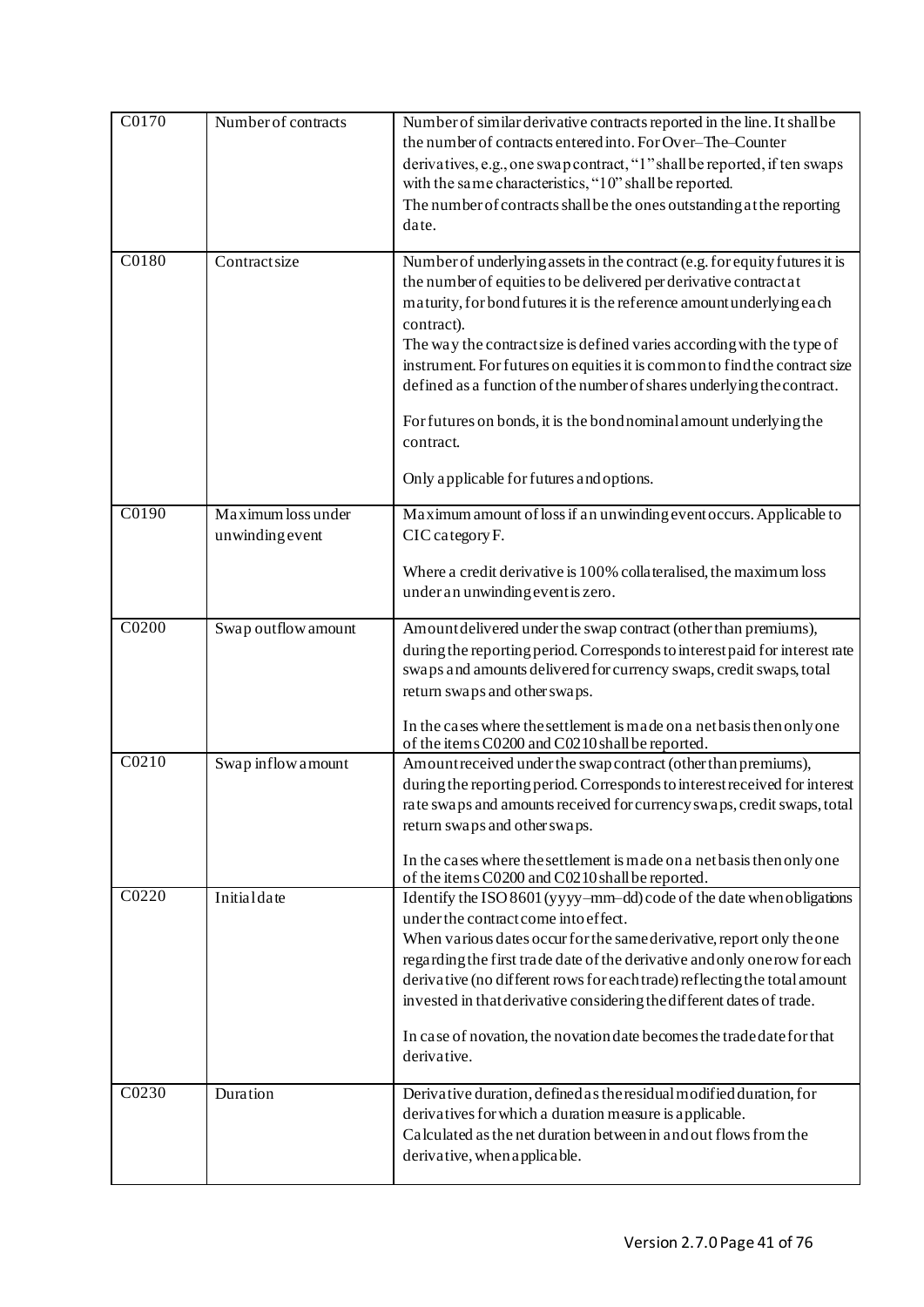| C0240             | Market value     | Market value of the assets                                                                                                                                                                                                                         |
|-------------------|------------------|----------------------------------------------------------------------------------------------------------------------------------------------------------------------------------------------------------------------------------------------------|
| C <sub>0250</sub> | Valuation method | Identify the valuation method used when valuing derivatives. One of<br>the options in the following closed list shall be used:<br>1 - market prices for that instrument<br>2 - marked-to-market<br>3 - market-consistent valuation not applicable. |

# **Information on derivatives**

|       | <b>ITEM</b>                         | <b>INSTRUCTIONS</b>                                                                                                                                                                                                                                                                   |
|-------|-------------------------------------|---------------------------------------------------------------------------------------------------------------------------------------------------------------------------------------------------------------------------------------------------------------------------------------|
| C0002 | Pension fund identification<br>code | Identification code of the pension fund:                                                                                                                                                                                                                                              |
|       |                                     | $-$ Legal Entity I dentifier ("LEI")                                                                                                                                                                                                                                                  |
|       |                                     | Only if the pension fund does not have a LEI code: identification<br>code used in the local market, attributed by supervisory authority.<br>This code should be the code used to identify codes in EIOPA<br>register on IORPs.                                                        |
| C0010 | Derivative ID Code and              |                                                                                                                                                                                                                                                                                       |
|       | Type of code                        | This information combines data about Derivative ID Code (columns<br>C0010 and C0110 from BoS decision) and Derivative ID Code<br>Type (columns C0020 and C0120 from BoS decision)                                                                                                     |
|       |                                     | Derivative ID code using:                                                                                                                                                                                                                                                             |
|       |                                     | - ISO 6166 code of ISIN                                                                                                                                                                                                                                                               |
|       |                                     | Only if ISIN code is not a vailable:                                                                                                                                                                                                                                                  |
|       |                                     | - Other recognised codes (e.g.: CUSIP, Bloomberg Ticker, Reuters<br>RIC                                                                                                                                                                                                               |
|       |                                     | - Code attributed, when other recognised codes are not available.<br>This code must be unique and kept consistent over time.                                                                                                                                                          |
|       |                                     | When the same Derivative ID Code needs to be reported for one<br>derivative that is issued in two or more different currencies, it is<br>necessary to specify the Derivative ID code and the ISO 4217<br>alphabetic code of the currency, as in the following example:<br>"code+EUR". |
|       |                                     | Type of ID Code used for the "Derivative ID Code" item:                                                                                                                                                                                                                               |
|       |                                     | 1 - ISO 6166 for ISIN code                                                                                                                                                                                                                                                            |
|       |                                     | 2 - CUSIP (The Committee on Uniform Securities Identification<br>Procedures number assigned by the CUSIP Service Bureau for U.S.<br>and Canadian companies)                                                                                                                           |
|       |                                     | 3 - SEDOL (Stock Exchange Daily Official List for the London<br><b>Stock Exchange)</b>                                                                                                                                                                                                |
|       |                                     | 4 – WKN (Wertpapier Kenn-Nummer, the alphanumeric German<br>identification number)                                                                                                                                                                                                    |
|       |                                     | 5 - Bloomberg Ticker (Bloomberg letters code that identify a<br>company's securities)                                                                                                                                                                                                 |
|       |                                     | 6 - BBGID (The Bloomberg Global ID)                                                                                                                                                                                                                                                   |
|       |                                     | 7 - Reuters RIC (Reuters instrument code)                                                                                                                                                                                                                                             |
|       |                                     | 8 - FIGI (Financial Instrument Global Identifier)                                                                                                                                                                                                                                     |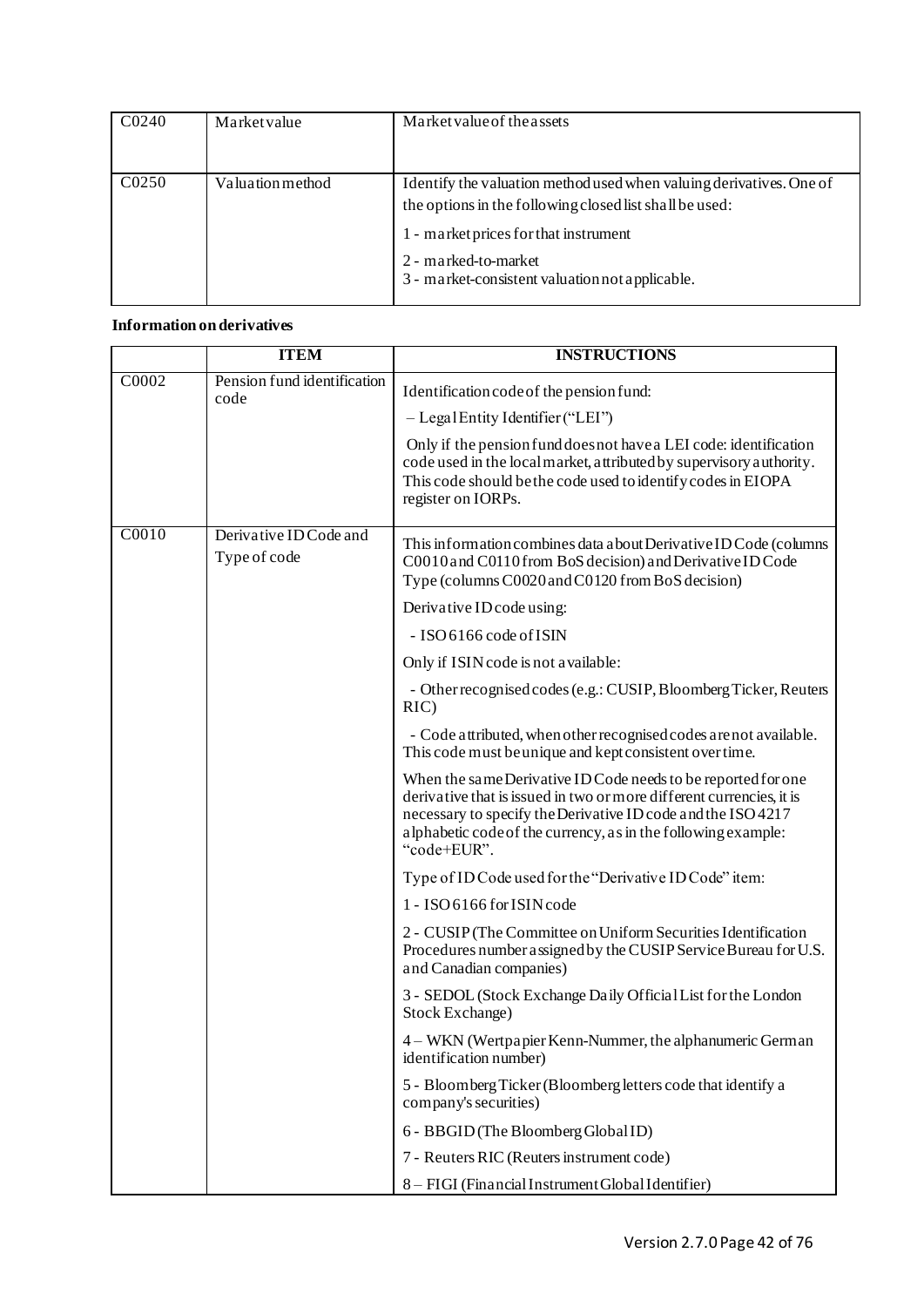|       |                           | 9 - Other code by members of the Association of National<br>Numbering Agencies                                                                                                                                                                                                                                                                                                                                                                                                                          |
|-------|---------------------------|---------------------------------------------------------------------------------------------------------------------------------------------------------------------------------------------------------------------------------------------------------------------------------------------------------------------------------------------------------------------------------------------------------------------------------------------------------------------------------------------------------|
|       |                           | 99 - Code attributed                                                                                                                                                                                                                                                                                                                                                                                                                                                                                    |
|       |                           | When the same Derivative ID Code needs to be reported for one<br>derivative that is issued in two or more different currencies, it is<br>necessary to specify the Derivative ID code and the ISO 4217<br>alphabetic code of the currency, as in the following example:<br>"code+EUR". In this case Derivative ID Code Type shall refer to<br>option 99 and the option of the original Derivative ID Code, as in<br>the following example for which the code reported was ISIN<br>code+currency: "99/1". |
| C0260 | Counterparty Name         | Name of the counterparty of the derivative. When a vailable, this                                                                                                                                                                                                                                                                                                                                                                                                                                       |
|       |                           | item corresponds to the entity name in the LEI database. When not<br>a vailable, corresponds to the legal name.                                                                                                                                                                                                                                                                                                                                                                                         |
|       |                           | The following shall be considered:<br>Name of the exchange market for exchanged traded<br>derivatives; or<br>Name of Central Counterparty ("CCP") for Over-The-<br>Counter derivatives where they are cleared through a CCP;<br><sub>or</sub><br>Name of the contractual counterparty for the other Over-<br>The-Counter derivatives.                                                                                                                                                                   |
| C0270 | Counterparty Code         | Identification code of the counterparty using the Legal Entity                                                                                                                                                                                                                                                                                                                                                                                                                                          |
|       |                           | Identifier (LEI) if a vailable.<br>If none is a vailable this item shall not be reported.                                                                                                                                                                                                                                                                                                                                                                                                               |
| C0280 | Type of counterparty code | Identification of the code used for the "Counterparty Code" item.<br>One of the options in the following closed list shall be used:<br>$1 - LEI$<br>$9 - None$                                                                                                                                                                                                                                                                                                                                          |
| C0290 | External rating           | Only applicable to Over-The-Counter derivatives.                                                                                                                                                                                                                                                                                                                                                                                                                                                        |
|       |                           | The rating of the counterparty of the derivative at the reporting<br>reference date as provided by the nominated credit assessment<br>institution (ECAI).<br>If an issuer rating is not available, the item should be left blank.<br>This item is not applicable to derivatives for which undertakings<br>using internal model use internal ratings. If undertakings using<br>internal model do not use internal rating, this item shall be reported.                                                   |
| C0300 | Nominated ECAI            | Identify the credit assessment institution (ECAI) giving the external<br>rating in C0290, by using the name of the ECAI as published on<br>ESMA's website. In case of ratings issued by subsidiaries of the<br>ECAI please report the parent ECAI (the reference is to ESMA list<br>of credit rating a gencies registered or certified in a ccordance with<br>Regulation (EC) No 1060/2009 of the European Parliament and of<br>the Council of 16 September 2009 on credit rating agencies).            |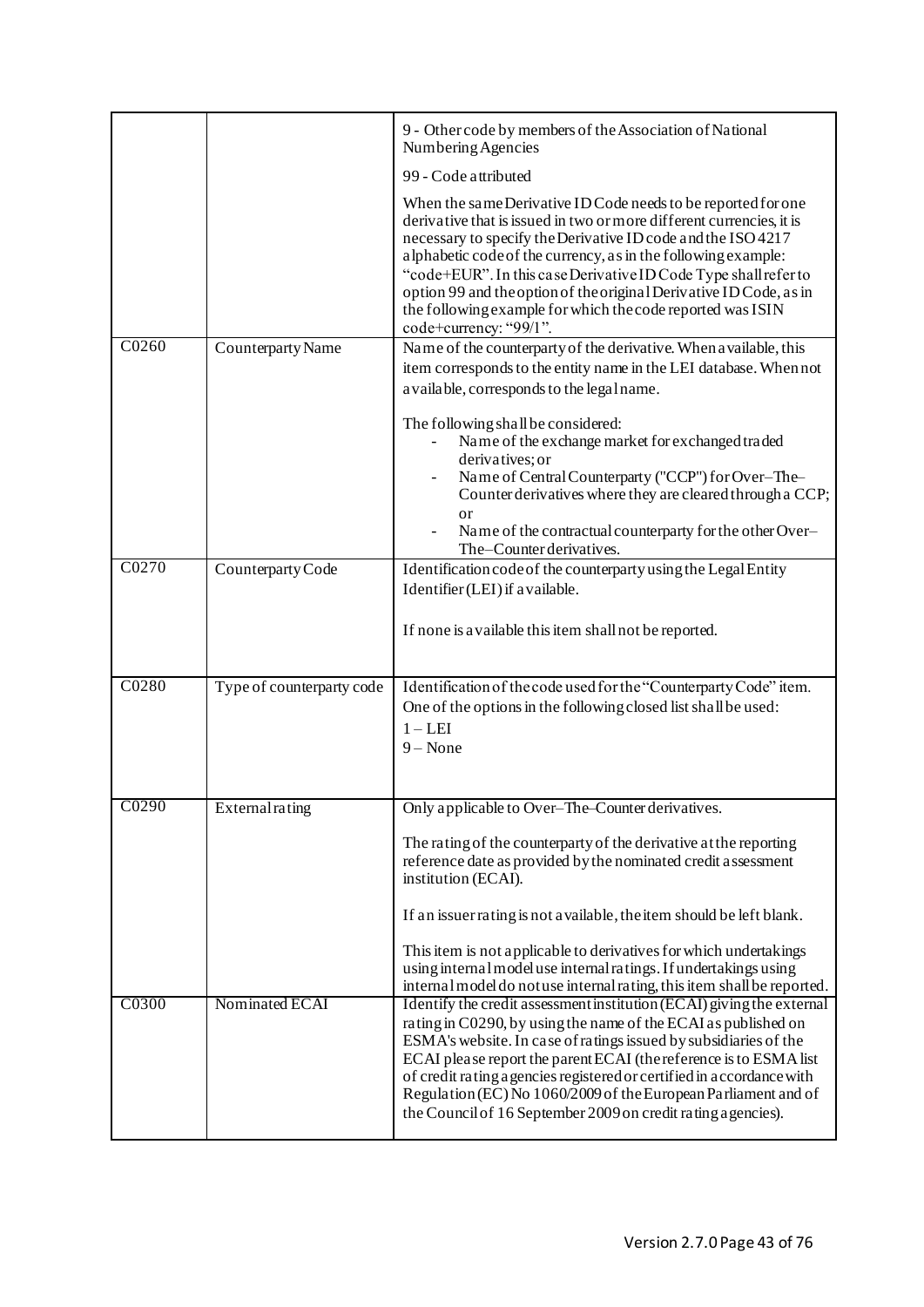|       |                                    | This item shall be reported when External rating $(C0290)$ is<br>reported.                                                                                                                                                                                                                                                                                                                                                                                                                                                                                                                                               |  |
|-------|------------------------------------|--------------------------------------------------------------------------------------------------------------------------------------------------------------------------------------------------------------------------------------------------------------------------------------------------------------------------------------------------------------------------------------------------------------------------------------------------------------------------------------------------------------------------------------------------------------------------------------------------------------------------|--|
| C0330 | Counterparty group                 | Only applicable to Over-The-Counter derivatives, regarding<br>contractual counterparties other than an exchange market and<br>Central Counterparty (CCP).<br>Name of the ultimate parent entity of counterparty. When available,<br>this item corresponds to the entity name in the LEI database. When<br>not available, corresponds to the legal name.                                                                                                                                                                                                                                                                  |  |
| C0340 | Counterparty group code            | Only applicable to Over-The-Counter derivatives, regarding<br>contractual counterparties other than an exchange market and<br>Central Counterparty (CCP).<br>Identification code using the Legal Entity Identifier (LEI) if<br>a vaila ble.<br>If none is a vailable this item shall not be reported.                                                                                                                                                                                                                                                                                                                    |  |
| C0350 | Type of counterparty<br>group code | Identification of the code used for the "Counterparty group Code"<br>item. One of the options in the following closed list shall be used:<br>$1 - LEI$<br>$9 - None$                                                                                                                                                                                                                                                                                                                                                                                                                                                     |  |
| C0360 | Contractname                       | Name of the derivative contract.                                                                                                                                                                                                                                                                                                                                                                                                                                                                                                                                                                                         |  |
| C0370 | Currency                           | Identify the ISO 4217 alphabetic code of the currency of the<br>derivative, i.e., currency of the notional amount of the derivative<br>(e.g.: option having as underlying an amount in USD, currency for<br>which the notional amount is expressed contractually for FX swap,<br>etc.).                                                                                                                                                                                                                                                                                                                                  |  |
| C0380 | CIC                                | Complementary Identification Code used to classify assets, as set<br>out in Annex - VI CIC Table of this Regulation. When classifying<br>derivatives using the CIC table, undertakings shall take into<br>consideration the most representative risk to which the derivative is<br>exposed to.                                                                                                                                                                                                                                                                                                                           |  |
| C0390 | Trigger value                      | Reference price for futures, strike price for options (for bonds, price<br>shall be a percentage of the par amount), currency exchange rate or<br>interest rate for forwards, etc.<br>Not applicable to CICD3 - Interest rate and currency swaps. For<br>CIC F1 - Credit default swaps it shall not be completed if not<br>possible.<br>In the case of more than one trigger over time, report the next<br>trigger occurring.<br>When the derivative has a range of trigger values, report the set<br>separated by comma ',' if the range is not continuous and report the<br>range separated by '-'if it is continuous. |  |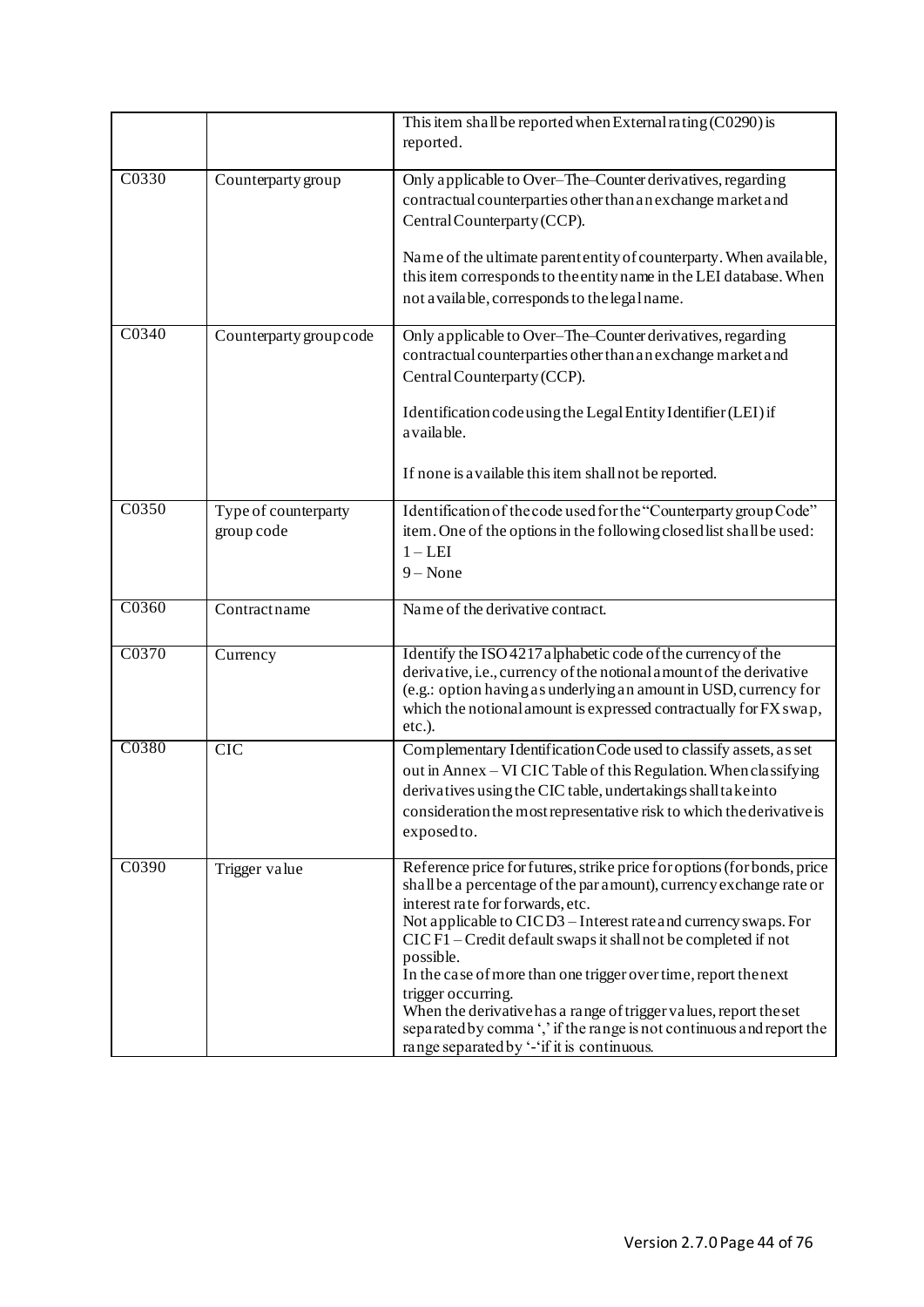| C0400 | Unwind trigger of contract | Identify the event that causes the unwinding of the contract, out of<br>the regular expiration or term conditions. One of the options in the<br>following closed list shall be used:<br>1 – Bankruptcy of the underlying or reference entity<br>$2 -$ Adverse fall in value of the underlying reference asset<br>3 – Adverse change in credit rating of the underlying assets or entity<br>4 – Novation, i.e. the act of replacing an obligation under the<br>derivative with a new obligation, or replacing a party of the<br>derivative with a new party<br>5 – Multiple events or a combination of events<br>6 – Other events not covered by the previous options |
|-------|----------------------------|----------------------------------------------------------------------------------------------------------------------------------------------------------------------------------------------------------------------------------------------------------------------------------------------------------------------------------------------------------------------------------------------------------------------------------------------------------------------------------------------------------------------------------------------------------------------------------------------------------------------------------------------------------------------|
| C0410 | Swap delivered currency    | 9 - No unwind trigger<br>Identify the ISO 4217 alphabetic code of the currency of the swap<br>price (only for currency swaps and currency and interest rate                                                                                                                                                                                                                                                                                                                                                                                                                                                                                                          |
| C0420 | Swap received currency     | swaps).<br>Identify the ISO 4217 alphabetic code of the currency of the swap<br>notional amount (only for currency swaps and currency and interest<br>rate swaps).                                                                                                                                                                                                                                                                                                                                                                                                                                                                                                   |
| C0430 | Maturity date              | Identify the contractually defined ISO 8601 (yyyy-mm-dd) code of<br>the date of close of the derivative contract, whether at maturity date,<br>expiring date for options (European or American), etc.                                                                                                                                                                                                                                                                                                                                                                                                                                                                |

# **PF.09.02 -Investment income**

#### **General comments:**

For the purposes of providing individual and aggregate information at Member State level, NCAs shall submit the following information on an annual basis. Exemptions apply and the basis for the exemption (reference to EIOPA BoS decision) has to be provided.

| MCTDILCTIONIC<br>$\overline{\phantom{a}}$<br>EМ<br><b>CLIONS</b> |  |
|------------------------------------------------------------------|--|
|------------------------------------------------------------------|--|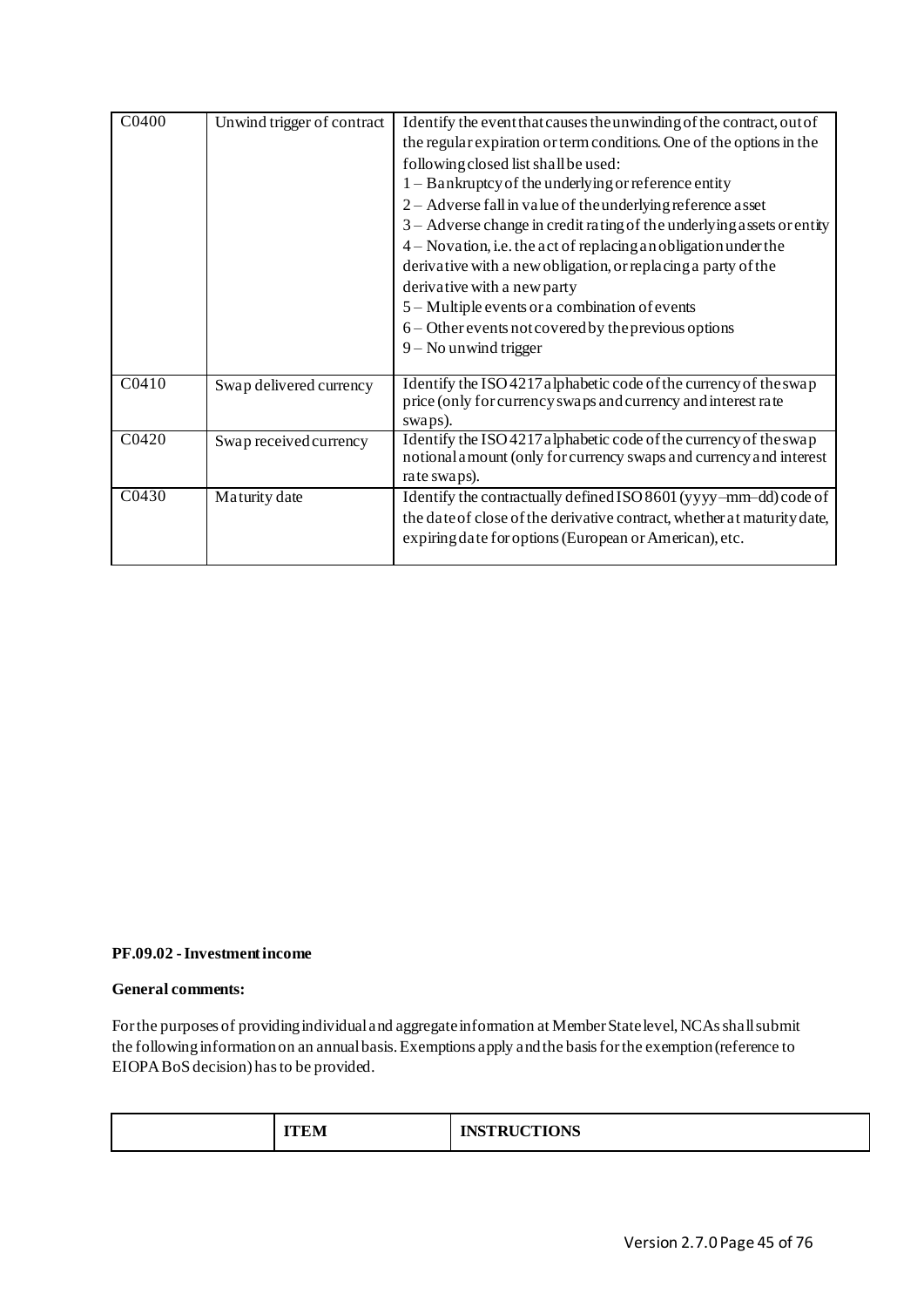| C0010-C0040/R0010 | Dividends                      | Dividends received, including from assets that have been sold or<br>matured.                                                                                                                                                                                                                                                                                                                                     |
|-------------------|--------------------------------|------------------------------------------------------------------------------------------------------------------------------------------------------------------------------------------------------------------------------------------------------------------------------------------------------------------------------------------------------------------------------------------------------------------|
| C0010-C0040/R0020 | Interest                       | Interest payments received, including from a ssets that have been<br>sold or matured or when the coupon is received.                                                                                                                                                                                                                                                                                             |
| C0010-C0040/R0030 | Rent                           | Rent payments received from renting out real estate or other<br>property, plants or equipment.                                                                                                                                                                                                                                                                                                                   |
| C0010-C0040/R0040 | Realised gains and losses      | Realised capital gains and losses carried through the profit and<br>loss account. Capital gains and losses arise from the variation<br>between the valuation of investments at the beginning of the<br>accounting period (or at purchase, if later) and their valuation at<br>the end of the accounting period (or at sale, if earlier) (code 48<br>01 1 according to Annex I of Regulation 250/2009).           |
| C0010-C0040/R0050 | Unrealised gains and<br>losses | Unrealised capital gains and losses, not carried through the<br>profit and loss account. Capital gains and losses arise from the<br>variation between the valuation of investments at the beginning<br>of the accounting period (or at purchase, if later) and their<br>valuation at the end of the accounting period (or at sale, if<br>earlier) (code 48 01 1 according to Annex I of Regulation<br>250/2009). |
| C0010-C0040/R0060 | Other investment income        | Other investment income, not mentioned elsewhere.                                                                                                                                                                                                                                                                                                                                                                |
| C0010-C0040/R0070 | Total investment income        | Total value of investment income (code 48 010 according to<br>Annex I of Regulation 250/2009).                                                                                                                                                                                                                                                                                                                   |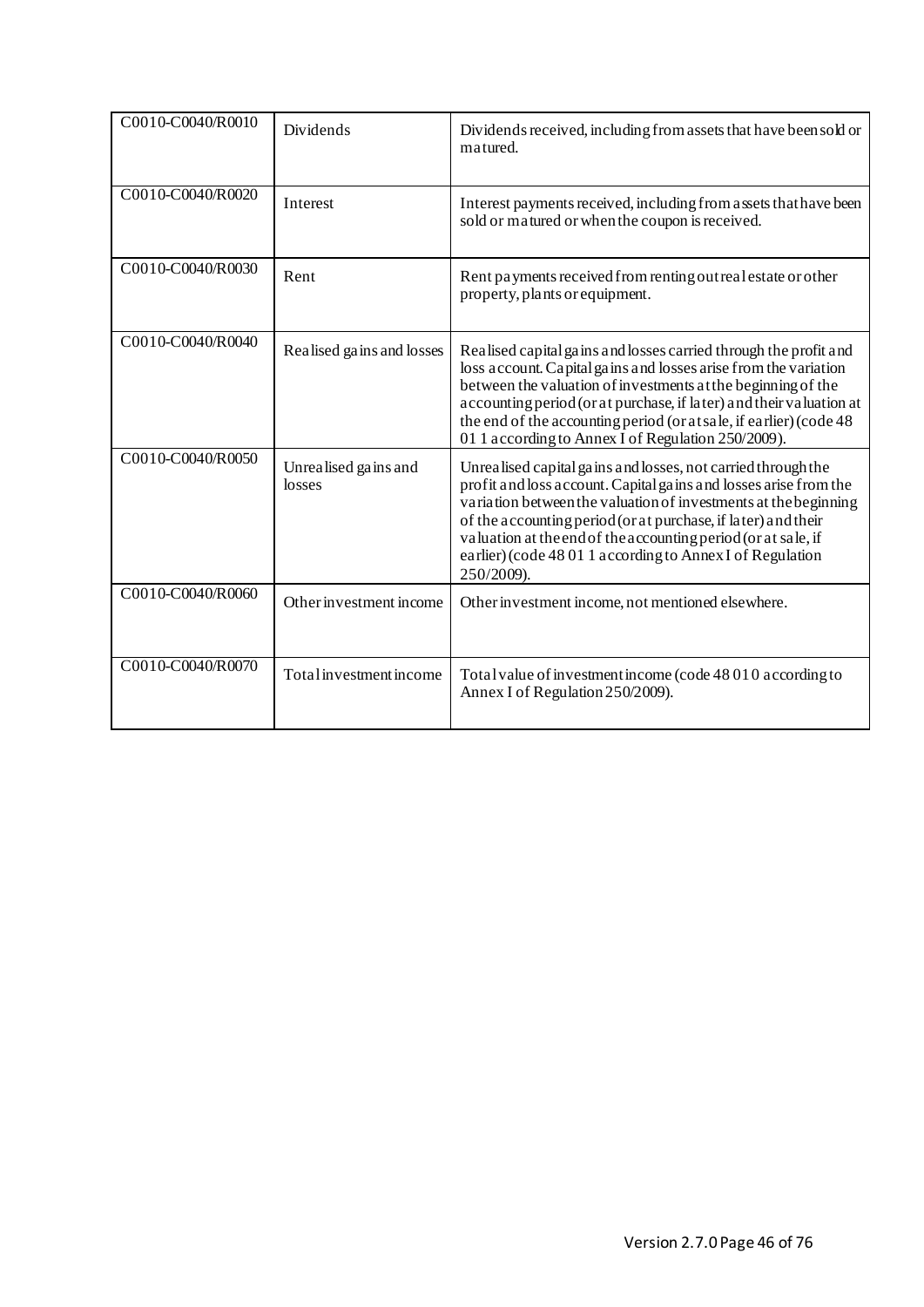# **PF.29.05 -Changes in technical provisions**

# **General comments:**

For the purposes of providing individual and aggregate information at Member State level, NCAs shall submit the following information on an annual basis. Exemptions apply and the basis for the exemption (reference to EIOPA BoS decision) has to be provided.

|                   | <b>ITEM</b>                     | <b>INSTRUCTIONS</b>                                                                                                                                             |
|-------------------|---------------------------------|-----------------------------------------------------------------------------------------------------------------------------------------------------------------|
| C0010-C0040/R0010 | Opening technical<br>provision  | Value of technical provisions in the opening balance sheet of<br>the reporting period.                                                                          |
|                   |                                 | Technical provisions should be reported gross of reinsurance.                                                                                                   |
| C0010-C0040/R0020 | Past service cost               | Accrual of obligations during the reporting period.                                                                                                             |
| C0010-C0040/R0030 | Change in discount rate         | Effect of unwinding of the discount rate and any change in the<br>discountrateused.                                                                             |
| C0010-C0040/R0040 | <b>Experience adjustments</b>   | Changes in assumptions based on experience.                                                                                                                     |
| C0010-C0040/R0050 | Other changes                   | Other changes not mentioned elsewhere.                                                                                                                          |
| C0010-C0040/R0060 | Closing technical<br>provisions | Value of technical provisions at the end of the reporting period.                                                                                               |
| C0010-C0020/R0070 | Discount rate                   | Discount rate used for the valuation of technical provisions at<br>the end of the reporting period.                                                             |
| C0010-C0020/R0080 | Range of discount rates         | If there is not one single discount rate used, range of discount<br>rates used for the valuation of technical provisions at the end of<br>the reporting period. |
|                   |                                 | In the case of spot rates, please add an 's' before defining the<br>range, e.g. "s0.1%-5.0%".                                                                   |
|                   |                                 | When defining the range, both the minimum and maximum<br>a mount of the range is sufficient.                                                                    |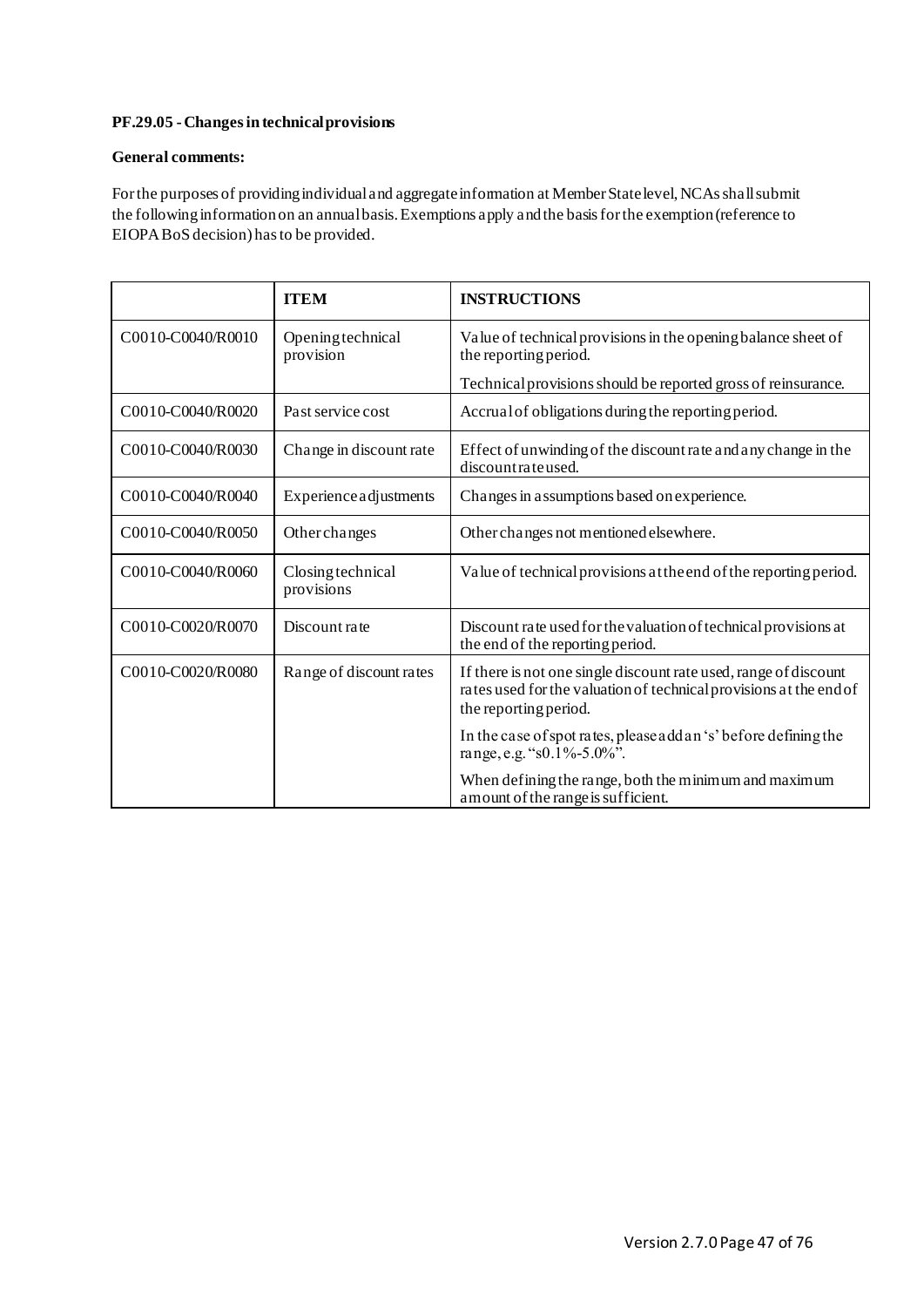# **PF.50.01 – Member data; PFE.50.01 -Member data [Pension funds with ECB add-ons]**

## **General comments:**

For the purposes of providing individual and aggregate information at Member State level, NCAs shall submit the following information on an annual basis. Exemptions apply and the basis for the exemption (reference to EIOPA BoS decision) has to be provided.

|                   | <b>ITEM</b>                     | <b>INSTRUCTIONS</b>                                                                                                                                                                                                                   |
|-------------------|---------------------------------|---------------------------------------------------------------------------------------------------------------------------------------------------------------------------------------------------------------------------------------|
| C0040/ER0001      | Members                         | The total number of members of pension schemes. This amount<br>equals the sum of active members, deferred members and<br>retired members.                                                                                             |
| C0010-C0040/R0010 | Active members                  | Total number of active members (code 48704 according to<br>Annex I of Regulation 250/2009). If active members participate<br>in both DB and DC schemes of the IORP, an appropriate split<br>needs to be applied.                      |
| C0010-C0040/R0020 | Deferred members                | Total number of deferred members (code 48 705 according to<br>Annex I of Regulation 250/2009). If deferred members<br>participate in both DB and DC schemes of the IORP, an<br>appropriate split needs to be applied.                 |
| C0010-C0040/R0030 | <b>Beneficiaries</b>            | Total number of beneficiaries. If beneficiaries benefit from both<br>DB and DC schemes of the IORP, an appropriate split needs to<br>be applied.                                                                                      |
| C0010-C0040/R0040 | New members                     | Active members that have joined in the reporting period.                                                                                                                                                                              |
| C0010-C0040/R0050 | Deaths                          | Members that have died in the reporting period.                                                                                                                                                                                       |
| C0010-C0040/R0060 | Commutations                    | Active or deferred members that are giving up part or all of their<br>claims in exchange for a one-off payment.                                                                                                                       |
| C0010-C0040/R0070 | Otherexits                      | Active or deferred members leaving for reasons other than<br>mentioned elsewhere.                                                                                                                                                     |
| C0010-C0040/R0080 | New beneficiaries               | Total number of new beneficiaries in the reporting period.                                                                                                                                                                            |
| C0010-C0040/R0090 | Of which new retired<br>members | Active and deferred members that have retired over the past<br>year.                                                                                                                                                                  |
| C0040/ER0031      | <b>Retired members</b>          | Number of retired members of the pension scheme. A retired<br>member is a pension scheme member who no longer contributes<br>to or accrues benefits from the scheme and has begun to receive<br>retirement benefits from that scheme. |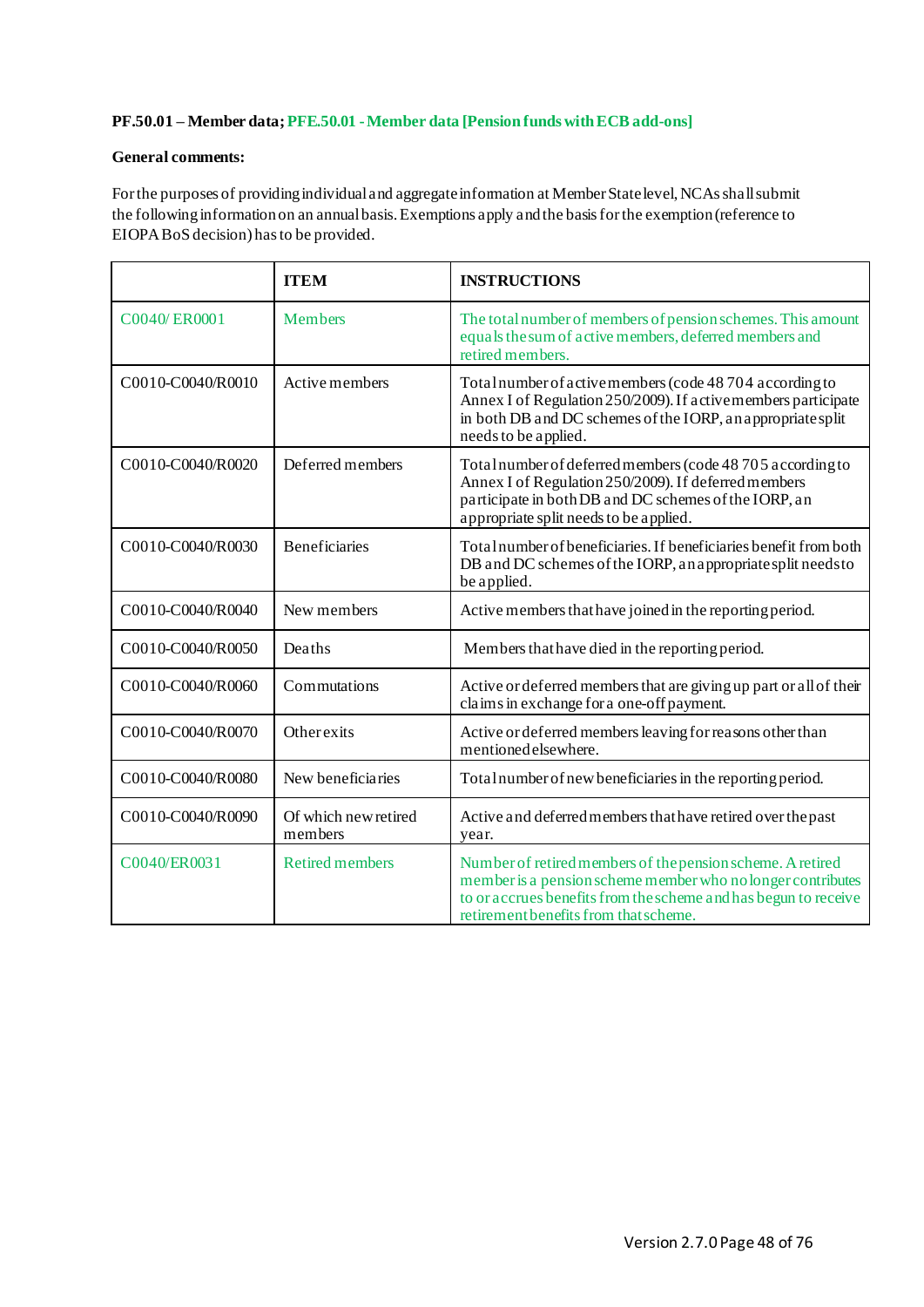# **PF.51.01 – Contributions, benefits paid and transfers by scheme**

## **General comments:**

For the purposes of providing individual and aggregate information at Member State level, NCAs shall submit the following information on an annual basis. Exemptions apply and the basis for the exemption (reference to EIOPA BoS decision) has to be provided.

|                   | <b>ITEM</b>                                                    | <b>INSTRUCTIONS</b>                                                                                                                                 |
|-------------------|----------------------------------------------------------------|-----------------------------------------------------------------------------------------------------------------------------------------------------|
| C0010-C0040/R0010 | Total gross contributions<br>receivable                        | Total value of contributions receivable during the reporting<br>period.                                                                             |
| C0010-C0040/R0020 | Contributions by<br>members                                    | Contributions receivable from members (code 4800 1)<br>according to Annex I of Regulation 250/2009).                                                |
| C0010-C0040/R0030 | Contributions by<br>sponsors                                   | Contributions receivable from sponsors (code 4800 2 according<br>to Annex I of Regulation 250/2009).                                                |
| C0010-C0040/R0040 | Reinsurance<br>contributions ceded                             | Insurance premiums payable for risks ceded to insurance or<br>reinsurance enterprises (code 48 050 according to Annex I of<br>Regulation 250/2009). |
| C0010-C0040/R0050 | Total net contributions<br>receivable                          | Total value of contributions receivable during the reporting<br>period less reinsurance contributions ceded.                                        |
| C0010-C0040/R0060 | Total gross benefits<br>payable                                | Total value of benefits paid, gross of reinsurance payments<br>received.                                                                            |
| C0010-C0040/R0070 | of which Gross benefits<br>payable for retirement              | Total value of benefits paid for retirement purposes.                                                                                               |
| C0010-C0040/R0080 | of which Gross benefits<br>payable - other benefit<br>payments | Total value of benefits paid for other purposes than those<br>mentioned elsewhere.                                                                  |
| C0010-C0040/R0090 | Reinsurance benefits<br>receivable                             | Claims receivable from insurance or reinsurance enterprises<br>related to risks ceded (code 4802 1 according to Annex I of<br>Regulation 250/2009). |
| C0010-C0040/R0100 | Total net benefits<br>payable                                  | Total value of benefits paid, net of reinsurance payments<br>received.                                                                              |
| C0010-C0040/R0110 | Transfer-in                                                    | Value of claims transferred in by new members (code 48003<br>according to Annex I of Regulation 250/2009).                                          |
| C0010-C0040/R0120 | Transfer-out                                                   | Value of claims transferred out (code 48033 according to<br>Annex I of Regulation 250/2009).                                                        |

### **PF.52.01 – PEPP and PEPP saver**

#### **Information General comments:**

This section relates to annual submission of detailed information about a particular PEPP. In addition, some information for a particular PEPP investment option, i.e. Basic PEPP or alternative investment options, shall be further described, by country in which this product is commercialised and by sub-accounts opened. In case the alternative investment options become, individually or on aggregate, significant in relation to the savings in the Basic PEPP, the information shall be reported at a more granular level or at the level of each investment option.

All values shall be provided as if it would be reported in accordance with the prudential framework under which remit the entity falls.

Information regarding all alternative investment options shall be aggregated.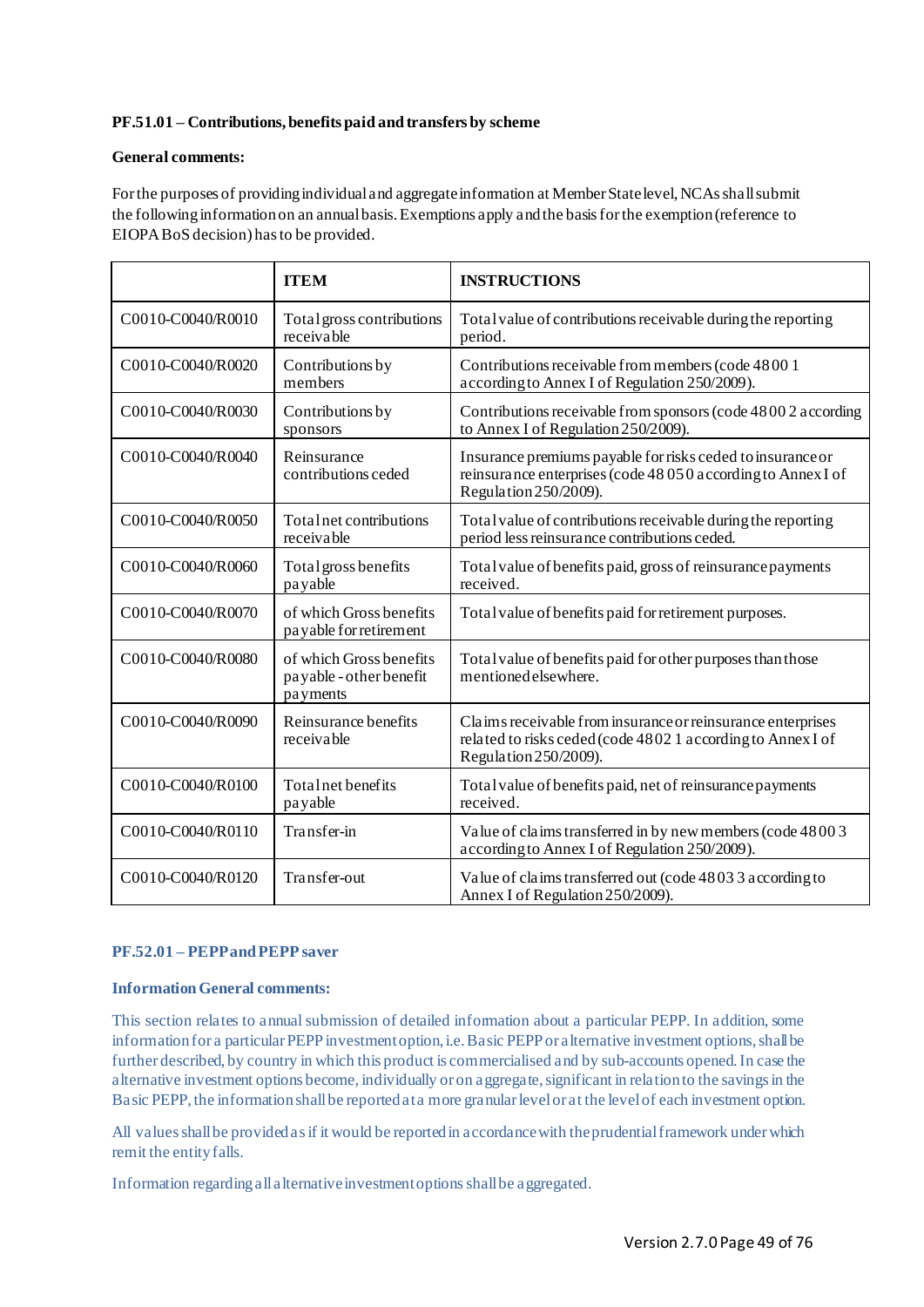# **PEPP and PEPP saver information (1)**

| <b>TABLE ORDINATE</b> | <b>TTEM</b>                                                         | <b>INSTRUCTIONS</b>                                                                                                                                                                                                                                                                                                                                                                                                |
|-----------------------|---------------------------------------------------------------------|--------------------------------------------------------------------------------------------------------------------------------------------------------------------------------------------------------------------------------------------------------------------------------------------------------------------------------------------------------------------------------------------------------------------|
| C0020/R0010           | Administration costs of<br><b>Basic PEPP</b>                        | Total amount of a dministrative costs related to the administration<br>of the PEPP, charged to the PEPP saver during the reporting<br>period.                                                                                                                                                                                                                                                                      |
|                       |                                                                     | The amount relates to one-off and recurring costs of Basic PEPP.                                                                                                                                                                                                                                                                                                                                                   |
| C0040/R0010           | Distribution costs of<br><b>Basic PEPP</b>                          | Total amount of costs related to the distribution of the PEPP, The<br>amount relates to one-off and recurring costs of Basic PEPP.                                                                                                                                                                                                                                                                                 |
| C0050/R0010           | <b>Costs of advice of Basic</b><br><b>PEPP</b>                      | Total amount of costs related to the costs of advice of the PEPP,<br>charged during the reporting period.                                                                                                                                                                                                                                                                                                          |
|                       |                                                                     | The amount relates to one-off and recurring costs of Basic PEPP.                                                                                                                                                                                                                                                                                                                                                   |
| C0060/R0010           | <b>Investment costs of Basic</b><br><b>PEPP</b>                     | Total amount of investment costs related to the PEPP, charged<br>during the reporting period. These costs cover the charges related<br>to safekeeping of assets, activities stemming from performing<br>transaction operations and other costs related to the investment<br>activities but not a ttributable to two categories mentioned above.                                                                    |
|                       |                                                                     | The amount relates to one-off and recurring costs of Basic PEPP.                                                                                                                                                                                                                                                                                                                                                   |
| C0100/R0010           | Costs of the capital<br>guarantees, if any, of<br><b>Basic PEPP</b> | Total amount of premium for financial guarantees of the PEPP,<br>charged during the reporting period.                                                                                                                                                                                                                                                                                                              |
| C0020/R0040           | <b>Administration costs of</b><br>Alternative investment<br>options | The amount relates to one-off and recurring costs of Basic PEPP.<br>Total amount of administrative costs related to the administration<br>of the PEPP, charged to the PEPP saver during the reporting<br>period.                                                                                                                                                                                                   |
|                       |                                                                     | The amount relates to one-off and recurring costs of Alternative<br>investment options.                                                                                                                                                                                                                                                                                                                            |
| C0040/R0040           | Distribution costs of<br>Alternative investment<br>options          | Total amount of costs related to the distribution of the PEPP.<br>The amount relates to one-off and recurring costs of Alternative<br>investment options.                                                                                                                                                                                                                                                          |
| C0050/R0040           | Costs of advice of<br>Alternative investment<br>options             | Total amount of costs related to the costs of advice of the PEPP.<br>charged during the reporting period.                                                                                                                                                                                                                                                                                                          |
|                       |                                                                     | The amount relates to one-off and recurring costs of Alternative<br>investment options.                                                                                                                                                                                                                                                                                                                            |
| C0060/R0040           | Investment costs of<br>Alternative investment<br>options            | Total amount of investment costs related to the PEPP, charged<br>during the reporting period. These costs cover the charges related<br>to safekeeping of assets, activities stemming from performing<br>transaction operations and other costs related to the investment<br>activities but not attributable to two categories mentioned above.<br>The amount relates to one-off and recurring costs of Alternative |
|                       |                                                                     | investment options.                                                                                                                                                                                                                                                                                                                                                                                                |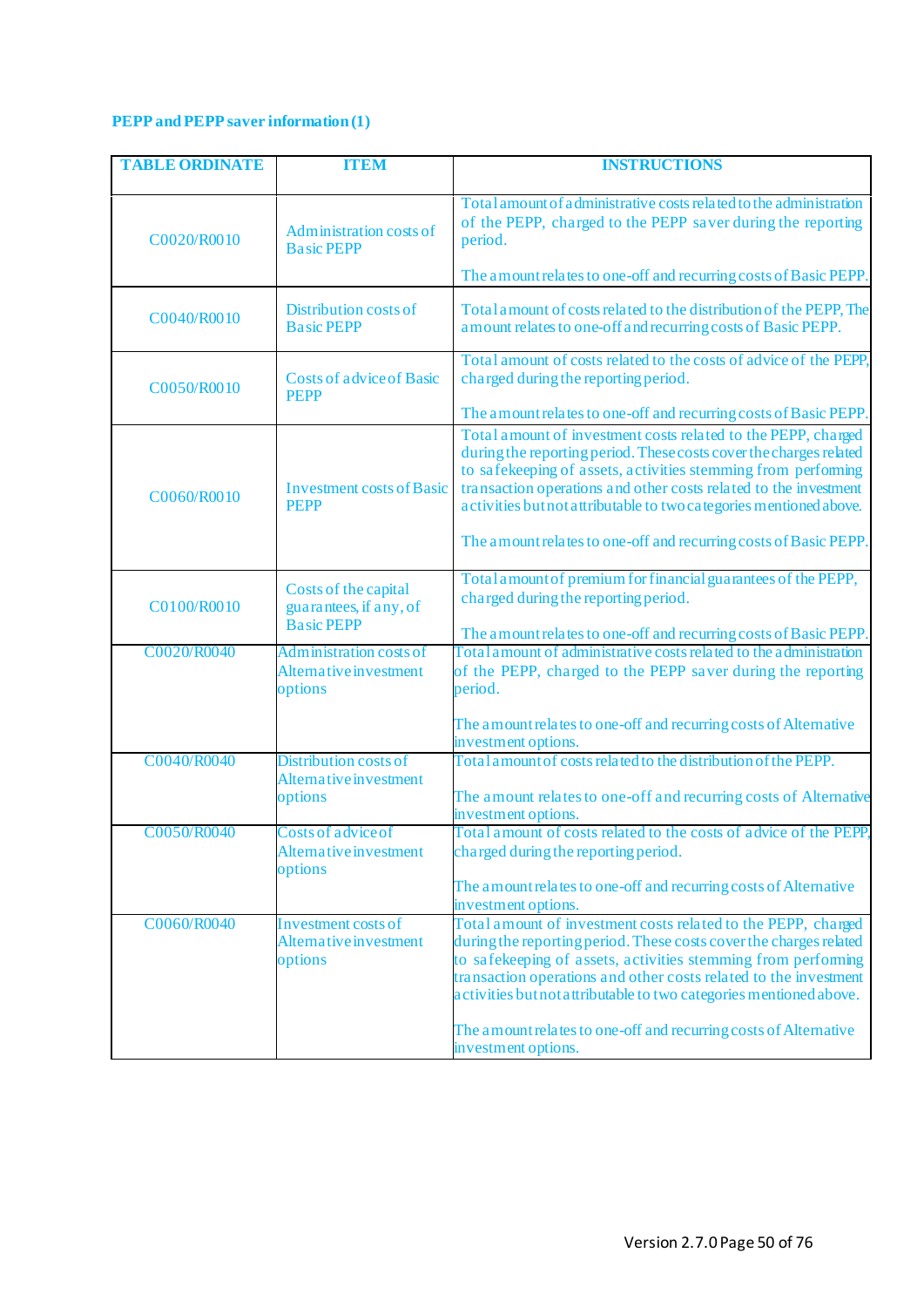| C0100/R0040 | Costs of the capital<br>guarantees, if any, of<br>Alternative investment | Total amount of premium for financial guarantees of the PEPP,<br>charged during the reporting period. |
|-------------|--------------------------------------------------------------------------|-------------------------------------------------------------------------------------------------------|
|             | options                                                                  | The amount relates to one-off and recurring costs of Alternative<br>investment options.               |
|             |                                                                          |                                                                                                       |

# **PEPP and PEPP saver information (2)**

| <b>TABLE ORDINATE</b> | <b>ITEM</b>                                                                                                                                            | <b>INSTRUCTIONS</b>                                                                                                                                                                                                                                                           |
|-----------------------|--------------------------------------------------------------------------------------------------------------------------------------------------------|-------------------------------------------------------------------------------------------------------------------------------------------------------------------------------------------------------------------------------------------------------------------------------|
| Z0010                 | Country                                                                                                                                                | ISO 31661 alpha 2 code of the home or host Member States of<br>the PEPP. This item shall be filled for each country where a sub-<br>account is a vailable or where the PEPP is provided.                                                                                      |
| C0150/R0020           | <b>Number of PEPP savers</b><br>in Basic PEPP<br>commercialised in the<br>country                                                                      | Number of PEPP sa vers in Basic PEPP commercialised in the<br>country                                                                                                                                                                                                         |
| C0160/R0020           | Total gross contributions<br>received for Basic PEPP<br>commercialised in the<br>country                                                               | Total amount of contributions over the reporting period paid by<br>PEPP savers of Basic PEPP commercialised in the country.                                                                                                                                                   |
| C0170/R0020           | Total gross investment<br>returns for Basic PEPP<br>commercialised in the<br>country                                                                   | Total amount of gross investment returns allocated to PEPP<br>savers. The value is gross of investment costs of Basic PEPP<br>commercialised in the country.                                                                                                                  |
| C0190/R0020           | Total benefit payments<br>for Basic PEPP<br>commercialised in the<br>country                                                                           | Total amount of benefit payments over the reporting period to<br>PEPP savers for the Basic PEPP commercialised in the country.<br>This amount includes all benefits paid out, i.e. including<br>biometric risks and other possible options included in particular<br>product. |
| C0200/R0020           | Benefit payments related<br>to retirement for Basic<br>PEPP commercialised in<br>the country                                                           | Amount of benefit payment over the reporting period to PEPP<br>savers of Basic PEPP commercialised in the country. This<br>amount includes only benefits related to retirement.                                                                                               |
| C0210/R0020           | Benefit payments related<br>to retirement paid<br>through annuities for<br><b>Basic PEPP</b><br>commercialised in the<br>country                       | Amount of benefit payments over the reporting period to PEPP<br>savers of Basic PEPP commercialised in the country. This<br>a mount includes only benefits related to retirement paid through<br>annuities.                                                                   |
| C0220/R0020           | <b>Benefit payments related</b><br>retirement<br>paid<br>to<br>through lump sum for<br><b>Basic</b><br><b>PEPP</b><br>commercialised in the<br>country | Amount of benefit payments over the reporting period to PEPP<br>savers of Basic PEPP commercialised in the country. This<br>a mount includes only benefits related to retirement paid through<br>a lump sum.                                                                  |
| C0230/R0020           | to retirement paid<br>through drawdown<br>payments for Basic PEPP<br>commercialised in the<br>country                                                  | Benefit payments related   Amount of benefit payments over the reporting period to PEPP<br>savers of Basic PEPP commercialised in the country. This<br>amount includes only benefits related to retirement paid through<br>drawdown payments.                                 |
| C0240/R0020           | <b>Benefit payments not</b><br>related to retirement for<br><b>Basic PEPP</b>                                                                          | Amount of benefit payments over the reporting period to PEPP<br>savers of Basic PEPP commercialised in the country. This<br>amount includes only benefits related to non-retirement covers,<br>i.e. biometric risks and other possible options.                               |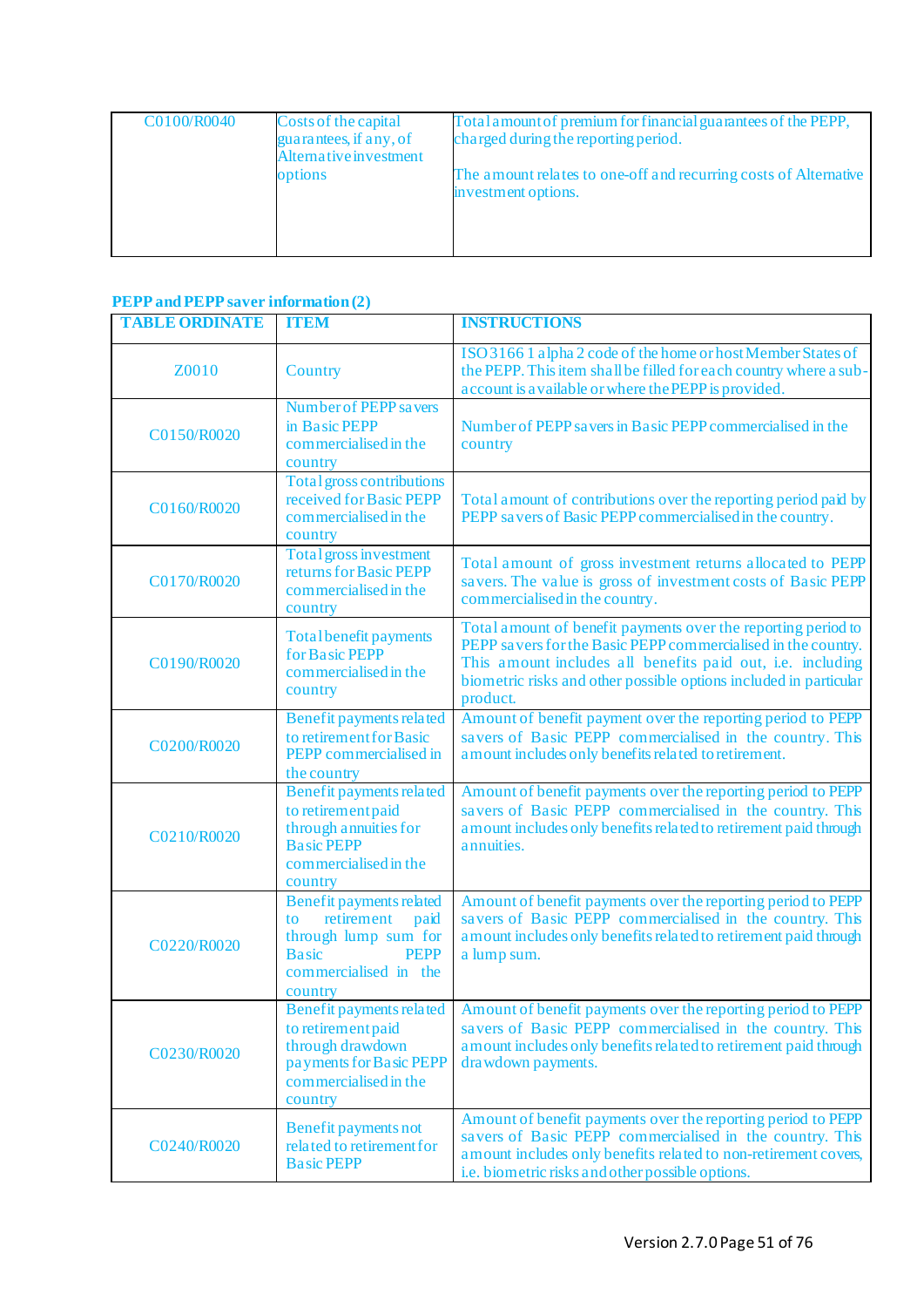|             | commercialised in the                                                                                                                                                                                                                                                |                                                                                                                                                                                                                                                             |
|-------------|----------------------------------------------------------------------------------------------------------------------------------------------------------------------------------------------------------------------------------------------------------------------|-------------------------------------------------------------------------------------------------------------------------------------------------------------------------------------------------------------------------------------------------------------|
|             | country                                                                                                                                                                                                                                                              |                                                                                                                                                                                                                                                             |
|             |                                                                                                                                                                                                                                                                      |                                                                                                                                                                                                                                                             |
| C0250/R0020 | Number of notifications<br>in accordance with<br>Article $20(1)$ of<br><b>Regulation</b> (EU)<br>2019/1238 received from<br>PEPP savers that have<br>changed their residence to<br>another Member State for<br><b>Basic PEPP</b><br>commercialised in the<br>country | Number of notifications received from PEPP savers of Basic<br>PEPP commercialised in the country related to PEPP saver's<br>change of residence to another Member State.                                                                                    |
| C0260/R0020 | Number of requests for<br>opening a sub-account in<br>accordance with Article<br>20(2) of Regulation (EU)<br>2019/1238 for Basic<br>PEPP commercialised in<br>the country                                                                                            | Number of requests to open a new sub-account of the Basic PEPP<br>commercialised in the country, received from PEPP savers which<br>informed the PEPP provider about their intention to change the<br>residence to a nother Member State.                   |
| C0270/R0020 | Number of sub-accounts<br>opened in accordance<br>with Article $20(2)$ of<br><b>Regulation</b> (EU)<br>2019/1238 for Basic<br>PEPP commercialised in<br>the country                                                                                                  | Number of actual sub-accounts opened of the Basic PEPP<br>commercialised in the country related to requests received from<br>PEPP savers which informed the PEPP provider about their<br>intention to change the residence to another Member State.         |
| C0280/R0020 | Number of requests from<br>PEPP savers for<br>switching in accordance<br>with Article $20(5)(a)$ of<br><b>Regulation</b> (EU)<br>2019/1238 for Basic<br>PEPP commercialised in<br>the country                                                                        | Number of requests to switch to another PEPP provider, due to<br>the current PEPP provider not being a ble to create a sub-account<br>related to PEPP savers of Basic PEPP commercialised in the<br>country changing the residence to another Member State. |
| C0290/R0020 | Actual transfers made in<br>a ccordance with Article<br>$20(5)(a)$ of Regulation<br>(EU) 2019/1238 for Basic<br>PEPP commercialised in<br>the country                                                                                                                | Amount of actual transfers to another PEPP provider, due to the<br>current PEPP provider not being able to create a sub-account<br>related to PEPP savers of Basic PEPP commercialised in the<br>country changing the residence to another Member State.    |
| C0300/R0020 | Number of requests from<br><b>PEPP</b> savers for<br>switching in accordance<br>with Article $52(3)$ of<br><b>Regulation (EU)</b><br>2019/1238 for Basic<br>PEPP commercialised in<br>the country                                                                    | Number of requests to switch to another PEPP provider upon<br>request from PEPP savers of Basic PEPP commercialised in the<br>country provided in a ccordance with Article 52(3) of Regulation<br>(EU) 2019/1238                                            |
| C0310/R0020 | Actual transfers made in<br>accordance with Article<br>52(3) of Regulation<br>(EU)<br>2019/1238 for<br><b>Basic</b><br><b>PEPP</b><br>commercialised in the<br>country                                                                                               | Amount of actual transfers to another PEPP provider upon<br>request from PEPP savers of Basic PEPP commercialised in the<br>country provided in accordance with Article 52(3) of Regulation<br>(EU) 2019/1238                                               |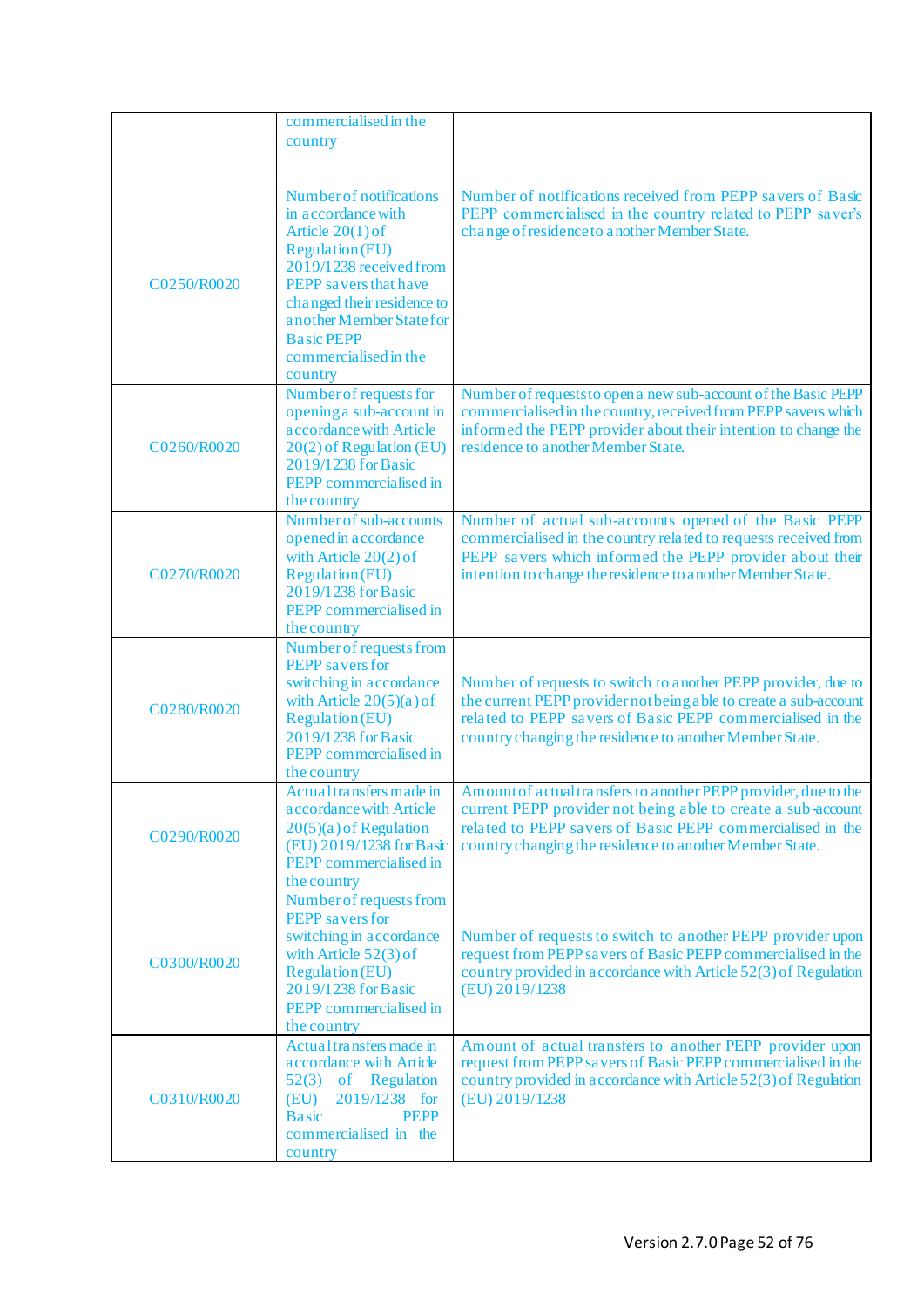| C0320/R0020 | <b>Assets of Basic PEPP</b><br>commercialised in the<br>country                                                                                                                                                                        | Total amount of assets related to Basic PEPP commercialised in<br>the country.                                                                                                                                                                          |
|-------------|----------------------------------------------------------------------------------------------------------------------------------------------------------------------------------------------------------------------------------------|---------------------------------------------------------------------------------------------------------------------------------------------------------------------------------------------------------------------------------------------------------|
| C0330/R0020 | <b>Obligations of Basic</b><br>PEPP commercialised in<br>the country                                                                                                                                                                   | Total amount of technical provisions and other liabilities, where<br>relevant, related to Basic PEPP commercialised in the country.                                                                                                                     |
| C0340/R0020 | Number of complaints for<br><b>Basic PEPP</b><br>commercialised in the<br>country                                                                                                                                                      | The total number of complaints received for the Basic PEPP<br>commercialised in the country over the reporting period.                                                                                                                                  |
| C0150/R0030 | Number of PEPP savers in<br>Basic PEPP in run-off                                                                                                                                                                                      | Number of PEPP savers in Basic PEPP in run-off                                                                                                                                                                                                          |
| C0160/R0030 | Total gross contributions<br>received for Basic PEPP in<br>run-off                                                                                                                                                                     | Total amount of contributions over the reporting period paid by<br>PEPP savers of Basic PEPP in run-off.                                                                                                                                                |
| C0170/R0030 | <b>Total gross investment</b><br>returns for Basic PEPP in<br>run-off                                                                                                                                                                  | Total a mount of gross investment returns a llocated to PEPP sa vers.<br>The value is gross of investment costs of Basic PEPP in run-off.                                                                                                               |
| C0190/R0030 | Total benefit payments for<br><b>Basic PEPP</b> in run-off                                                                                                                                                                             | Total amount of benefit payments over the reporting period to<br>PEPP savers for the Basic PEPP in run-off. This amount includes<br>all benefits paid out, i.e. including biometric risks and other<br>possible options included in particular product. |
| C0200/R0030 | retirement for Basic PEPP<br>in run-off                                                                                                                                                                                                | Benefit payments related to Amount of benefit payment over the reporting period to PEPP<br>savers of Basic PEPP in run-off. This amount includes only benefits<br>related to retirement.                                                                |
| C0210/R0030 | retirement paid through<br>run-off                                                                                                                                                                                                     | Benefit payments related to Amount of benefit payments over the reporting period to PEPP<br>savers of Basic PEPP in run-off. This amount includes only<br>annuities for Basic PEPP in benefits related to retirement paid through annuities.            |
| C0220/R0030 | Benefit payments related<br>to retirement paid through<br>lump sum for Basic PEPP<br>in run-off                                                                                                                                        | Amount of benefit payments over the reporting period to PEPP<br>savers of Basic PEPP in run-off. This amount includes only<br>benefits related to retirement paid through a lump sum.                                                                   |
| C0230/R0030 | retirement paid through<br>drawdown payments for<br><b>Basic PEPP</b> in run-off                                                                                                                                                       | Benefit payments related to Amount of benefit payments over the reporting period to PEPP<br>savers of Basic PEPP in run-off. This amount includes only<br>benefits related to retirement paid through drawdown payments.                                |
| C0240/R0030 | <b>Benefit payments not</b><br>related to retirement for<br><b>Basic PEPP</b> in run-off                                                                                                                                               | Amount of benefit payments over the reporting period to PEPP<br>savers of Basic PEPP in run-off. This amount includes only<br>benefits related to non-retirement covers, i.e. biometric risks and<br>other possible options.                            |
| C0250/R0030 | Number of notifications in<br>accordance with Article<br>20(1) of Regulation (EU)<br>2019/1238 received from<br><b>PEPP</b> savers that have<br>changed their residence to<br>another Member State for<br><b>Basic PEPP</b> in run-off | Number of notifications received from PEPP savers of Basic PEPP<br>in run-off related to PEPP saver's change of residence to another<br>Member State.                                                                                                   |
| C0260/R0030 | Number of requests for<br>opening a sub-account in<br>accordance with Article<br>20(2) of Regulation (EU)<br>2019/1238 for Basic PEPP<br>in run-off                                                                                    | Number of requests to open a new sub-account of the Basic PEPP<br>in run-off, received from PEPP savers which informed the PEPP<br>provider about their intention to change the residence to another<br><b>Member State.</b>                            |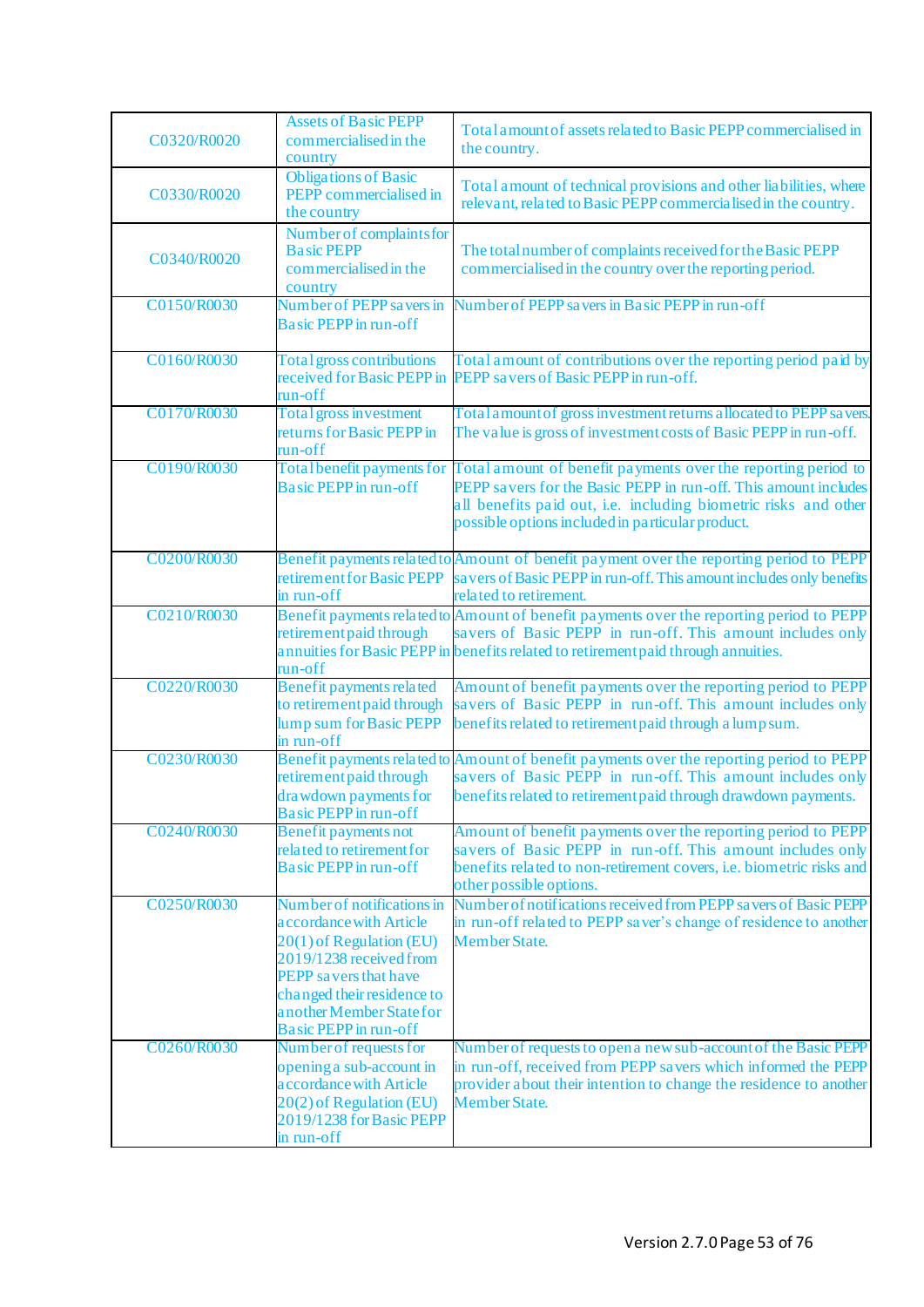| C0270/R0030 | Number of sub-accounts<br>(EU) 2019/1238 for Basic<br>PEPP in run-off                                                                                    | Number of actual sub-accounts opened of the Basic PEPP in run-<br>opened in accordance with off related to requests received from PEPP savers which informed<br>Article 20(2) of Regulation the PEPP provider about their intention to change the residence to<br>another Member State.            |
|-------------|----------------------------------------------------------------------------------------------------------------------------------------------------------|----------------------------------------------------------------------------------------------------------------------------------------------------------------------------------------------------------------------------------------------------------------------------------------------------|
| C0280/R0030 | Number of requests from<br>PEPP savers for switching<br>in accordance with Article<br>2019/1238 for Basic PEPP<br>in run-off                             | Number of requests to switch to a nother PEPP provider, due to the<br>current PEPP provider not being able to create a sub-account<br>related to PEPP savers of Basic PEPP in run-off changing the<br>20(5)(a) of Regulation (EU)residence to another Member State.                                |
| C0290/R0030 | Actual transfers made in<br>accordance with Article<br>2019/1238 for Basic PEPP<br>in run-off                                                            | Amount of actual transfers to another PEPP provider, due to the<br>current PEPP provider not being able to create a sub-account<br>20(5)(a) of Regulation (EU) related to PEPP savers of Basic PEPP in run-off changing the<br>residence to another Member State.                                  |
| C0300/R0030 | Number of requests from<br>PEPP savers for switching<br>in accordance with Article<br>52(3) of Regulation (EU)<br>2019/1238 for Basic PEPP<br>in run-off | Number of requests to switch to another PEPP provider upon<br>request from PEPP savers of Basic PEPP in run-off provided in<br>accordance with Article 52(3) of Regulation (EU) 2019/1238.                                                                                                         |
| C0310/R0030 | Actual transfers made in<br>accordance with Article<br>52(3) of Regulation (EU)<br>2019/1238 or Basic PEPP<br>in run-off                                 | Amount of actual transfers to another PEPP provider upon request<br>from PEPP savers of Basic PEPP in run-off provided in accordance<br>with Article $52(3)$ of Regulation (EU) 2019/1238                                                                                                          |
| C0320/R0030 | <b>Assets of Basic PEPP in</b><br>run-off                                                                                                                | Total amount of assets related to Basic PEPP in run-off.                                                                                                                                                                                                                                           |
| C0330/R0030 | in run-off                                                                                                                                               | Obligations of Basic PEPP Total amount of technical provisions and other liabilities, where<br>relevant, related to Basic PEPP in run-off.                                                                                                                                                         |
| C0340/R0030 | Number of complaints for<br><b>Basic PEPP</b> in run-off                                                                                                 | The total number of complaints received for the Basic PEPP in<br>run-off over the reporting period.                                                                                                                                                                                                |
| C0150/R0050 | Number of PEPP savers in<br>Alternative investment<br>options commercialised in<br>the country                                                           | Number of PEPP sa vers in Alternative investment options<br>commercialised in the country                                                                                                                                                                                                          |
| C0160/R0050 | <b>Total gross contributions</b><br>received for Alternative<br>investment options<br>commercialised in the<br>country                                   | Total amount of contributions over the reporting period paid by<br>PEPP savers of Alternative investment options commercialised in<br>the country.                                                                                                                                                 |
| C0170/R0050 | <b>Total gross investment</b><br>returns for Alternative<br>investment options<br>commercialised in the<br>country                                       | Total amount of gross investment returns a llocated to PEPP<br>savers. The value is gross of investment costs of Alternative<br>investment options commercialised in the country.                                                                                                                  |
| C0190/R0050 | Total benefit payments for<br>Alternative investment<br>options commercialised in<br>the country                                                         | Total amount of benefit payments over the reporting period to<br>PEPP savers for the Alternative investment options<br>commercialised in the country. This a mount includes all benefits<br>paid out, i.e. including biometric risks and other possible options<br>included in particular product. |
| C0200/R0050 | retirement for Alternative<br>investment options                                                                                                         | Benefit payments related to Amount of benefit payment over the reporting period to PEPP<br>sa vers of Alternative investment options commercialised in the<br>country. This a mount includes only benefits related to retirement.                                                                  |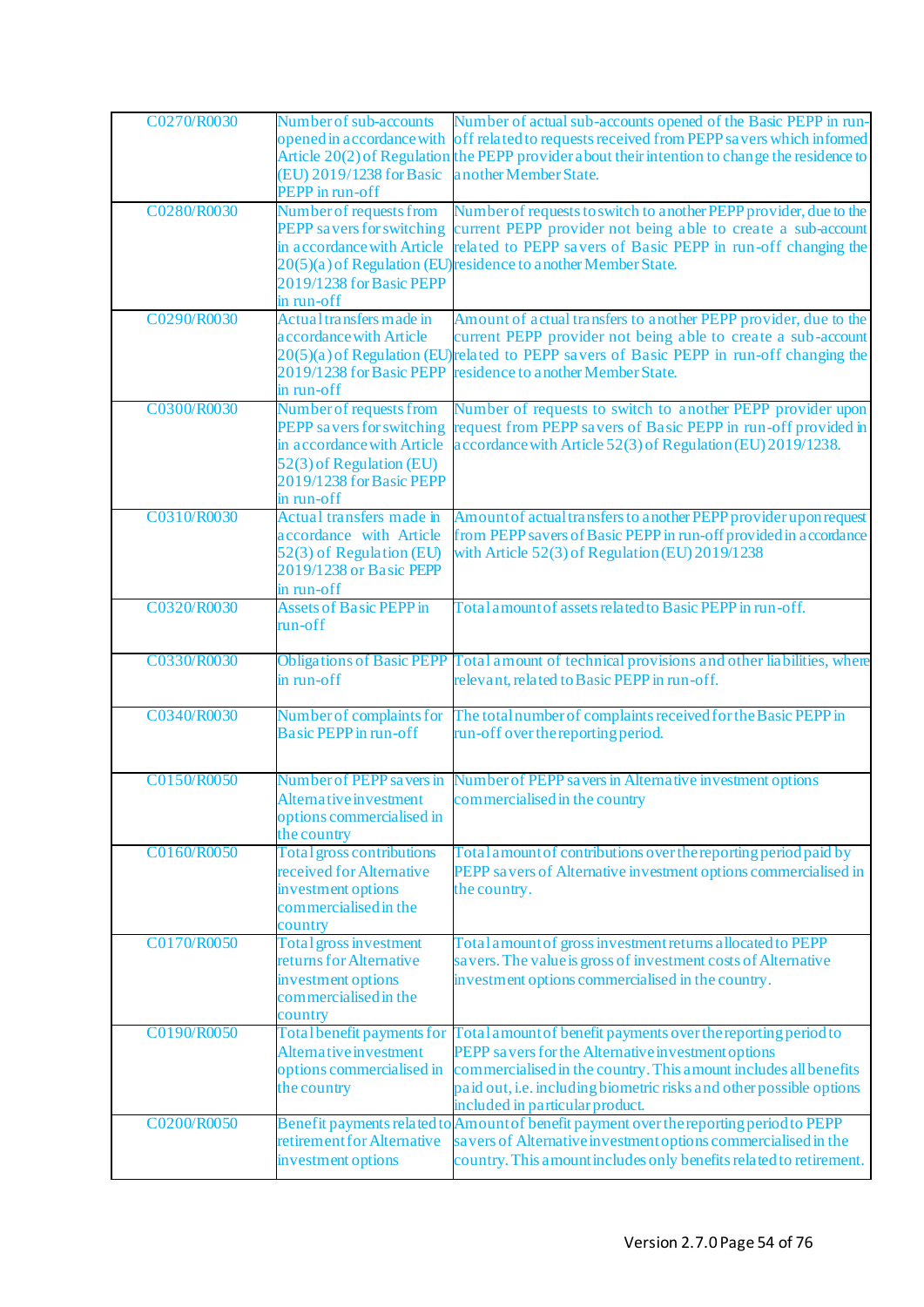|             | commercialised in the<br>country                                                                                                                                                                                                                                                           |                                                                                                                                                                                                                                                                                       |
|-------------|--------------------------------------------------------------------------------------------------------------------------------------------------------------------------------------------------------------------------------------------------------------------------------------------|---------------------------------------------------------------------------------------------------------------------------------------------------------------------------------------------------------------------------------------------------------------------------------------|
| C0210/R0050 | retirement paid through<br>annuities for Alternative<br>investment options<br>commercialised in the<br>country                                                                                                                                                                             | Benefit payments related to Amount of benefit payments over the reporting period to PEPP<br>sa vers of Alternative investment options commercialised in the<br>country. This a mount includes only benefits related to retirement<br>paid through annuities.                          |
| C0220/R0050 | retirement paid through<br>lump sum for Alternative<br>investment options<br>commercialised in the<br>country                                                                                                                                                                              | Benefit payments related to Amount of benefit payments over the reporting period to PEPP<br>sa vers of Alternative investment options commercialised in the<br>country. This amount includes only benefits related to retirement<br>paid through a lump sum.                          |
| C0230/R0050 | retirement paid through<br>drawdown payments for<br>a Iternative investment<br>options commercialised in<br>the country                                                                                                                                                                    | Benefit payments related to Amount of benefit payments over the reporting period to PEPP<br>savers of alternative investment options commercialised in the<br>country. This a mount includes only benefits related to retirement<br>paid through drawdown payments.                   |
| C0240/R0050 | <b>Benefit payments not</b><br>related to retirement for<br>Alternative investment<br>options commercialised in<br>the country                                                                                                                                                             | Amount of benefit payments over the reporting period to PEPP<br>savers of Alternative investment options commercialised in the<br>country. This amount includes only benefits related to non-<br>retirement covers, i.e. biometric risks and other possible options.                  |
| C0250/R0050 | <b>Number of notifications</b><br>in accordance with<br>Article $20(1)$ of<br><b>Regulation (EU)</b><br>2019/1238 received from<br>PEPP savers that have<br>changed their residence to<br>a nother Member State for<br>a lternative investment<br>options commercialised<br>in the country | Number of notifications received from PEPP savers of<br>Alternative investment options commercialised in the country<br>related to PEPP saver's change of residence to another Member<br>State.                                                                                       |
| C0260/R0050 | Number of requests for<br>opening a sub-account in<br>accordance with Article<br>20(2) of Regulation (EU)<br>2019/1238 for alternative<br>investment options<br>commercialised in the<br>country                                                                                           | Number of requests to open a new sub-account of the<br>Alternative investment options commercialised in the country,<br>received from PEPP savers which informed the PEPP provider<br>about their intention to change the residence to another Member<br>State.                       |
| C0270/R0050 | Number of sub-accounts<br>opened in accordance<br>with Article $20(2)$ of<br><b>Regulation (EU)</b><br>2019/1238 for a lternative<br>investment options<br>commercialised in the<br>country                                                                                                | Number of actual sub-accounts opened of the Alternative<br>investment options commercialised in the country related to<br>requests received from PEPP savers which informed the PEPP<br>provider a bout their intention to change the residence to another<br>Member State.           |
| C0280/R0050 | Number of requests from<br><b>PEPP</b> savers for<br>switching in accordance<br>with Article $20(5)(a)$ of<br><b>Regulation (EU)</b><br>2019/1238 for a lternative                                                                                                                         | Number of requests to switch to a nother PEPP provider, due to<br>the current PEPP provider not being a ble to create a sub-account<br>related to PEPP sa vers of Alternative investment options<br>commercialised in the country changing the residence to a nother<br>Member State. |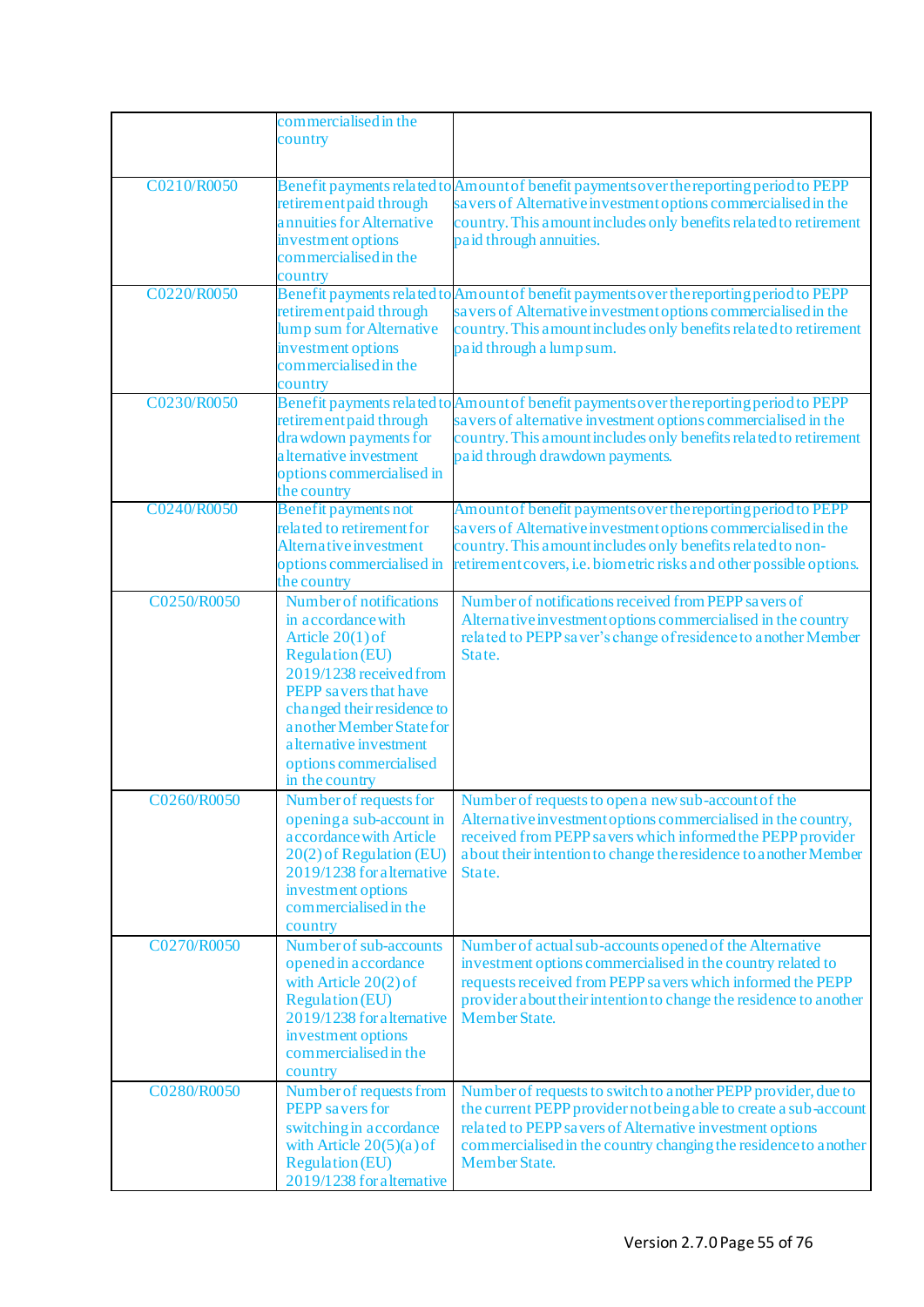|             | investment options<br>commercialised in the<br>country                                                                                                                                                                    |                                                                                                                                                                                                                                                                                   |
|-------------|---------------------------------------------------------------------------------------------------------------------------------------------------------------------------------------------------------------------------|-----------------------------------------------------------------------------------------------------------------------------------------------------------------------------------------------------------------------------------------------------------------------------------|
| C0290/R0050 | Actual transfers made in<br>a ccordance with Article<br>$20(5)(a)$ of Regulation<br>(EU) 2019/1238 for<br>a lternative investment<br>options commercialised<br>in the country                                             | Amount of actual transfers to another PEPP provider, due to the<br>current PEPP provider not being a ble to create a sub-account<br>related to PEPP savers of Alternative investment options<br>commercialised in the country changing the residence to a nother<br>Member State. |
| C0300/R0050 | Number of requests from<br><b>PEPP</b> savers for<br>switching in accordance<br>with Article $52(3)$ of<br><b>Regulation (EU)</b><br>2019/1238 for a lternative<br>investment options<br>commercialised in the<br>country | Number of requests to switch to a nother PEPP provider upon<br>request from PEPP savers of alternative investment options<br>commercialised in the country provided in accordance with<br>Article 52(3) of Regulation (EU) 2019/1238.                                             |
| C0310/R0050 | Actual transfers made in<br>a ccordance with Article<br>52(3) of Regulation (EU)<br>2019/1238 for a lternative<br>investment options<br>commercialised in the<br>country                                                  | Amount of actual transfers to another PEPP provider upon<br>request from PEPP sa vers of a lternative investment options<br>commercialised in the country provided in accordance with<br>Article 52(3) of Regulation (EU) 2019/1238.                                              |
| C0320/R0050 | <b>Assets of Alternative</b><br>investment options<br>commercialised in the<br>country                                                                                                                                    | Total amount of assets related to Alternative investment options<br>commercialised in the country.                                                                                                                                                                                |
| C0330/R0050 | <b>Obligations of Alternative</b><br>investment options<br>commercialised in the<br>country                                                                                                                               | Total amount of technical provisions and other liabilities, where<br>relevant, related to Alternative investment options<br>commercialised in the country.                                                                                                                        |
| C0340/R0050 | Number of complaints for<br><b>Alternative investment</b><br>options commercialised<br>in the country                                                                                                                     | The total number of complaints received for the Alternative<br>investment options commercialised in the country over the<br>reporting period.                                                                                                                                     |
| C0149/R0060 | Number of alternative<br>investment options<br>offered for PEPP product<br>in run-off                                                                                                                                     | Number of alternative investment options offered for PEPP<br>product in run-off                                                                                                                                                                                                   |
| C0150/R0060 | Number of PEPP savers<br>in Alternative investment<br>options in run-off                                                                                                                                                  | Number of PEPP savers in Alternative investment options in<br>run-off                                                                                                                                                                                                             |
| C0160/R0060 | Total gross contributions<br>received for Alternative<br>investment options in<br>run-off                                                                                                                                 | Total amount of contributions over the reporting period paid by<br>PEPP sa vers of Alternative investment options in run-off.                                                                                                                                                     |
| C0170/R0060 | Total gross investment<br>returns for Alternative<br>investment options in<br>run-off                                                                                                                                     | Total amount of gross investment returns allocated to PEPP<br>savers. The value is gross of investment costs of Alternative<br>investment options in run-off.                                                                                                                     |
| C0190/R0060 | <b>Total benefit payments</b><br>for Alternative<br>investment options in<br>run-off                                                                                                                                      | Total amount of benefit payments over the reporting period to<br>PEPP savers for the Alternative investment options in run-off.<br>This a mount includes all benefits paid out, i.e. including                                                                                    |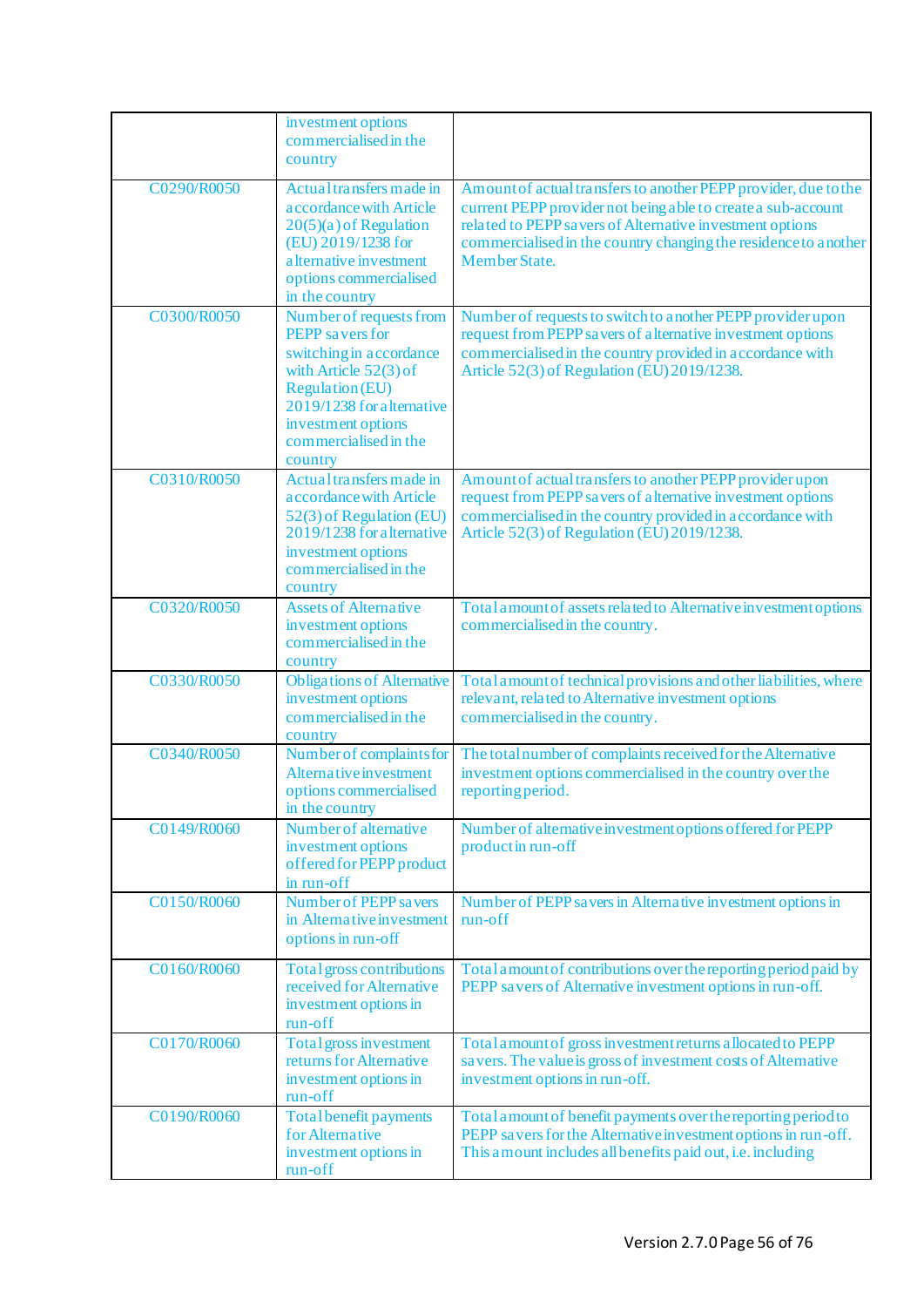|             |                                                                                                                                                                                                                                                              | biometric risks and other possible options included in particular<br>product.                                                                                                                                                                                   |
|-------------|--------------------------------------------------------------------------------------------------------------------------------------------------------------------------------------------------------------------------------------------------------------|-----------------------------------------------------------------------------------------------------------------------------------------------------------------------------------------------------------------------------------------------------------------|
| C0200/R0060 | Benefit payments related<br>to retirement for<br><b>Alternative investment</b><br>options in run-off                                                                                                                                                         | Amount of benefit payment over the reporting period to PEPP<br>savers of Alternative investment options in run-off. This amount<br>includes only benefits related to retirement.                                                                                |
| C0210/R0060 | Benefit payments related<br>to retirement paid through<br>annuities for Alternative<br>investment options in<br>run-off                                                                                                                                      | Amount of benefit payments over the reporting period to PEPP<br>savers of Alternative investment options in run-off. This amount<br>includes only benefits related to retirement paid through<br>annuities.                                                     |
| C0220/R0060 | Benefit payments related<br>to retirement paid through<br>lump sum for Alternative<br>investment options in<br>run-off                                                                                                                                       | Amount of benefit payments over the reporting period to PEPP<br>savers of Alternative investment options in run-off. This amount<br>includes only benefits related to retirement paid through a lump<br>sum.                                                    |
| C0230/R0060 | Benefit payments related<br>to retirement paid through<br>drawdown payments for<br>a lternative investment<br>options in run-off                                                                                                                             | Amount of benefit payments over the reporting period to PEPP<br>savers of alternative investment options in run-off. This amount<br>includes only benefits related to retirement paid through<br>drawdown payments.                                             |
| C0240/R0060 | <b>Benefit payments not</b><br>related to retirement for<br>Alternative investment<br>options in run-off                                                                                                                                                     | Amount of benefit payments over the reporting period to PEPP<br>savers of Alternative investment options in run-off. This amount<br>includes only benefits related to non-retirement covers, i.e.<br>biometric risks and other possible options.                |
| C0250/R0060 | Number of notifications<br>in accordance with<br>Article $20(1)$ of<br><b>Regulation (EU)</b><br>2019/1238 received from<br>PEPP savers that have<br>changed their residence to<br>another Member State for<br>a Iternative investment<br>options in run-off | Number of notifications received from PEPP savers of<br>Alternative investment options in run-off related to PEPP saver's<br>change of residence to another Member State.                                                                                       |
| C0260/R0060 | Number of requests for<br>opening a sub-account in<br>a ccordance with Article<br>20(2) of Regulation (EU)<br>2019/1238 for a lternative<br>investment options in<br>run-off                                                                                 | Number of requests to open a new sub-account of the<br>Alternative investment options in run-off, received from PEPP<br>savers which informed the PEPP provider about their intention<br>to change the residence to another Member State.                       |
| C0270/R0060 | Number of sub-accounts<br>opened in accordance<br>with Article $20(2)$ of<br><b>Regulation</b> (EU)<br>2019/1238 for alternative<br>investment options in<br>run-off                                                                                         | Number of actual sub-accounts opened of the Alternative<br>investment options in run-off related to requests received from<br>PEPP savers which informed the PEPP provider about their<br>intention to change the residence to another Member State.            |
| C0280/R0060 | Number of requests from<br><b>PEPP</b> savers for<br>switching in accordance<br>with Article $20(5)(a)$ of<br><b>Regulation (EU)</b><br>2019/1238 for alternative<br>investment options in<br>run-off                                                        | Number of requests to switch to a nother PEPP provider, due to<br>the current PEPP provider not being a ble to create a sub-account<br>related to PEPP savers of Alternative investment options in run-<br>off changing the residence to a nother Member State. |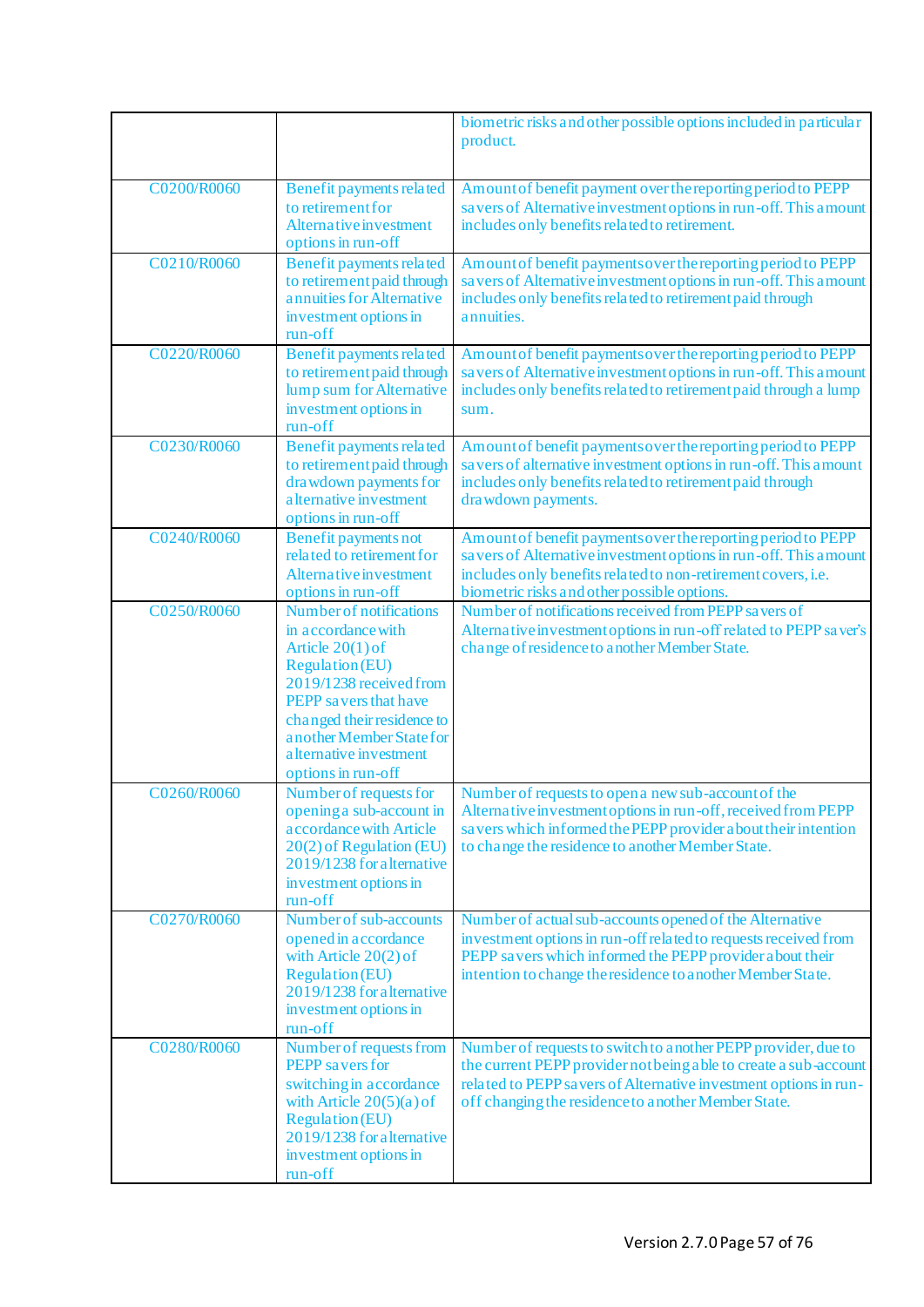| C0290/R0060 | Actual transfers made in<br>a ccordance with Article<br>20(5) of Regulation (EU)<br>2019/1238 for a lternative<br>investment options in<br>$run-off$                                                | Amount of actual transfers to another PEPP provider, due to the<br>current PEPP provider not being able to create a sub-account<br>related to PEPP savers of Alternative investment options in run-<br>off changing the residence to a nother Member State. |
|-------------|-----------------------------------------------------------------------------------------------------------------------------------------------------------------------------------------------------|-------------------------------------------------------------------------------------------------------------------------------------------------------------------------------------------------------------------------------------------------------------|
| C0300/R0060 | Number of requests from<br><b>PEPP</b> savers for<br>switching in accordance<br>with Article $52(3)$ of<br><b>Regulation (EU)</b><br>2019/1238 for a lternative<br>investment options in<br>run-off | Number of requests to switch to a nother PEPP provider upon<br>request from PEPP savers of alternative investment options in<br>run-off provided in accordance with Article 52(3) of Regulation<br>(EU) 2019/1238.                                          |
| C0310/R0060 | Actual transfers made in<br>a ccordance with Article<br>52(3) of Regulation (EU)<br>2019/1238 for a lternative<br>investment options in<br>run-off                                                  | Amount of actual transfers to another PEPP provider upon<br>request from PEPP savers of alternative investment options in<br>run-off provided in accordance with Article 52(3) of Regulation<br>(EU) 2019/1238.                                             |
| C0320/R0060 | <b>Assets of Alternative</b><br>investment options in<br>$run-off$                                                                                                                                  | Total amount of assets related to alternative investment options<br>in run-off.                                                                                                                                                                             |
| C0330/R0060 | <b>Obligations of Alternative</b><br>investment options in<br>$run-off$                                                                                                                             | Total amount of technical provisions and other liabilities, where<br>relevant, related to Alternative investment options in run-off.                                                                                                                        |
| C0340/R0060 | Number of complaints for<br><b>Alternative investment</b><br>options in run-off                                                                                                                     | The total number of complaints received for the Alternative<br>investment options in run-off over the reporting period.                                                                                                                                     |

#### **EP.02.01– Pension fund reserves(assets)**

#### **General comments:**

"Stocks" are holdings of assets (and liabilities) at a point in time expressed in monetary terms and must be reported on a gross basis. Stocks should always be reported.

"Reclassification adjustments" should include any change in value (compared with the previous period) reported in "1 – Stocks" that arises from the correction of reporting errors. If there are no reporting errors, the cells will remain empty.

Ideally, corrections of erroneous data (resubmissions) should be submitted; if this is not possible, reclassification adjustments can be submitted instead.

There are three types of reclassification adjustment that should be reported under EZ0010 "5 – reclassification adjustment": (i) those where a classification in "pension fund reserves" needs to be corrected; (ii) those where the counterparty breakdown needs to be corrected; and (iii) those where the total outstanding amounts change as a result of reclassification adjustments of "pension fund reserves".

In the first case, a financial instrument (i.e. "pension fund reserves") has not been reported correctly. A negative sign corrects an amount that has been incorrectly attributed to "pension fund reserves", while a positive sign corrects an amount that has not been attributed to "pension fund reserves" even though it should have been. If a positive entry is recorded for "pension fund reserves", then a negative entry is required for one of the following positions: PFE.02.01 (R0010-R0261/EC0041 except for R0240 or ER0261). In addition, a positive entry may be required in template PFE.02.01 for either "reinsurance recoverables" (R0240) or "claims of pension funds on pension managers" (ER0261).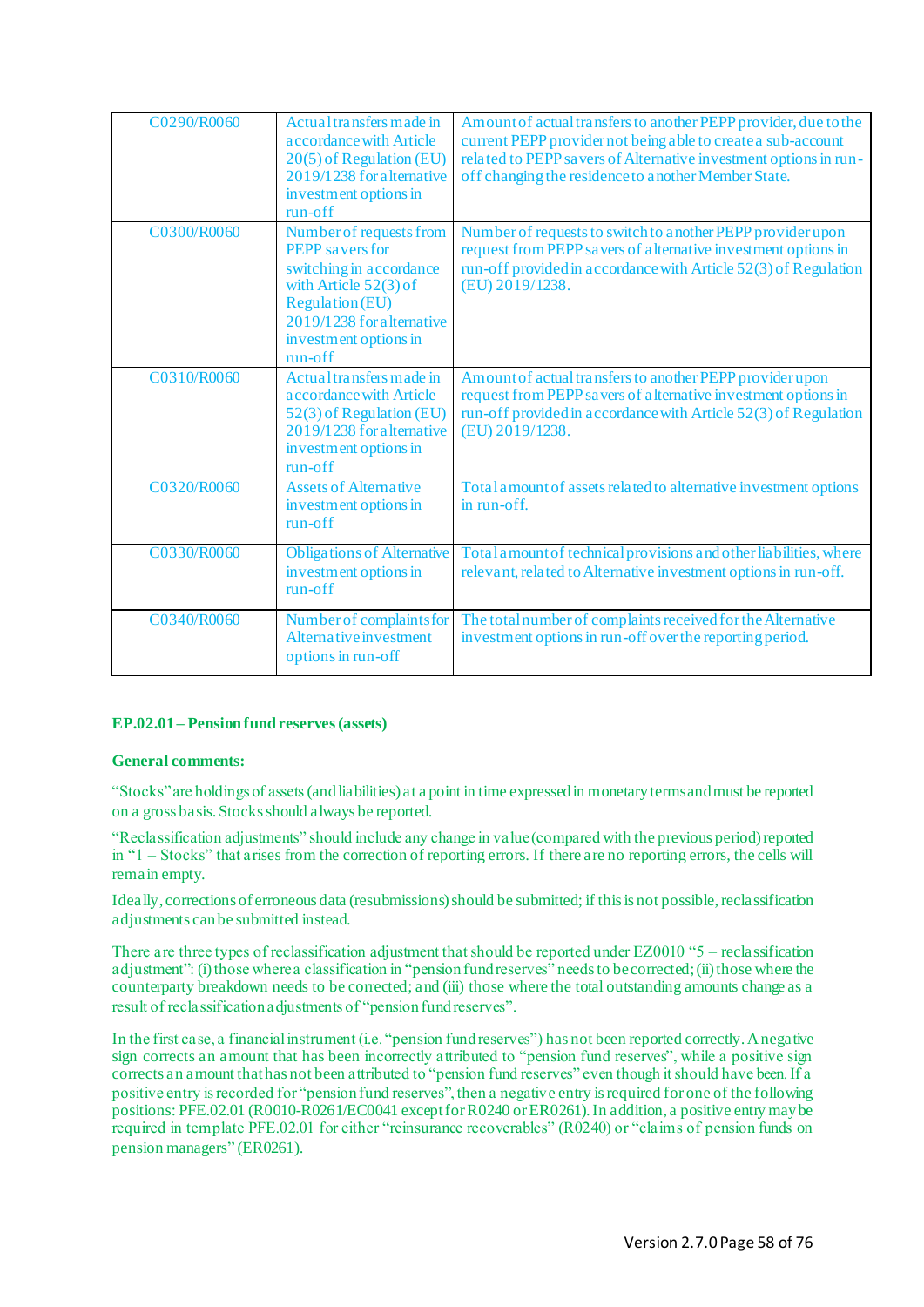Example, case 1a: Claims of pension funds on domestic pension managers that are MFIs (**EP.02.01**) ER0260/EC0030) at a value of 100 are misclassified as a loan (cannot be seen in template EP.02.01 but only in **PFE.02.01** (R0210, R0230/EC0041).This can be corrected by means of a reclassification. In this case, +100 should be reported for claims of pension funds on domestic pension managers that are MFIs (EP.02.01 ER0260/EC0030) (also to be reported in (ER0250, ER0260/EC0010, EC0020)) and -100 should be reported for PFE.02.01 "loans" (R0230/EC0041) (and also for "loans and mortgages" PFE.02.01 R0210/EC0041). In addition, +100 should be reported for "Claims of pension funds on pension managers" PFE.02.01 (ER0261/EC0041) and also for "any other assets, not elsewhere shown" PFE.02.01 (R0260/EC0041).

The following entries should be reported in EP.02.01 (EZ0010"5 – reclassification adjustment"):

|                                                                    |               |               | Total         |                   |
|--------------------------------------------------------------------|---------------|---------------|---------------|-------------------|
|                                                                    |               |               |               | Domestic          |
|                                                                    |               |               |               | $MFIs(S.121+122)$ |
|                                                                    |               | <b>EC0010</b> | <b>EC0020</b> | <b>EC0030</b>     |
| 6. Pension fund reserves (ESA 2010: F. 6)                          | <b>ER0250</b> | $+100$        | $+100$        |                   |
| Claims of pension funds on pension<br>managers (ESA 2010: $F.64$ ) | <b>ER0260</b> | $+100$        | $+100$        | $+100$            |

The following entries should alsobe reported in PFE.02.01.

|                                                         |                    | Reclassification |
|---------------------------------------------------------|--------------------|------------------|
|                                                         |                    | <b>EC0041</b>    |
| Loans and mortgages                                     | R <sub>0210</sub>  | $-100$           |
| Loans                                                   | R0230              | $-100$           |
| Any other assets, not elsewhere shown                   | R <sub>0</sub> 260 | $+100$           |
| of which claims of pension funds on pension<br>managers | ER0261             | $+100$           |
|                                                         |                    |                  |

In the event of a shift between "claims of pension funds on pension managers" and "reinsurance recoverables", reclassifications are required in PFE.02.01 (R0240/EC0041 and ER0261/EC0041) (with opposite signs) and also in EP.02.01 (ER0260 and ER0270 and corresponding columns) (also with opposite signs).

Example, case 1b: Claims of pension funds on domestic pension managers that are MFIs (EP.02.01 ER0260/EC0030) at a value of 100 are misclassified as "reinsurance recoverables" (EP.02.01 ER0270/EC0010). In this case, +100 for claims of pension funds on domestic pension managers that are MFIs (EP.02.01 ER0260/EC0030) (also to be reported in (ER0260/EC0010, EC0020)) should be reported for EZ0010 "5 –reclassification adjustment", and -100 should be reported for "reinsurance recoverables" EP.02.01 (R0270/EC0010). In addition, in template **PFE.02.01**, +100 should be reported for "claims of pension funds on pension managers" PFE.02.01 (ER0261/EC0041) and "any other assets, not elsewhere shown" (R0260/EC0041) and -100 should be reported for "reinsurance recoverables" (R0240/EC0041).

The following entries should thereforebe reported in EP.02.01 (EZ0010 "5 – reclassification adjustment").

|                                                                    |               |               | Total         |                   |
|--------------------------------------------------------------------|---------------|---------------|---------------|-------------------|
|                                                                    |               |               |               | Domestic          |
|                                                                    |               |               |               | $MFIs(S.121+122)$ |
|                                                                    |               | <b>EC0010</b> | <b>EC0020</b> | <b>EC0030</b>     |
| 6. Pension fund reserves (ESA 2010: F. 6)                          | <b>ER0250</b> |               |               |                   |
| Claims of pension funds on pension<br>managers (ESA 2010: $F.64$ ) | <b>ER0260</b> | $+100$        | $+100$        | $+100$            |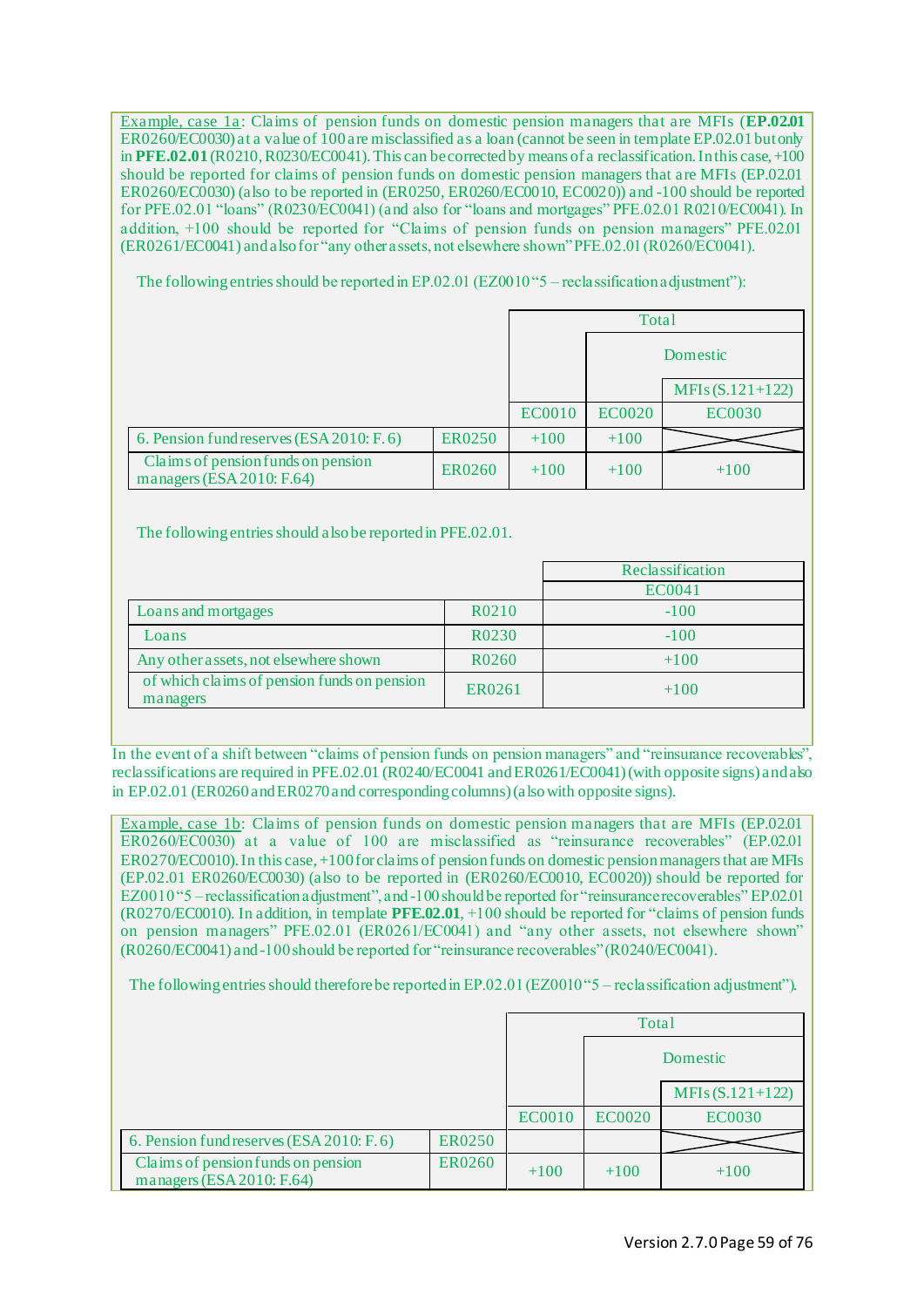| Reinsurance recoverables (ESA 2010: F.61)                    | <b>ER0270</b> | $-100$ |                  |               |  |
|--------------------------------------------------------------|---------------|--------|------------------|---------------|--|
|                                                              |               |        |                  |               |  |
| The following entries should also be reported in PFE.02.01.  |               |        |                  |               |  |
|                                                              |               |        |                  |               |  |
|                                                              |               |        | Reclassification |               |  |
|                                                              |               |        |                  | <b>EC0041</b> |  |
| Reinsurance recoverables<br>R0240                            |               |        |                  | $-100$        |  |
| Any other assets, not elsewhere shown                        | R0260         |        |                  | $+100$        |  |
| Claims of pension funds on pension managers<br><b>ER0261</b> |               |        | $+100$           |               |  |
|                                                              |               |        |                  |               |  |
|                                                              |               |        |                  |               |  |

In the second case, the counterparty breakdown needs to be corrected.

Example, case 2: Aclaim on pension managers at a value of 100 may need to be reclassified as on a domestic other financial intermediary and not on a euro area Member State other than d omestic non-financial corporation. In this case, a negative entry would be recorded in **EP.02.01** (ER0260/EC0220) and a positive entry in EP.02.01 (ER0260/EC0080).

The following entries should thereforebe reported in EP.02.01 (EZ0010 "5 – reclassification adjustment"):

|                                                   |        | <b>Total</b>  | Domestic                                                                                                                                                      | Euro area Member<br>States other than<br>domestic (total) |
|---------------------------------------------------|--------|---------------|---------------------------------------------------------------------------------------------------------------------------------------------------------------|-----------------------------------------------------------|
|                                                   |        |               | <b>Other financial</b><br>intermediaries $(S.125)$ ,<br>financial auxiliaries<br>$(S.126)$ , captive financial<br>institutions and money<br>lenders $(S.127)$ | Non-financial<br>corporations $(S.11)$                    |
|                                                   |        | <b>EC0010</b> | <b>EC0080</b>                                                                                                                                                 | EC0220                                                    |
| Claims of pension<br>funds on pension<br>managers | ER0260 |               | $+100$                                                                                                                                                        | $-100$                                                    |
|                                                   |        |               |                                                                                                                                                               |                                                           |

In the third case, stocks of total assets/liabilities change as a result of reclassification adjustments in "pension fund reserves". This type of reclassification may be submitted, for instance, when the value has been erroneously reported as being lower than it actually is, as a result of, for example, miscalculation or misreporting (e.g. the value has been reported as being 15 instead of 150). In addition, a positive entry for liabilities in PFE.02.01 (R0280-ER0321/EC0041) and a positive entry for EP.03.01 would be required.

Example, case 3: A change from 15 to 150 in "reinsurance recoverables" vis-à-vis a domestic reinsurer **EP.02.01** ER0270/EC0010 also involves a positive entry for "pension fund reserves" EP.02.01 (ER0250/EC0010, EC0020, EC0090) and **PFE.02.01**(R0240/EC0041). Hence, a positive entry of 135 on the liabilities side for "technical provisions" PFE.02.01 (R0280/EC0041). It also changes total assets and liabilities in PFE.02.01 (R0270, R0320/C0041). The higher value in this example impacts on technical provisions, resulting in a positive reclassification also beingreported for this item.

The following entries should thereforebe reported in EP.02.01 (EZ0010 "5 – reclassification adjustment"):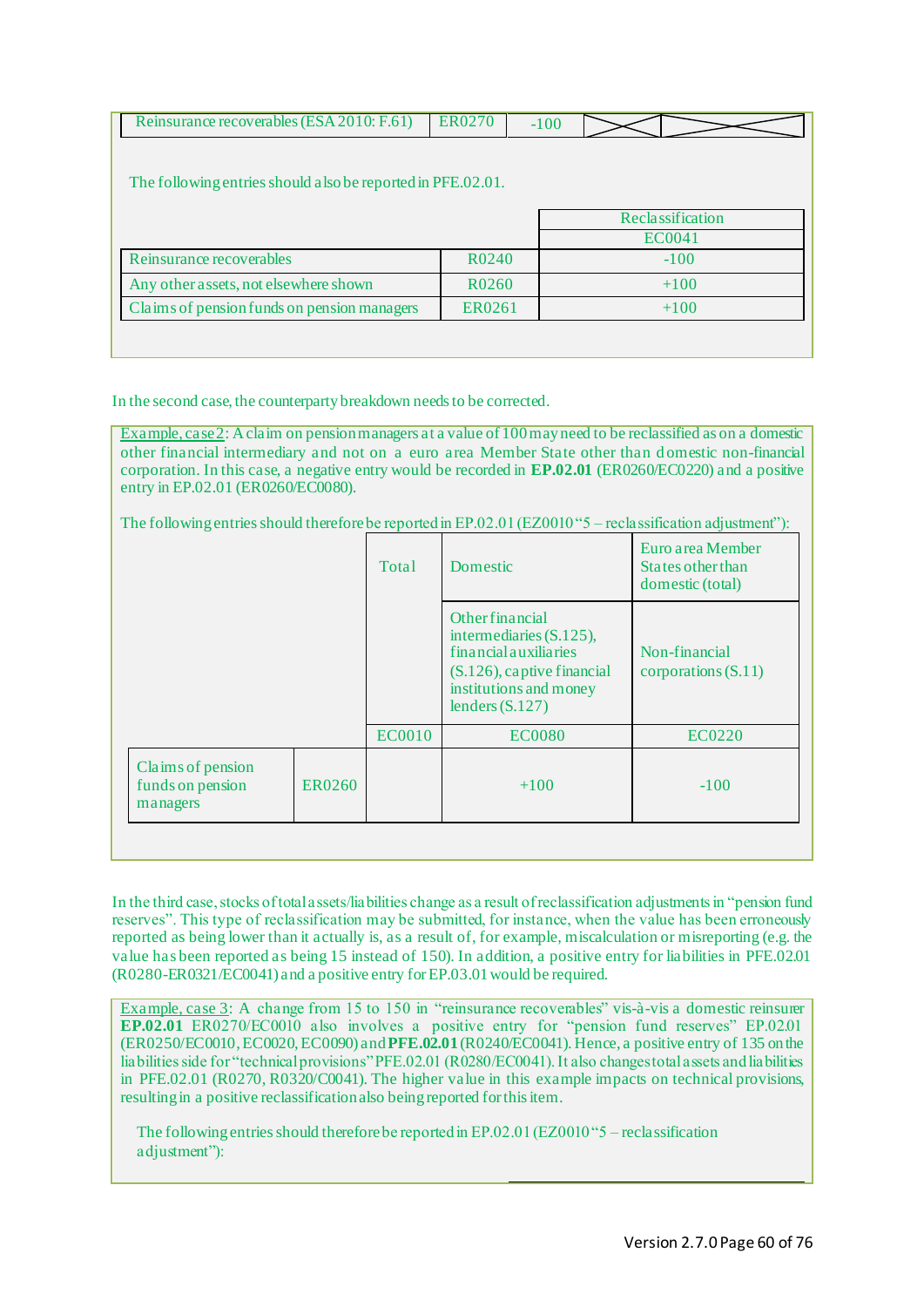|                                           |               |               | Total         |                     |
|-------------------------------------------|---------------|---------------|---------------|---------------------|
|                                           |               |               |               | Domestic            |
|                                           |               |               |               | Insurance $(S.128)$ |
|                                           |               | <b>EC0010</b> | <b>EC0020</b> | <b>EC0090</b>       |
| 6. Pension fund reserves (ESA 2010: F. 6) | <b>ER0250</b> | $+135$        | $+135$        | $+135$              |
| Reinsurance recoverables (ESA 2010: F.61) | <b>ER0270</b> | $+135$        |               |                     |

And the following entries have to be reported in PFE.02.01:

|                             |                                | Reclassification |
|-----------------------------|--------------------------------|------------------|
|                             |                                | EC0041           |
| Reinsurance recoverables    | R <sub>0</sub> 24 <sub>0</sub> | $+135$           |
| Total assets                | R0270                          | $+135$           |
| <b>Technical provisions</b> | R <sub>0280</sub>              | $+135$           |
| <b>Totalliabilities</b>     | R0320                          | $+135$           |

"Financial transactions" should be reported as set out in Paragraph 1 of Part 5 of Annex II of Regulation (EU) 2018/231.

"Revaluation adjustments" should be reported as set out in Paragraph 2 of Part 5 of Annex II of Regulation (EU) 2018/231.

|                                                                         | <b>ITEM</b>                                                                                                                                                                                                                                                                                           | <b>INSTRUCTIONS</b>                                                                                 |
|-------------------------------------------------------------------------|-------------------------------------------------------------------------------------------------------------------------------------------------------------------------------------------------------------------------------------------------------------------------------------------------------|-----------------------------------------------------------------------------------------------------|
| EZ0010                                                                  | <b>Stocks</b>                                                                                                                                                                                                                                                                                         | NCBs will advise if either revaluation adjustments or financial<br>transactions should be reported. |
|                                                                         | <b>Reclassifications</b>                                                                                                                                                                                                                                                                              | Please select one of the options from the following closed list.                                    |
|                                                                         | adjustments                                                                                                                                                                                                                                                                                           | $1 - \text{Stocks}$                                                                                 |
|                                                                         |                                                                                                                                                                                                                                                                                                       | $5 - Reclassification adjustments$                                                                  |
|                                                                         | Revaluation adjustments<br>(including exchange rate<br>adjustments) or financial<br>transactions,                                                                                                                                                                                                     | 8 – Revaluation adjustments (including exchange rate<br>adjustments)                                |
|                                                                         |                                                                                                                                                                                                                                                                                                       | $4 -$ Financial transactions                                                                        |
| (Instead of revaluations)<br>financial transactions<br>may be reported) | The reporting a gent should report " $1 - \text{Stocks}$ ", " $5 -$<br>Reclassification adjustments" and either "8 - Revaluation<br>adjustments (including exchange rate adjustments)" or "4 –<br>Financial transactions", depending on the relevant NCB's<br>guidance on which of the two to report. |                                                                                                     |
|                                                                         |                                                                                                                                                                                                                                                                                                       |                                                                                                     |

|        | <b>ITEM</b>                              | <b>INSTRUCTIONS</b>     |
|--------|------------------------------------------|-------------------------|
| ER0250 | Pension fund reserves<br>(ESA 2010; F.6) | This category includes: |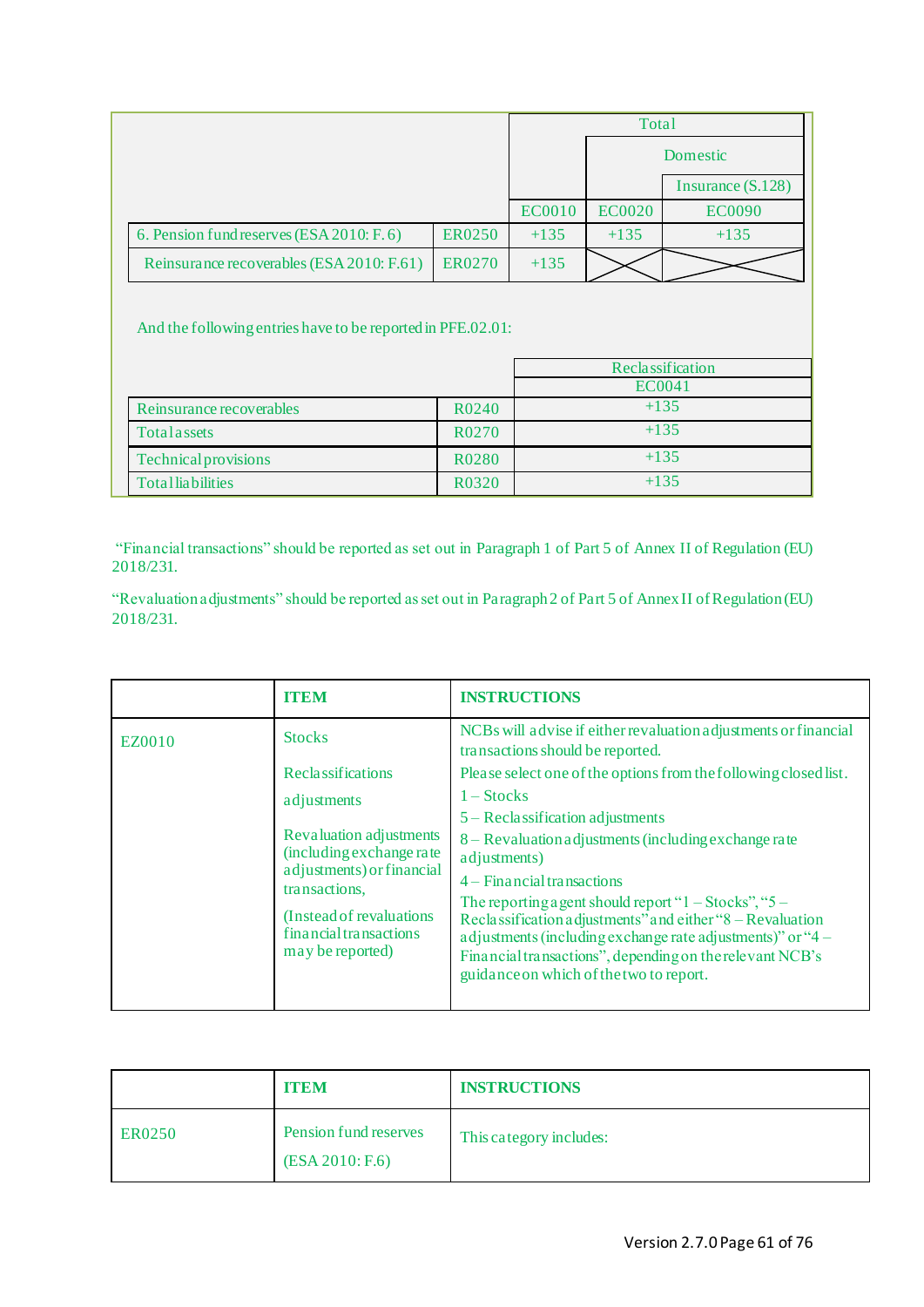|        |                                                                    | Pension funds' claims on pension managers as defined<br>in ESA 2010, paragraphs $5.186$ and $17.78$ ;<br>Financial claims of pension funds against insurance or<br>reinsurance undertakings in relation to technical<br>provisions (reinsurance recoverables).<br>Insurance contracts/policies connected with unit linked<br>policies/contracts |
|--------|--------------------------------------------------------------------|-------------------------------------------------------------------------------------------------------------------------------------------------------------------------------------------------------------------------------------------------------------------------------------------------------------------------------------------------|
| ER0260 | Claims of pension funds<br>on pension managers<br>(ESA 2010: F.64) | Pension funds' claims on pension managers as defined in ESA<br>2010, paragraphs 5.186 and 17.78.                                                                                                                                                                                                                                                |
| ER0270 | Reinsurance recoverables<br>(ESA 2010: F.61)                       | Financial claims of pension funds against reinsurance<br>٠<br>and insurance corporations connected with pension<br>reserves<br>Insurance contracts with minimum return guarantees                                                                                                                                                               |

|                | <b>ITEM</b>                                               | <b>INSTRUCTIONS</b>                                                                                                                                                                                                                                                                                                                                                                                                                                                                                                                                                                                         |
|----------------|-----------------------------------------------------------|-------------------------------------------------------------------------------------------------------------------------------------------------------------------------------------------------------------------------------------------------------------------------------------------------------------------------------------------------------------------------------------------------------------------------------------------------------------------------------------------------------------------------------------------------------------------------------------------------------------|
| <b>EC0010</b>  | Total                                                     | Total value of pension fund reserves vis- $\dot{a}$ -vis all counterparty<br>countries should be reported here.                                                                                                                                                                                                                                                                                                                                                                                                                                                                                             |
| <b>EC0020</b>  | Domestic                                                  | Total value of pension fund reserves vis- $\dot{a}$ -vis the counterparty<br>country in which the pension fund is resident should be reported<br>here.                                                                                                                                                                                                                                                                                                                                                                                                                                                      |
| <b>EC0130</b>  | Euro area Member States<br>other than domestic<br>(total) | Total value of pension fund reserves vis-à-vis counterparty<br>countries in the euro area other than the counterparty country in<br>which the pension fund is resident should be reported here.                                                                                                                                                                                                                                                                                                                                                                                                             |
| EC0030, EC0140 | MFIs $(S.121+122+123)$                                    | MFIs as defined in Article 1 of Regulation (EU) No 1071/2013<br>(ECB/2013/33). This sector consists of NCBs (S.121), credit<br>institutions as defined in Union law, MMFs (S.123), other<br>financial institutions whose business is to receive deposits<br>and/or close substitutes for deposits from entities other than<br>MFIs and, for their own account, at least in economic terms, to<br>grant loans and/or make investments in securities, and<br>electronic money institutions that are principally engaged in<br>financial intermediation in the form of issuing electronic money<br>$(S.122)$ . |
| EC0050, EC0160 | <b>General</b> government<br>(S.13)                       | General government sector (S.13) consists of institutional units<br>that are non-market producers whose output is intended for<br>individual and collective consumption and that are financed by<br>compulsory payments made by units belonging to other sectors,<br>and institutional units principally engaged in the redistribution<br>of national income and wealth (ESA 2010, paragraphs 2.111 to<br>$2.113$ ).                                                                                                                                                                                        |
| EC0070, EC0180 | Non-MMF investment<br>funds $(S.124)$                     | Investment funds as defined in Article 1 of Regulation (EU)<br>No 1073/2013 (ECB/2013/38). This subsector consists of all<br>collective investment undertakings, except MMFs, that invest in<br>financial and/or non-financial assets, to the extent that the<br>objective is investing capital raised from the public (S.124).                                                                                                                                                                                                                                                                             |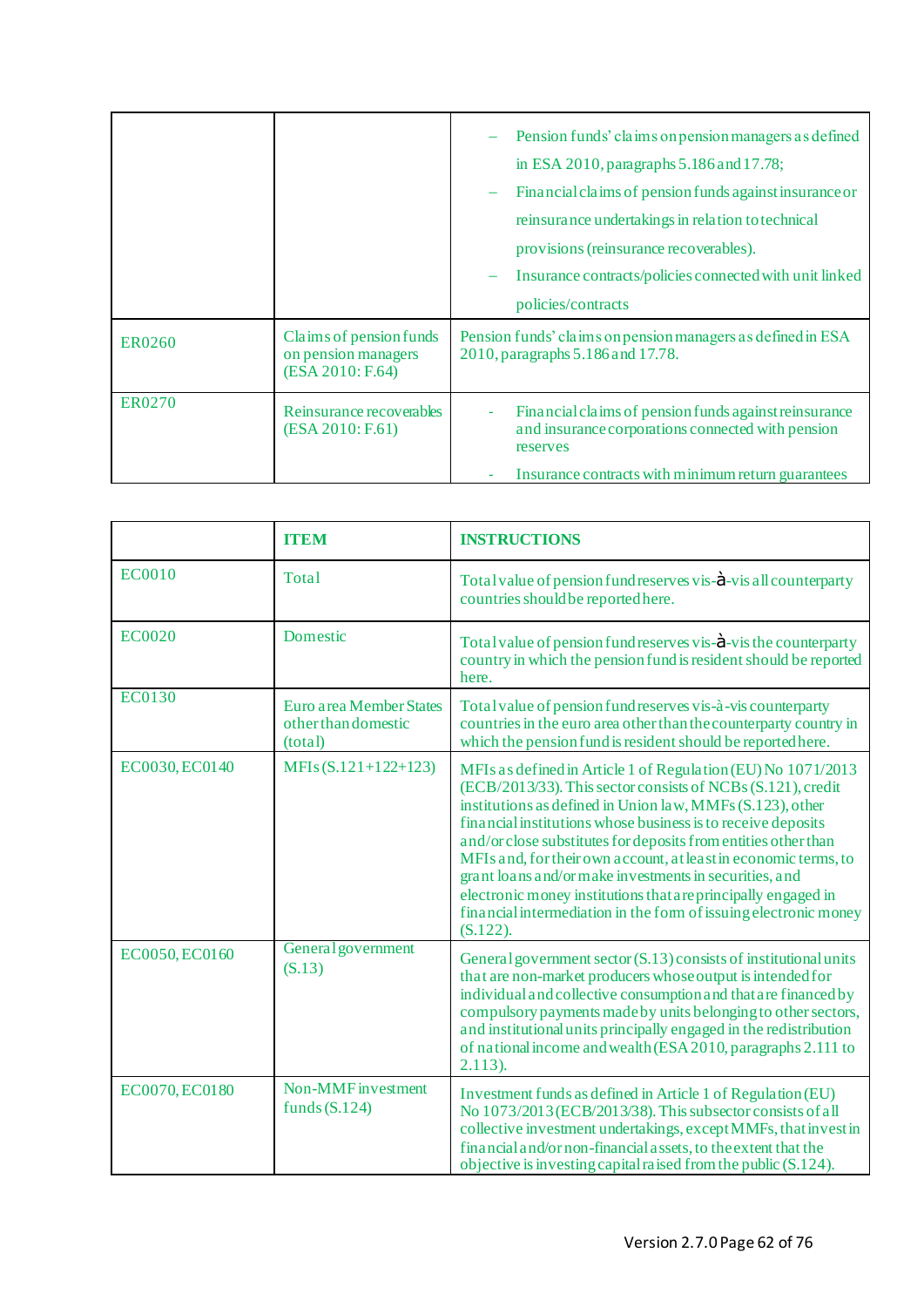| EC0080, EC0190 | <b>Other financial</b><br>intermediaries (S.125),<br>financial auxiliaries<br>$(S.126)$ , captive financial<br>institutions and money<br>lenders $(S.127)$ | Other financial intermediaries, except insurance corporations<br>and pension funds subsector (S.125) consists of all financial<br>corporations and quasi-corporations which are principally<br>engaged in financial intermediation by incurring liabilities in<br>forms other than currency, deposits (or close substitutes for<br>deposits), Investment fund shares/units, or in relation to<br>insurance, pension and standardised guarantee schemes from<br>institutional units. Financial vehicle corporations as defined in<br>Regulation (EU) No 1075/2013 (ECB/2013/40) are included in<br>this subsector (ESA 2010, paragraphs 2.86 to 2.94). The<br>financial auxiliaries subsector (S.126) consists of all financial<br>corporations and quasi-corporations which are principally<br>engaged in activities closely related to financial intermediation<br>but which are not financial intermediaries themselves. This<br>subsector also includes head offices whose subsidiaries are all<br>or mostly financial corporations (ESA 2010, paragraphs 2.95 to<br>2.97). The captive financial institutions and money lenders<br>subsector (S.127) consists of all financial corporations and<br>quasi-corporations which are neither engaged in financial<br>intermediation nor in providing financial auxiliary services, and<br>where most of either their assets or their liabilities are not<br>transacted on open markets. This subsector includes holding<br>companies that hold controlling levels of equity in a group of<br>subsidiary corporations and whose principal activity is owning<br>the group without providing any other service to the businesses<br>in which the equity is held, i.e. they do not administer or<br>manage other units (ESA 2010, paragraphs 2.98 and 2.99). |
|----------------|------------------------------------------------------------------------------------------------------------------------------------------------------------|----------------------------------------------------------------------------------------------------------------------------------------------------------------------------------------------------------------------------------------------------------------------------------------------------------------------------------------------------------------------------------------------------------------------------------------------------------------------------------------------------------------------------------------------------------------------------------------------------------------------------------------------------------------------------------------------------------------------------------------------------------------------------------------------------------------------------------------------------------------------------------------------------------------------------------------------------------------------------------------------------------------------------------------------------------------------------------------------------------------------------------------------------------------------------------------------------------------------------------------------------------------------------------------------------------------------------------------------------------------------------------------------------------------------------------------------------------------------------------------------------------------------------------------------------------------------------------------------------------------------------------------------------------------------------------------------------------------------------------------------------------------------------------------------------------|
| EC0090, EC0200 | Insurance corporations<br>(S.128)                                                                                                                          | Insurance corporations (S.128) as defined in Article 1 of<br>Regulation (EU) No 1374/2014 (ECB/2014/50).                                                                                                                                                                                                                                                                                                                                                                                                                                                                                                                                                                                                                                                                                                                                                                                                                                                                                                                                                                                                                                                                                                                                                                                                                                                                                                                                                                                                                                                                                                                                                                                                                                                                                                 |
| EC0100, EC0210 | Pension funds (S.129)                                                                                                                                      | Pension funds as defined in Article 1 of Regulation (EU)<br>2018/231 (S.129).                                                                                                                                                                                                                                                                                                                                                                                                                                                                                                                                                                                                                                                                                                                                                                                                                                                                                                                                                                                                                                                                                                                                                                                                                                                                                                                                                                                                                                                                                                                                                                                                                                                                                                                            |
| EC0110, EC0220 | Non-financial<br>corporations $(S.11)$                                                                                                                     | Non-financial corporations sector (S.11) consists of institutional<br>units that are independent legal entities and market producers,<br>and whose principal activity is the production of goods and non-<br>financial services. This sector also includes non-financial quasi-<br>corporations (ESA 2010, paragraphs 2.45 to 2.50).                                                                                                                                                                                                                                                                                                                                                                                                                                                                                                                                                                                                                                                                                                                                                                                                                                                                                                                                                                                                                                                                                                                                                                                                                                                                                                                                                                                                                                                                     |
| <b>EC0240</b>  | Rest of the world (total)                                                                                                                                  | Total value of pension fund reserves vis- $\dot{a}$ -vis counterparty<br>countries outside the euro area should be reported here.                                                                                                                                                                                                                                                                                                                                                                                                                                                                                                                                                                                                                                                                                                                                                                                                                                                                                                                                                                                                                                                                                                                                                                                                                                                                                                                                                                                                                                                                                                                                                                                                                                                                        |

# **EP.03.01 – Liabilities for statistical purposes**

#### **General comments:**

"Stocks" are holdings of liabilities at a point in time expressed in monetary terms and must be reported on a gross basis. Stocks should always be reported.

"Reclassification adjustments" should include any change in value (compared with the previous period) reported in "1 – Stocks" that arises from the correction of reporting errors. If there are no reporting errors, the cells will remain empty.

Ideally, corrections of erroneous data (resubmissions) should be submitted; if this is not possible, reclassification adjustments can be submitted instead.

There are three types of reclassification adjustment that should be reported under EZ0010 "5 – reclassification adjustment": (i) those where a correction for the classification of the financial instrument takes place; (ii) those where a correction of a breakdown is needed; and (iii) those where the total outstanding amounts change as a result of reclassification adjustments.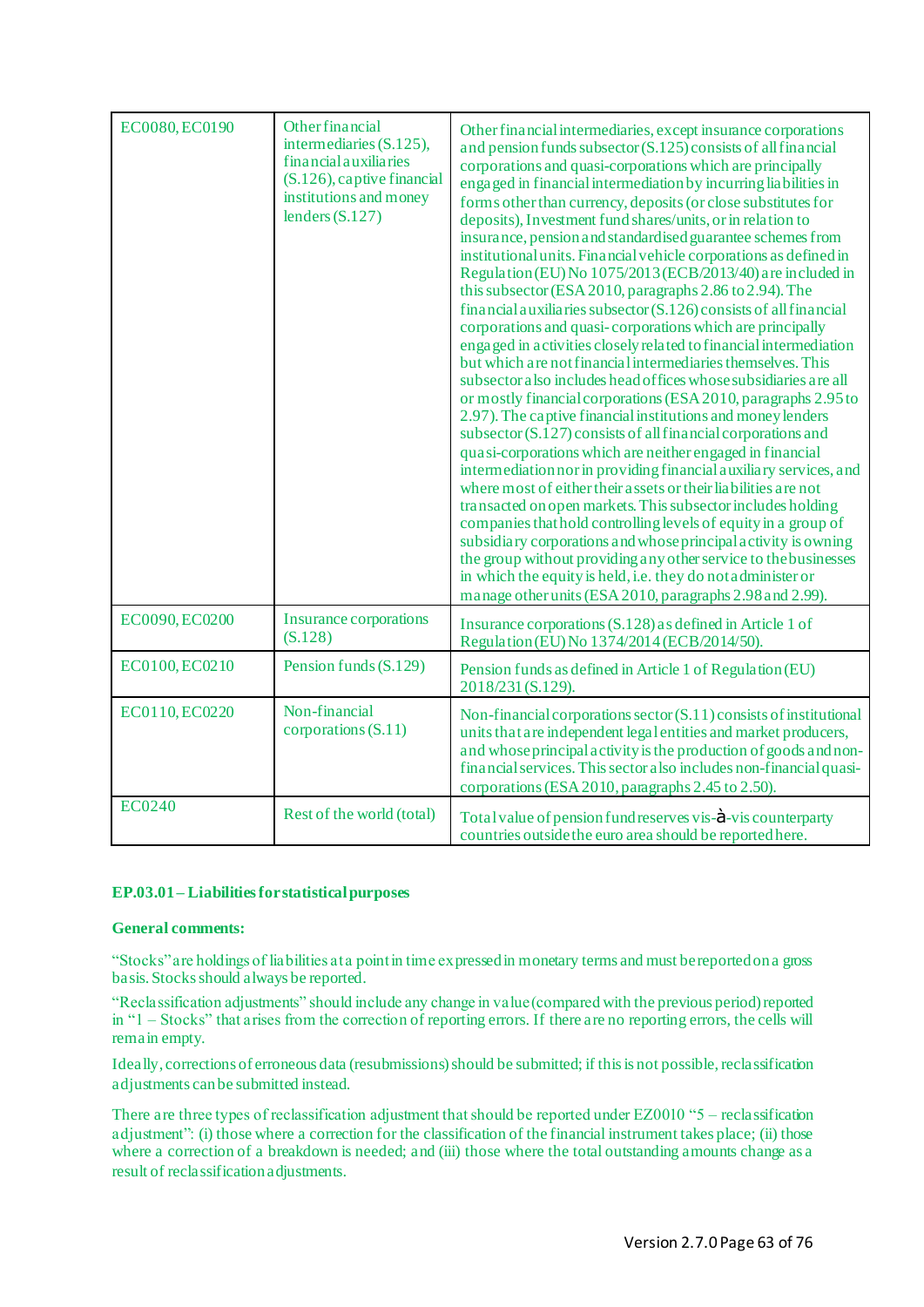In the first case the financial instrument has not been reported correctly. A negative sign corrects an amount that was incorrectly attributed to a financial instrument, while a positive sign corrects an amount that was not attributed to another financial instrument even though it should have been.

Example, case 1: "Debt securities issued" (**EP.03.01** (ER0060/EC0010)) at a value of 100 are misclassified as "other accounts receivable" (EP.03.01 (ER0150/EC0010)). In this case a reclassification (EZ0010 "5 – reclassification adjustment") of +100 should be recorded for "debt securities issued" (EP.03.01 (ER0060/EC0010)), and -100 is recorded for "other accounts receivable" (EP.03.01 (ER0150/EC0010)).

The following entries should thereforebe reported in EP.03.01 (EZ0010 "5 – reclassification adjustment").

|                                                       |               | Total  |
|-------------------------------------------------------|---------------|--------|
|                                                       |               | EC0010 |
| 11. Debt securities issued (ESA 2010: F.3)            | <b>ER0060</b> | $+100$ |
| 15. Other accounts receivable/payable (ESA 2010: F.8) | ER0150        | $-100$ |

In the second case the counterparty breakdown needs to be corrected.

Example, case 2: A "domestic loan with original maturity of up to one year received from an MFI" at a value of 100 is actually a "domestic loan with original maturity of over one year and up to five years received from an MFI". In this case -100 should be recorded in **EP.03.01** (ER0030/EC0010, EC0020, EC0030) and +100 in EP.03.01 (ER0040/EC0010, EC0020, EC0030).

The following entries should be reported in EP.03.01 (EZ0010 "5 – reclassification adjustment"):

|                                    |               |               | Total         |                   |
|------------------------------------|---------------|---------------|---------------|-------------------|
|                                    |               |               |               | Domestic          |
|                                    |               |               |               | $MFIs(S.121+122)$ |
|                                    |               | <b>EC0010</b> | <b>EC0020</b> | <b>EC0030</b>     |
| 10. Loans received (ESA 2010: F.4) | <b>ER0020</b> |               |               |                   |
| Up to 1 year                       | <b>ER0030</b> | $-100$        | $-100$        | $-100$            |
| Over 1 and up to 5 years           | <b>ER0040</b> | $+100$        | $+100$        | $+100$            |

In the third case, stocks of total assets/liabilities change as a result of reclassification adjustments. This type of reclassification may be submitted as a result of, for example, a miscalculation or misreporting (e.g. the value has been reported as being 10 instead of 100).

Example, case 3: The value of a "domestic loan with original maturity of up to one year received from an MFI" has been erroneously reported as being 90 below its actual value. In this example, this impacts on "any other assets, not elsewhere shown" of a defined benefit fund in PFE.02.01 (R0260/ EC0041).

This case involves an entry at a value of +90 for "domestic loans with original maturity of up to one year received from an MFI" and related entries (**EP.03.01**(ER0020, ER0030/EC0010, EC0020, EC0030))EZ0010 "5 – reclassification adjustment". In addition, a value of +90 for "any other liabilities, not elsewhere shown" (PFE.02.01 (R0310/EC0041) should be reported as loans as reported in EP.03.01 are part of this category. In this example this impacts on "any other assets, not elsewhere shown" by +90 in PFE.02.01 (ER0260/EC0041). Total assets and liabilities at a value of +90 in PFE.02.01 (R0270, R0320/ EC0041) also change.

The following entries should thereforebe reported in EP.03.01 (EZ0010 "5 – reclassification adjustment").

Total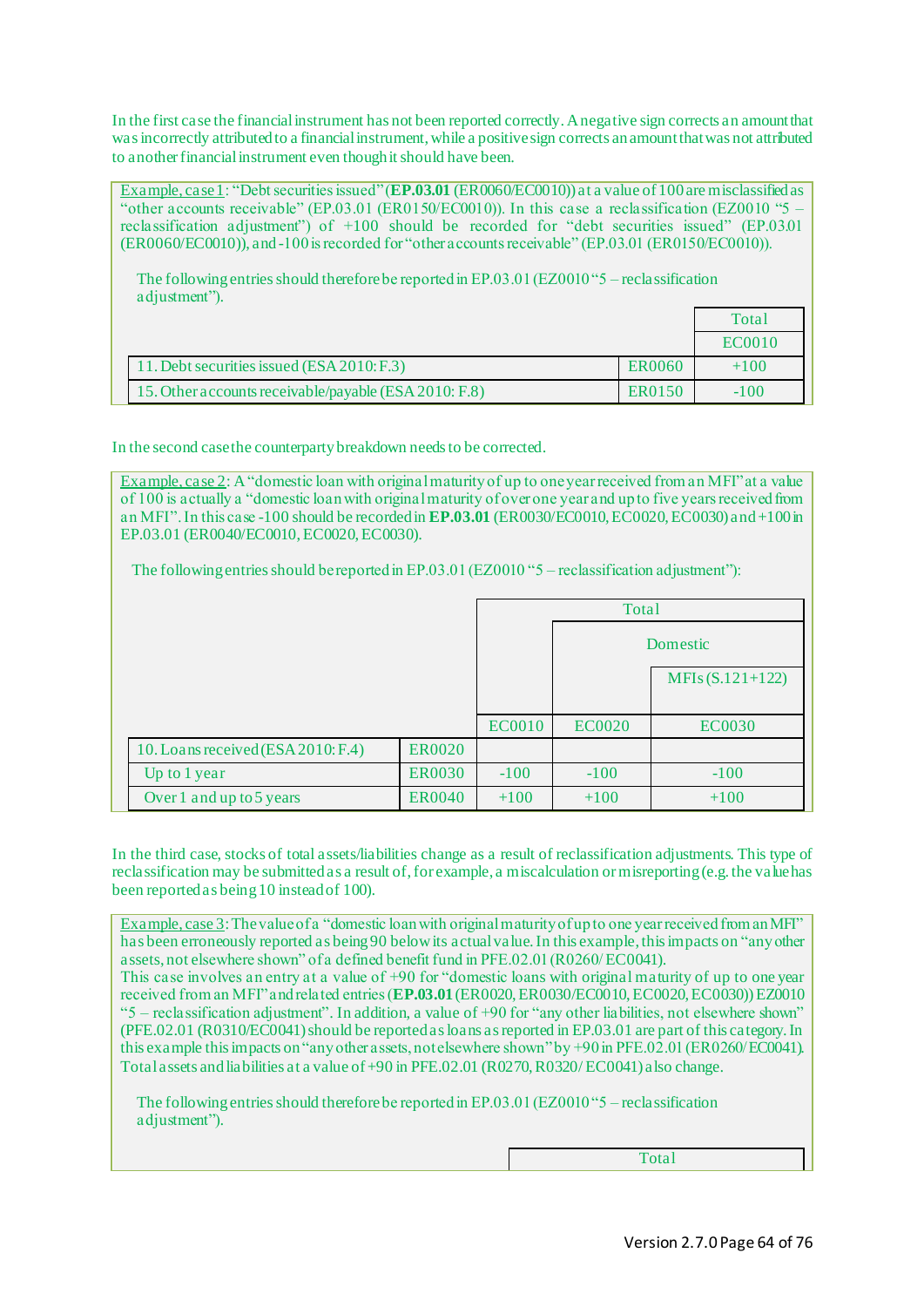|                                    |               |               |               | Domestic          |
|------------------------------------|---------------|---------------|---------------|-------------------|
|                                    |               |               |               | $MFIs(S.121+122)$ |
|                                    |               | <b>EC0010</b> | <b>EC0020</b> | <b>EC0030</b>     |
| 10. Loans received (ESA 2010: F.4) | <b>ER0020</b> | $+90$         | $+90$         | $+90$             |
| Up to 1 year                       | <b>ER0030</b> | $+90$         | $+90$         | $+90$             |

The following entries should alsobe reported in PFE.02.01.

|                                            |                    | Reclassification |
|--------------------------------------------|--------------------|------------------|
|                                            |                    | EC0041           |
| Any other assets, not elsewhere shown      | R <sub>0</sub> 260 | $+90$            |
| Total assets                               | R <sub>0</sub> 270 | $+90$            |
| Any other liabilities, not elsewhere shown | R0310              | $+90$            |
| <b>Totalliabilities</b>                    | R0320              | $+90$            |

"Financial transactions" should be reported as set out in Paragraph 1 of Part 5 of Annex II of Regulation (EU) 2018/231.

"Revaluation adjustments" should be reported as set out in Paragraph 2 of Part 5 of Annex II of Regulation (EU) 2018/231.

|                                                                         | <b>ITEM</b>                                                                                                                                                                                                                                                                                            | <b>INSTRUCTIONS</b>                                                                                 |
|-------------------------------------------------------------------------|--------------------------------------------------------------------------------------------------------------------------------------------------------------------------------------------------------------------------------------------------------------------------------------------------------|-----------------------------------------------------------------------------------------------------|
| EZ0010                                                                  | <b>Stocks</b>                                                                                                                                                                                                                                                                                          | NCBs will advise if either revaluation adjustments or financial<br>transactions should be reported. |
|                                                                         | <b>Reclassifications</b>                                                                                                                                                                                                                                                                               | Please select an option from the following closed list:                                             |
|                                                                         | adjustments                                                                                                                                                                                                                                                                                            | $1 - \text{Stocks}$                                                                                 |
|                                                                         | Revaluation adjustments<br>(including exchange rate)<br>adjustments) or financial<br>transactions                                                                                                                                                                                                      | $5 - Reclassification adjustments$                                                                  |
|                                                                         |                                                                                                                                                                                                                                                                                                        | 8 – Revaluation adjustments (including exchange rate<br>adjustments)                                |
|                                                                         |                                                                                                                                                                                                                                                                                                        | $4 -$ Financial transactions                                                                        |
| (Instead of revaluations)<br>financial transactions<br>may be reported) | The reporting a gent should report " $1 - \text{Stocks}$ ", " $5 -$<br>Reclassification adjustments" and either "8 – Revaluation<br>a djustments (including exchange rate adjustments)" or "4 –<br>Financial transactions", depending on the relevant NCB's<br>guidance on which of the two to report. |                                                                                                     |

|               | <b>ITEM</b>                             | <b>INSTRUCTIONS</b>                                                                                                                                                                                                                                                                                        |
|---------------|-----------------------------------------|------------------------------------------------------------------------------------------------------------------------------------------------------------------------------------------------------------------------------------------------------------------------------------------------------------|
| <b>ER0010</b> | Liabilities for statistical<br>purposes | Liabilities for statistical purposes include "total liabilities"<br>PFE.02.01 R0320 and "excess of assets over liabilities"<br>PFE.02.01 ER0321.                                                                                                                                                           |
| ER0020-ER0050 | Loans received<br>(ESA 2010: F.4)       | Amounts owed to creditors by the pension fund, other than<br>those arising from the issue of negotiable securities. This<br>category consists of the following.<br>- Loans: loans granted to the pension funds which are either<br>evidenced by non-negotiable documents or not evidenced by<br>documents. |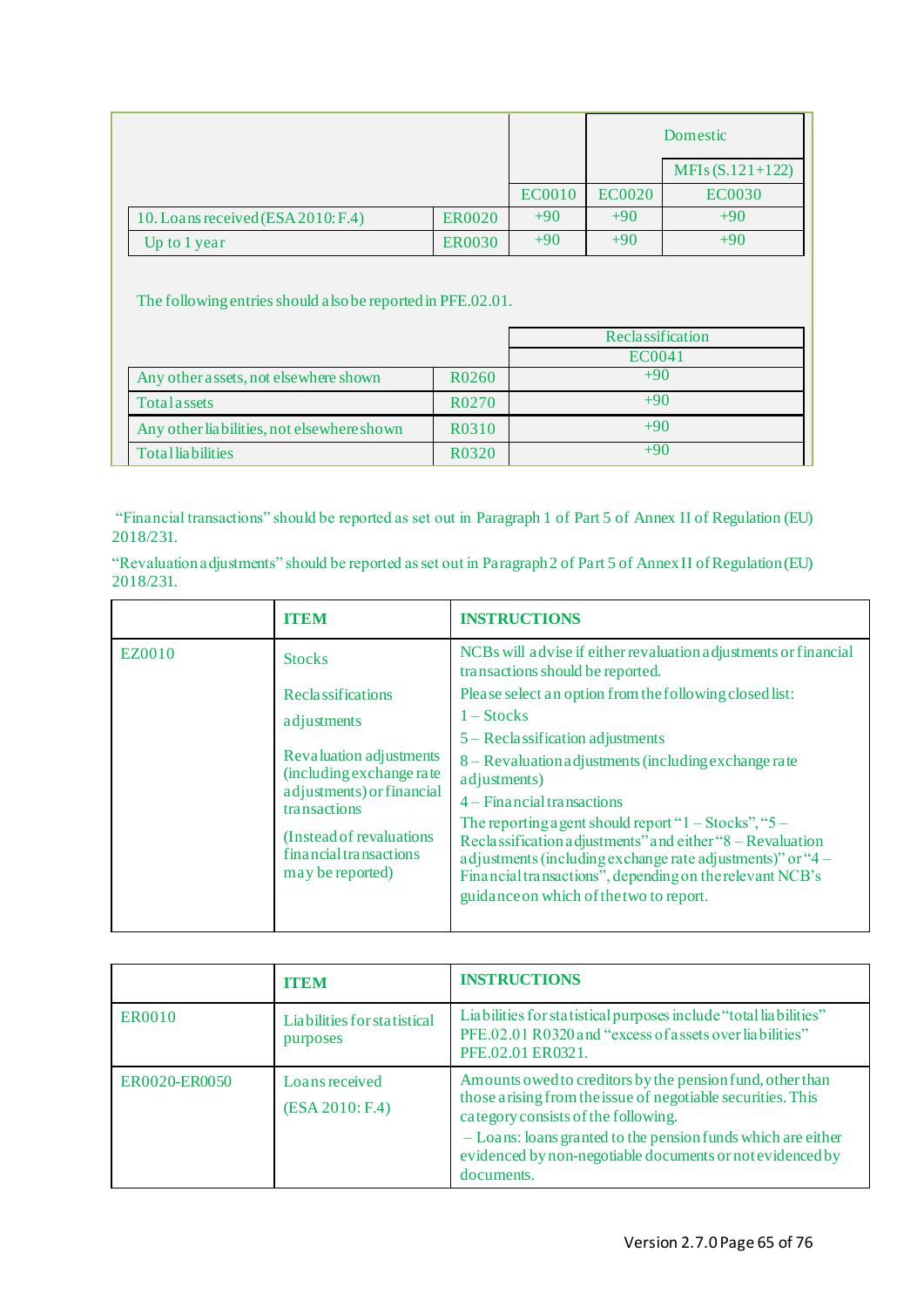|               |                                              | - Repos and repo-type operations a gainst cash collateral:<br>counterpart of cash received in exchange for securities sold by<br>the pension fund at a given price under a firm commitment to<br>repurchase the same (or similar) securities at a fixed price on a<br>specified future date. Amounts received by the pension fund in<br>exchange for securities transferred to a third party (the<br>"temporary acquirer") are to be classified here where there is a<br>firm commitment to reverse the operation and not merely an<br>option to do so. This implies that the pension fund retains all<br>risks and rewards of the underlying securities during the<br>operation,<br>- Cash collateral received in exchange for securities lending:<br>amounts received in exchange for securities temporarily<br>transferred to a third party in the form of securities lending<br>operations a gainst cash collateral.<br>$-Cash$ collateral received in operations involving the temporary<br>transfer of gold a gainst collateral.<br>Loans received should be included in "any other liabilities, not<br>elsewhere shown"PFE.02.01R0310. |
|---------------|----------------------------------------------|-----------------------------------------------------------------------------------------------------------------------------------------------------------------------------------------------------------------------------------------------------------------------------------------------------------------------------------------------------------------------------------------------------------------------------------------------------------------------------------------------------------------------------------------------------------------------------------------------------------------------------------------------------------------------------------------------------------------------------------------------------------------------------------------------------------------------------------------------------------------------------------------------------------------------------------------------------------------------------------------------------------------------------------------------------------------------------------------------------------------------------------------------|
| <b>ER0030</b> | Up to 1 year                                 | Loans received (ESA 2010: F.4) with original maturity up to 1<br>year                                                                                                                                                                                                                                                                                                                                                                                                                                                                                                                                                                                                                                                                                                                                                                                                                                                                                                                                                                                                                                                                         |
| <b>ER0040</b> | Over 1 and up to 5 years                     | Loans received (ESA 2010: F.4) with original maturity over 1<br>and up to 5 years                                                                                                                                                                                                                                                                                                                                                                                                                                                                                                                                                                                                                                                                                                                                                                                                                                                                                                                                                                                                                                                             |
| <b>ER0050</b> | Over 5 years                                 | Loans received (ESA 2010: F.4) with original maturity over 5<br>years                                                                                                                                                                                                                                                                                                                                                                                                                                                                                                                                                                                                                                                                                                                                                                                                                                                                                                                                                                                                                                                                         |
| <b>ER0060</b> | Debt securities issued<br>(ESA 2010: F.3)    | Securities issued by the pension fund, other than equity, that are<br>usually negotiable instruments and traded on secondary<br>markets, or that can be offset on the market, and do not grant<br>the holder any ownership rights in respect of the issuing<br>institution. This item is included under "any other liabilities, not<br>elsewhere shown"PFE.02.01 R0310.                                                                                                                                                                                                                                                                                                                                                                                                                                                                                                                                                                                                                                                                                                                                                                       |
| <b>ER0070</b> | Equity (ESA 2010: F.5,<br>F.519)             | Financial assets that represent ownership rights in corporations<br>or quasi-corporations. Such financial assets generally entitle the<br>holders to a share in the profits of the corporations or quasi-<br>corporations, and to a share in their net assets in the event of<br>liquidation.<br>Equity should be recorded under "excess of assets over<br>liabilities" PFE.02.01 R0321.                                                                                                                                                                                                                                                                                                                                                                                                                                                                                                                                                                                                                                                                                                                                                      |
| <b>ER0080</b> | <b>Technical reserves</b><br>(ESA 2010: F.6) | Technical reserves, for pension schemes are divided into three<br>subcategories:<br>pension entitlements (F.63);<br>claims of pension funds on pension managers (F.64);<br>entitlements to non-pension benefits (F.65);<br>Technical reserves should be reported gross of reinsurance.<br>Technical reserves should include "technical provisions"<br>PFE.02.01 R0280 and "margin for a dverse deviation"<br>PFE.02.01 R0290.                                                                                                                                                                                                                                                                                                                                                                                                                                                                                                                                                                                                                                                                                                                 |
| <b>ER0090</b> | o/w Pension entitlements<br>(ESA 2010: F.63) | The amount of capital that the pension fund holds in order to<br>meet the future claims of its pension schemes. It comprises<br>financial claims that current employees and former employees<br>hold against either:<br>their employers;<br>ä,                                                                                                                                                                                                                                                                                                                                                                                                                                                                                                                                                                                                                                                                                                                                                                                                                                                                                                |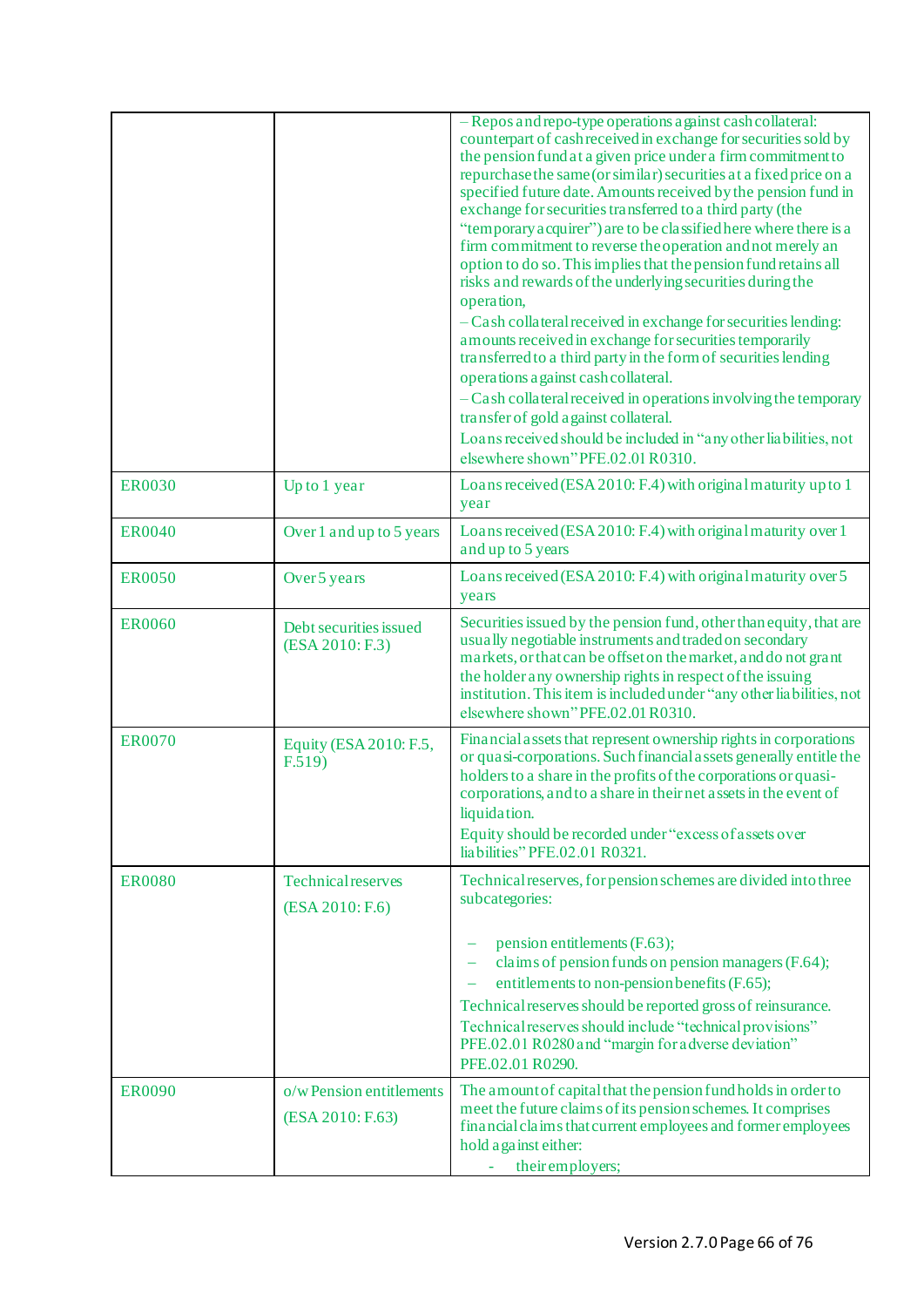|               |                                                                 | a scheme designated by the employer to pay pensions<br>as part of a compensation agreement between the<br>employer and the employee; or<br>an insurer.                                                                                                                                                                                                                                                                                                                                                                                                                                                                                                                                                                                                                                                                                                                                                                                                                                                                                                                                              |
|---------------|-----------------------------------------------------------------|-----------------------------------------------------------------------------------------------------------------------------------------------------------------------------------------------------------------------------------------------------------------------------------------------------------------------------------------------------------------------------------------------------------------------------------------------------------------------------------------------------------------------------------------------------------------------------------------------------------------------------------------------------------------------------------------------------------------------------------------------------------------------------------------------------------------------------------------------------------------------------------------------------------------------------------------------------------------------------------------------------------------------------------------------------------------------------------------------------|
| <b>ER0100</b> | Pension entitlements,<br>o/w defined contribution<br>schemes    | The amount of capital that the pension fund holds in order to<br>meet the future pension claims of its defined contribution<br>scheme policyholders. In a defined contribution scheme the<br>benefits paid are dependent on the performance of the assets<br>acquired by the pension scheme. The liability of a defined<br>contribution scheme is the current market value of the fund's<br>assets.                                                                                                                                                                                                                                                                                                                                                                                                                                                                                                                                                                                                                                                                                                 |
| <b>ER0110</b> | Pension entitlements,<br>o/w defined benefit<br>schemes         | The amount of capital that the pension fund holds in order to<br>meet the future pension claims of its defined benefit scheme<br>policyholders. In a defined benefit pension scheme the level of<br>pension benefits promised to participating employees is<br>determined by a formula a greed in a dvance. The liability of a<br>defined benefit pension scheme is equal to the present value of<br>the promised benefits.<br>Notional defined contribution schemes and hybrid schemes are<br>grouped as defined benefit schemes (ESA 2010, paragraph<br>17.59). A notional defined contribution scheme is similar to a<br>defined contribution scheme but with a guaranteed minimum<br>a mount payable. Hybrid schemes are those schemes which have<br>both a defined benefit and a defined contribution element. A<br>scheme is classified as "hybrid" either because both defined<br>benefit and defined contribution provisions are present or<br>because it embodies a notional defined contribution scheme<br>and, at the same time, a defined benefit or defined contribution<br>provision. |
| <b>ER0120</b> | o/wClaims of pension<br>funds on pension<br>managers            | Pension funds' claims on pension managers as defined in ESA<br>2010, paragraphs 5.186 and 17.78.                                                                                                                                                                                                                                                                                                                                                                                                                                                                                                                                                                                                                                                                                                                                                                                                                                                                                                                                                                                                    |
|               | (ESA 2010: F.64)                                                | Thus the amount payable by the pension fund to the pension<br>manager.                                                                                                                                                                                                                                                                                                                                                                                                                                                                                                                                                                                                                                                                                                                                                                                                                                                                                                                                                                                                                              |
| <b>ER0130</b> | o/wEntitlements to non-<br>pension benefits<br>(ESA 2010: F.65) | This is the excess of net contributions over benefits, which<br>represents an increase in the liability of the insurance scheme<br>towards the beneficiaries (defined in ESA 2010, paragraph<br>$5.187$ ).                                                                                                                                                                                                                                                                                                                                                                                                                                                                                                                                                                                                                                                                                                                                                                                                                                                                                          |
| <b>ER0140</b> | <b>Financial derivatives</b><br>(ESA 2010: F.71)                | Financial derivatives are financial instruments linked to a<br>specified financial instrument, indicator, or commodity, through<br>which specific financial risks can be traded in financial markets<br>in their own right. This category includes the following.<br>options<br>warrants<br>futures<br>forwards<br>swaps<br>credit derivatives<br>Financial derivatives are recorded at market value on the<br>balance sheet on a gross basis. Individual derivative contracts<br>with positive market values are recorded on the assets side of<br>the balance sheet and contracts with negative market values on<br>the liabilities side of the balance sheet also with a positive<br>value. Gross future commitments arising from derivative<br>contracts should not be entered as on-balance-sheet items.<br>Financial derivatives may be recorded on a net basis according                                                                                                                                                                                                                     |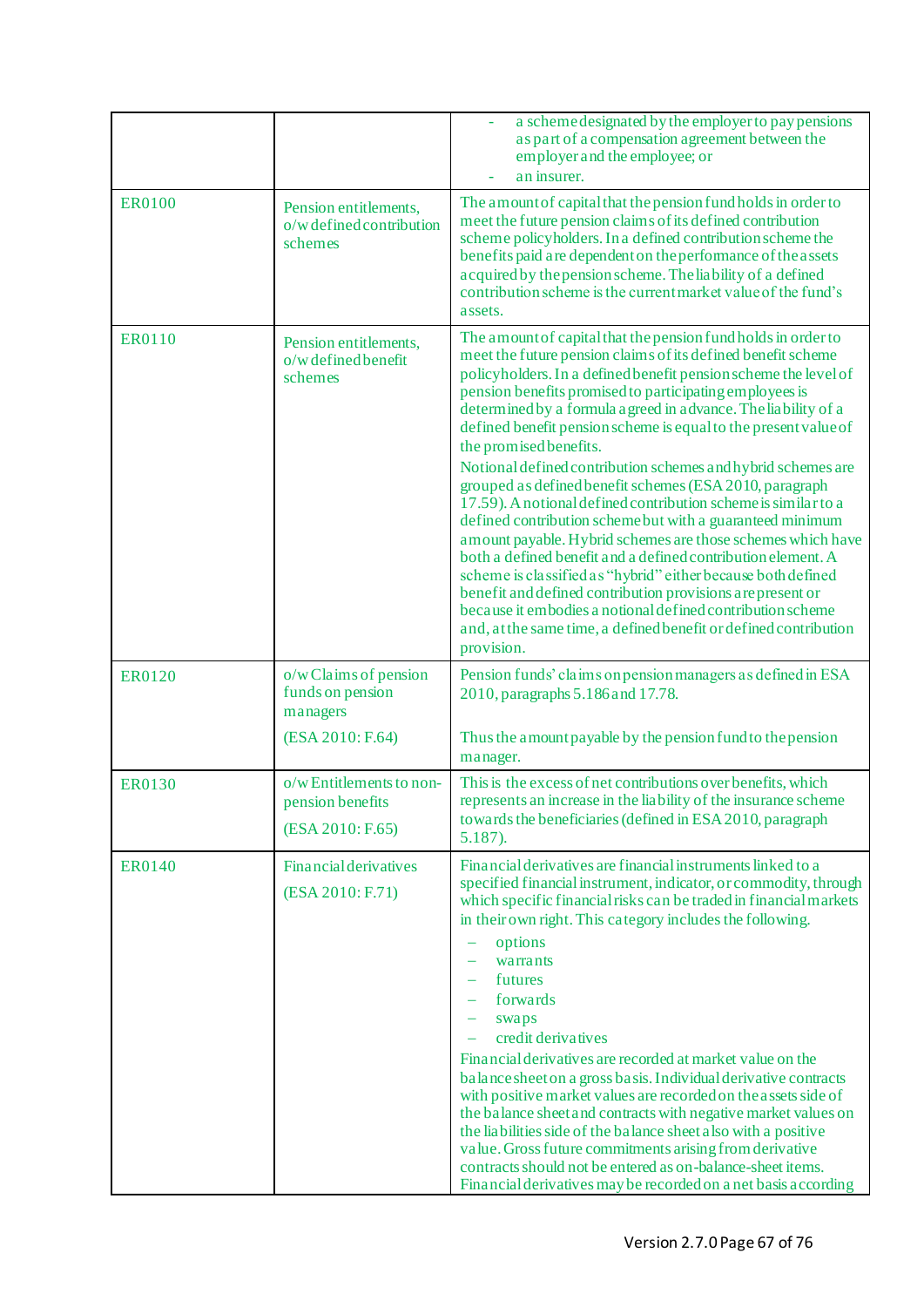|               |                                                                | to different valuation methods. In the event that only net<br>positions are available or that positions are recorded other than<br>at market value, these positions are reported instead. This<br>category does not include financial derivatives that are not<br>subject to on-balance-sheet recording in accordance with<br>national rules. Financial derivatives should be included in "any<br>other liabilities, not elsewhere shown" PFE.02.01 R0260                                                                                                                                                                                                                                                                                                                                                                                                                                                                                                                                                                                          |
|---------------|----------------------------------------------------------------|----------------------------------------------------------------------------------------------------------------------------------------------------------------------------------------------------------------------------------------------------------------------------------------------------------------------------------------------------------------------------------------------------------------------------------------------------------------------------------------------------------------------------------------------------------------------------------------------------------------------------------------------------------------------------------------------------------------------------------------------------------------------------------------------------------------------------------------------------------------------------------------------------------------------------------------------------------------------------------------------------------------------------------------------------|
| <b>ER0150</b> | <b>Other accounts</b><br>receivable/payable<br>(ESA 2010: F.8) | This is the residual item on the liabilities side of the balance<br>sheet, defined as "liabilities not included elsewhere". NCBs<br>may require the reporting of specific sub-positions included in<br>this category, such as:                                                                                                                                                                                                                                                                                                                                                                                                                                                                                                                                                                                                                                                                                                                                                                                                                     |
|               |                                                                | - a mounts payable not related to the pension fund's main<br>business, i.e. amounts due to suppliers, taxes due, wages, social<br>contributions, etc.;<br>- provisions representing liabilities against third parties, i.e.                                                                                                                                                                                                                                                                                                                                                                                                                                                                                                                                                                                                                                                                                                                                                                                                                        |
|               |                                                                | pensions, dividends, etc.;<br>- net positions arising from securities lending without cash<br>collateral;<br>- net amounts payable in respect of future settlements of                                                                                                                                                                                                                                                                                                                                                                                                                                                                                                                                                                                                                                                                                                                                                                                                                                                                             |
|               |                                                                | transactions in securities;<br>- accrued interest payable on loans.                                                                                                                                                                                                                                                                                                                                                                                                                                                                                                                                                                                                                                                                                                                                                                                                                                                                                                                                                                                |
| <b>ER0160</b> | Net worth (ESA 2010:<br>B.90)                                  | This is the balancing item of a balance sheet (B.90) (ESA 2010,<br>paragraph 7.02). The stock of the assets and liabilities recorded<br>in the balance sheet are valued at the appropriate prices, which<br>are usually the market prices prevailing on the date to which the<br>balance sheet relates. In a defined benefit pension scheme,<br>however, the level of pension benefits promised to participating<br>employees is determined by a formula a greed in a dyance. The<br>liability of a defined benefit pension scheme is equal to the<br>present value of the promised benefits, and therefore in a<br>defined benefit pension scheme net worth can be different from<br>zero. In a defined contribution scheme the benefits paid are<br>dependent on the performance of the assets a cquired by the<br>pension scheme. The liability of a defined contribution scheme<br>is the current market value of the fund's assets. The fund's net<br>worth is always zero.<br>Net worth is expected to be included in "excess of assets over |
|               |                                                                | liabilities" PFE.02.01 ER0321                                                                                                                                                                                                                                                                                                                                                                                                                                                                                                                                                                                                                                                                                                                                                                                                                                                                                                                                                                                                                      |

|                | <b>ITEM</b>                                                | <b>INSTRUCTIONS</b>                                                                                                                                                                             |
|----------------|------------------------------------------------------------|-------------------------------------------------------------------------------------------------------------------------------------------------------------------------------------------------|
| EC0010         | Total                                                      | Total value of pension fund reserves vis-à-vis all counterparty<br>countries should be reported here.                                                                                           |
| <b>EC0020</b>  | Domestic                                                   | Total value of pension fund reserves vis-à-vis the counterparty<br>country in which the pension fund is resident should be reported<br>here.                                                    |
| EC0130         | Euro a rea Member States<br>other than domestic<br>(total) | Total value of pension fund reserves vis-à-vis counterparty<br>countries in the euro area other than the counterparty country in<br>which the pension fund is resident should be reported here. |
| EC0030, EC0140 | MFIs $(S.121+122+123)$                                     | MFIs as defined in Article 1 of Regulation (EU) No 1071/2013<br>(ECB/2013/33). This sector consists of NCBs (S.121), credit<br>institutions as defined in Union law, MMFs (S.123), other        |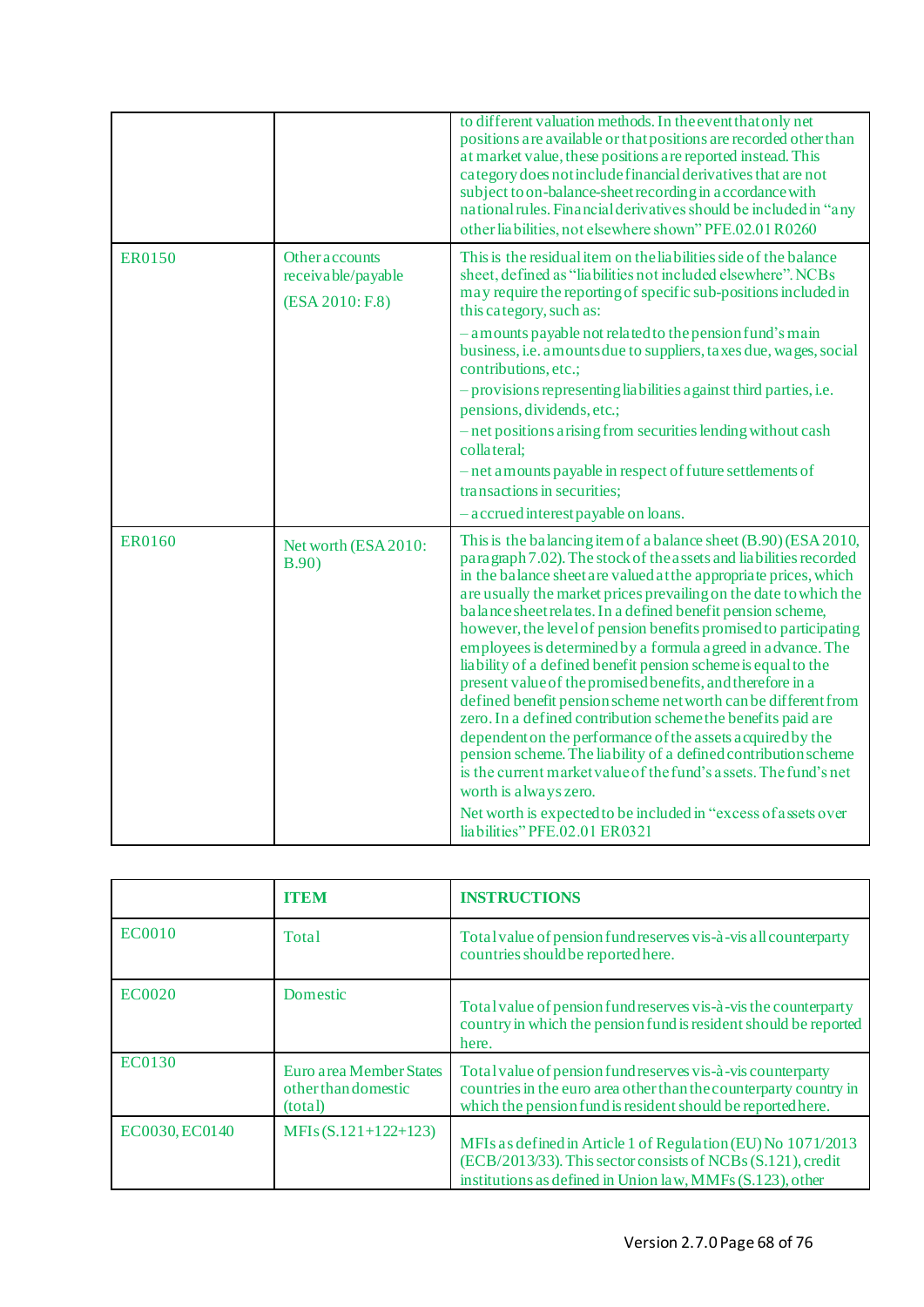|                |                                                                                                                                                            | financial institutions whose business is to receive deposits<br>and/or close substitutes for deposits from entities other than<br>MFIs and, for their own account, at least in economic terms, to<br>grant loans and/or make investments in securities, and<br>electronic money institutions that are principally engaged in<br>financial intermediation in the form of issuing electronic money<br>$(S.122)$ .                                                                                                                                                                                                                                                                                                                                                                                                                                                                                                                                                                                                                                                                                                                                                                                                                                                                                                                                                                                                                                                                                                                                                                                                                                                                                                                                                                                              |
|----------------|------------------------------------------------------------------------------------------------------------------------------------------------------------|--------------------------------------------------------------------------------------------------------------------------------------------------------------------------------------------------------------------------------------------------------------------------------------------------------------------------------------------------------------------------------------------------------------------------------------------------------------------------------------------------------------------------------------------------------------------------------------------------------------------------------------------------------------------------------------------------------------------------------------------------------------------------------------------------------------------------------------------------------------------------------------------------------------------------------------------------------------------------------------------------------------------------------------------------------------------------------------------------------------------------------------------------------------------------------------------------------------------------------------------------------------------------------------------------------------------------------------------------------------------------------------------------------------------------------------------------------------------------------------------------------------------------------------------------------------------------------------------------------------------------------------------------------------------------------------------------------------------------------------------------------------------------------------------------------------|
| EC0050, EC0160 | General government<br>(S.13)                                                                                                                               | General government sector (S.13) consists of institutional units<br>that are non-market producers whose output is intended for<br>individual and collective consumption and that are financed by<br>compulsory payments made by units belonging to other sectors,<br>and institutional units principally engaged in the redistribution<br>of national income and wealth (ESA 2010, paragraphs 2.111 to<br>$2.113$ ).                                                                                                                                                                                                                                                                                                                                                                                                                                                                                                                                                                                                                                                                                                                                                                                                                                                                                                                                                                                                                                                                                                                                                                                                                                                                                                                                                                                         |
| EC0070, EC0180 | Non-MMF investment<br>funds $(S.124)$                                                                                                                      | Investment funds as defined in Article 1 of Regulation (EU)<br>No 1073/2013 (ECB/2013/38). This subsector consists of all<br>collective investment undertakings, except MMFs, that invest in<br>financial and/or non-financial assets, to the extent that the<br>objective is investing capital raised from the public (S.124).                                                                                                                                                                                                                                                                                                                                                                                                                                                                                                                                                                                                                                                                                                                                                                                                                                                                                                                                                                                                                                                                                                                                                                                                                                                                                                                                                                                                                                                                              |
| EC0080, EC0190 | <b>Other financial</b><br>intermediaries (S.125),<br>financial auxiliaries<br>$(S.126)$ , captive financial<br>institutions and money<br>lenders $(S.127)$ | Other financial intermediaries, except insurance corporations<br>and pension funds subsector (S.125) consists of all financial<br>corporations and quasi-corporations which are principally<br>engaged in financial intermediation by incurring liabilities in<br>forms other than currency, deposits (or close substitutes for<br>deposits), investment fund shares/units, or in relation to<br>insurance, pension and standardised guarantee schemes from<br>institutional units. Financial vehicle corporations as defined in<br>Regulation (EU) No 1075/2013 (ECB/2013/40) are included in<br>this subsector (ESA 2010, paragraphs 2.86 to 2.94). The<br>financial auxiliaries subsector (S.126) consists of all financial<br>corporations and quasi-corporations which are principally<br>engaged in activities closely related to financial intermediation<br>but which are not financial intermediaries themselves. This<br>subsector also includes head offices whose subsidiaries are all<br>or mostly financial corporations (ESA 2010, paragraphs 2.95 to<br>2.97). The captive financial institutions and money lenders<br>subsector (S.127) consists of all financial corporations and<br>quasi-corporations which are neither engaged in financial<br>intermediation nor in providing financial auxiliary services, and<br>where most of either their assets or their liabilities are not<br>transacted on open markets. This subsector includes holding<br>companies that hold controlling levels of equity in a group of<br>subsidiary corporations and whose principal activity is owning<br>the group without providing any other service to the businesses<br>in which the equity is held, that is, they do not administer or<br>manage other units (ESA 2010, paragraphs 2.98 and 2.99). |
| EC0090, EC0200 | <b>Insurance corporations</b><br>(S.128)                                                                                                                   | Insurance corporations (S.128) as defined in Article 1 of<br>Regulation (EU) No 1374/2014 (ECB/2014/50).                                                                                                                                                                                                                                                                                                                                                                                                                                                                                                                                                                                                                                                                                                                                                                                                                                                                                                                                                                                                                                                                                                                                                                                                                                                                                                                                                                                                                                                                                                                                                                                                                                                                                                     |
| EC0100, EC0210 | Pension funds (S.129)                                                                                                                                      | Pension funds as defined in Article 1 of Regulation (EU)<br>2018/231 (S.129).                                                                                                                                                                                                                                                                                                                                                                                                                                                                                                                                                                                                                                                                                                                                                                                                                                                                                                                                                                                                                                                                                                                                                                                                                                                                                                                                                                                                                                                                                                                                                                                                                                                                                                                                |
| EC0110, EC0220 | Non-financial<br>corporations $(S.11)$                                                                                                                     | Non-financial corporations sector (S.11) consists of institutional<br>units that are independent legal entities and market producers,<br>and whose principal activity is the production of goods and non-                                                                                                                                                                                                                                                                                                                                                                                                                                                                                                                                                                                                                                                                                                                                                                                                                                                                                                                                                                                                                                                                                                                                                                                                                                                                                                                                                                                                                                                                                                                                                                                                    |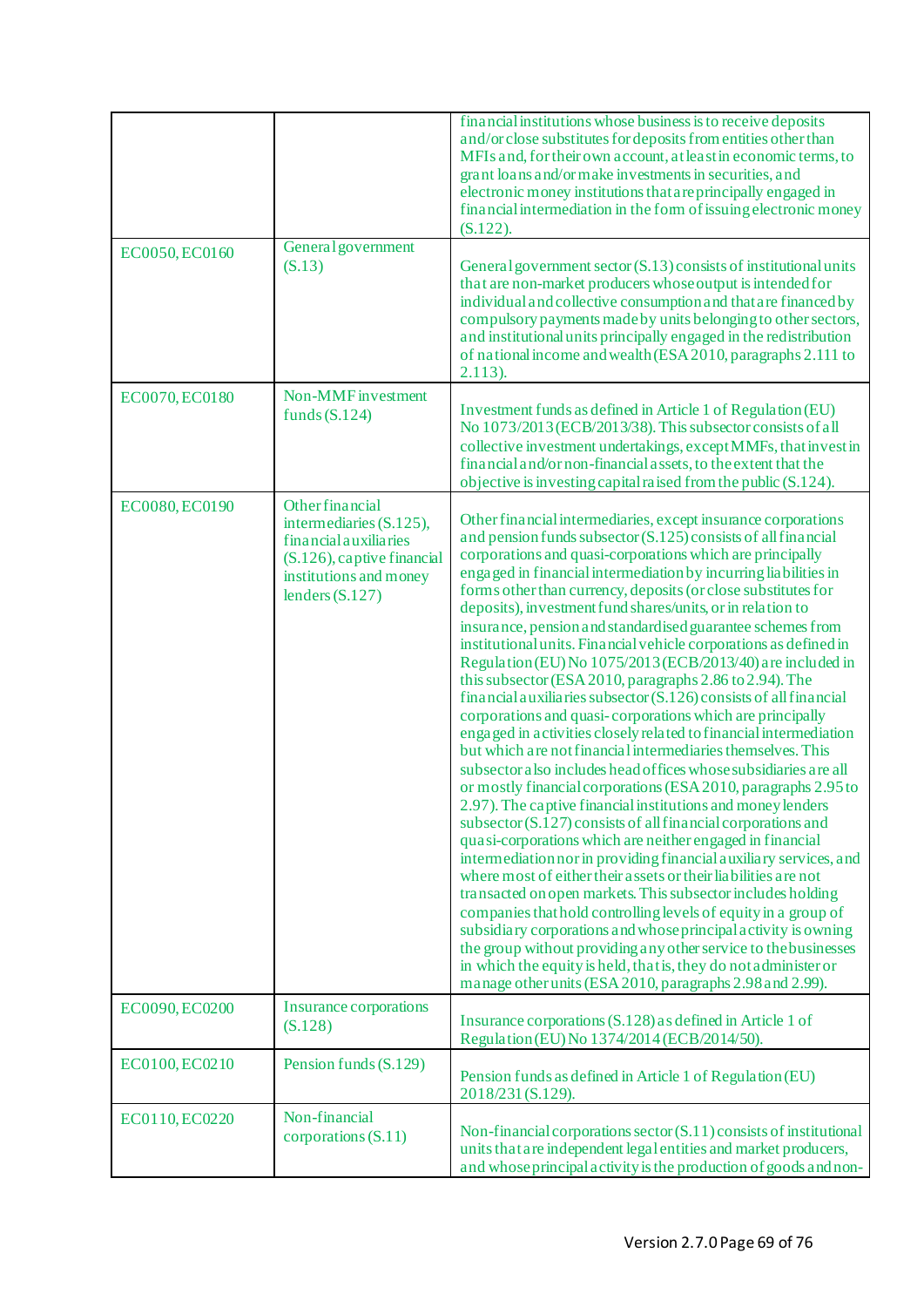|                |                                                                                 | financial services. This sector also includes non-financial quasi-<br>corporations (ESA 2010, paragraphs 2.45 to 2.50).                                                                                                                                                                                                                                                                                                                                                                                                                                                                                                                                                                                                                                                                                                                                                                                                                                                                                                                                                                                                                                                                                                                                                                             |
|----------------|---------------------------------------------------------------------------------|-----------------------------------------------------------------------------------------------------------------------------------------------------------------------------------------------------------------------------------------------------------------------------------------------------------------------------------------------------------------------------------------------------------------------------------------------------------------------------------------------------------------------------------------------------------------------------------------------------------------------------------------------------------------------------------------------------------------------------------------------------------------------------------------------------------------------------------------------------------------------------------------------------------------------------------------------------------------------------------------------------------------------------------------------------------------------------------------------------------------------------------------------------------------------------------------------------------------------------------------------------------------------------------------------------|
| EC0120, EC0230 | $Households + non-profit$<br>institutions serving<br>households $(S.14 + S.15)$ | Households sector $(S.14)$ consists of individuals or groups of<br>individuals, as consumers and as entrepreneurs, producing<br>market goods and non-financial and financial services (market<br>producers), provided that the production of goods and services<br>is not carried out by separate entities treated as quasi-<br>corporations. It also includes individuals or groups of<br>individuals that produce goods and non-financial services for<br>exclusively own final use. The households sector includes sole<br>proprietorships and partnerships that are not independent legal<br>entities, other than those treated as quasi-corporations, and that<br>are market producers (ESA 2010, paragraphs 2.118 to 2.128).<br>The non-profit institutions serving households (NPISHs) sector<br>$(S.15)$ consists of non-profit institutions that are separate legal<br>entities, serve households and are private non-market producers.<br>Their principal resources are voluntary contributions in cash or<br>in kind from households in their capacity as consumers, from<br>payments made by general government and from property<br>income (ESA 2010, paragraphs $2.129$ and $2.130$ ).<br>For pension entitlements, only households (S.14) should be<br>reported under this category. |
| EC0240         | Rest of the world (total)                                                       | Total value of pension fund reserves vis-à-vis counterparty<br>countries outside the euro area should be reported here.                                                                                                                                                                                                                                                                                                                                                                                                                                                                                                                                                                                                                                                                                                                                                                                                                                                                                                                                                                                                                                                                                                                                                                             |

### **EP.04.01 – Liabilities -Pension entitlements - country split**

#### **General comments:**

"Stocks" are holdings of liabilities at a point in time expressed in monetary terms and must be reported on a gross basis. Stocks should always be reported.

"Reclassification adjustments" should include any change in value (compared to the previous period) reported in "1 – Stocks" that arises from the correction of reporting errors. If there are no reporting errors, the cells will remain empty.

Ideally, corrections of erroneous data (resubmissions) should be submitted; if this is not possible reclassification adjustments can be submitted instead.

There are three types of reclassification adjustment that should be reported under EZ0010 "5 – reclassification adjustment": (i) those where a correction of the classification of the financial instrument takes place; (ii) those where a correction of the counterparty area is needed; and (iii) those where the total outstanding amounts change as a result of reclassification adjustments.

In the first case, the financial instrument has not been reported correctly. A negative sign corrects an amount that was incorrectly attributed to a financial instrument, while a positive sign corrects an amount that was not attributed to another financial instrument even though it should have been. If a reclassification has been recorded in EP.03.01 (ER0090), template EP.04.01 specifies exactly in which country the change has taken place.

Example, case 1: If a defined benefit pension entitlement at a value of 100 to a Belgian household needs to be reclassified to other accounts receivable/payable, an entry of -100 in EP.04.01 (ER0300/EC0020) is required. In addition, in template **EP.03.01** -100 is recorded for "defined benefit entitlements to Euro area Member States other than domestic (total)" (ER0110/EC0010, EC0130, EC0230). In addition, -100 needs to be recorded in technical reserves and pension entitlements EP.03.01 (ER0080/EC0010, EC0130) and EP.03.01 (ER0090/EC0010, EC0130, EC0230) needs to be recorded. The counter entry of +100 is recorded in "other accounts receivable/payable" EP.03.01 (ER0150/EC0010). In addition, -100 is recorded in "technical provisions" **PFE.02.01** (R0280/EC0041), which includes pension entitlements and +100 is recorded in "any other liabilities, not elsewhere shown" PFE.02.01 (R0310/EC0041).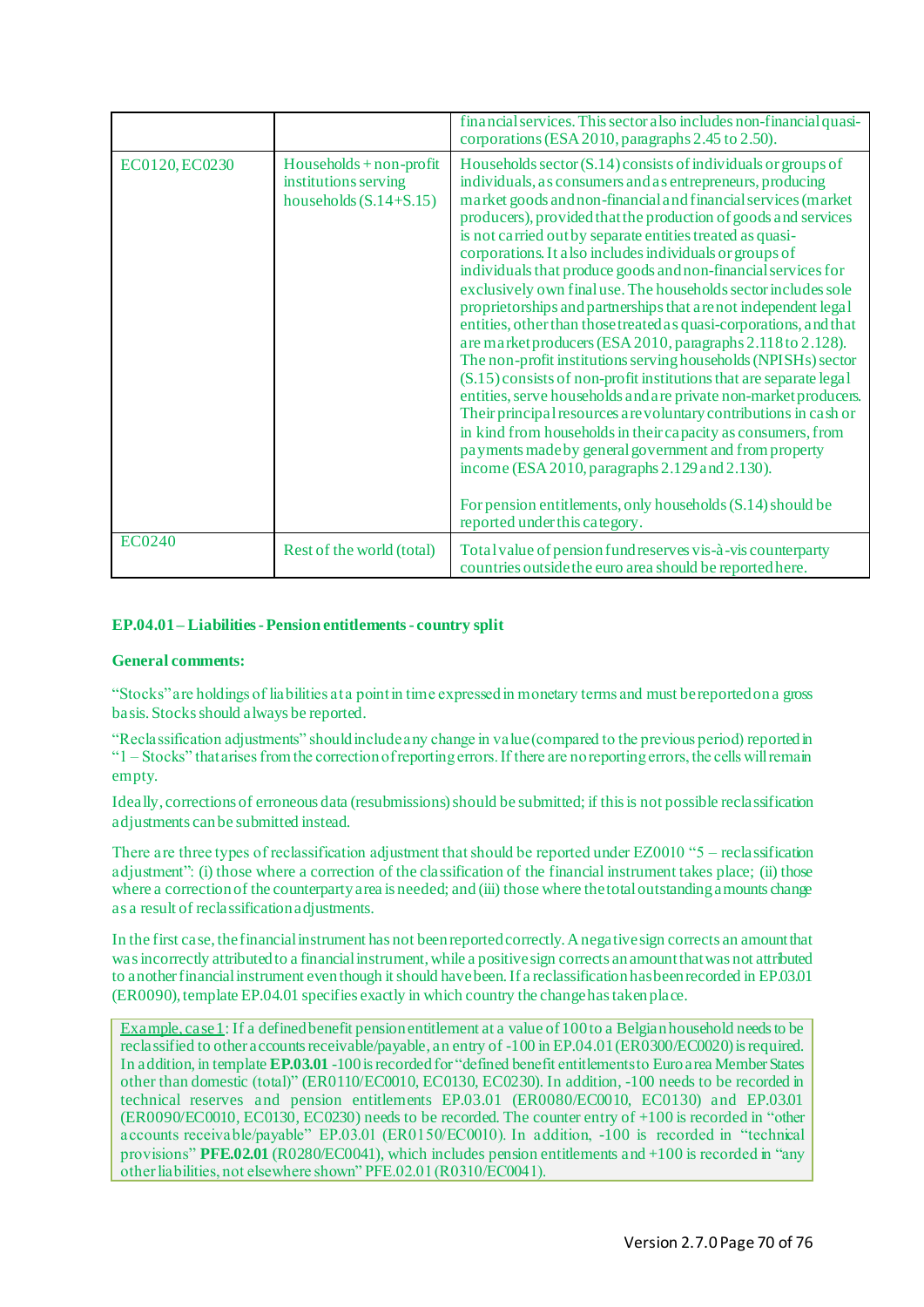|                                                                                                  |  |               |               | <b>BE</b>                                              |                                                                |  |  |
|--------------------------------------------------------------------------------------------------|--|---------------|---------------|--------------------------------------------------------|----------------------------------------------------------------|--|--|
| <b>EC0020</b>                                                                                    |  |               |               |                                                        |                                                                |  |  |
|                                                                                                  |  |               |               | $-100$                                                 |                                                                |  |  |
| <b>Pension entitlements</b>                                                                      |  | <b>ER0300</b> |               |                                                        |                                                                |  |  |
| The following entries should be reported in EP.03.01 (EZ0010"5 - reclassification a djustment"): |  |               |               |                                                        |                                                                |  |  |
|                                                                                                  |  |               |               | Total                                                  |                                                                |  |  |
|                                                                                                  |  |               |               | Euro area Member States other than<br>domestic (total) |                                                                |  |  |
|                                                                                                  |  |               |               | Total                                                  | Households + non-<br>profit institutions<br>serving households |  |  |
|                                                                                                  |  |               | <b>EC0010</b> | <b>EC0130</b>                                          | <b>EC0230</b>                                                  |  |  |
| <b>Technical reserves</b>                                                                        |  | <b>ER0080</b> | $-100$        | $-100$                                                 |                                                                |  |  |
| <b>Pension entitlements</b>                                                                      |  | <b>ER0090</b> | $-100$        | $-100$                                                 | $-100$                                                         |  |  |
| Defined benefit schemes                                                                          |  | ER0110        | $-100$        | $-100$                                                 | $-100$                                                         |  |  |
|                                                                                                  |  |               |               |                                                        |                                                                |  |  |
|                                                                                                  |  |               |               | <b>Total</b>                                           |                                                                |  |  |
|                                                                                                  |  |               |               | <b>EC0010</b>                                          |                                                                |  |  |
| Other accounts receivable/payable<br><b>ER0150</b><br>(ESA 2010: F8)                             |  |               |               | $+100$                                                 |                                                                |  |  |
| The following entries should also be reported in PFE.02.01.                                      |  |               |               |                                                        |                                                                |  |  |
|                                                                                                  |  |               |               |                                                        | Reclassification                                               |  |  |
|                                                                                                  |  |               |               |                                                        | EC0041                                                         |  |  |
| <b>Technical provisions</b>                                                                      |  |               | R0280         | $-100$                                                 |                                                                |  |  |
| Any other liabilities, not elsewhere shown                                                       |  |               | R0310         | $+100$                                                 |                                                                |  |  |

In the second case a correction of the counterparty country is necessary.

Example, case 2: If "defined benefit entitlements to a Belgian household" at a value of 100 are actually "defined benefit entitlements to a Canadian household", -100 would be recorded in **EP.04.01** (ER0300/EC0020) and +100 in EP.04.01 (ER0300/EC0330). If these are defined benefit entitlements to Euro area Member States other than domestic (total) -100 for ER0090, ER0110/EC0130, EC0230 and ER0080/EC0130 and +100 for Rest of the world (total) (ER0080, ER0090, ER0110/EC0240) need to be recorded in template **EP.03.01**.

The following should therefore be reported in EP.04.01 (EZ0010"5 – reclassification adjustment").

|                      |        | ΒE     | Canada   |
|----------------------|--------|--------|----------|
|                      |        | EC0020 | EC0330   |
| Pension entitlements | ER0300 | $-100$ | $+100\,$ |

The following entries should be reported in EP.03.01 (EZ0010 "5 – reclassification adjustment"):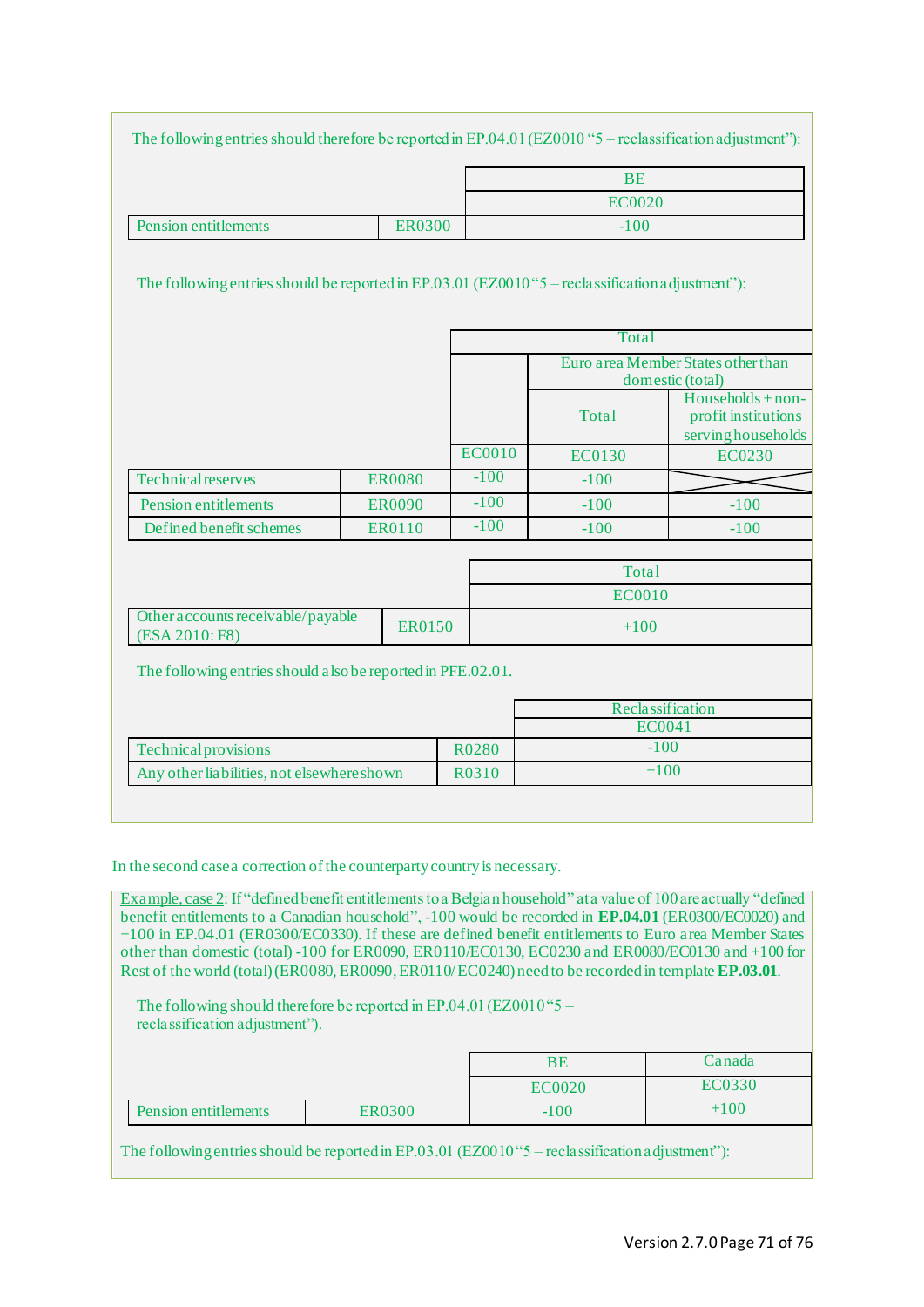|                           |               |        | Euro area Member States other than<br>domestic (total)          | Rest of the world |  |
|---------------------------|---------------|--------|-----------------------------------------------------------------|-------------------|--|
|                           |               | Total  | $Households + non-$<br>profit institutions<br>servinghouseholds | (total)           |  |
|                           |               | EC0130 | EC0230                                                          | EC0240            |  |
| <b>Technical reserves</b> | <b>ER0080</b> | $-100$ |                                                                 | $+100$            |  |
| Pension entitlements      | <b>ER0090</b> | $-100$ | $-100$                                                          | $+100$            |  |
| Defined benefit schemes   | ER0110        | $-100$ | $-100$                                                          | $+100$            |  |

In the third case, stocks of total assets/liabilities change as a result of reclassification adjustments. This type of reclassification may be submitted, for instance, as a result of miscalculation or misreporting (e.g. the value has been reported as being 10 instead of 100).

Example, case 3: An erroneous value has been reported for a listed equity (assets). Instead of being reported as 100, it is reported as 10. Through the correction of the value of the listed equity, the value of a "defined contribution pension entitlements to a Belgian household" changes from 10 to 100.

An entry of +90 for "pension entitlements to a Belgian household" **EP.04.01** (ER0300/EC0020) is needed to account for the value change. In addition, an entry of +90 isrequired in **EP.03.01** for "technical reserves" and "defined contribution schemes pension entitlements" vis-à-vis Euro area Member States other than domestic (total) (ER0080, ER0100/EC0010, EC0130), (ER0100/EC0230) and"Pension entitlements: vis-à-vis Euro area Member States other than domestic (total) (ER0090/EC0010, EC0130, EC0230). Listed equity is corrected in PFE.02.01 (R0040/EC0041) with an entry of +90 (but also in PFE.02.01 (R0030/EC0041)). In addition, total assets and liabilities, technical provisions change by +90 in PFE.02.01 (R0270, R0320, R0280/EC0041).

> The following entries should be reported in EP.04.01 (EZ0010" $5$ reclassification adjustment"):

|                      |        | DE<br>БE      |
|----------------------|--------|---------------|
|                      |        | <b>EC0020</b> |
| Pension entitlements | ER0300 | ⊦90           |

The following entries should also be reported in EP.03.01 (EZ0010 "5 – reclassification adjustment"):

|                              |               | Total         |                          |                                                                            |  |
|------------------------------|---------------|---------------|--------------------------|----------------------------------------------------------------------------|--|
|                              |               |               |                          | Euro area Member<br>States other than<br>domestic (total)                  |  |
|                              |               |               | Total                    | Household<br>$s + non-$<br>profit<br>institutions<br>serving<br>households |  |
|                              |               | <b>EC0010</b> | <b>EC013</b><br>$\theta$ | <b>EC0230</b>                                                              |  |
| <b>Technical reserves</b>    | <b>ER0080</b> | $+90$         | $+90$                    |                                                                            |  |
| Pension entitlements         | <b>ER0090</b> | $+90$         | $+90$                    | $+90$                                                                      |  |
| Defined contribution schemes | <b>ER0100</b> | $+90$         | $+90$                    | $+90$                                                                      |  |

The following entries should alsobe reported in PFE.02.01:

Reclassification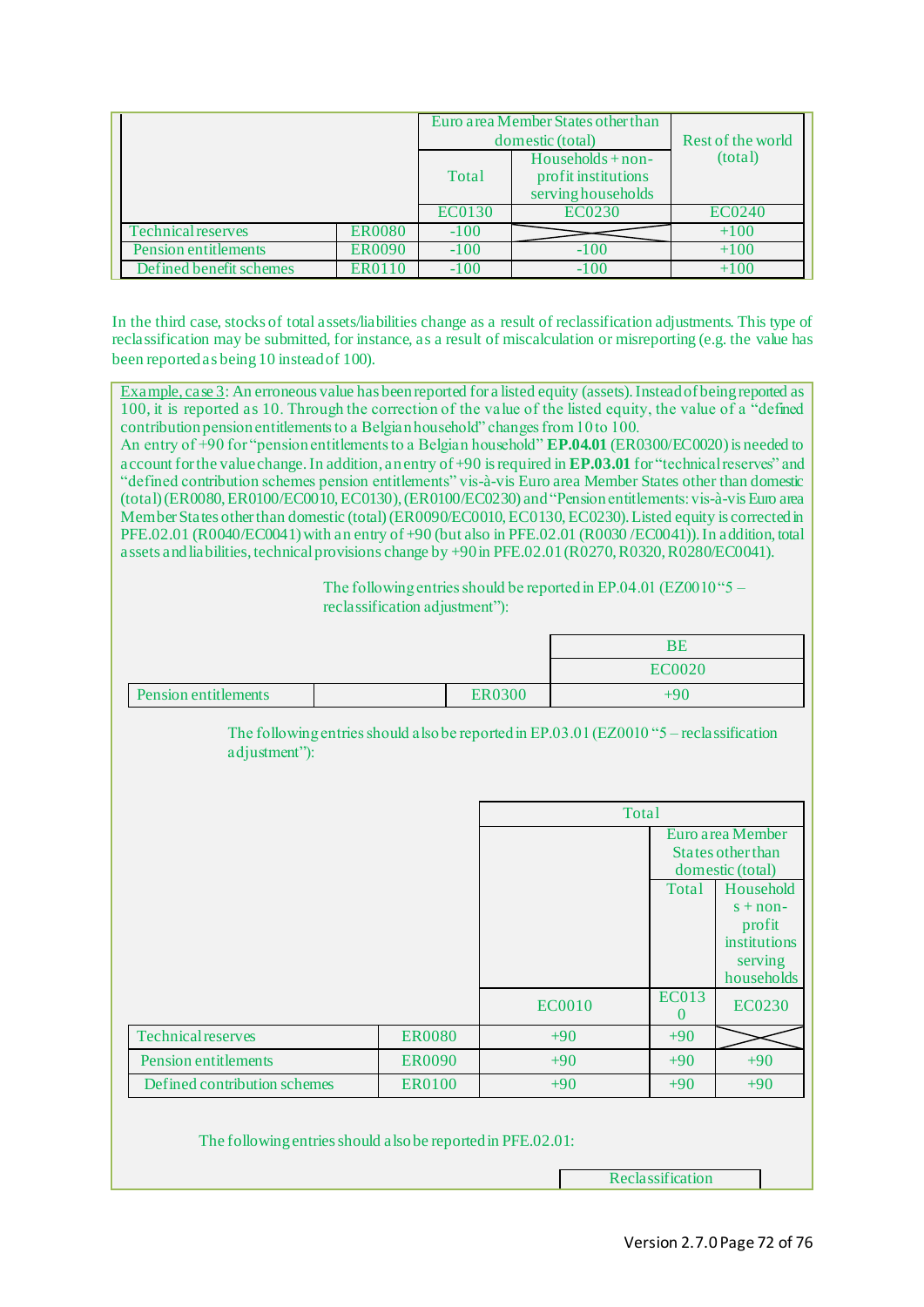|                             |       | <b>EC0041</b> |
|-----------------------------|-------|---------------|
| <b>Equities</b>             | R0030 | $+90$         |
| <b>Equities</b> - listed    | R0040 | $+90$         |
| Totalassets                 | R0270 | $+90$         |
| <b>Technical provisions</b> | R0280 | $+90$         |
| <b>Totalliabilities</b>     | R0320 | $+90$         |

"Financial transactions" should be reported as set out in Paragraph 1 of Part 5 of Annex II of Regulation (EU) 2018/231.

"Revaluation adjustments" should be reported as set out in Paragraph 2 of Part 5 of Annex II of Regulation (EU) 2018/231.

|        | <b>TTEM</b>                                                                                                                                                                                                                       | <b>INSTRUCTIONS</b>                                                                                                                                                                                                                                                                                                                                                                                                                                                                                                                                                                                                                                    |
|--------|-----------------------------------------------------------------------------------------------------------------------------------------------------------------------------------------------------------------------------------|--------------------------------------------------------------------------------------------------------------------------------------------------------------------------------------------------------------------------------------------------------------------------------------------------------------------------------------------------------------------------------------------------------------------------------------------------------------------------------------------------------------------------------------------------------------------------------------------------------------------------------------------------------|
| EZ0010 | <b>Stocks</b><br>Reclassifications<br>adjustments<br>Revaluation adjustments<br>(including exchange rate<br>adjustments) or financial<br>transactions,<br>(Instead of revaluations)<br>financial transactions<br>may be reported) | NCBs will advise if either revaluation adjustments or financial<br>transactions should be reported.<br>Please select one of the options from the following closed list.<br>$1 - \text{Stocks}$<br>$5 - Reclassification adjustments$<br>8 – Revaluation adjustments (including exchange rate<br>adjustments)<br>$4 -$ Financial transactions<br>The reporting a gent should report " $1 - \text{Stocks}$ ", " $5 -$<br>Reclassification adjustments" and either "8 – Revaluation<br>a djustments (including exchange rate adjustments)" or "4 –<br>Financial transactions", depending on the relevant NCB's<br>guidance on which of the two to report. |

|        | <b>ITEM</b>          | <b>INSTRUCTIONS</b>                                                                                             |
|--------|----------------------|-----------------------------------------------------------------------------------------------------------------|
| ER0300 | Pension entitlements | The amount of capital that the pension fund holds in order to<br>meet the future claims of its pension schemes. |

Please note that the domestic counterparties field should remain empty. For example, if the country of authorisation is equal to "BE", EC0020 "BE" should not be reported.

|               | <b>ITEM</b> | <b>INSTRUCTIONS</b>                                                                                               |
|---------------|-------------|-------------------------------------------------------------------------------------------------------------------|
| <b>EC0020</b> | <b>BE</b>   | The amount of capital that the pension fund holds in order to<br>meet future claims from Belgian counterparties.  |
| <b>EC0030</b> | DE          | The amount of capital that the pension fund holds in order to<br>meet future claims from German counterparties.   |
| <b>EC0040</b> | EE          | The amount of capital that the pension fund holds in order to<br>meet future claims from Estonian counterparties. |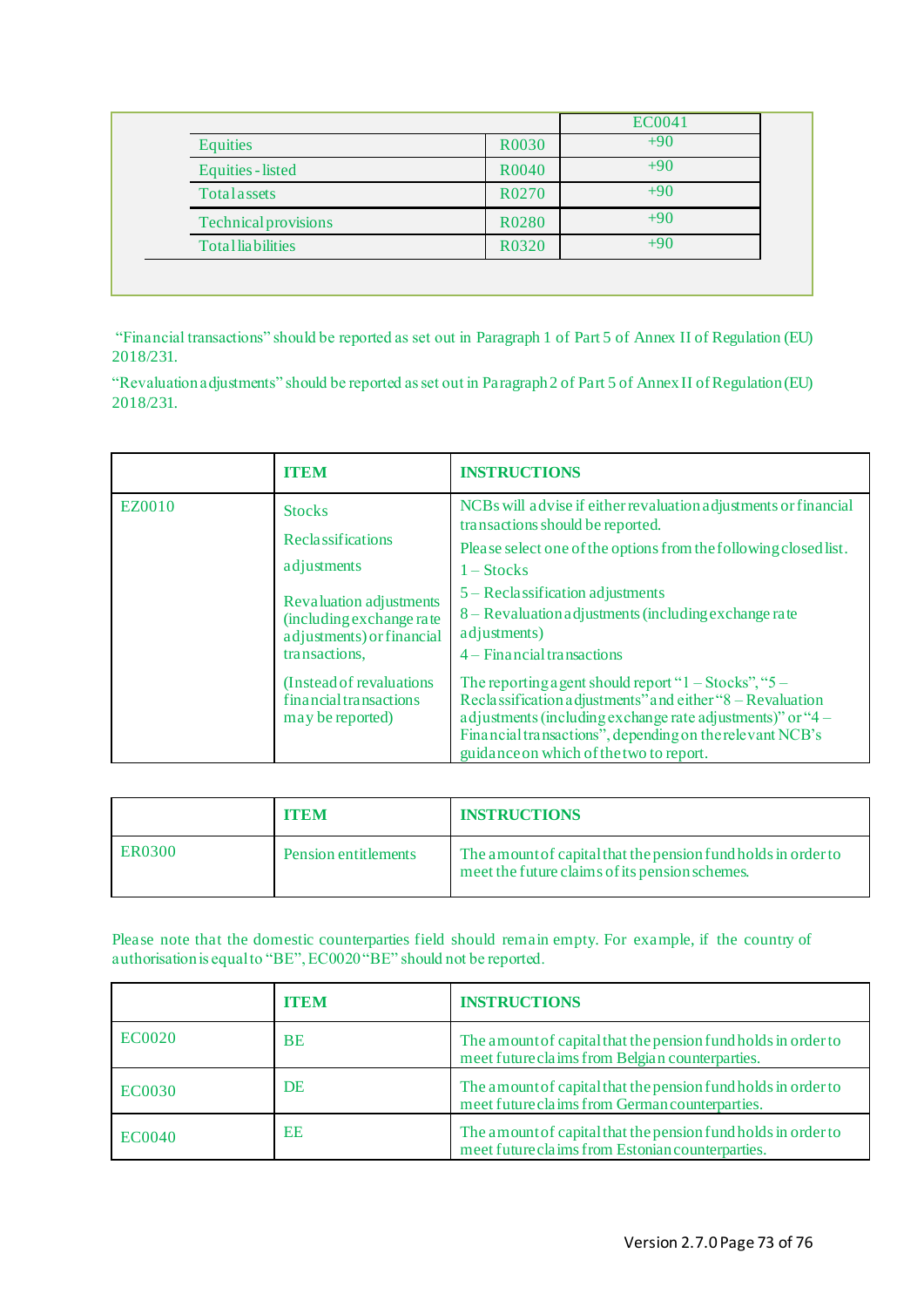| <b>EC0050</b> | <b>IE</b> | The amount of capital that the pension fund holds in order to<br>meet future claims from Irish counterparties.      |
|---------------|-----------|---------------------------------------------------------------------------------------------------------------------|
| <b>EC0060</b> | <b>GR</b> | The amount of capital that the pension fund holds in order to<br>meet future claims from Greek counterparties.      |
| <b>EC0070</b> | <b>ES</b> | The amount of capital that the pension fund holds in order to<br>meet future claims from Spanish counterparties.    |
| <b>EC0080</b> | <b>FR</b> | The amount of capital that the pension fund holds in order to<br>meet future claims from French counterparties.     |
| <b>EC0090</b> | <b>IT</b> | The amount of capital that the pension fund holds in order to<br>meet future claims from Italian counterparties.    |
| <b>EC0100</b> | <b>CY</b> | The amount of capital that the pension fund holds in order to<br>meet future claims from Cypriot counterparties.    |
| <b>EC0110</b> | LV        | The amount of capital that the pension fund holds in order to<br>meet future claims from Latvian counterparties.    |
| <b>EC0120</b> | <b>LT</b> | The amount of capital that the pension fund holds in order to<br>meet future claims from Lithuanian counterparties. |
| <b>EC0130</b> | LU        | The amount of capital that the pension fund holds in order to<br>meet future claims from Luxembourg counterparties. |
| <b>EC0140</b> | <b>MT</b> | The amount of capital that the pension fund holds in order to<br>meet future claims from Maltese counterparties.    |
| <b>EC0150</b> | NL        | The amount of capital that the pension fund holds in order to<br>meet future claims from Dutch counterparties.      |
| <b>EC0160</b> | <b>AT</b> | The amount of capital that the pension fund holds in order to<br>meet future claims from Austrian counterparties.   |
| <b>EC0170</b> | PT        | The amount of capital that the pension fund holds in order to<br>meet future claims from Portuguese counterparties. |
| <b>EC0180</b> | <b>SI</b> | The amount of capital that the pension fund holds in order to<br>meet future claims from Slovenian counterparties.  |
| <b>EC0190</b> | <b>SK</b> | The amount of capital that the pension fund holds in order to<br>meet future claims from Slovakian counterparties.  |
| <b>EC0200</b> | F1        | The amount of capital that the pension fund holds in order to<br>meet future claims from Finnish counterparties.    |
| <b>EC0220</b> | <b>BG</b> | The amount of capital that the pension fund holds in order to<br>meet future claims from Bulgarian counterparties.  |
| <b>EC0230</b> | <b>CZ</b> | The amount of capital that the pension fund holds in order to<br>meet future claims from Czech counterparties.      |
| <b>EC0240</b> | DK        | The amount of capital that the pension fund holds in order to<br>meet future claims from Danish counterparties.     |
| <b>EC0250</b> | <b>HR</b> | The amount of capital that the pension fund holds in order to<br>meet future claims from Croatian counterparties.   |
| <b>EC0260</b> | HU        | The amount of capital that the pension fund holds in order to<br>meet future claims from Hungarian counterparties.  |
| EC0270        | <b>PL</b> | The amount of capital that the pension fund holds in order to<br>meet future claims from Polish counterparties.     |
| <b>EC0280</b> | <b>RO</b> | The amount of capital that the pension fund holds in order to<br>meet future claims from Romanian counterparties.   |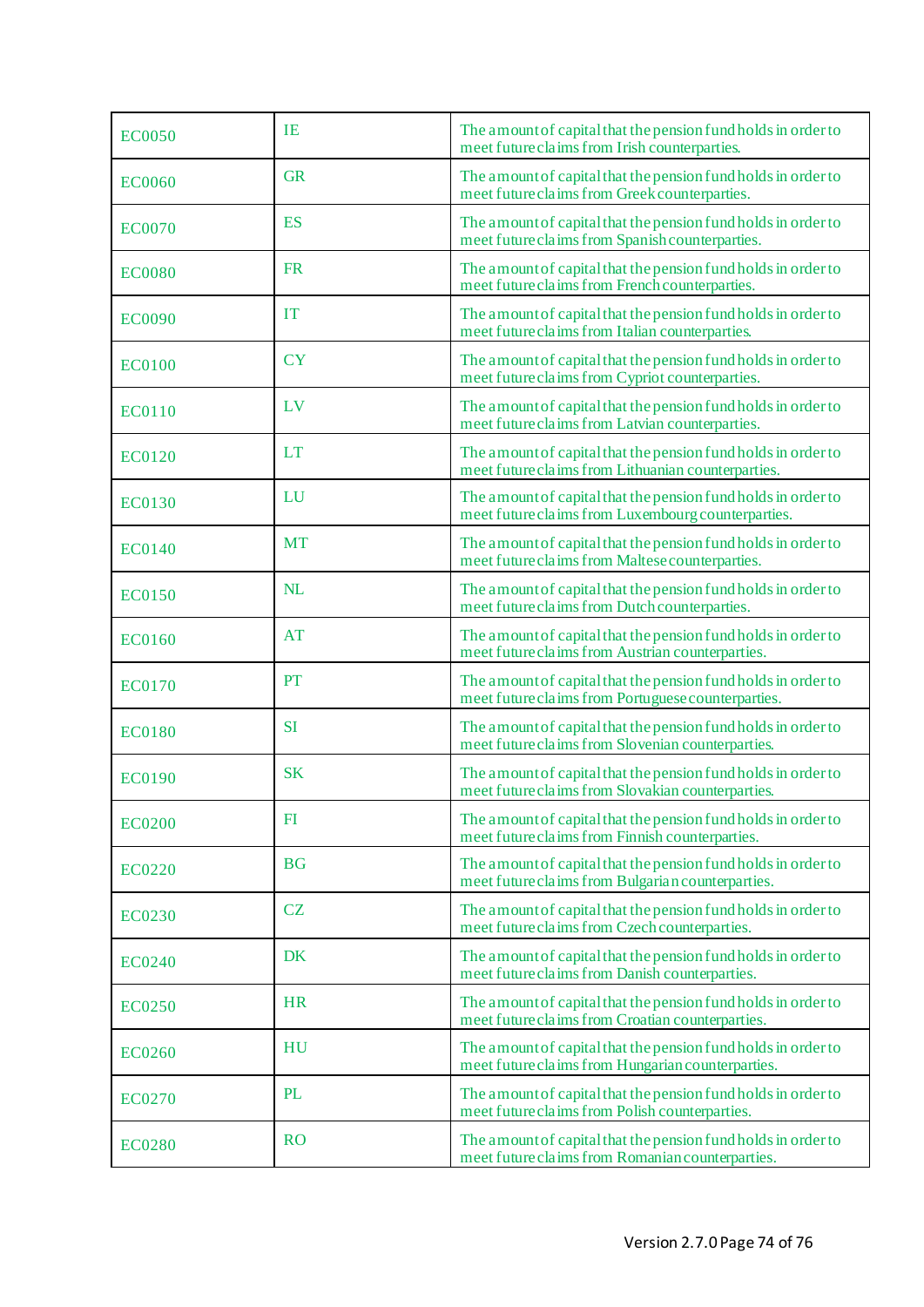| <b>EC0290</b> | <b>SE</b>                                  | The amount of capital that the pension fund holds in order to<br>meet future claims from Swedish counterparties.                                                                                                                                                                                                                                                                                                                                                                                                                                                                                                                                                                                                                         |
|---------------|--------------------------------------------|------------------------------------------------------------------------------------------------------------------------------------------------------------------------------------------------------------------------------------------------------------------------------------------------------------------------------------------------------------------------------------------------------------------------------------------------------------------------------------------------------------------------------------------------------------------------------------------------------------------------------------------------------------------------------------------------------------------------------------------|
|               |                                            |                                                                                                                                                                                                                                                                                                                                                                                                                                                                                                                                                                                                                                                                                                                                          |
| EC0320        | <b>Brazil</b>                              | The amount of capital that the pension fund holds in order to<br>meet future claims from Brazilian counterparties.                                                                                                                                                                                                                                                                                                                                                                                                                                                                                                                                                                                                                       |
| EC0330        | Canada                                     | The amount of capital that the pension fund holds in order to<br>meet future claims from Canadian counterparties.                                                                                                                                                                                                                                                                                                                                                                                                                                                                                                                                                                                                                        |
| EC0340        | China                                      | The amount of capital that the pension fund holds in order to<br>meet future claims from Chinese counterparties.                                                                                                                                                                                                                                                                                                                                                                                                                                                                                                                                                                                                                         |
| EC0350        | <b>Hong Kong</b>                           | The amount of capital that the pension fund holds in order to<br>meet future claims from Hong Kong counterparties.                                                                                                                                                                                                                                                                                                                                                                                                                                                                                                                                                                                                                       |
| <b>EC0360</b> | India                                      | The amount of capital that the pension fund holds in order to<br>meet future claims from Indian counterparties.                                                                                                                                                                                                                                                                                                                                                                                                                                                                                                                                                                                                                          |
| EC0370        | Japan                                      | The amount of capital that the pension fund holds in order to<br>meet future claims from Japanese counterparties.                                                                                                                                                                                                                                                                                                                                                                                                                                                                                                                                                                                                                        |
| EC0380        | Russia                                     | The amount of capital that the pension fund holds in order to<br>meet future claims from Russian counterparties.                                                                                                                                                                                                                                                                                                                                                                                                                                                                                                                                                                                                                         |
| <b>EC0390</b> | Switzerland                                | The amount of capital that the pension fund holds in order to<br>meet future claims from Swiss counterparties.                                                                                                                                                                                                                                                                                                                                                                                                                                                                                                                                                                                                                           |
| <b>EC0400</b> | <b>US</b>                                  | The amount of capital that the pension fund holds in order to<br>meet future claims from United States counterparties.                                                                                                                                                                                                                                                                                                                                                                                                                                                                                                                                                                                                                   |
| <b>EC405</b>  | <b>UK</b>                                  | The amount of capital that the pension fund holds in order to<br>meet future claims from UK counterparties.                                                                                                                                                                                                                                                                                                                                                                                                                                                                                                                                                                                                                              |
| EC0430        | Offshore financial<br>centres (as a group) | The amount of capital that the pension fund holds in order to<br>meet future claims from offshore financial centres (as a group).<br>Offshore centres include: Andorra, Antigua and Barbuda,<br>Anguilla, Aruba, Barbados, Bahrain, Bermuda, Bahamas,<br>Belize, Cook Islands, Curaçao, Dominica, Grenada, Guernsey,<br>Gibraltar, Hong Kong (China), Isle of Man, Jersey, Saint Kitts<br>and Nevis, Cayman Islands, Lebanon, Saint Lucia,<br>Liechtenstein, Liberia, Marshall islands, Montserrat, Mauritius,<br>Nauru, Niue, Panama, Philippines, Seychelles, Singapore, Sint<br>Maarten (Dutch part), Turks and Caicos Islands, Saint Vincent<br>and the Grenadines, British Virgin Islands, US Virgin Islands,<br>Vanuatu and Samoa. |